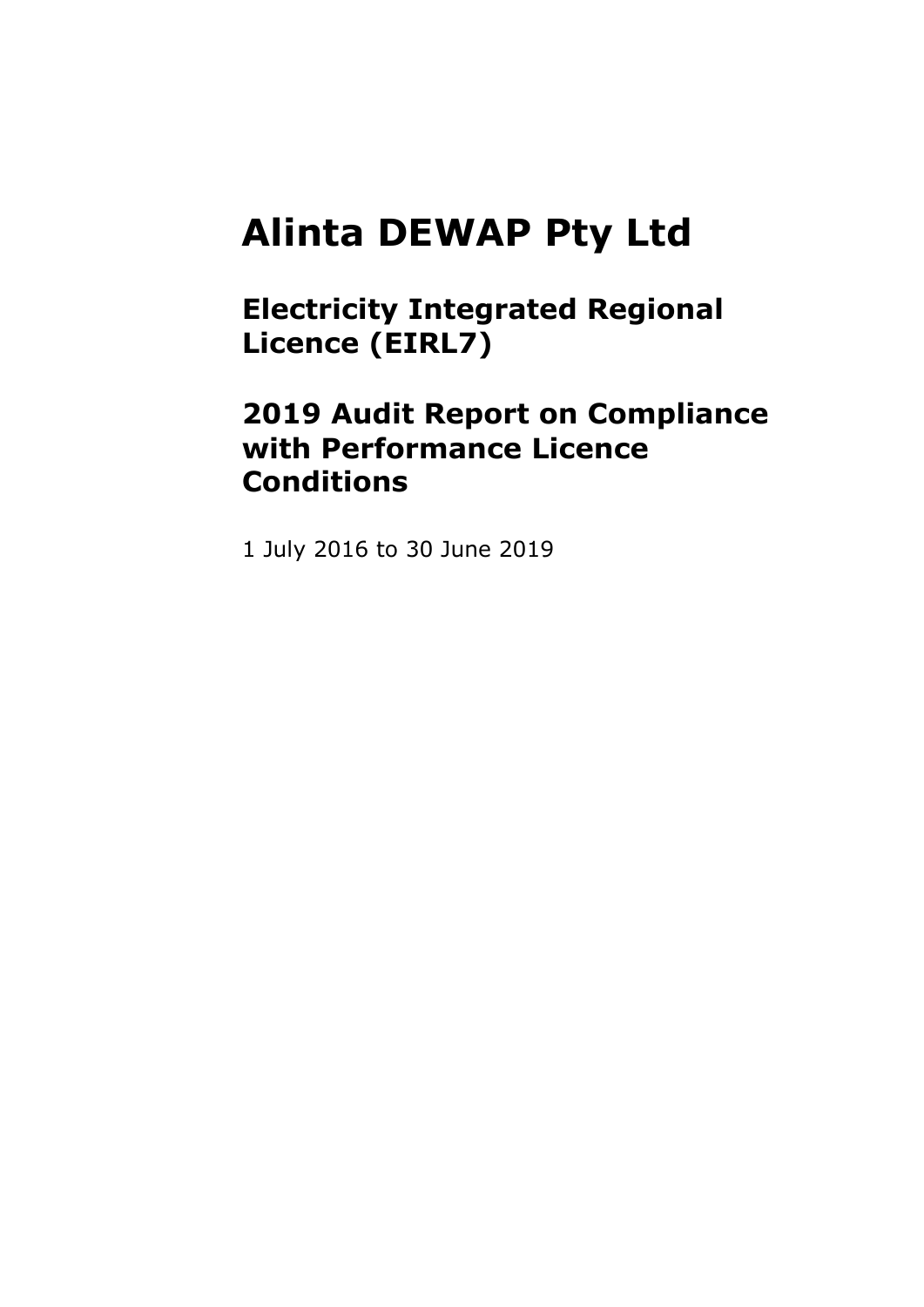

Deloitte Touche Tohmatsu ABN 74 490 121 060

Tower 2, Brookfield Place 123 St Georges Terrace Perth WA 6000 GPO Box A46 Perth WA 6837 Australia

Tel: +61 8 9365 7000 Fax: +61 8 9365 7001 www.deloitte.com.au

Ms Catherine Rousch Manager Regulatory Compliance Alinta Sales Pty Ltd, trading as Alinta Energy Level 18 Raine Square 300 Murray Street Perth WA 6000

12 November 2019

Dear Catherine

#### **Alinta DEWAP Pty Ltd – 2019 EIRL7 Performance Audit**

We have completed the 2019 EIRL Performance audit for Alinta DEWAP Pty Ltd for the period 1 July 2016 to 30 June 2019 and are pleased to submit our report to you.

I confirm that this report is an accurate presentation of the findings and conclusions from our review procedures.

If you have any questions or wish to discuss anything raised in the report, please contact me on 0456 585 247.

Yours sincerely

Deloitte Tourne Toumatsu

**DELOITTE TOUCHE TOHMATSU**

**Vincent Snijders** Partner Chartered Accountant

Liability limited by a scheme approved under Professional Standards Legislation.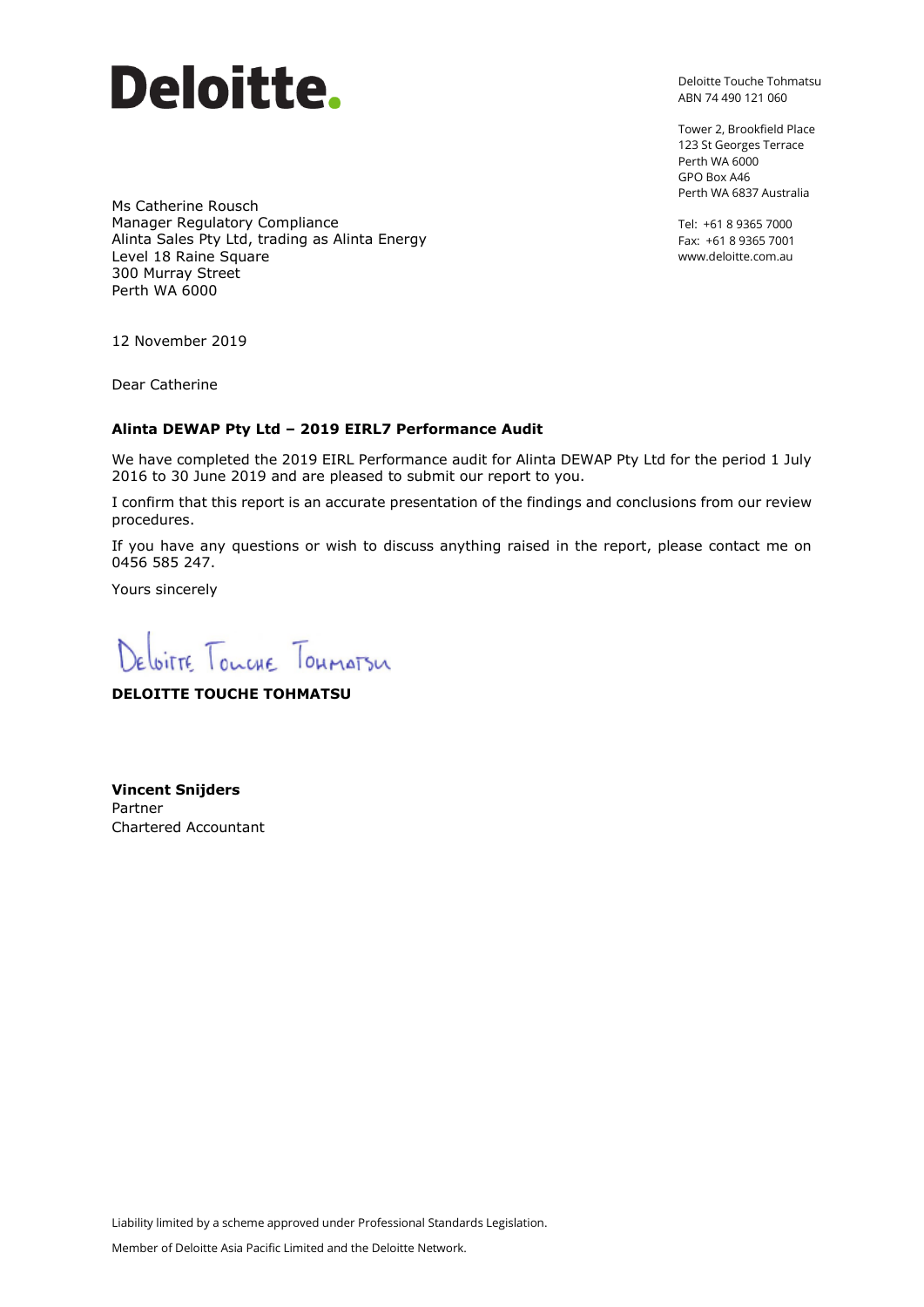## **Contents**

|   | Independent assurance practitioner's report                     |    |
|---|-----------------------------------------------------------------|----|
| 2 | Executive summary                                               | 7  |
| 3 | Summary of findings                                             | 15 |
| 4 | Detailed findings, recommendations and action plans             | 19 |
| 5 | Follow-up of previous audit non-compliances and recommendations | 56 |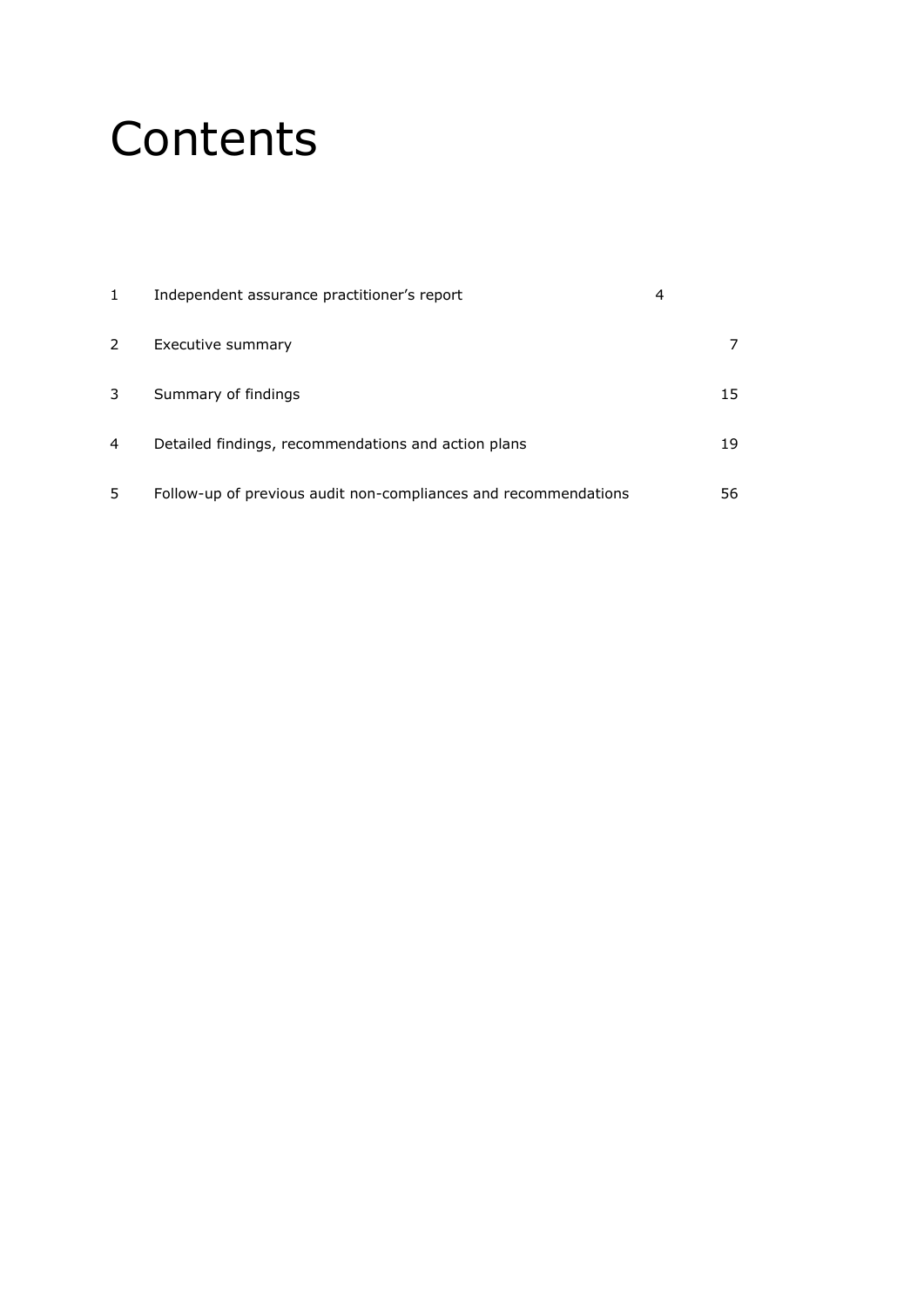## 1 Independent assurance practitioner's report

#### **Qualified opinion**

We have undertaken a reasonable assurance engagement on Alinta DEWAP Pty Ltd's (**Alinta**) compliance, in all material respects, with applicable obligations from the Electricity Compliance Reporting Manual released July 2018 (**Licence Obligations**), as evaluated against its Electricity Integrated Retail Licence (EIRL7) (the **Licence**) (together referred to as the "**Licence Conditions**") for the period from 1 July 2016 to 30 June 2019, for the purpose of assisting Alinta comply with its reporting obligations to the Economic Regulation Authority (the **ERA**).

In our opinion, except for the effects of the matters described in the Basis for qualified opinion paragraph below, Alinta has complied, in all material respects, with the licence obligations as evaluated against its Licence Conditions for the period from 1 July 2016 to 30 June 2019.

#### **Basis for qualified opinion**

During the period from 1 July 2016 to 30 June 2019, Alinta did not comply with conditions within the Licence Conditions in the following instances:

|                                               | <b>Reporting Manual number and Licence obligation</b>                                                                                | <b>Issue</b>                                                                                                                                                                                                                                                                                                                                                                                                                                                |
|-----------------------------------------------|--------------------------------------------------------------------------------------------------------------------------------------|-------------------------------------------------------------------------------------------------------------------------------------------------------------------------------------------------------------------------------------------------------------------------------------------------------------------------------------------------------------------------------------------------------------------------------------------------------------|
| 370                                           | The standing data for a metering point must comprise<br>at least the items specified<br>Metering Code clause 4.3(1)                  | Clause 4.3(1) of the Metering Code requires that<br>Alinta's metering database contains the 30<br>specified standing data items. Alinta's metering<br>database contains the prerequisite standing data<br>item headings of clause 4.3(1), but does not<br>provide commentary on the following three<br>standing data items where the columns in the<br>database were left blank:<br>(14) NMI meter<br>(21) Data register coding details<br>(27) Algorithms. |
| 319<br>320<br>326<br>327<br>336<br>340<br>342 | Metering installation design requirements<br>Metering Code clause 3.1, 3.2(1), 3.5(1), (2) and (3),<br>3.10, 3.11(1), 3.12(1) to (3) | Alinta has not finalised its metering<br>management plan, meaning it cannot<br>demonstrate compliance with the<br>metrology procedure requirements to:<br>Install and maintain meters in<br>accordance with an applicable metrology<br>procedure, the specifications of the<br>National Measurement Institute under                                                                                                                                         |
| 343                                           |                                                                                                                                      | the National Measurements Act; and the<br>functionality and testing requirements                                                                                                                                                                                                                                                                                                                                                                            |
| 344                                           |                                                                                                                                      | outlined in Part 3 of the Metering Code                                                                                                                                                                                                                                                                                                                                                                                                                     |
| 357                                           |                                                                                                                                      | (obligations 319, 320, 326, 327,<br>336, 337, 340, 342-344, 357)                                                                                                                                                                                                                                                                                                                                                                                            |
| 422                                           | Energy data validation<br>Metering Code clause 5.22(1)                                                                               | Manage validated energy data in<br>$\bullet$<br>accordance with the metrology<br>procedure (obligation 422)<br>Comply with all applicable agreements,<br>٠                                                                                                                                                                                                                                                                                                  |
| 447                                           | Part 6 of the Metering Code                                                                                                          | rules, procedures, criteria and processes                                                                                                                                                                                                                                                                                                                                                                                                                   |
| 448A                                          | Metering Code clause $6.1(1)$ and $6.2$                                                                                              | outlined in Part 6 of the Metering Code<br>(obligations 447 and 448A).                                                                                                                                                                                                                                                                                                                                                                                      |

We conducted our engagement in accordance with Standard on Assurance Engagements ASAE 3100 *Compliance Engagements* (**ASAE 3100**) issued by the Auditing and Assurance Standards Board.

We believe that the evidence we have obtained is sufficient and appropriate to provide a basis for our qualified opinion.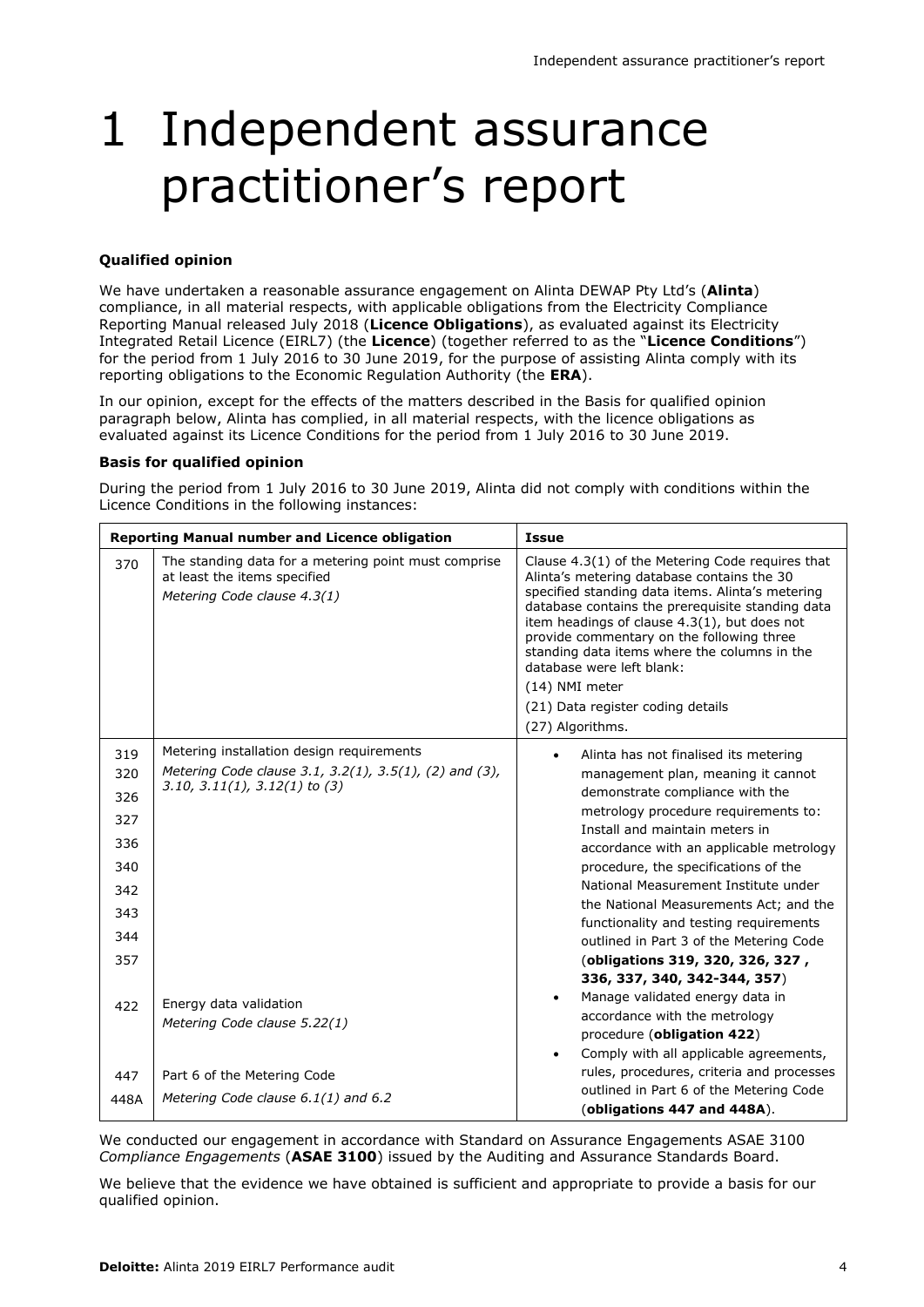#### **Alinta's responsibilities for compliance with the conditions within the Licence**

Alinta is responsible for:

- a) Compliance with the Licence as evaluated against the conditions within the Licence, for the period 1 July 2016 to 30 June 2019
- b) Identifying risks that threaten the conditions within the Licence identified above being met
- c) Identifying suitable compliance requirements as specified by the ERA
- d) Identifying, designing and implementing controls to enable the conditions within the Licence to be met and to monitor ongoing compliance.

#### **Our independence and quality control**

We have complied with the independence and other relevant ethical requirements relating to assurance engagements, and apply Auditing Standard ASQC 1 Q*uality Control for Firms that Perform Audits and Reviews of Financial Reports and Other Financial Information, and Other Assurance Engagements* in undertaking this assurance engagement.

#### **Assurance practitioner's independence and quality control**

In conducting our engagement, we will comply with the independence and other relevant ethical requirements relating to assurance engagements, which are founded on fundamental principles of integrity, objectivity, professional competence and due care, confidentiality and professional behaviour. The firm applies Auditing Standard ASQC 1 Quality Control for Firms that Perform Audits and Reviews of Financial Reports and Other Financial Information, and Other Assurance Engagements, and accordingly maintains a comprehensive system of quality control including documented policies and procedures regarding compliance with ethical requirements, professional standards and applicable legal and regulatory requirements.

#### **Assurance practitioner's responsibilities**

Our responsibility is to express an opinion on Alinta's compliance, in all material respects, with the licence obligations as evaluated against its Licence Conditions for the period from 1 July 2016 to 30 June 2019. ASAE 3100 requires that we plan and perform our procedures to obtain reasonable assurance about whether Alinta has complied, in all material respects, with the licence obligations as evaluated against its Licence Conditions for the period from 1 July 2016 to 30 June 2019.

An assurance engagement to report on Alinta's compliance with the licence obligations as evaluated against its Licence Conditions involves performing procedures to obtain evidence about the compliance activity and controls implemented to meet the conditions within the Licence. The procedures selected depend on our judgement, including the identification and assessment of risks of material noncompliance with the licence obligations as evaluated against its Licence Conditions.

Our procedures included the following:

- Utilising the March 2019 issue of the Audit and Review Guidelines: Electricity and Gas Licences and the July 2018 issue of the Electricity Compliance Reporting Manual (**Reporting Manual**) issued by the ERA as a guide for development of a risk assessment and document review to assess controls
- Development of an Audit Plan for approval by the ERA and an associated work program, set out in Appendix A
- Interviews with and representations from relevant Alinta staff to gain an understanding of process controls
- Review of documents and walkthrough of processes and controls to assess the overall compliance and effectiveness in accordance with Licence obligations
- Sample testing, where relevant, for obligations rated as an audit priority 3 and above in the approved Audit Plan.

#### **Inherent limitations**

Because of the inherent limitations of an assurance engagement, together with the internal control structure, it is possible that fraud, error or non-compliance with compliance requirements may occur and not be detected.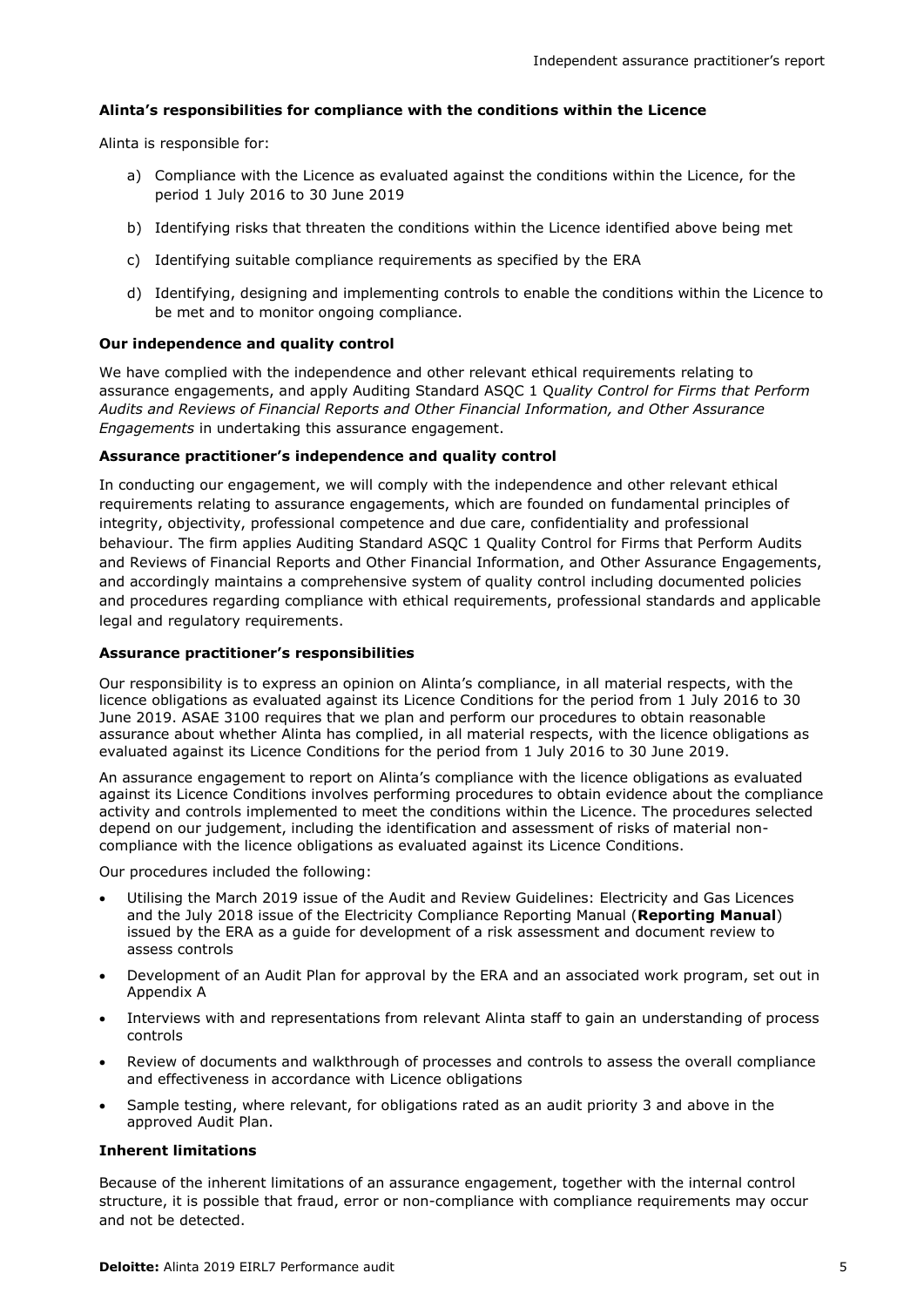A reasonable assurance engagement relating to the period from 1 July 2016 to 30 June 2019 does not provide assurance on whether compliance with the Licence Conditions will continue in the future.

#### **Restricted use**

This report has been prepared for use by Alinta for the purpose of satisfying its obligation under section 13 of the Electricity Industry Act 2004. We disclaim any assumption of responsibility for any reliance on this report to any person other than Alinta, or for any other purpose other than that for which it was prepared. We understand that a copy of the report will be provided to the ERA for the purpose of reporting on Alinta's compliance with the licence obligations as evaluated against its Licence Conditions. We agree that a copy of this report will be given to the ERA in connection with this purpose, however we accept no responsibility to the ERA or to anyone who is provided with or obtains a copy of our report

Deloitte Tourne Toumatsu

**DELOITTE TOUCHE TOHMATSU**

**Vincent Snijders** Partner Chartered Accountant 12 November 2019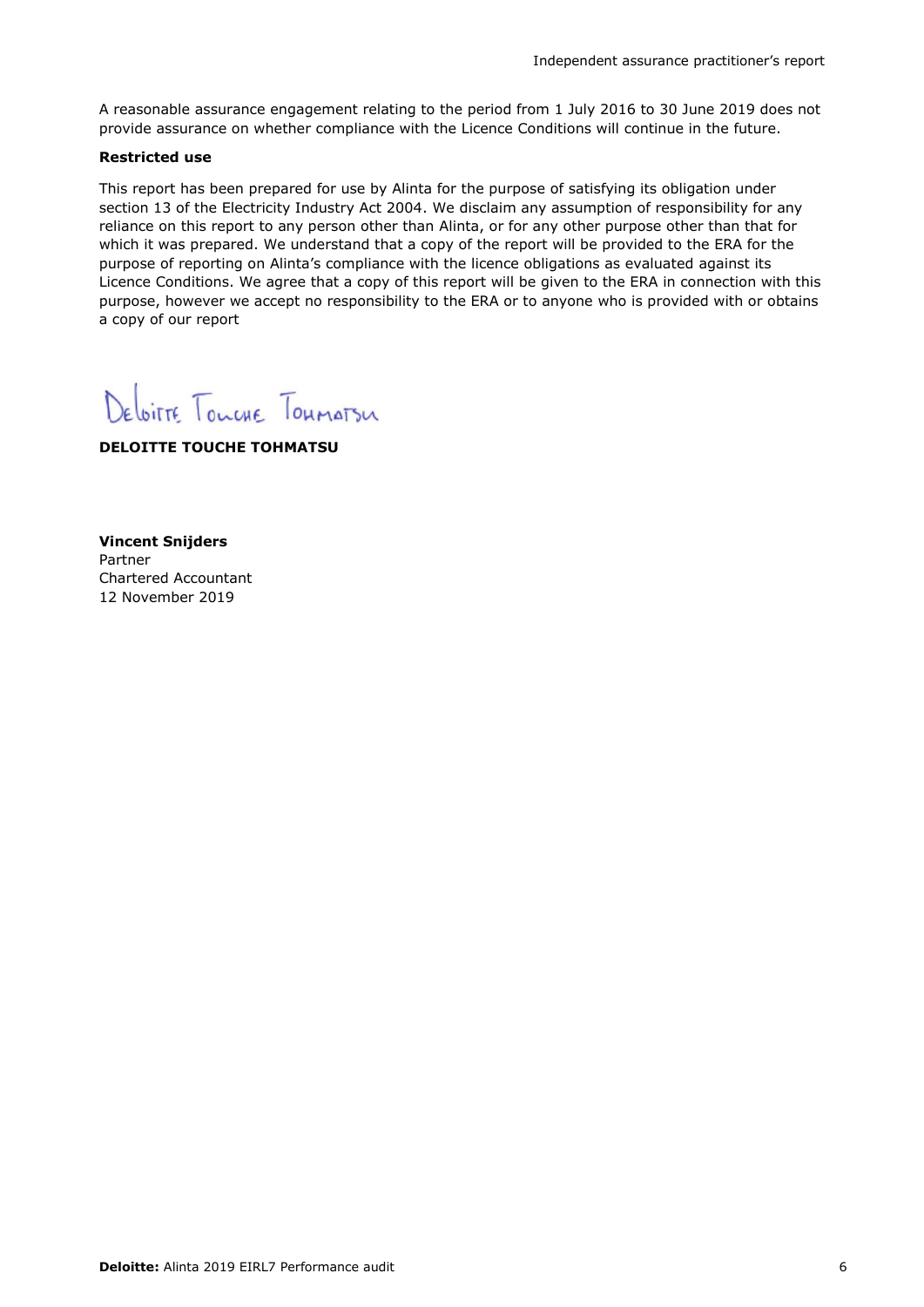# 2 Executive summary

### **2.1 Introduction and background**

The Economic Regulation Authority (the **ERA**) has under the provisions of the *Electricity Industry Act 2004* (the *Act*), issued to Alinta Pty Ltd (**Alinta**) the Electricity Integrated Regional Licence (**EIRL7**) (the **Licence**).

The Licence relates to Alinta's generation, transmission and retail activity in relation to its Port Hedland power station, which consists of five gas turbines (three units at Port Hedland and two units at Boodarie). Alinta also owns and operates a number of 66kV transmission lines, which connect the Boodarie and Port Hedland facilities with two substations operated by Horizon Power. Alinta also accesses Horizon Power's North West Interconnected System (**NWIS**) network for the purpose of supplying electricity to a customer.

Section 13 of the Act requires Alinta to provide to the ERA a performance audit (the **audit**) conducted by an independent expert acceptable to the ERA not less than once in every 24 month period unless otherwise approved by the ERA. With the ERA's approval, Deloitte Touche Tohmatsu (**Deloitte**) has been appointed to conduct the audit for the period 1 July 2016 to 30 June 2019 (**audit period**).

The audit will be conducted in accordance with the March 2019 issue of the Audit and Review Guidelines Electricity and Gas Licenses (**Guidelines**).

#### **2.2 Observations**

In considering Alinta's internal control procedures, structure and environment, its compliance culture and its information systems specifically relevant to those licence obligations subject to audit, we observed that Alinta:

- Has maintained an internal compliance reporting process
- Has maintained strong records management practices
- Is in the process of addressing technical metering matters relating to its role as a network operator, which had previously been reported as minor non-compliances with the Metering Code

#### **2.3 Findings**

The following tables summarise the assessments made during the audit on Alinta's compliance and the adequacy of controls in place for Alinta to manage its compliance with the relevant obligations or conditions of the Licence.

**Table 1** sets out the rating scale defined by the ERA in the Guidelines for the assessment of the level of compliance with the conditions of the Licence. For the highest possible compliance rating to be achieved, Alinta was required to demonstrate it has maintained mature processes and controls, which facilitate compliance with relevant obligations.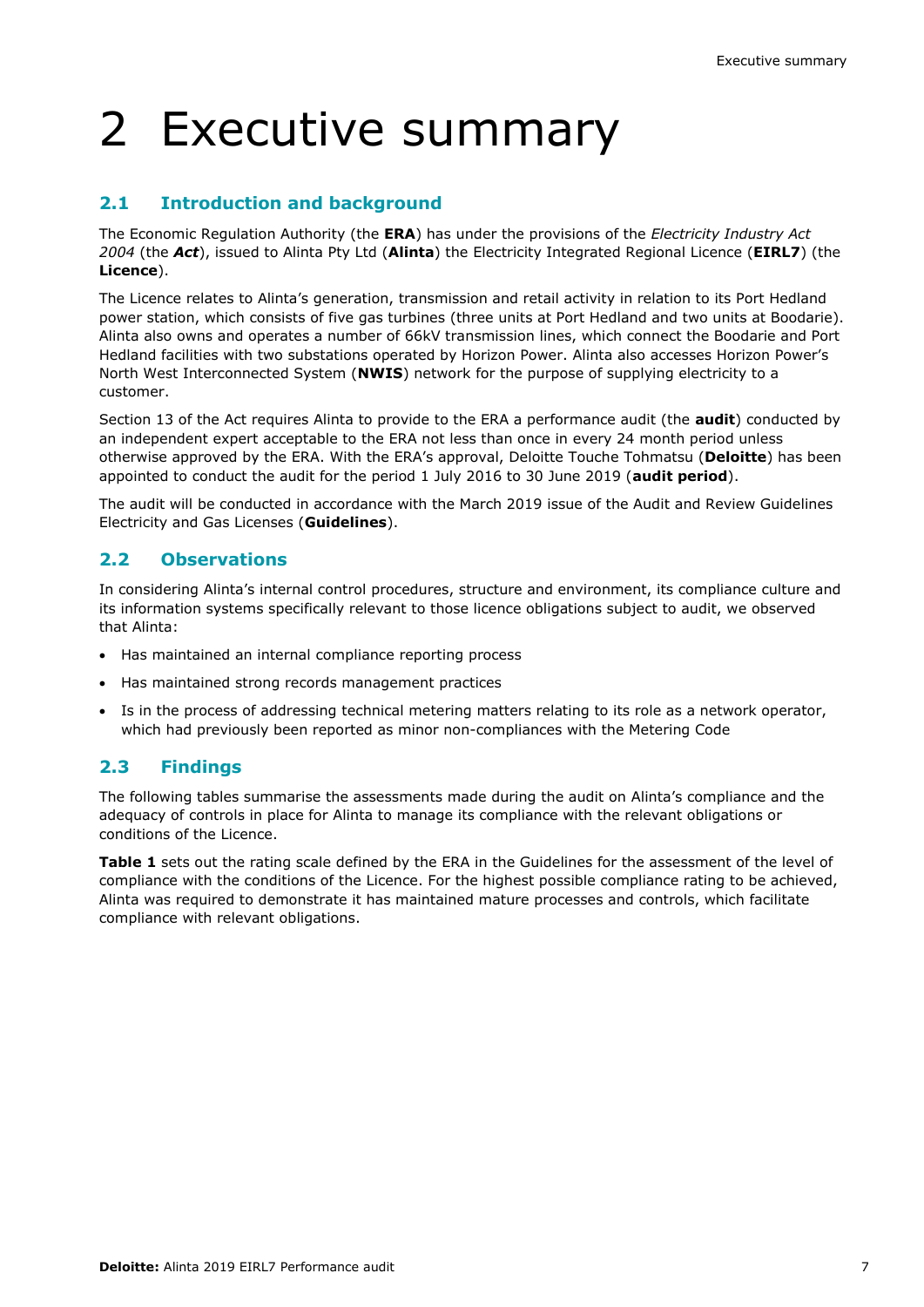|        | Adequacy of Controls Rating                               |        | Compliance Rating                                                |
|--------|-----------------------------------------------------------|--------|------------------------------------------------------------------|
| Rating | Description                                               | Rating | <b>Description</b>                                               |
| A      | Adequate controls - no<br>improvement needed              | 1      | Compliant                                                        |
| B      | Generally adequate controls -<br>improvement needed       | 2      | Non-compliant – minor impact on<br>customers or third parties    |
| C      | Inadequate controls - significant<br>improvement required | 3      | Non-compliant - moderate impact<br>on customers or third parties |
| D      | No controls evident                                       | 4      | Non-compliant – major impact on<br>customers or third parties    |
| N/P    | Not performed - A controls rating<br>was not required     | N/R    | Not rated - No activity took place<br>during the audit period    |

#### Table 1: Control adequacy and compliance rating scale

**Table 4** at section 3 of this report provides further detail on the control adequacy and compliance rating scales. The above rating scale is defined by the Guidelines.

|  | Table 2: Summary of findings, by audit priority and control adequacy |  |  |  |
|--|----------------------------------------------------------------------|--|--|--|
|  |                                                                      |  |  |  |

| <b>Audit</b>      |   | <b>Control adequacy rating</b> | NP <sup>1</sup> |   |     |       |
|-------------------|---|--------------------------------|-----------------|---|-----|-------|
| <b>Priority</b>   | A | В                              | C               | D |     | Total |
| <b>Priority 1</b> |   |                                |                 |   |     |       |
| <b>Priority 2</b> | 4 |                                |                 |   |     | 5     |
| Priority 3        |   |                                |                 |   |     |       |
| Priority 4        | 3 | 14                             |                 |   | 105 | 122   |
| Priority 5        |   |                                |                 |   | 32  | 33    |
| Total:            |   | 16                             |                 |   | 138 | 161   |

Table 3: Summary of findings, by audit priority and compliance rating

| <b>Audit</b>      |    | <b>Compliance rating</b> |   |   |           |              |
|-------------------|----|--------------------------|---|---|-----------|--------------|
| <b>Priority</b>   | 1  | $\overline{\mathbf{2}}$  | 3 | 4 | <b>NR</b> | <b>Total</b> |
| <b>Priority 1</b> |    |                          |   |   |           |              |
| Priority 2        |    | 5                        |   |   |           | 5            |
| Priority 3        |    |                          |   |   |           |              |
| Priority 4        | 28 | 16                       |   |   | 78        | 122          |
| Priority 5        | 13 |                          |   |   | 19        | 33           |
| <b>Total:</b>     | 41 | 22                       |   |   | 98        | 161          |

Note that, in accordance with the Guidelines:

- Obligations assessed as being ''not applicable" to Alinta's operations have not been included within this report
- A control rating is only provided for those obligations with a Priority 1, 2 or 3 rating, where an obligation is assessed as non-compliant, or where a control improvement opportunity is identified.

1

 $1$  Refers to the obligations for which a control assessment was not required to be performed (obligations with an audit priority of 4 or 5 and a compliance rating of 1, or which were not rateable).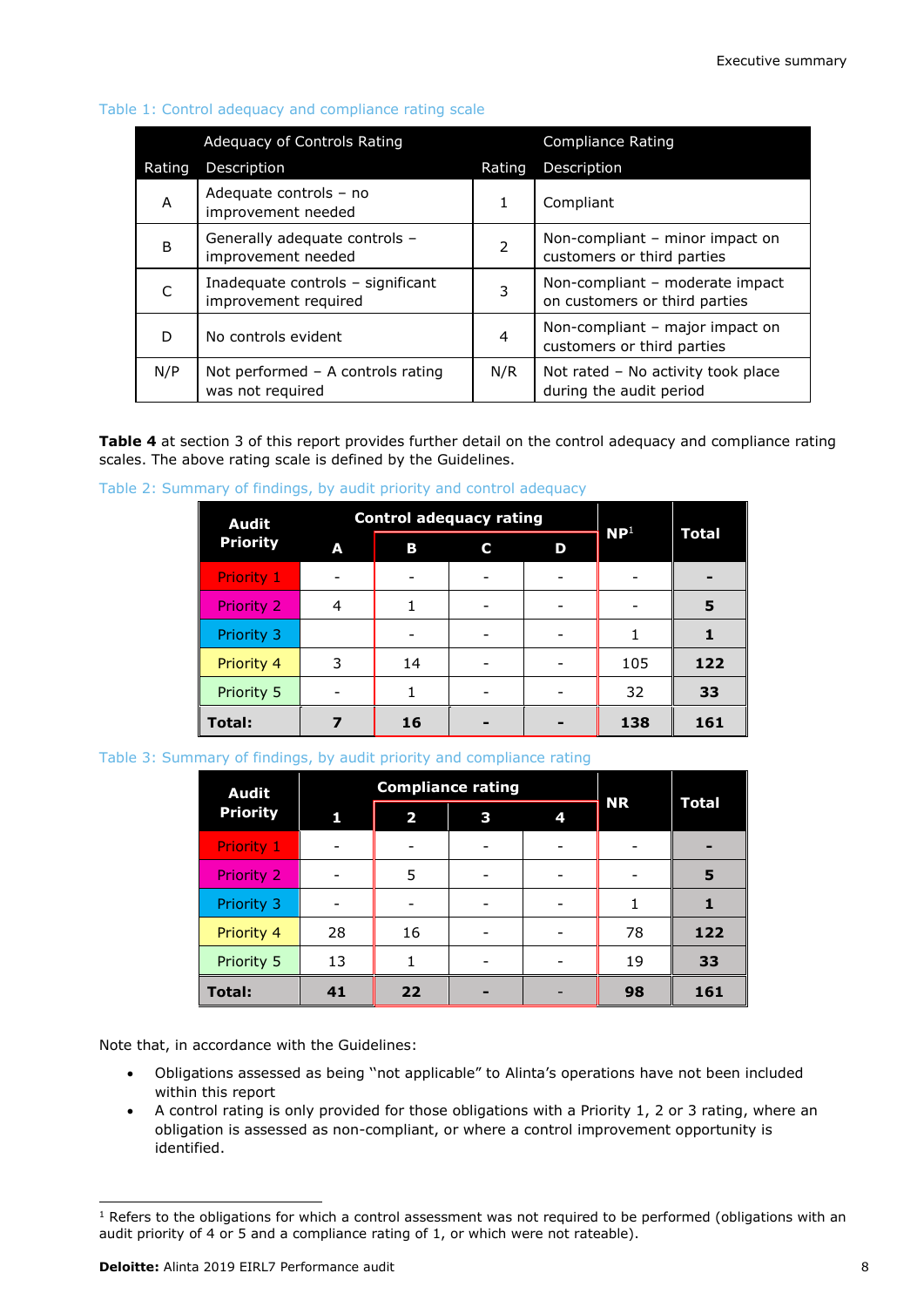Specific assessments for each Licence obligation are summarised at **Table 4** in the ''Summary of findings" section of this report.

Detailed findings, including relevant observations, recommendations and action plans are located in section 4 "Detailed findings, recommendations and action plans".

#### **2.4 Alinta's response to previous audit recommendations**

This audit considered Alinta's progress in completing the action plans detailed in the 2016 performance audit report.

Based on our examination of relevant documents, discussion with staff and consideration of the results of our testing against the associated licence obligations, we determined that Alinta has completed one of the two action plans detailed in the 2016 performance audit report. The second action plan was initiated with recommendation one completed. However, this audit concluded that recommendation two and three will not be completed until after the audit period when the NWIS design paper will be finalised by the Public Utilities Office, which is required to close out the matter.

Refer to section 5 "Previous audit non-compliances and recommendations" for further detail.

#### **2.5 Current audit non-compliances, recommendations and action plans**

#### **A. Resolved during current audit period**

| <b>Reporting manual</b><br>no. and Licence<br>obligation ref                                                                                                           | <b>Non-compliance / Controls</b><br><b>improvement (Rating / Details</b><br>of non-compliance or<br>inadequacy of controls)                                                                                                                                    | <b>Date resolved and management action</b><br>taken                                                                                                                                                                                                                                                                                                                                                                                                  | <b>Auditor's</b><br>comments      |
|------------------------------------------------------------------------------------------------------------------------------------------------------------------------|----------------------------------------------------------------------------------------------------------------------------------------------------------------------------------------------------------------------------------------------------------------|------------------------------------------------------------------------------------------------------------------------------------------------------------------------------------------------------------------------------------------------------------------------------------------------------------------------------------------------------------------------------------------------------------------------------------------------------|-----------------------------------|
| <b>Obligation 103</b><br>Electricity<br><b>Industry Act</b><br>section $14(1)(b)$                                                                                      | A <sub>2</sub><br>Until September 2017, Alinta<br>did not update its Management<br>of Change procedure to include<br>the definition of substantial<br>change in the Asset<br>Management System and the<br>requirement to notify the ERA<br>of any such change. | <b>Resolved September 2017</b><br>Alinta updated and approved the<br>Management of Change procedure to<br>incorporate the requirements of the<br>prior audit recommendation.                                                                                                                                                                                                                                                                         | No further<br>action<br>required. |
| <b>Obligation 105</b><br>Electricity<br><b>Industry Act</b><br>section $17(1)$<br>Economic<br>Regulation<br>Authority<br>(Licensing<br>Funding)<br>Regulations<br>2014 | A2<br>In three instances during the<br>audit period, Alinta did not<br>make payment to the ERA in<br>the prescribed timeframes for:<br>Quarter four standing<br>charge for both<br>2016/17 and 2017/18<br>Annual licence charge<br>$\bullet$<br>for 2018/2019  | <b>Resolved August 2018</b><br>Alinta implemented the following<br>process improvements to help<br>manage its obligation to make annual<br>licence fees and quarterly licence<br>charge payments to the ERA in the<br>prescribed timeframes :<br>Regulatory affairs diarises the<br>$\bullet$<br>payment dates for licence fees<br>and charges<br>Sends reminder emails to ensure<br>$\bullet$<br>invoices are paid in the<br>prescribed timeframes. | No further<br>action<br>required. |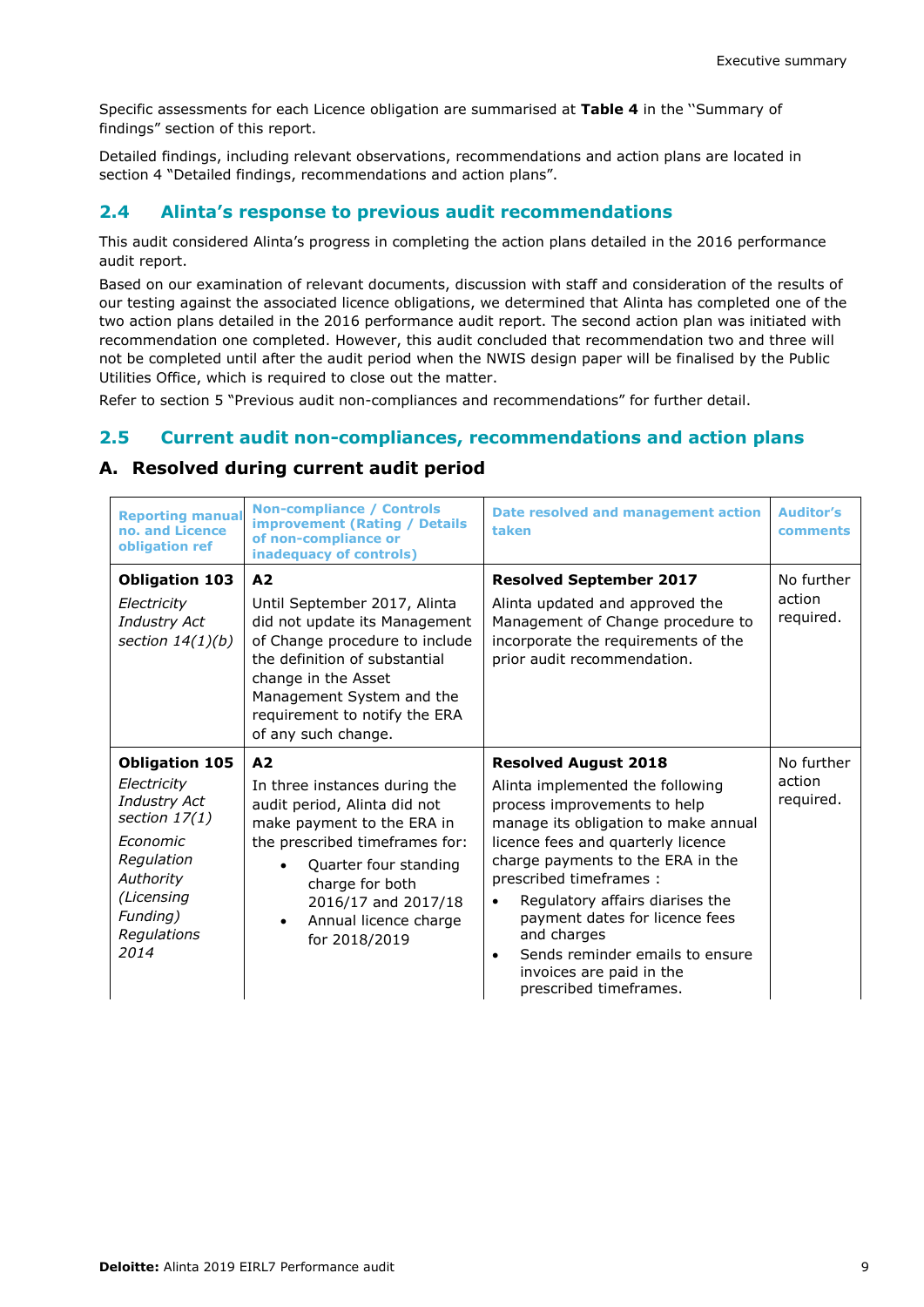| <b>Reporting manual</b><br>no. and Licence<br>obligation ref | <b>Non-compliance / Controls</b><br><b>improvement (Rating / Details</b><br>of non-compliance or<br>inadequacy of controls)                                                                                                                                                                                                                                                                        | Date resolved and management action<br>taken                                                                                                                                                                                                                                                                                                                                                                                               | <b>Auditor's</b><br>comments     |
|--------------------------------------------------------------|----------------------------------------------------------------------------------------------------------------------------------------------------------------------------------------------------------------------------------------------------------------------------------------------------------------------------------------------------------------------------------------------------|--------------------------------------------------------------------------------------------------------------------------------------------------------------------------------------------------------------------------------------------------------------------------------------------------------------------------------------------------------------------------------------------------------------------------------------------|----------------------------------|
| <b>Obligation 331</b><br>Metering Code<br>clause 3.7         | N/P N/R<br>Alinta's meters are currently<br>not supported by equipment<br>which is connected to a<br>telecommunications network.<br>However, in the event of such<br>equipment being installed,<br>Alinta has not established a<br>clear metering management<br>plan or framework for ensuring<br>its compliance with the<br>Metering Code and applicable<br>State and Commonwealth<br>enactments. | N/A<br>Alinta's meters operate with internal<br>communication systems only and<br>therefore have not triggered the<br>requirement to comply with the<br>external communication regulations<br>as specified in clause 3.7.                                                                                                                                                                                                                  | No further<br>action<br>required |
| <b>Obligation 332</b><br>Metering Code<br>clause 3.8         | A1<br>Although Alinta has<br>demonstrated that it has<br>installed and maintained its<br>meters to the satisfaction of its<br>customers throughout the<br>period subject to this audit, it<br>has not established a clear<br>metering management plan or<br>framework for demonstrating<br>its compliance with all<br>requirements outlined in Part 3<br>of the Metering Code                      | <b>Resolved July 2016</b><br>Alinta's meters have been secured<br>through physical and logical means to<br>prevent and/or detect unauthorised<br>access.                                                                                                                                                                                                                                                                                   | No further<br>action<br>required |
| <b>Obligation 333</b><br>Metering Code<br>clause 3.9         | <b>B2</b><br>Although Alinta has<br>demonstrated that it has<br>installed and maintained its<br>meters to the satisfaction of its<br>customers throughout the<br>period subject to this audit, it<br>has not established a clear<br>metering management plan or<br>framework for demonstrating<br>its compliance with all<br>requirements outlined in Part 3<br>of the Metering Code               | <b>Resolved January 2018</b><br>Alinta's metering database contains<br>calibration tables that applied to each<br>metering installation to achieve<br>installation accuracy in accordance<br>with the accuracy requirements in<br>Part 3 of the Metering Code<br>(Appendix 1, Table 3). All metering<br>installations meet the requirements<br>under the Metering Code for Type 1<br>installations (annual throughput<br>above 1,000 GWh). | No further<br>action<br>required |
| <b>Obligation 341</b><br>Metering Code<br>clause $3.11A(2)$  | N/P N/R<br>Although Alinta has<br>demonstrated that it has<br>installed and maintained its<br>meters to the satisfaction of its<br>customers throughout the<br>period subject to this audit, it<br>has not established a clear<br>metering management plan or<br>framework for demonstrating<br>its compliance with all<br>requirements outlined in Part 3<br>of the Metering Code                 | N/A<br>Alinta had not identified any of its<br>meters as failing during the audit<br>period. Hence it has not triggered the<br>requirement of this recommendation.                                                                                                                                                                                                                                                                         | No further<br>action<br>required |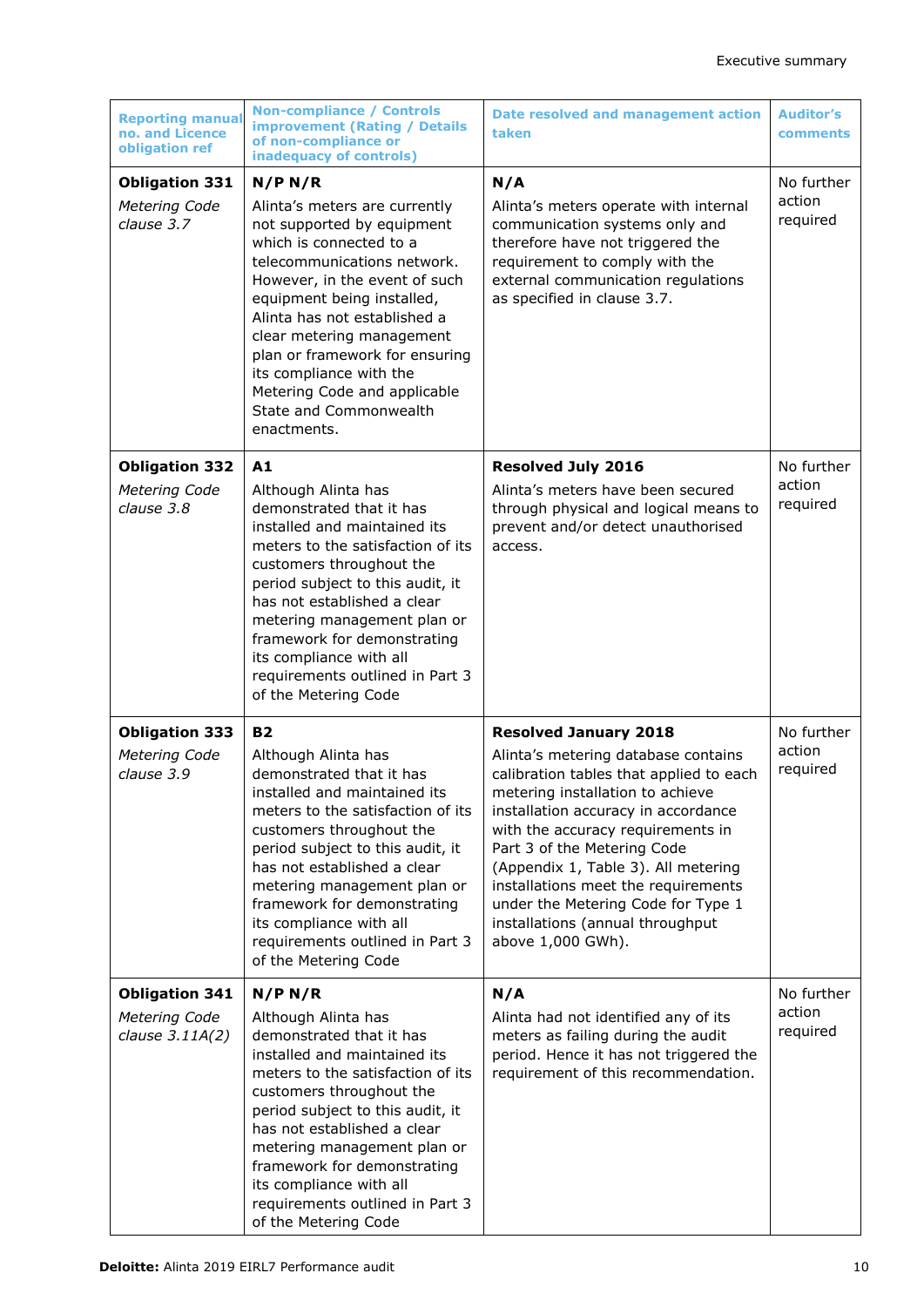| <b>Reporting manual</b><br>no. and Licence<br>obligation ref                                             | <b>Non-compliance / Controls</b><br><b>improvement (Rating / Details</b><br>of non-compliance or<br>inadequacy of controls)                                                                                                                    | <b>Date resolved and management action</b><br>taken                                                                                                                                                                                                                                                                                                                                  | <b>Auditor's</b><br><b>comments</b> |
|----------------------------------------------------------------------------------------------------------|------------------------------------------------------------------------------------------------------------------------------------------------------------------------------------------------------------------------------------------------|--------------------------------------------------------------------------------------------------------------------------------------------------------------------------------------------------------------------------------------------------------------------------------------------------------------------------------------------------------------------------------------|-------------------------------------|
| <b>Obligation 345</b><br>Metering Code<br>clause 3.12(4)                                                 | A2<br>Maintain drawings and<br>supporting information, to the<br>standard of good electricity<br>industry practice, detailing the<br>metering installation for<br>maintenance and auditing<br>purposes                                         | <b>Resolved January 2018</b><br>Alinta has:<br>Compiled relevant meter<br>$\bullet$<br>drawings and supporting<br>information, which are stored<br>in the internal document<br>management system, CLM<br>Matrix<br>Drawings show the metering<br>$\bullet$<br>installation arrangements<br>Supporting information<br>contains a list of metering<br>equipment and meter<br>schedule. | No further<br>action<br>required.   |
|                                                                                                          |                                                                                                                                                                                                                                                |                                                                                                                                                                                                                                                                                                                                                                                      |                                     |
| <b>Obligation 366</b><br>and 369<br>Metering Code<br>clause $4.1(1)$<br>Metering Code<br>clause $4.2(1)$ | A2<br>Until January 2018, Alinta did<br>not have a formal metering<br>database:<br>Containing standing<br>data and energy data<br>for each metering point<br>on its network<br>Compliant with meter<br>registry requirements<br>clause 4.2(1). | <b>Resolved January 2018</b><br>In January 2018, Alinta created a<br>metering database that:<br>Encapsulates the standing<br>data and energy data<br>requirements of clause<br>4.1(1)<br>Is compliant with the meter<br>registry requirement of<br>clause 4.1(2).                                                                                                                    | No further<br>action<br>required.   |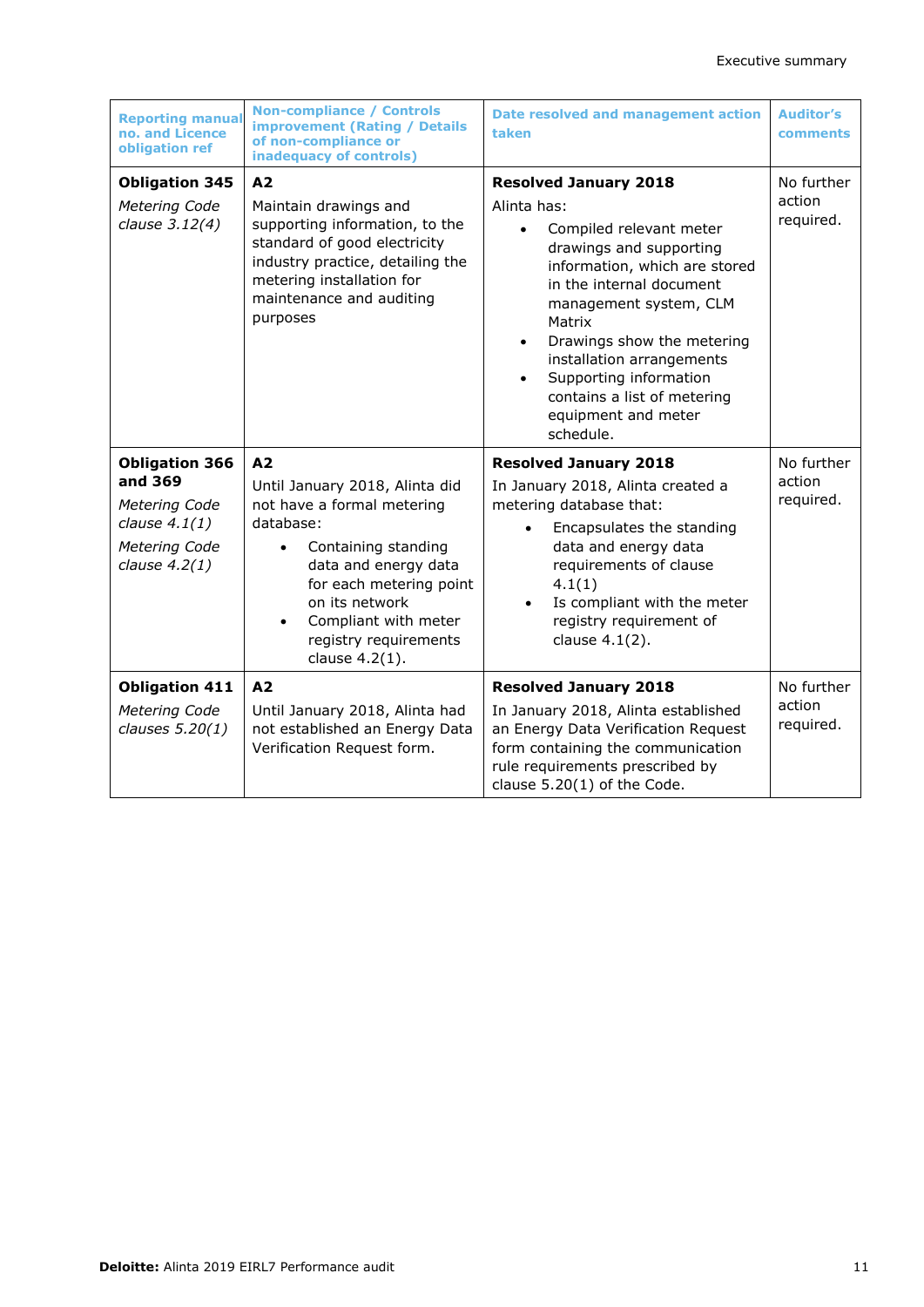### **B. Unresolved at end of current audit period**

| <b>Reporting manual no. and</b><br><b>Licence obligation reference</b>                                                                                                                                                                               | <b>Control adequacy Issue 1/2019</b>                                                                |                                                                                                                                                                                                                                                                                                                       |
|------------------------------------------------------------------------------------------------------------------------------------------------------------------------------------------------------------------------------------------------------|-----------------------------------------------------------------------------------------------------|-----------------------------------------------------------------------------------------------------------------------------------------------------------------------------------------------------------------------------------------------------------------------------------------------------------------------|
| <b>Obligation 370</b><br>Metering Code clause 4.3(1)<br>The standing data for a<br>metering point must comprise<br>at least the items specified.                                                                                                     | <b>Generally</b><br>adequate controls<br>- improvement<br>needed (B)<br><b>Compliance</b><br>rating | The 2016 Audit reported that Alinta was required to<br>establish a metering database, which includes all<br>relevant metering information. Alinta has<br>implemented the database during the audit period,<br>however examination of the metering database had<br>all the prerequisite standing data item headings of |
|                                                                                                                                                                                                                                                      | Non-compliant $-$<br>minor impact on<br>customers or third<br>parties (2)                           | clause $4.3(1)$ . However, three columns in the<br>database were left blank:<br>$(14)$ NMI meter<br>(21) Data register coding details<br>(27) Algorithms.                                                                                                                                                             |
| <b>Recommendation 1/2019</b><br>In its metering database Alinta should provide<br>commentary on the applicability of the following<br>columns, which are currently blank:<br>(14) NMI meter<br>(21) Data register coding details<br>(27) Algorithms. |                                                                                                     | Action Plan 1/2019.<br>Alinta will update the metering database to provide<br>commentary on standing data items 14, 21 and 27.<br>Responsible Person: Manager Generation<br>Operations WA<br><b>Target Date: 31 December 2019</b>                                                                                     |

| <b>Reporting</b><br>manual<br>(obligation)<br>no. | <b>Metering Code</b><br>clause | <b>Control adequacy</b>                                 | <b>Compliance rating</b>                                          |
|---------------------------------------------------|--------------------------------|---------------------------------------------------------|-------------------------------------------------------------------|
| 319                                               | 3.1                            | Generally adequate controls -<br>improvement needed (B) | Non-Compliant - minor impact on<br>customers or third parties (2) |
| 320                                               | 3.2(1)                         | Generally adequate controls -<br>improvement needed (B) | Non-Compliant - minor impact on<br>customers or third parties (2) |
| 326, 327                                          | $3.5(1)$ , $(2)$ and $(3)$     | Generally adequate controls -<br>improvement needed (B) | Non-Compliant - minor impact on<br>customers or third parties (2) |
| 336                                               | 3.10                           | Generally adequate controls -<br>improvement needed (B) | Non-Compliant - minor impact on<br>customers or third parties (2) |
| 337                                               | 3.11(1)                        | Generally adequate controls -<br>improvement needed (B) | Non-Compliant - minor impact on<br>customers or third parties (2) |
| 340                                               | 3.11A(1)                       | Generally adequate controls -<br>improvement needed (B) | Non-Compliant - minor impact on<br>customers or third parties (2) |
| $342 - 344$                                       | $3.12(1)$ to $(3)$             | Generally adequate controls -<br>improvement needed (B) | Non-Compliant - minor impact on<br>customers or third parties (2) |
| 357                                               | 3.21(1)                        | Generally adequate controls -<br>improvement needed (B) | Non-Compliant - minor impact on<br>customers or third parties (2) |
| 422                                               | 5.22(1)                        | Generally adequate controls -<br>improvement needed (B) | Non-Compliant - minor impact on<br>customers or third parties (2) |
| 447                                               | 6.1(1)                         | Generally adequate controls -<br>improvement needed (B) | Non-Compliant - minor impact on<br>customers or third parties (2) |
| 448A                                              | 6.2                            | Generally adequate controls -<br>improvement needed (B) | Non-Compliant - minor impact on<br>customers or third parties (2) |
| Issue 2/2018 - refer to next page                 |                                |                                                         |                                                                   |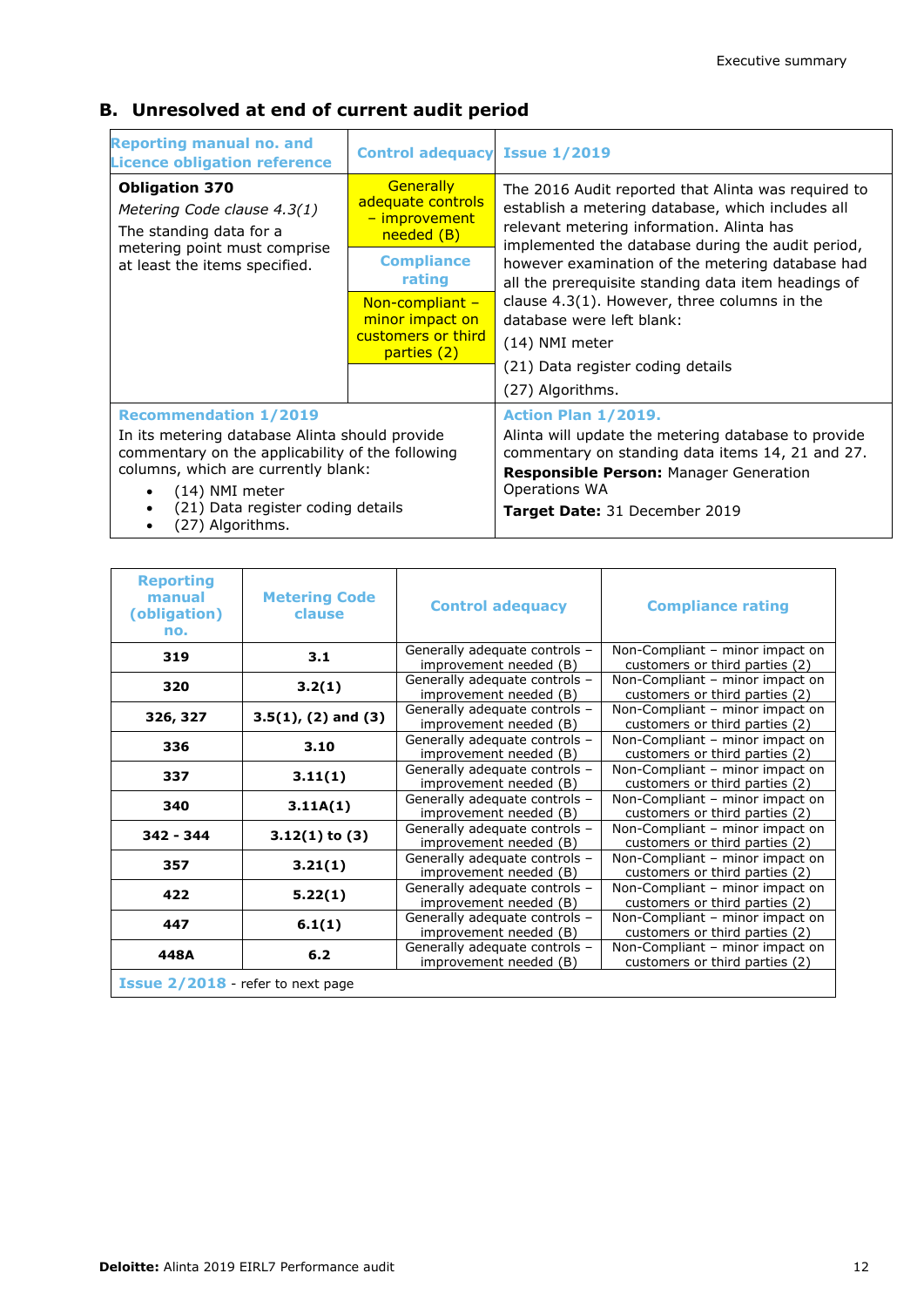#### **Summary findings**

Alinta maintains three meters on its electricity transmission network for measuring and recording energy data relating to electricity transferred to its customers' delivery points. Alinta's PPAs with its two customers specify Alinta's obligations for operating and maintaining metering equipment, including references to the requirements of the *North West Interconnected System Electricity Network Access Technical Rules,* the *Electricity Transmission Regulations 1996 (WA)*, *Good Engineering and Operating Practices* and the Metering Code. All energy data from these meters is captured within Alinta's Honeywell Experion system.

Although Alinta has demonstrated that it has operated its meters and recorded related energy data to the satisfaction of its customers throughout the period subject to this audit, it has not completed the below components of recommendation 2/2016 from the previous audit and is still non-compliant with the below obligations during the audit:

- 1. Alinta has not established a clear metering management plan or framework for demonstrating its:
	- Installation and maintenance of meters in accordance with an applicable metrology procedure, the specifications of the National Measurement Institute under the *National Measurements Act*; and the functionality and testing requirements outlined in Part 3 of the Metering Code (*obligations 319, 320, 326, 327 , 336, 337, 340, 342-344, 357*)
	- Management of validated energy data (*obligation 422*)
	- Compliance with all applicable agreements, rules, procedures, criteria and processes outlined in Part 6 of the Metering Code (*obligation 447*).

We also note that Alinta has not complied with clause 6.2 of the Metering Code, which requires a network operator to submit a proposed model service level agreement, metrology procedure and mandatory link criteria to the Authority for its approval. During the 2016 audit, clause 6.2 of the Metering Code was not referenced in the Reporting Manual and was not included in the scope of the audit. However, the reporting manual has been updated during the audit period to create a new obligation referencing the requirements of clause 6.2 of the Metering Code (**obligation 448A)**. The creation of obligation 448A has now triggered the requirement of the Metering Code for such documents to be prepared.

We recognise that Alinta expects to complete the metering management plan and incorporate the technical requirements of clause 6.2 of the Metering Code as part of the NWIS access project, which will include a model SLA and Metrology Procedure. Alinta is currently awaiting the detailed regulatory framework design paper for the NWIS, which it anticipates receiving from the Public Utilities Office in 2020 after review by the Minister for Energy.

| The recommendation and action plan below applies to obligations 319, 320, 326, 327, 336, 337,<br>340, 342-344, 357, 422, 447 and 448A.                                                                                                                                                                   |                                                                                                                                                                                                                                                                                                           |  |
|----------------------------------------------------------------------------------------------------------------------------------------------------------------------------------------------------------------------------------------------------------------------------------------------------------|-----------------------------------------------------------------------------------------------------------------------------------------------------------------------------------------------------------------------------------------------------------------------------------------------------------|--|
| <b>Recommendation 2/2019</b><br>When the Public Utilities Office detailed<br>regulatory framework design paper for the<br>NWIS is formalised, Alinta will prepare a<br>metering management plan to:<br>Incorporate the requirements of the<br>Metering Code relevant to Alinta's<br>metering operations. | <b>Action Plan 2/2019</b><br>Alinta will:<br>Prepare a metering management plan to<br>٠<br>incorporate the requirements of the Metering<br>Code relevant to Alinta's metering operations.<br><b>Responsible Person:</b><br><b>Manager Generation Operations WA</b><br><b>Target Date:</b><br>30 June 2020 |  |

#### **2.6 Scope and objectives**

As described in our letter of engagement with Alinta, dated 25 June 2019, we have conducted a reasonable assurance audit in order to state whether, in our opinion, based on our procedures, Alinta has complied, in all material respects, with the conditions of its Licence as outlined in the approved Audit Plan (dated July 2019) during the period 1 July 2016 to 30 June 2019.

Our engagement was conducted in accordance with Australian Standard on Assurance Engagements ASAE 3100 Compliance Engagements, issued by the Australian Auditing and Assurance Standards Board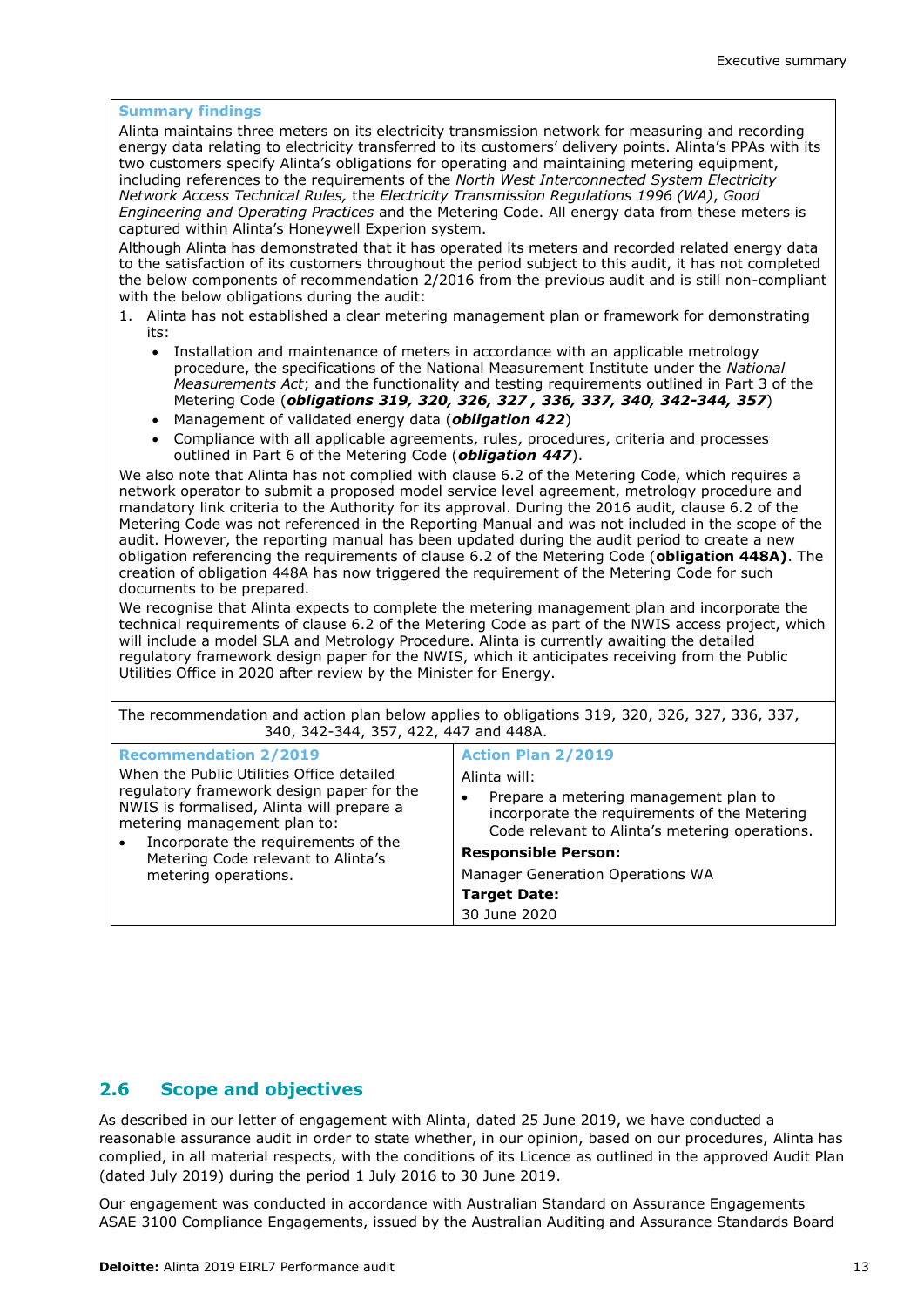and provides reasonable assurance as defined in ASAE 3100. The procedures we performed are described in more detail in section 2.7 below.

A reasonable assurance engagement in accordance with ASAE 3100 involves performing procedures to obtain evidence about the compliance with the conditions of the Licences. The nature, timing and extent of procedures selected depend on the assurance practitioner's professional judgement, including the assessment of the risks of material misstatement in compliance with the conditions of the Licences. In making those risk assessments, we considered internal controls in relation to compliance with the conditions of the Licences.

ASAE 3100 also requires us to comply with the relevant ethical requirements of the Australian professional accounting bodies.

The ERA has summarised the requirements of the applicable legislation that it expects to be reported upon and included in the scope of this audit in its July 2018 Electricity Compliance Reporting Manual (**Reporting Manual**).

The Audit Plan approved by the ERA for this audit sets out Alinta's Licence obligations confirmed to be included in the scope of the audit, along with the risk assessments and audit priority assigned to each licence obligation.

#### **Revision to audit scope**

Subsequent to the preparation of the Audit Plan, the audit scope was corrected to remove obligations 339 (*Electricity Industry Metering Code clause 3*.11(3)) and 401 (*Electricity Industry Metering Code clause*  5.16). In each instance, the clause relates to a user's obligations to a network operator. Alinta operates as a network operator and does not operate as a user of any other network.

#### **2.7 Approach**

Our approach for this audit involved the following activities, which were undertaken during the period August to early October 2019:

- Utilising the Guidelines and Reporting Manuals as a guide, developed a risk assessment, which involved discussions with key staff and document review to assess controls
- Developed an Audit Plan (see **Appendix A**) for approval by the ERA and an associated work program
- Interviewed relevant Alinta staff to gain understanding of process controls (see **Appendix B** for staff involved)
- Reviewed relevant documentation and walked through processes and controls to assess overall compliance and effectiveness in accordance with Licence obligations (see **Appendix B** for reference listing)
- Sample tested relevant obligations (assessed as an audit priority 3 or 2) and where there was relevant activity, determine whether transactions complied with the requirements of the obligation
- Reported findings to Alinta for review and response.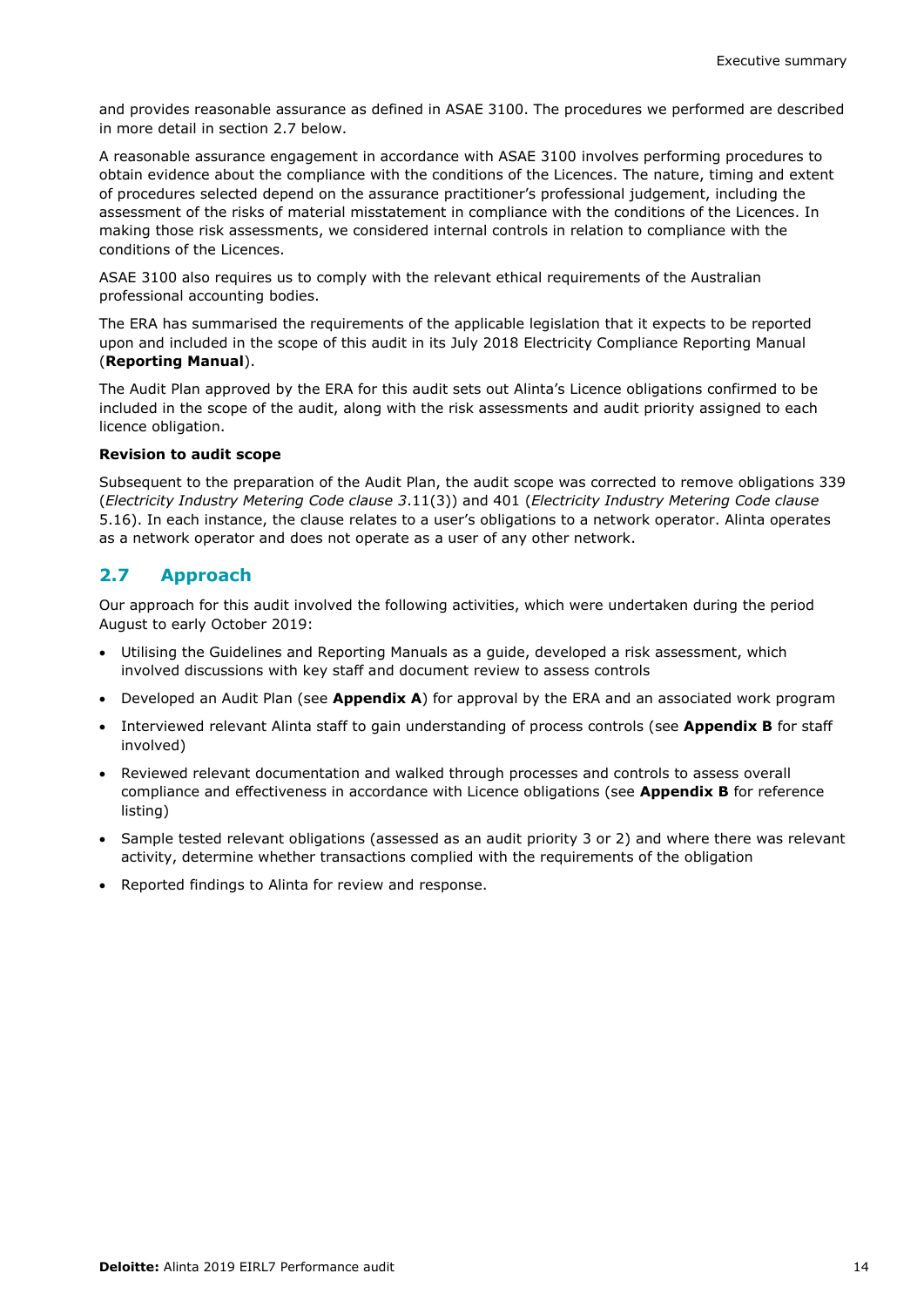# 3 Summary of findings

Table 1 in section 2 above sets out the rating scale defined by the ERA in the Audit Guidelines for the assessment of the level of compliance with the conditions of the Licences. For the highest possible compliance rating to be achieved, Alinta was required to demonstrate it has maintained effective processes and controls, which facilitate compliance with relevant obligations.

The remainder of this report provides:

- A summary of the findings for the compliance obligations (at **Table 4** below)
- Detailed findings, including relevant observations, recommendations and action plans (at **Section 4**).

**Table 4: Compliance Ratings**

*Refer to Detailed Findings at section 4 and Audit Plan at Appendix A for descriptions of the obligations. Note that detailed findings are not presented for those obligations assessed to be not applicable to Alinta's operations for the period subject to audit - refer to the Audit Plan at Appendix A for further explanation.*

|     |                                                                            | <b>Adequacy of controls rating</b> |   |    |            |           | <b>Audit</b> | <b>Compliance rating</b> |                |   |   |           |  |
|-----|----------------------------------------------------------------------------|------------------------------------|---|----|------------|-----------|--------------|--------------------------|----------------|---|---|-----------|--|
| #   | <b>Obligation reference</b>                                                | A                                  | B | C. | D          | <b>NP</b> | Priority     | $\mathbf{1}$             | $\overline{2}$ | 3 | 4 | <b>NR</b> |  |
|     | 11 Electricity Industry Act - Licence Conditions and Obligations           |                                    |   |    |            |           |              |                          |                |   |   |           |  |
| 101 | Section $13(1)$                                                            |                                    |   |    |            |           | Priority 5   | ✔                        |                |   |   |           |  |
| 102 | Section $14(1)(a)$                                                         |                                    |   |    |            | ✔         | Priority 5   | ✓                        |                |   |   |           |  |
| 103 | Section $14(1)(b)$                                                         | ✔                                  |   |    |            |           | Priority 4   |                          | ✔              |   |   |           |  |
| 104 | Section $14(1)(c)$                                                         |                                    |   |    |            | ✔         | Priority 5   | ✔                        |                |   |   |           |  |
| 105 | Section 17(1)                                                              | ✔                                  |   |    |            |           | Priority 4   |                          | ✔              |   |   |           |  |
| 106 | Section 31(3)                                                              |                                    |   |    |            | ✔         | Priority 5   | ✔                        |                |   |   |           |  |
| 107 | Section 41(6)                                                              |                                    |   |    |            | ✔         | Priority 4   |                          |                |   |   |           |  |
|     | 12 Electricity Licences - Licence Conditions and Obligations               |                                    |   |    |            |           |              |                          |                |   |   |           |  |
| 119 | Condition 4.3.1                                                            |                                    |   |    |            | ✔         | Priority 4   | ✔                        |                |   |   |           |  |
| 120 | Condition 5.2.4                                                            |                                    |   |    |            | ✔         | Priority 4   |                          |                |   |   | ✓         |  |
| 121 | Condition 5.3.2                                                            |                                    |   |    |            | ✔         | Priority 4   | ✔                        |                |   |   |           |  |
| 122 | Condition 5.1.5                                                            |                                    |   |    |            | ✔         | Priority 4   | ✔                        |                |   |   |           |  |
| 123 | Condition 4.4.1                                                            |                                    |   |    |            | ✔         | Priority 4   |                          |                |   |   | ✔         |  |
| 124 | Condition 4.5.1                                                            |                                    |   |    |            | ✔         | Priority 4   | ✔                        |                |   |   |           |  |
| 125 | Condition 3.8.1 and 3.8.2                                                  |                                    |   |    |            | ✔         | Priority 4   |                          |                |   |   | ✔         |  |
| 126 | Condition 3.7.1                                                            |                                    |   |    |            | ✔         | Priority 4   | ✓                        |                |   |   |           |  |
|     | 15 Electricity Industry Metering Code - Licence Conditions and Obligations |                                    |   |    |            |           |              |                          |                |   |   |           |  |
|     | Part 2 Code objectives and arms-length treatment                           |                                    |   |    |            |           |              |                          |                |   |   |           |  |
| 317 | Clause $2.2(1)(a)$                                                         |                                    |   |    |            | ✔         | Priority 5   |                          |                |   |   |           |  |
| 318 | Clause $2.2(1)(b)$                                                         |                                    |   |    |            | ✓         | Priority 4   |                          |                |   |   |           |  |
|     | Part 3 Meters and metering installations                                   |                                    |   |    |            |           |              |                          |                |   |   |           |  |
| 319 | Clause 3.1                                                                 |                                    | ✔ |    |            |           | Priority 4   |                          | ✔              |   |   |           |  |
| 320 | Clause $3.2(1)$                                                            |                                    | ✔ |    |            |           | Priority 4   |                          | ✔              |   |   |           |  |
| 321 | Clause $3.3(1)$                                                            |                                    |   |    |            | ✔         | Priority 4   |                          |                |   |   | ✔         |  |
| 322 | Clause 3.3(3)                                                              |                                    |   |    |            | ✔         | Priority 4   |                          |                |   |   |           |  |
| 323 | Clause 3.3A(1)                                                             |                                    |   |    |            | ✔         | Priority 4   | ✔                        |                |   |   |           |  |
| 324 | Clause 3.3B                                                                |                                    |   |    |            | ✔         | Priority 4   |                          |                |   |   | ✔         |  |
| 325 | Clause 3.3C                                                                |                                    |   |    |            | ✔         | Priority 4   | ✔                        |                |   |   |           |  |
| 326 | Clause $3.5(1)$ and $(2)$                                                  |                                    | ✔ |    |            |           | Priority 4   |                          | ✔              |   |   |           |  |
| 327 | Clause 3.5(3)                                                              |                                    | ✔ |    |            |           | Priority 4   |                          | ✔              |   |   |           |  |
| 328 | Clause $3.5(4)$                                                            |                                    |   | ✔  | Priority 4 | ✔         |              |                          |                |   |   |           |  |
| 329 | Clause 3.5(6)                                                              |                                    |   |    |            | ✔         | Priority 4   |                          |                |   |   | ✔         |  |
| 330 | Clause 3.5(9)                                                              |                                    |   |    |            | ✔         | Priority 4   |                          |                |   |   | ✔         |  |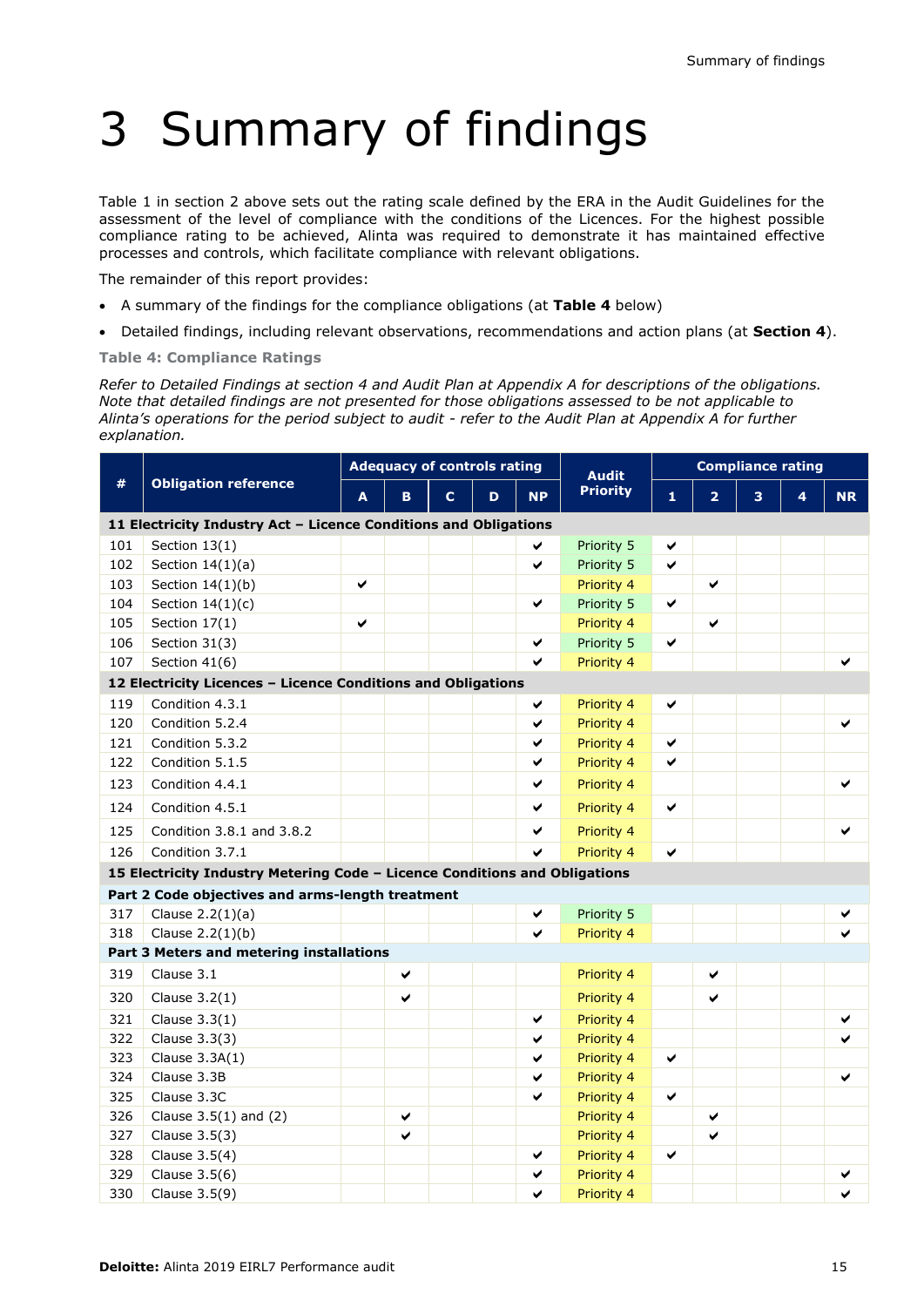|     |                                 | <b>Adequacy of controls rating</b> |              |             |   |              | <b>Audit</b>      | <b>Compliance rating</b> |                |   |                         |           |
|-----|---------------------------------|------------------------------------|--------------|-------------|---|--------------|-------------------|--------------------------|----------------|---|-------------------------|-----------|
| #   | <b>Obligation reference</b>     | $\blacktriangle$                   | $\mathbf B$  | $\mathbf c$ | D | <b>NP</b>    | <b>Priority</b>   | $\mathbf{1}$             | $\overline{2}$ | 3 | $\overline{\mathbf{4}}$ | <b>NR</b> |
| 331 | Clause 3.7                      |                                    |              |             |   | ✔            | Priority 3        |                          |                |   |                         | ✔         |
| 332 | Clause 3.8                      | ✔                                  |              |             |   |              | Priority 4        | $\checkmark$             |                |   |                         |           |
| 333 | Clause 3.9(3)                   |                                    | ✔            |             |   |              | Priority 4        |                          | $\checkmark$   |   |                         |           |
| 334 | Clause 3.9(7)                   |                                    |              |             |   | $\checkmark$ | Priority 4        |                          |                |   |                         | ✔         |
| 335 | Clause 3.9(9)                   |                                    |              |             |   | $\checkmark$ | Priority 4        |                          |                |   |                         | ✔         |
| 336 | Clause 3.10                     |                                    | $\checkmark$ |             |   |              | Priority 4        |                          | $\checkmark$   |   |                         |           |
| 337 | Clause $3.11(1)$                |                                    | ✔            |             |   |              | Priority 4        |                          | $\checkmark$   |   |                         |           |
| 338 | Clause 3.11(2)                  |                                    |              |             |   | ✔            | Priority 4        |                          |                |   |                         | ✔         |
| 340 | Clause 3.11A(1)                 |                                    | ✔            |             |   |              | Priority 4        |                          | $\checkmark$   |   |                         |           |
| 341 | Clause 3.11A(2)                 |                                    |              |             |   | ✔            | Priority 4        |                          |                |   |                         |           |
| 342 | Clause $3.12(1)$                |                                    | $\checkmark$ |             |   |              | Priority 4        |                          | $\checkmark$   |   |                         |           |
| 343 | Clause 3.12(2)                  |                                    | ✔            |             |   |              | Priority 4        |                          | $\checkmark$   |   |                         |           |
| 344 | Clause 3.12(3)                  |                                    | ✔            |             |   |              | Priority 4        |                          | $\checkmark$   |   |                         |           |
| 345 | Clause 3.12(4)                  | ✔                                  |              |             |   |              | <b>Priority 2</b> |                          | ✔              |   |                         |           |
| 346 | Clause 3.13(1)                  |                                    |              |             |   | $\checkmark$ | Priority 4        | $\checkmark$             |                |   |                         |           |
| 347 | Clause 3.13(3)(c)               |                                    |              |             |   | $\checkmark$ | Priority 4        |                          |                |   |                         | ✔         |
| 348 | Clause 3.13(4)                  |                                    |              |             |   | $\checkmark$ | Priority 4        | $\checkmark$             |                |   |                         |           |
| 349 | Clause 3.14(3)                  |                                    |              |             |   | $\checkmark$ | Priority 4        |                          |                |   |                         | ✔         |
| 355 | Clause 3.20(1)                  |                                    |              |             |   | ✔            | Priority 4        |                          |                |   |                         | ✔         |
| 356 | Clause 3.20(3)                  |                                    |              |             |   | ✔            | Priority 4        |                          |                |   |                         | ✔         |
| 357 | Clause $3.21(1)$                |                                    | ✔            |             |   |              | Priority 4        |                          | $\checkmark$   |   |                         |           |
| 358 | Clause 3.21(2)                  |                                    |              |             |   | ✔            | Priority 4        |                          |                |   |                         | ✔         |
| 359 | Clause 3.22                     |                                    |              |             |   | ✔            | Priority 4        | $\checkmark$             |                |   |                         |           |
| 360 | Clause 3.23(a)                  |                                    |              |             |   | ✔            | Priority 4        |                          |                |   |                         | ✔         |
| 361 | Clause 3.23(b)                  |                                    |              |             |   | ✔            | Priority 4        |                          |                |   |                         | ✔         |
| 364 | Clause 3.27                     |                                    |              |             |   | ✔            | Priority 4        |                          |                |   |                         | ✔         |
| 365 | Clause 3.29                     |                                    |              |             |   | ✔            | Priority 4        |                          |                |   |                         | ✔         |
|     | Part 4 The metering database    |                                    |              |             |   |              |                   |                          |                |   |                         |           |
| 366 | Clause $4.1(1)$                 | $\checkmark$                       |              |             |   |              | <b>Priority 2</b> |                          | $\checkmark$   |   |                         |           |
| 367 | Clause $4.1(2)$                 |                                    |              |             |   | $\checkmark$ | Priority 4        | ✔                        |                |   |                         |           |
| 368 | Clause $4.1(3)$                 |                                    |              |             |   | ✔            | Priority 4        | ✔                        |                |   |                         |           |
| 369 | Clause $4.2(1)$                 | $\checkmark$                       |              |             |   |              | <b>Priority 2</b> |                          | $\checkmark$   |   |                         |           |
|     | 370 Clause $4.3(1)$             |                                    | ✓            |             |   |              | <b>Priority 2</b> |                          |                |   |                         |           |
| 371 | Clause $4.4(1)$                 |                                    |              |             |   | $\checkmark$ | Priority 5        | ✔                        |                |   |                         |           |
| 372 | Clause $4.5(1)$                 |                                    |              |             |   | $\checkmark$ | Priority 5        | $\checkmark$             |                |   |                         |           |
| 373 | Clause 4.5(2)                   |                                    |              |             |   | ✔            | Priority 4        |                          |                |   |                         | ✔         |
| 374 | Clause $4.6(1)$                 |                                    |              |             |   | $\checkmark$ | Priority 4        |                          |                |   |                         | ✔         |
| 375 | Clause $4.6(2)$                 |                                    |              |             |   | ✔            | Priority 4        |                          |                |   |                         | ✔         |
| 376 | Clause 4.7                      |                                    |              |             |   | ✔            | Priority 4        |                          |                |   |                         | ✔         |
| 377 | Clause 4.8(3)                   |                                    |              |             |   | ✔            | Priority 4        |                          |                |   |                         | ✔         |
| 378 | Clause 4.8(3A)                  |                                    |              |             |   | $\checkmark$ | Priority 4        |                          |                |   |                         | ✔         |
| 379 | Clause $4.8(4)(a)$              |                                    |              |             |   | $\checkmark$ | Priority 4        | $\checkmark$             |                |   |                         |           |
| 380 | Clause $4.8(4)(b)$              |                                    |              |             |   | ✔            | Priority 4        | $\checkmark$             |                |   |                         |           |
| 381 | Clause 4.8(5)                   |                                    |              |             |   | ✔            | Priority 4        | $\checkmark$             |                |   |                         |           |
| 382 | Clause 4.9                      |                                    |              |             |   | ✔            | Priority 4        | $\checkmark$             |                |   |                         |           |
|     | <b>Part 5 Metering services</b> |                                    |              |             |   |              |                   |                          |                |   |                         |           |
| 383 | Clause 5.1 (1)                  |                                    |              |             |   | ✔            | Priority 5        |                          |                |   |                         |           |
| 384 | Clause $5.1(2)$                 |                                    |              |             |   | $\checkmark$ | Priority 5        |                          |                |   |                         | ✓         |
| 385 | Clause 5.3                      |                                    |              |             |   | $\checkmark$ | Priority 4        | $\checkmark$             |                |   |                         |           |
| 386 | Clause $5.4(1)$                 |                                    |              |             |   | ✔            | Priority 5        | ✔                        |                |   |                         |           |
| 387 | Clause 5.4(1A)                  |                                    |              |             |   | ✔            | Priority 4        | $\checkmark$             |                |   |                         |           |
| 388 | Clause 5.4(2)                   |                                    |              |             |   | ✔            | Priority 5        |                          |                |   |                         | ✔         |
| 389 | Clause 5.5(2)                   |                                    |              |             |   | ✔            | Priority 5        |                          |                |   |                         |           |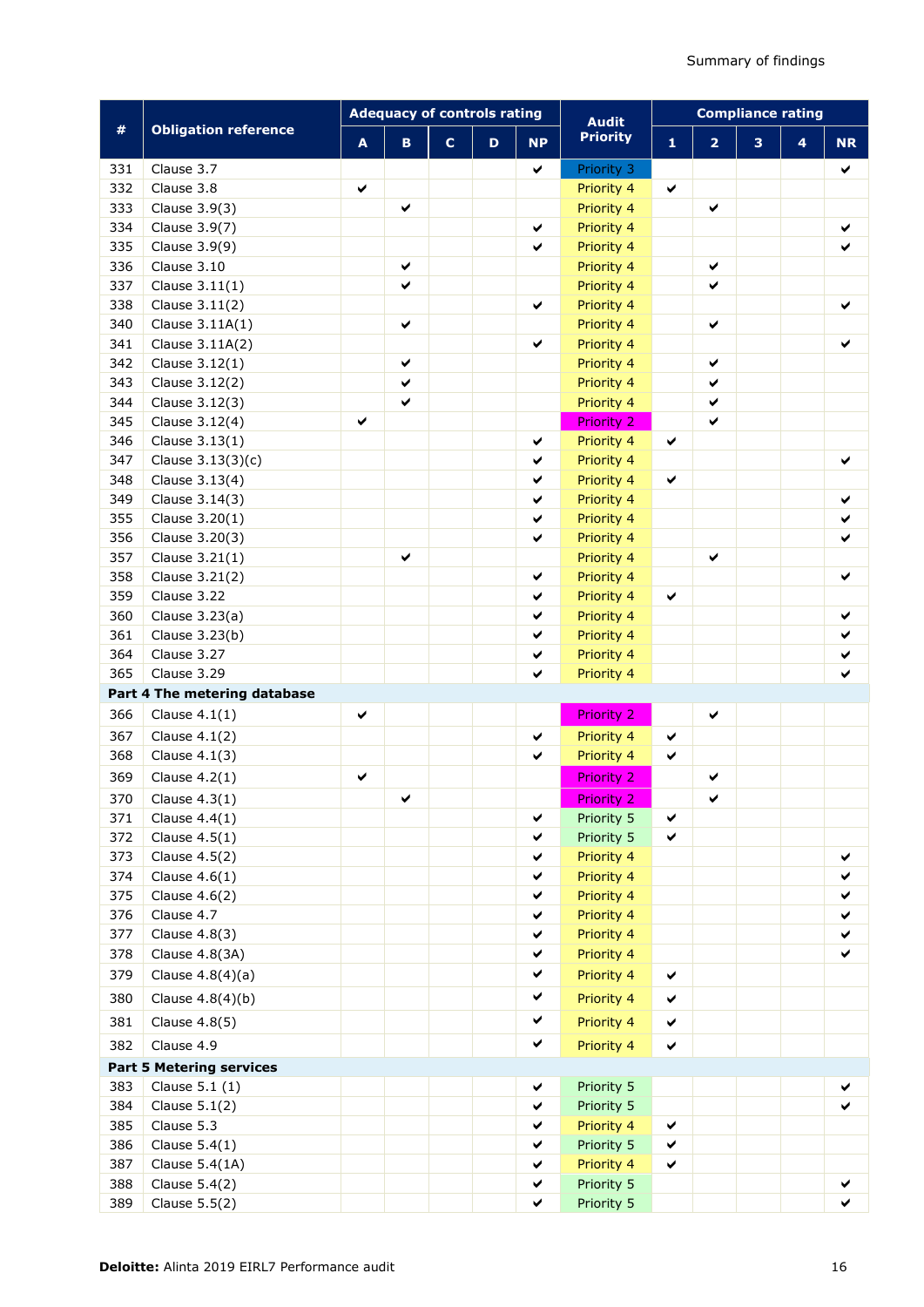|      |                             | <b>Adequacy of controls rating</b> |             |             |   |              | <b>Audit</b>      | <b>Compliance rating</b> |                |   |   |              |  |
|------|-----------------------------|------------------------------------|-------------|-------------|---|--------------|-------------------|--------------------------|----------------|---|---|--------------|--|
| #    | <b>Obligation reference</b> | A                                  | $\mathbf B$ | $\mathbf c$ | D | <b>NP</b>    | <b>Priority</b>   | 1                        | $\overline{2}$ | 3 | 4 | <b>NR</b>    |  |
| 390  | Clause 5.5(2A)              |                                    |             |             |   | ✔            | Priority 4        |                          |                |   |   | ✔            |  |
| 391  | Clause $5.6(1)$             |                                    |             |             |   | ✔            | Priority 5        |                          |                |   |   | ✔            |  |
| 392  | Clause 5.7                  |                                    |             |             |   | ✔            | Priority 4        |                          |                |   |   | $\checkmark$ |  |
| 393  | Clause 5.8                  |                                    |             |             |   | ✔            | Priority 4        |                          |                |   |   | ✔            |  |
| 394  | Clause 5.9                  |                                    |             |             |   | ✔            | Priority 4        |                          |                |   |   | ✔            |  |
| 397  | Clause 5.12(1)              |                                    |             |             |   | ✔            | Priority 4        |                          |                |   |   | ✔            |  |
| 398  | Clause 5.13                 |                                    |             |             |   | ✔            | Priority 4        |                          |                |   |   | ✔            |  |
| 399  | Clause 5.14(3)              |                                    |             |             |   | $\checkmark$ | Priority 4        |                          |                |   |   | ✔            |  |
| 400  | Clause 5.15                 |                                    |             |             |   | $\checkmark$ | Priority 4        |                          |                |   |   | $\checkmark$ |  |
| 402  | Clause 5.17(1)              |                                    |             |             |   | $\checkmark$ | Priority 4        | ✔                        |                |   |   |              |  |
| 403  | Clause 5.17A(1)             |                                    |             |             |   | ✔            | Priority 4        |                          |                |   |   | ✔            |  |
| 404  | Clause 5.17A(3)             |                                    |             |             |   | ✔            | Priority 4        |                          |                |   |   | ✔            |  |
| 405  | Clause 5.18                 |                                    |             |             |   | ✔            | Priority 4        |                          |                |   |   | ✔            |  |
| 406  | Clause 5.19(1)              |                                    |             |             |   | $\checkmark$ | Priority 5        |                          |                |   |   | $\checkmark$ |  |
| 407  | Clause 5.19(2)              |                                    |             |             |   | ✔            | Priority 5        |                          |                |   |   | ✔            |  |
| 408  | Clause 5.19(3)              |                                    |             |             |   | ✔            | Priority 4        |                          |                |   |   | ✔            |  |
| 409  | Clause 5.19(5)              |                                    |             |             |   | ✔            | Priority 4        |                          |                |   |   | ✔            |  |
| 410  | Clause 5.19(6)              |                                    |             |             |   | $\checkmark$ | Priority 5        |                          |                |   |   | ✓            |  |
| 411  | Clause 5.20(1)              | ✔                                  |             |             |   |              | <b>Priority 2</b> |                          | ✔              |   |   |              |  |
| 412  | Clause 5.20(2)              |                                    |             |             |   | ✔            | Priority 4        | ✔                        |                |   |   |              |  |
| 413  | Clause 5.20(4)              |                                    |             |             |   | $\checkmark$ | Priority 4        |                          |                |   |   | ✔            |  |
| 414  | Clause 5.21(2)              |                                    |             |             |   | ✔            | Priority 4        |                          |                |   |   | ✔            |  |
| 415  | Clause 5.21(4)              |                                    |             |             |   | ✔            | Priority 4        |                          |                |   |   | ✔            |  |
| 416  | Clause 5.21(5)              |                                    |             |             |   | ✔            | Priority 4        |                          |                |   |   | ✔            |  |
| 417  | Clause 5.21(6)              |                                    |             |             |   | ✔            | Priority 4        |                          |                |   |   | ✔            |  |
| 418  | Clause 5.21(8)              |                                    |             |             |   | ✔            | Priority 4        |                          |                |   |   | $\checkmark$ |  |
| 419  | Clause 5.21(9)              |                                    |             |             |   | ✔            | Priority 4        |                          |                |   |   | $\checkmark$ |  |
| 420  | Clause 5.21(11)             |                                    |             |             |   | ✔            | Priority 4        |                          |                |   |   | $\checkmark$ |  |
| 421  | Clause 5.21(12)             |                                    |             |             |   | ✔            | Priority 4        |                          |                |   |   | ✔            |  |
| 422  | Clause 5.22(1)              |                                    | ✔           |             |   |              | Priority 4        |                          | ✓              |   |   |              |  |
| 423  | Clause 5.22(2)              |                                    |             |             |   | ✔            | Priority 4        | ✔                        |                |   |   |              |  |
| 424  | Clause 5.22(3)              |                                    |             |             |   | $\checkmark$ | Priority 4        |                          |                |   |   | ✔            |  |
| 425  | Clause 5.22(4)              |                                    |             |             |   | ✔            | Priority 4        |                          |                |   |   | ✔            |  |
| 426  | Clause 5.22(5)              |                                    |             |             |   | ✔            | Priority 4        |                          |                |   |   | ✔            |  |
| 427  | Clause 5.22(6)              |                                    |             |             |   | ✔            | Priority 4        |                          |                |   |   | ✔            |  |
| 428  | Clause 5.23(1)              |                                    |             |             |   | ✔            | Priority 4        |                          |                |   |   | ✔            |  |
| 429  | Clause 5.23(3)              |                                    |             |             |   | ✔            | Priority 4        |                          |                |   |   | ✔            |  |
| 430  | Clause 5.24(1)              |                                    |             |             |   | ✔            | Priority 4        |                          |                |   |   | ✔            |  |
| 431  | Clause 5.24(2)              |                                    |             |             |   | ✔            | Priority 4        |                          |                |   |   | ✔            |  |
| 432  | Clause 5.24(3)              |                                    |             |             |   | ✔            | Priority 4        |                          |                |   |   | ✔            |  |
| 433  | Clause 5.24(4)              |                                    |             |             |   | ✔            | Priority 4        |                          |                |   |   | ✔            |  |
| 434  | Clause 5.25                 |                                    |             |             |   | ✔            | Priority 4        |                          |                |   |   | ✔            |  |
| 435  | Clause 5.27                 |                                    |             |             |   | ✔            | Priority 4        |                          |                |   |   | ✔            |  |
| 441  | Clause 5.37(1)(a)           |                                    |             |             |   | ✔            | Priority 4        |                          |                |   |   | ✔            |  |
| 442  | Clause 5.37(1)(b)           |                                    |             |             |   | ✔            | Priority 4        |                          |                |   |   | ✔            |  |
| 443  | Clause 5.37(1)(b)           |                                    |             |             |   | ✔            | Priority 4        |                          |                |   |   | ✔            |  |
| 444  | Clause 5.37(2)              |                                    |             |             |   | ✔            | Priority 4        |                          |                |   |   | ✔            |  |
| 445  | Clause 5.37(3)<br>✔         |                                    |             | Priority 4  |   |              |                   |                          | ✔              |   |   |              |  |
| 446  | Clause 5.38                 |                                    |             |             |   | ✔            | Priority 4        |                          |                |   |   | ✔            |  |
|      | <b>Part 6 Documentation</b> |                                    |             |             |   |              |                   |                          |                |   |   |              |  |
| 447  | Clause $6.1(1)$             |                                    | ✔           |             |   |              | Priority 4        |                          | ✔              |   |   |              |  |
| 448  | Clause $6.1(2)$             |                                    |             |             |   | ✔            | Priority 4        | ✔                        |                |   |   |              |  |
| 448A | Clause 6.2                  |                                    | ✔           |             |   |              | Priority 5        |                          | ✔              |   |   |              |  |
|      |                             |                                    |             |             |   |              |                   |                          |                |   |   |              |  |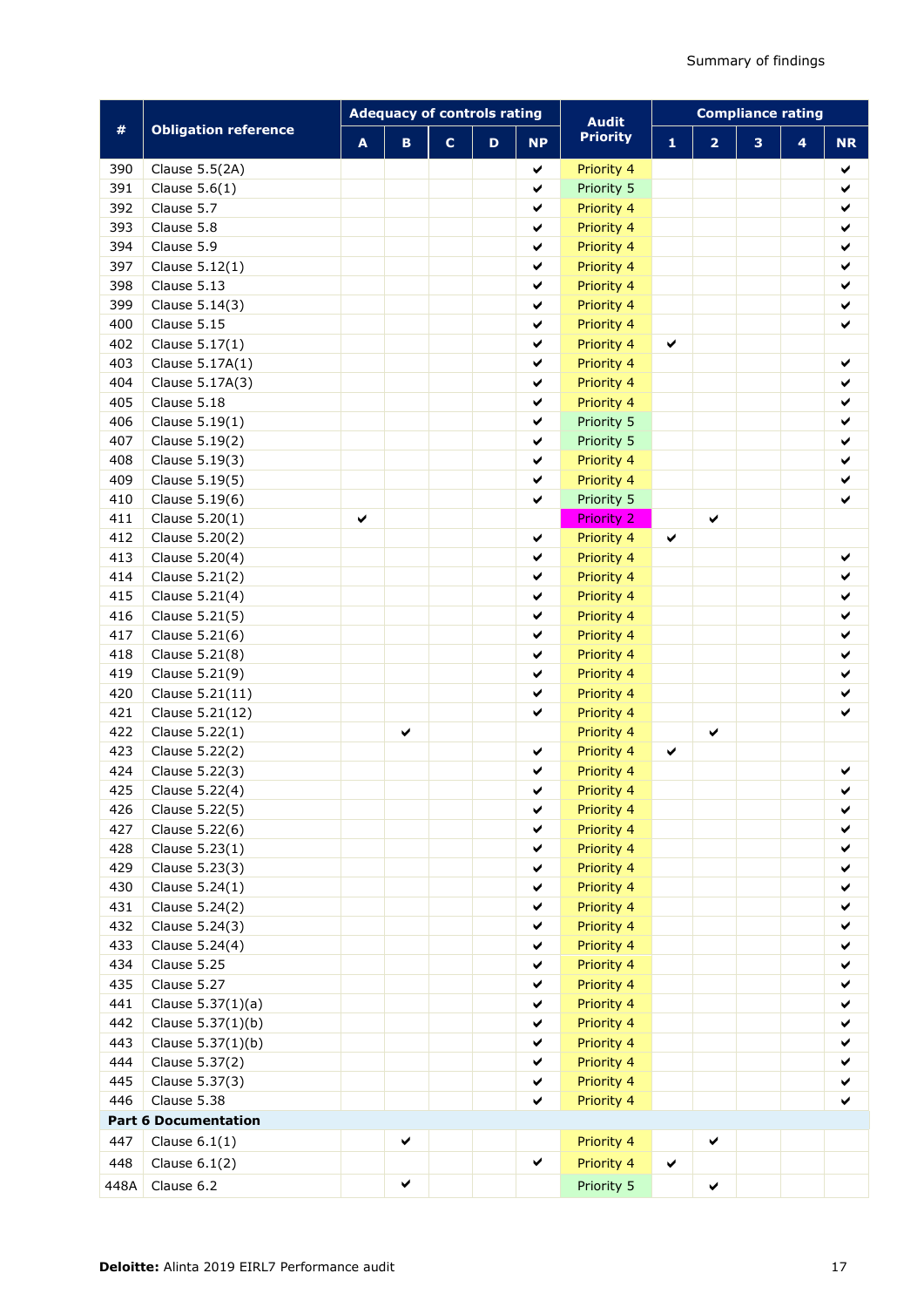|                                  |                                                                                                                         | <b>Adequacy of controls rating</b> |    |                |   |           | <b>Audit</b>    | <b>Compliance rating</b> |                |   |                         |           |  |
|----------------------------------|-------------------------------------------------------------------------------------------------------------------------|------------------------------------|----|----------------|---|-----------|-----------------|--------------------------|----------------|---|-------------------------|-----------|--|
| #                                | <b>Obligation reference</b>                                                                                             | A                                  | B. | $\overline{c}$ | D | <b>NP</b> | <b>Priority</b> | 1                        | $\overline{2}$ | 3 | $\overline{\mathbf{4}}$ | <b>NR</b> |  |
| 448B                             | Clause 6.18                                                                                                             |                                    |    |                |   | ✔         | Priority 5      |                          |                |   |                         | ✔         |  |
| 448C                             | Clause 6.19A(1)                                                                                                         |                                    |    |                |   | ✔         | Priority 5      |                          |                |   |                         | ✔         |  |
| 448D                             | Clause 6.19B(1)                                                                                                         |                                    |    |                |   | ✔         | Priority 5      |                          |                |   |                         | ✔         |  |
| 449                              | Clause 6.20(4)                                                                                                          |                                    |    |                |   | ✔         | Priority 5      |                          |                |   |                         | ✔         |  |
| 450                              | Clause 6.20(5)                                                                                                          |                                    |    |                |   | ✔         | Priority 4      |                          |                |   |                         | ✔         |  |
|                                  | Part 7 Notes and confidential information                                                                               |                                    |    |                |   |           |                 |                          |                |   |                         |           |  |
| 451                              | Clause 7.2(1)                                                                                                           |                                    |    |                |   | ✔         | Priority 5      | ✔                        |                |   |                         |           |  |
| 452                              | Clause 7.2(2)                                                                                                           |                                    |    |                |   | ✔         | Priority 4      |                          |                |   |                         | ✔         |  |
| 453                              | Clause 7.2(4)                                                                                                           |                                    |    |                |   | ✔         | Priority 4      |                          |                |   |                         |           |  |
| 454                              | Clause 7.2(5)                                                                                                           |                                    |    |                |   | ✔         | Priority 4      | ✔                        |                |   |                         |           |  |
| 455                              | Clause 7.5                                                                                                              |                                    |    |                |   | ✔         | Priority 4      | ✔                        |                |   |                         |           |  |
| 456                              | Clause $7.6(1)$                                                                                                         |                                    |    |                |   | ✔         | Priority 4      |                          |                |   |                         | ✔         |  |
| <b>Part 8 Dispute resolution</b> |                                                                                                                         |                                    |    |                |   |           |                 |                          |                |   |                         |           |  |
| 457                              | Clause $8.1(1)$                                                                                                         |                                    |    |                |   | ✔         | Priority 5      |                          |                |   |                         | ✔         |  |
| 458                              | Clause $8.1(2)$                                                                                                         |                                    |    |                |   | ✔         | Priority 5      |                          |                |   |                         | ✔         |  |
| 459                              | Clause $8.1(3)$                                                                                                         |                                    |    |                |   | ✔         | Priority 5      |                          |                |   |                         | ✔         |  |
| 460                              | Clause $8.1(4)$                                                                                                         |                                    |    |                |   | ✔         | Priority 4      |                          |                |   |                         | ✔         |  |
| 461                              | Clause 8.3(2)                                                                                                           |                                    |    |                |   | ✓         | Priority 5      |                          |                |   |                         | ✓         |  |
|                                  | 15 Electricity Industry (Network Quality and Reliability of Supply) Code - Licence Conditions and<br><b>Obligations</b> |                                    |    |                |   |           |                 |                          |                |   |                         |           |  |
| 462                              | Clause $5(1)$                                                                                                           |                                    |    |                |   | ✔         | Priority 5      | ✔                        |                |   |                         |           |  |
| 463                              | Clause 8                                                                                                                |                                    |    |                |   | ✔         | Priority 5      |                          |                |   |                         | ✔         |  |
| 464                              | Clause 9                                                                                                                |                                    |    |                |   | ✔         | Priority 5      | ✔                        |                |   |                         |           |  |
| 465                              | Clause $10(1)$                                                                                                          |                                    |    |                |   | ✔         | Priority 5      | ✔                        |                |   |                         |           |  |
| 466                              | Clause $10(2)$                                                                                                          |                                    |    |                |   | ✔         | Priority 5      |                          |                |   |                         | ✔         |  |
| 468                              | Clause $13(2)$                                                                                                          |                                    |    |                |   | ✔         | Priority 5      | ✔                        |                |   |                         |           |  |
| 469                              | Clause $13(3)$                                                                                                          |                                    |    |                |   | ✔         | Priority 4      | ✔                        |                |   |                         |           |  |
| 470                              | Clause $14(8)$                                                                                                          |                                    |    |                |   | ✔         | Priority 4      |                          |                |   |                         | ✔         |  |
| 471                              | Clause $15(2)$                                                                                                          |                                    |    |                |   | ✔         | Priority 4      |                          |                |   |                         | ✔         |  |
| 477                              | Clause $23(1)$                                                                                                          |                                    |    |                |   | ✔         | Priority 5      | ✔                        |                |   |                         |           |  |
| 478                              | Clause $23(2)$                                                                                                          |                                    |    |                |   | ✔         | Priority 4      | ✔                        |                |   |                         |           |  |
| 479                              | Clause 24(3)                                                                                                            |                                    |    |                |   | ✔         | Priority 4      |                          |                |   |                         | ✔         |  |
| 480                              | Clause $24(4)$                                                                                                          |                                    |    |                |   | ✔         | Priority 4      |                          |                |   |                         | ✔         |  |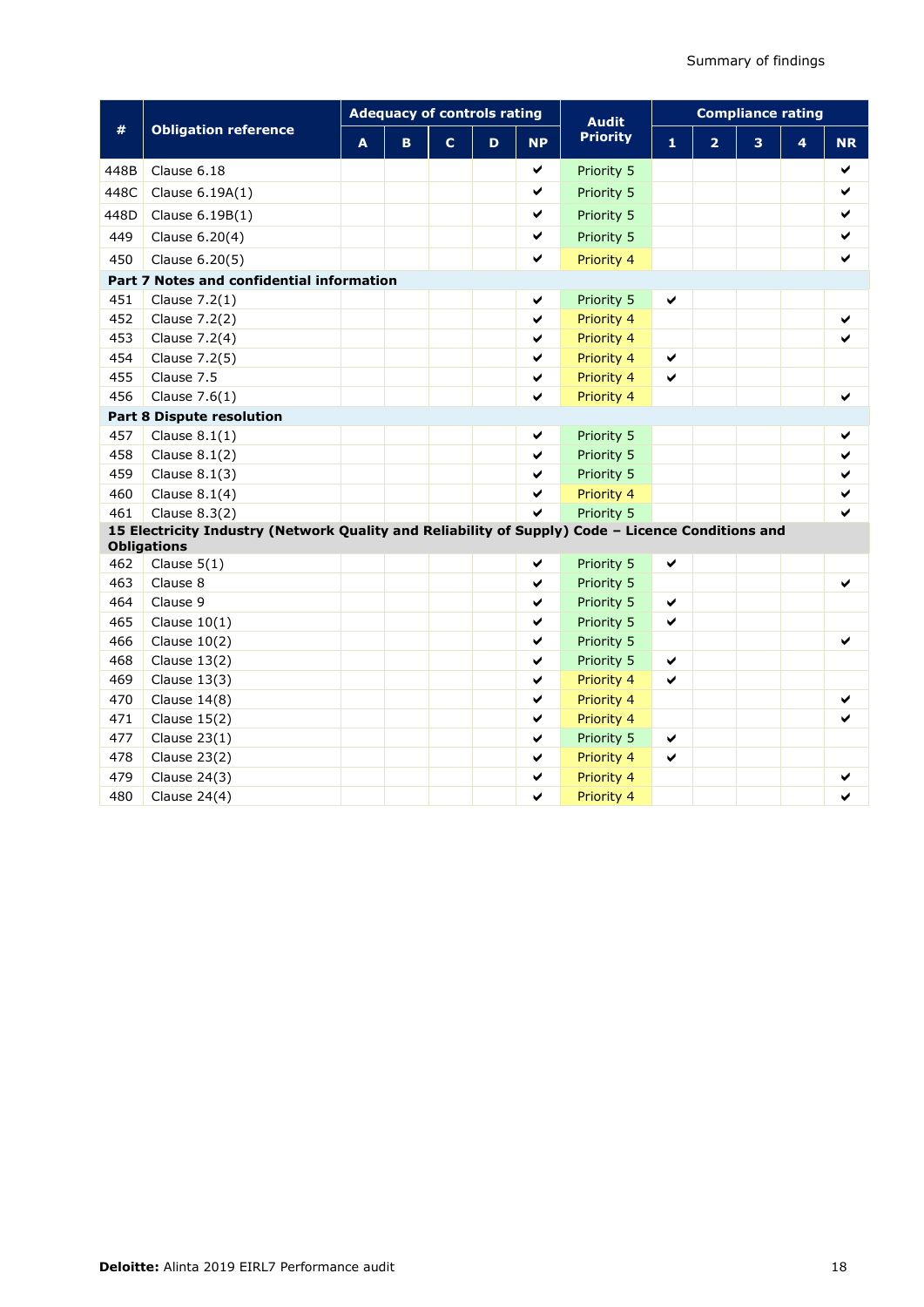# 4 Detailed findings, recommendations and action plans

This section has been structured in subsections for the relevant Codes and Regulations against which we assessed Alinta's compliance. The sections are:

- 4.1 Electricity Industry Act Licence Conditions and Obligations
- 4.2 Electricity Licences Licence Conditions and Obligations
- 4.3 Electricity Industry Metering Code Licence Conditions and Obligations

4.4 Electricity Industry (Network Quality and Reliability of Supply) Code

Each section contains:

- **Assessment of compliance and control adequacy**  the conclusions from our audit procedures and our assessment of Alinta's compliance with the applicable obligations
- **Findings**  the auditor's understanding of the process and any issues that have been identified during the audit
- **Recommendations** for improvement or enhancement of the process or control
- **Action plans** Alinta's formal response to audit recommendations, providing details of action to be implemented to address the specific issue raised by the audit, assignment of the actions to appropriate staff and corresponding completion dates for the actions.

The compliance and control adequacy ratings have been summarised below for each sub-section.

|              |                                                  | <b>Controls adequacy rating</b> |                          |                                                                         |                         | <b>Compliance rating</b> |    |   |                          |              |                |  |  |
|--------------|--------------------------------------------------|---------------------------------|--------------------------|-------------------------------------------------------------------------|-------------------------|--------------------------|----|---|--------------------------|--------------|----------------|--|--|
| A            | B                                                | C                               | D                        | <b>NP</b>                                                               | <b>Total</b>            | $\mathbf{1}$             | 2  | 3 | 4                        | <b>NR</b>    | Total          |  |  |
|              | 4.1 Electricity Industry Act                     |                                 |                          |                                                                         |                         |                          |    |   |                          |              |                |  |  |
|              | 2                                                |                                 |                          | 5                                                                       | $\overline{\mathbf{z}}$ | $\overline{4}$           | 2  |   |                          | $\mathbf{1}$ | $\overline{ }$ |  |  |
|              | <b>4.2 Electricity Licences</b>                  |                                 |                          |                                                                         |                         |                          |    |   |                          |              |                |  |  |
|              |                                                  |                                 |                          | 8                                                                       | 8                       | 5                        |    |   |                          | 3            | 8              |  |  |
|              |                                                  |                                 |                          | 4.3 Electricity Industry Metering Code                                  |                         |                          |    |   |                          |              |                |  |  |
|              | Part 2 Code objectives and arms-length treatment |                                 |                          |                                                                         |                         |                          |    |   |                          |              |                |  |  |
|              |                                                  |                                 |                          | $\mathcal{P}$                                                           | $\overline{2}$          |                          |    |   |                          | 2            | $\overline{2}$ |  |  |
|              | Part 3 Meters and metering installations         |                                 |                          |                                                                         |                         |                          |    |   |                          |              |                |  |  |
| 3            | 11                                               |                                 |                          | 25                                                                      | 39                      | 7                        | 13 |   |                          | 19           | 39             |  |  |
|              | Part 4 The metering database                     |                                 |                          |                                                                         |                         |                          |    |   |                          |              |                |  |  |
| 2            | 1                                                |                                 |                          | 14                                                                      | 17                      | 8                        | 3  |   |                          | 6            | 17             |  |  |
|              | Part 5 Metering services                         |                                 |                          |                                                                         |                         |                          |    |   |                          |              |                |  |  |
| $\mathbf{1}$ | 1                                                |                                 | $\overline{\phantom{0}}$ | 54                                                                      | 56                      | 6                        | 2  | ۰ | $\overline{\phantom{0}}$ | 48           | 56             |  |  |
|              | Part 6 Documentation                             |                                 |                          |                                                                         |                         |                          |    |   |                          |              |                |  |  |
|              | $\mathcal{P}$                                    |                                 |                          | 6                                                                       | 8                       | $\mathbf{1}$             | 2  |   |                          | 5            | 8              |  |  |
|              | Part 7 Notes and confidential information        |                                 |                          |                                                                         |                         |                          |    |   |                          |              |                |  |  |
|              |                                                  |                                 |                          | 6                                                                       | 6                       | 3                        |    |   |                          | 3            | 6              |  |  |
|              | Part 8 Dispute resolution                        |                                 |                          |                                                                         |                         |                          |    |   |                          |              |                |  |  |
|              |                                                  |                                 |                          | 5                                                                       | 5                       |                          |    |   |                          | 5            | 5              |  |  |
|              |                                                  |                                 |                          | 4.4 Electricity Industry (Network Quality & Reliability of Supply) Code |                         |                          |    |   |                          |              |                |  |  |
|              |                                                  |                                 |                          | 13                                                                      | 13                      | $\overline{7}$           |    |   | $\overline{\phantom{a}}$ | 6            | 13             |  |  |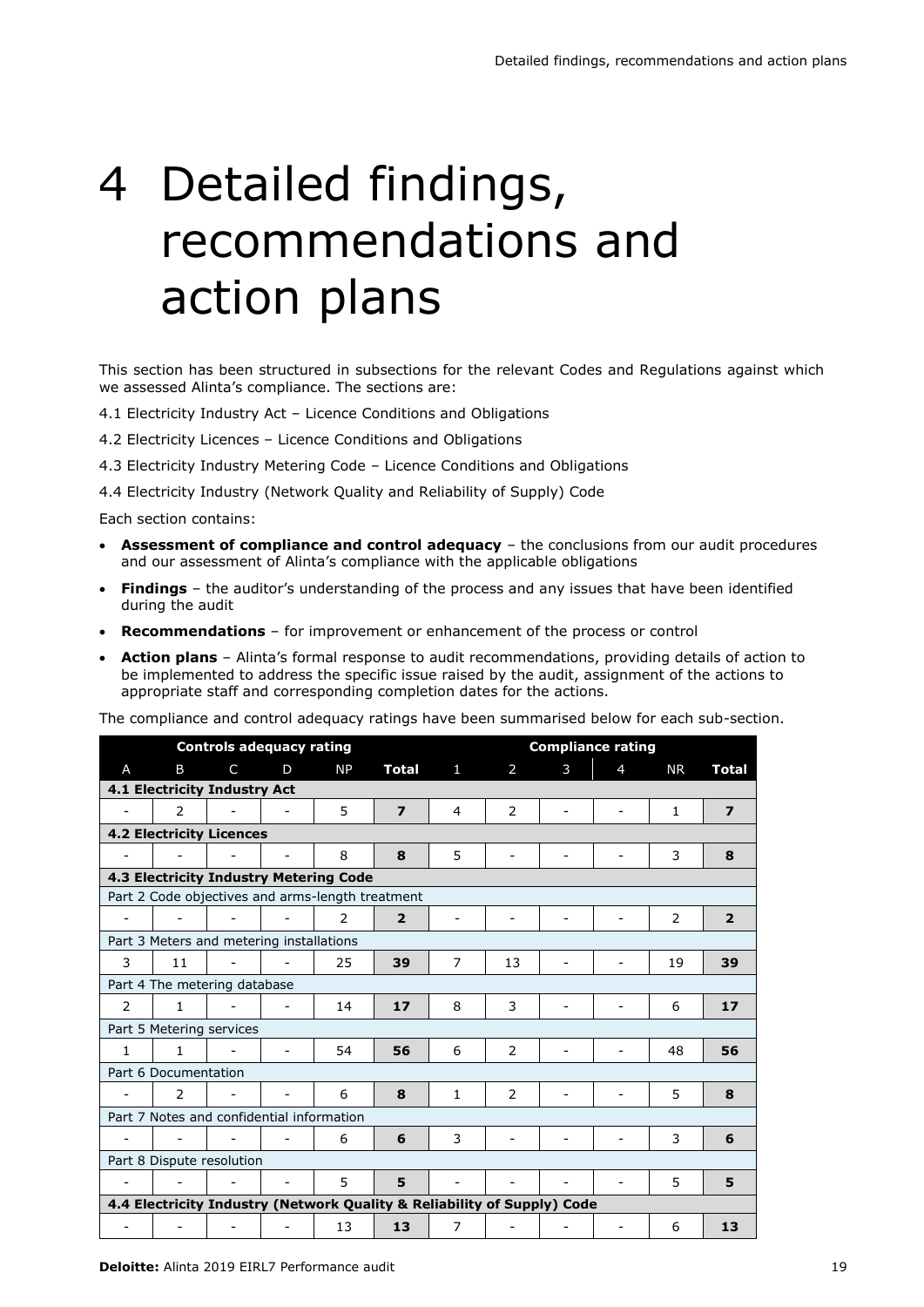### **4.1 Electricity Industry Act – Licence Conditions and Obligations**

| No. | Obligation under Condition                                                             |                                                                                                                               |                                                                                                                                          | Findings                                                                                                                                                                                                                                                                                                                                                                                                                                                                                                                                                                                                                                                                                                                                                                                               |  |  |  |  |
|-----|----------------------------------------------------------------------------------------|-------------------------------------------------------------------------------------------------------------------------------|------------------------------------------------------------------------------------------------------------------------------------------|--------------------------------------------------------------------------------------------------------------------------------------------------------------------------------------------------------------------------------------------------------------------------------------------------------------------------------------------------------------------------------------------------------------------------------------------------------------------------------------------------------------------------------------------------------------------------------------------------------------------------------------------------------------------------------------------------------------------------------------------------------------------------------------------------------|--|--|--|--|
| 101 | every 24 months.<br>Electricity Industry Act section 13(1)                             |                                                                                                                               | A licensee must provide the ERA with a performance audit conducted<br>by an independent expert acceptable to the ERA, not less than once | Deloitte was appointed with the ERA's approval to undertake the performance<br>audit for Alinta DEWAP for the period 1 July 2016 to 30 June 2019.                                                                                                                                                                                                                                                                                                                                                                                                                                                                                                                                                                                                                                                      |  |  |  |  |
|     | Priority 5                                                                             | Controls rating: NP                                                                                                           | <b>Compliance Rating: 1</b>                                                                                                              |                                                                                                                                                                                                                                                                                                                                                                                                                                                                                                                                                                                                                                                                                                                                                                                                        |  |  |  |  |
| 102 | Electricity Industry Act section 14(1)(a)                                              | A licensee must provide for an asset management system.                                                                       |                                                                                                                                          | Through discussion with the Head of Operations and examination of Alinta's<br>Licence Application and relevant documentation, we determined that Alinta has:<br>Maintained an established asset management system in Ellipse<br>Provided for a functioning asset management system applicable to all of<br>its operations. The 2019 Asset Management System (AMS) Review<br>reported on the effectiveness of Alinta's Asset Management System for<br>the period 1 July 2016 to 30 June 2019<br>Maintains both a Strategic Asset Management Plan (SAMP) and Asset                                                                                                                                                                                                                                       |  |  |  |  |
|     | Priority 5                                                                             | Controls rating: NP                                                                                                           | <b>Compliance Rating: 1</b>                                                                                                              | Management Plan (AMP)<br>Aligned its asset management system with ISO55000:2014.                                                                                                                                                                                                                                                                                                                                                                                                                                                                                                                                                                                                                                                                                                                       |  |  |  |  |
| 103 | any substantial changes to it to the ERA.<br>Electricity Industry Act section 14(1)(b) | A licensee must notify details of the asset management system and                                                             |                                                                                                                                          | Through discussions with the Regulatory Compliance Manager, examination of<br>communications with the ERA and Alinta's Management of Change procedures,<br>we determined that:<br>In response to recommendation 1/2016 of the previous audit, Alinta<br>$\bullet$<br>amended its Management of Change procedure in September 2017 to<br>include a definition of a "substantial change" to the asset management<br>system and requirement to notify the ERA of any such change<br>Alinta had a substantial change in the asset management system<br>during the audit period, when it upgraded a gas turbine at the Port<br><b>Hedland Power Station</b><br>In February 2017, Alinta provided written advice to the ERA in the form<br>of a letter and email, to notify them that the upgrade to the gas |  |  |  |  |
|     | Priority 4                                                                             | Controls rating: A                                                                                                            | <b>Compliance Rating: 2</b>                                                                                                              | turbine was occurring.                                                                                                                                                                                                                                                                                                                                                                                                                                                                                                                                                                                                                                                                                                                                                                                 |  |  |  |  |
| 104 | Electricity Industry Act section 14(1)(c)                                              | A licensee must provide the ERA with a report by an independent<br>24 months, or such longer period as determined by the ERA. | expert as to the effectiveness of its asset management system every                                                                      | Deloitte was appointed with the ERA's approval to undertake the asset<br>management system review for Alinta DEWAP for the period 1 July 2016 to 30<br>June 2019.                                                                                                                                                                                                                                                                                                                                                                                                                                                                                                                                                                                                                                      |  |  |  |  |
|     | Priority 5                                                                             | Controls rating: NP                                                                                                           | <b>Compliance Rating: 1</b>                                                                                                              |                                                                                                                                                                                                                                                                                                                                                                                                                                                                                                                                                                                                                                                                                                                                                                                                        |  |  |  |  |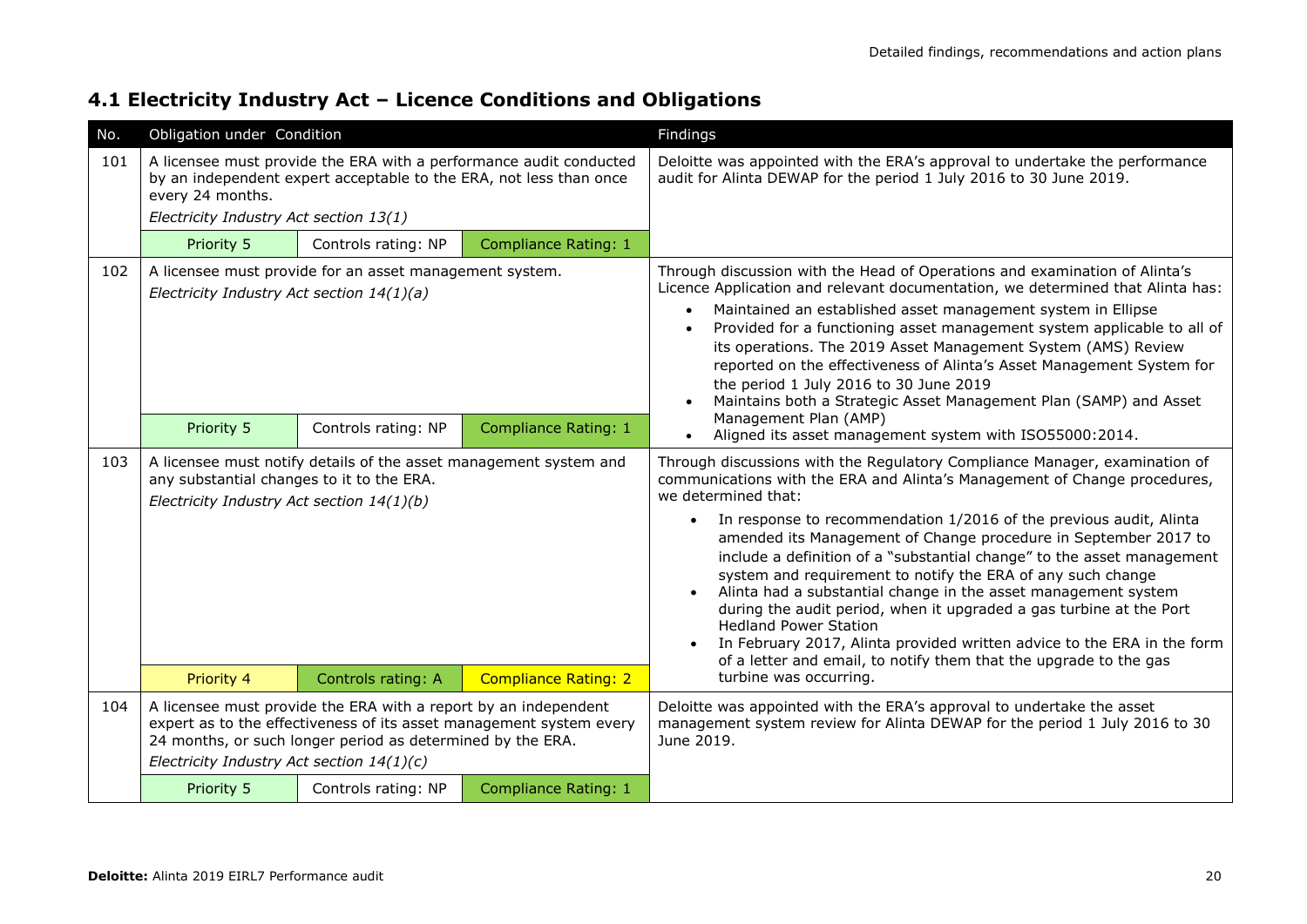| No. | Obligation under Condition                                           |                                                                                                                                                                                                               |                                                                                                                                                                                                                     | Findings                                                                                                                                                                                                                                                                                                                                                                                                                                                                                                                                                                                                                                                                                                                                                                                                                                                                                                                                                                                                                                                                                                                                                                                                                                                                                                                       |
|-----|----------------------------------------------------------------------|---------------------------------------------------------------------------------------------------------------------------------------------------------------------------------------------------------------|---------------------------------------------------------------------------------------------------------------------------------------------------------------------------------------------------------------------|--------------------------------------------------------------------------------------------------------------------------------------------------------------------------------------------------------------------------------------------------------------------------------------------------------------------------------------------------------------------------------------------------------------------------------------------------------------------------------------------------------------------------------------------------------------------------------------------------------------------------------------------------------------------------------------------------------------------------------------------------------------------------------------------------------------------------------------------------------------------------------------------------------------------------------------------------------------------------------------------------------------------------------------------------------------------------------------------------------------------------------------------------------------------------------------------------------------------------------------------------------------------------------------------------------------------------------|
| 105 | Funding) Regulations 2014.<br>Electricity Industry Act section 17(1) |                                                                                                                                                                                                               | A licensee must pay the prescribed licence fees to the ERA according<br>to clauses 6, 7 and 8 of the Economic Regulation Authority (Licensing<br>Economic Regulation Authority (Licensing Funding) Regulations 2014 | Through discussion with the Regulatory Compliance Manager and examination<br>of Alinta's financial records of licence fee payments processed and the<br>respective invoices issued by the Authority for licence fees payable, we<br>determined all annual licence fees and standing charges have been paid on time<br>(i.e. within one month of the 25 June anniversary date) except for:<br>Quarter four standing charge for both 2016/17 and 2017/18<br>$\bullet$<br>Annual licence charge for 2018/2019.<br>$\bullet$<br>Alinta disclosed the late payments in its 2017-18 and 2018-19 Annual<br>Compliance Reports.<br>As disclosed in its 2018/19 compliance report, Alinta implemented the following<br>process improvements in October 2018 to help manage its obligation to make<br>annual licence fees and quarterly licence charge payment in accordance with<br>clauses 6,7 and 8 of the regulations:<br>Regulatory affairs diarises the payment dates for licence fees and<br>charges<br>Sends reminder emails to ensure invoices are paid in the prescribed<br>timeframes.<br>Through examination of the 2018/19 quarter one standing charge and 2019/20<br>annual licence fee payment, we determined that payment was made in the<br>required timeframe. As this matter was resolved during the audit period, no |
|     | Priority 4                                                           | Controls rating: A                                                                                                                                                                                            | <b>Compliance Rating: 2</b>                                                                                                                                                                                         | further action is required.                                                                                                                                                                                                                                                                                                                                                                                                                                                                                                                                                                                                                                                                                                                                                                                                                                                                                                                                                                                                                                                                                                                                                                                                                                                                                                    |
| 106 | other unavoidable cause.<br>Electricity Industry Act section 31(3)   | A licensee must take reasonable steps to minimise the extent or<br>duration of any interruption, suspension or restriction of the supply<br>of electricity due to an accident, emergency, potential danger or |                                                                                                                                                                                                                     | Alinta confirmed that it maintains emergency and incident response and<br>business continuity systems to minimise the impact of any supply interruptions.<br>Through examination of Alinta's Emergency Response Plans, Business<br>Continuity Plans and the Operations Communication Protocol with its<br>customers, we determined that:<br>Alinta maintains emergency response, incident response and business<br>continuity management systems, which support Alinta's commitment to<br>its two customers for maintaining continuity of supply and safe and<br>secure operations<br>Alinta managers are notified of significant disruptions as and when they                                                                                                                                                                                                                                                                                                                                                                                                                                                                                                                                                                                                                                                                 |
|     | Priority 5                                                           | Controls rating: NP                                                                                                                                                                                           | <b>Compliance Rating: 1</b>                                                                                                                                                                                         | occur.                                                                                                                                                                                                                                                                                                                                                                                                                                                                                                                                                                                                                                                                                                                                                                                                                                                                                                                                                                                                                                                                                                                                                                                                                                                                                                                         |
| 107 | easement over land.<br>Electricity Industry Act section 41(6)        | A licensee must pay the costs of taking an interest in land or an                                                                                                                                             |                                                                                                                                                                                                                     | The Project Development Manager - Environmental Asset Strategy confirmed<br>Alinta did not acquire additional interest in land or easement over the audit<br>period.                                                                                                                                                                                                                                                                                                                                                                                                                                                                                                                                                                                                                                                                                                                                                                                                                                                                                                                                                                                                                                                                                                                                                           |
|     | Priority 4                                                           | Controls rating: NP                                                                                                                                                                                           | Compliance Rating: NR                                                                                                                                                                                               |                                                                                                                                                                                                                                                                                                                                                                                                                                                                                                                                                                                                                                                                                                                                                                                                                                                                                                                                                                                                                                                                                                                                                                                                                                                                                                                                |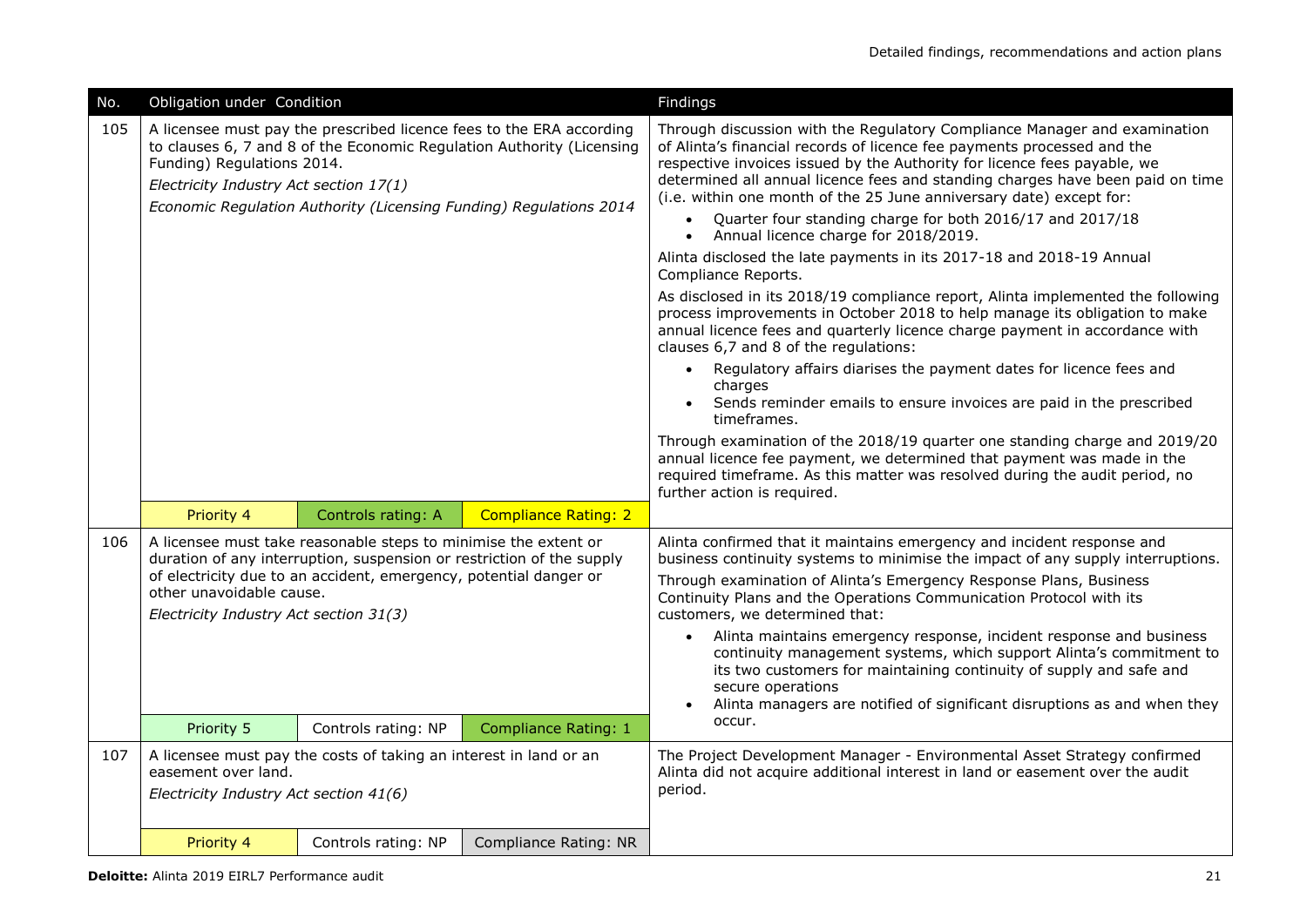### **4.2 Electricity Licences – Licence Conditions and Obligations**

| No. | Obligation under Condition                                                          |                                                                                                                                                                                         |                                                                                                                                          | Findings                                                                                                                                                                                                                                                                                                                                                                                                                                                                                                                                                                                                                                                                                                                                                   |  |  |  |  |  |
|-----|-------------------------------------------------------------------------------------|-----------------------------------------------------------------------------------------------------------------------------------------------------------------------------------------|------------------------------------------------------------------------------------------------------------------------------------------|------------------------------------------------------------------------------------------------------------------------------------------------------------------------------------------------------------------------------------------------------------------------------------------------------------------------------------------------------------------------------------------------------------------------------------------------------------------------------------------------------------------------------------------------------------------------------------------------------------------------------------------------------------------------------------------------------------------------------------------------------------|--|--|--|--|--|
| 119 | Electricity Industry Act, section 11                                                | Standards or equivalent International Accounting Standards.                                                                                                                             | A licensee and any related body corporate must maintain accounting<br>records that comply with the Australian Accounting Standards Board | Through examination of Alinta Energy Pty Ltd's (Alinta) 2017 and 2018<br>Financial Reports, we assessed that the audit opinion on those financials, as<br>issued by KMPG for FY17 Financial Statements on 30 August 2017 and FY18<br>Financial Statements on 28 August 2018 included comment confirming that the<br>Financials:<br>• Are prepared in accordance with the requirements of the Corporations<br>Act 2001, Australian Accounting Standards and other authoritative<br>Use the pronouncements of the Australian Accounting Standards Board<br>$\bullet$<br>(AASB)<br>Adopt all new and amended Accounting Standards and Interpretations<br>issued by the AASB that are relevant to the operations of Alinta and<br>effective reporting periods. |  |  |  |  |  |
|     | Priority 4                                                                          | Controls rating: NP                                                                                                                                                                     | <b>Compliance Rating: 1</b>                                                                                                              |                                                                                                                                                                                                                                                                                                                                                                                                                                                                                                                                                                                                                                                                                                                                                            |  |  |  |  |  |
| 120 | prescribed by the ERA.<br>Electricity Industry Act, section 11                      | A licensee must comply with any individual performance standards                                                                                                                        |                                                                                                                                          | The Regulatory Compliance Manager confirmed that no individual performance<br>standards were prescribed over the audit period. Deloitte has performed the<br>audit in accordance with the March 2019 issue of the Audit and Review<br>Guidelines Electricity and Gas Licenses.                                                                                                                                                                                                                                                                                                                                                                                                                                                                             |  |  |  |  |  |
|     | Priority 4                                                                          | Controls rating: NP                                                                                                                                                                     | Compliance Rating: NR                                                                                                                    |                                                                                                                                                                                                                                                                                                                                                                                                                                                                                                                                                                                                                                                                                                                                                            |  |  |  |  |  |
| 121 | Electricity Industry Act, section 11                                                | A licensee must comply, and require its auditor to comply, with the<br>ERA's standard audit quidelines for a performance audit.                                                         |                                                                                                                                          | Deloitte was appointed with the ERA's approval to undertake the performance<br>audit for Alinta DEWAP for the period 1 July 2016 to 30 June 2019.                                                                                                                                                                                                                                                                                                                                                                                                                                                                                                                                                                                                          |  |  |  |  |  |
|     | Priority 4                                                                          | Controls rating: NP                                                                                                                                                                     | <b>Compliance Rating: 1</b>                                                                                                              |                                                                                                                                                                                                                                                                                                                                                                                                                                                                                                                                                                                                                                                                                                                                                            |  |  |  |  |  |
| 122 | Electricity Industry Act, section 11                                                | A licensee must comply, and must require the licensee's expert to<br>comply, with the relevant aspects of the ERA's standard audit<br>quidelines for an asset management system review. |                                                                                                                                          | Deloitte was appointed with the ERA's approval to undertake the asset<br>management system review for Alinta DEWAP for the period 1 July 2016 to 30<br>June 2019. Deloitte has performed the review in accordance with the March<br>2019 issue of the Audit and Review Guidelines Electricity and Gas Licenses.                                                                                                                                                                                                                                                                                                                                                                                                                                            |  |  |  |  |  |
|     | Priority 4                                                                          | Controls rating: NP                                                                                                                                                                     | Compliance Rating: 1                                                                                                                     |                                                                                                                                                                                                                                                                                                                                                                                                                                                                                                                                                                                                                                                                                                                                                            |  |  |  |  |  |
| 123 | licensee's ability to meet its obligations.<br>Electricity Industry Act, section 11 | In the manner prescribed, a licensee must notify the ERA, if it is<br>circumstances that the licence was granted which may affect the                                                   | under external administration or if there is a significant change in the                                                                 | The Regulatory Compliance Manager confirmed that Alinta DEWAP was not<br>placed under external administration during the audit period nor were there any<br>circumstances that affected the company's ability to meet its licence<br>obligations.                                                                                                                                                                                                                                                                                                                                                                                                                                                                                                          |  |  |  |  |  |
|     | Priority 4                                                                          | Controls rating: NP                                                                                                                                                                     | Compliance Rating: NR                                                                                                                    |                                                                                                                                                                                                                                                                                                                                                                                                                                                                                                                                                                                                                                                                                                                                                            |  |  |  |  |  |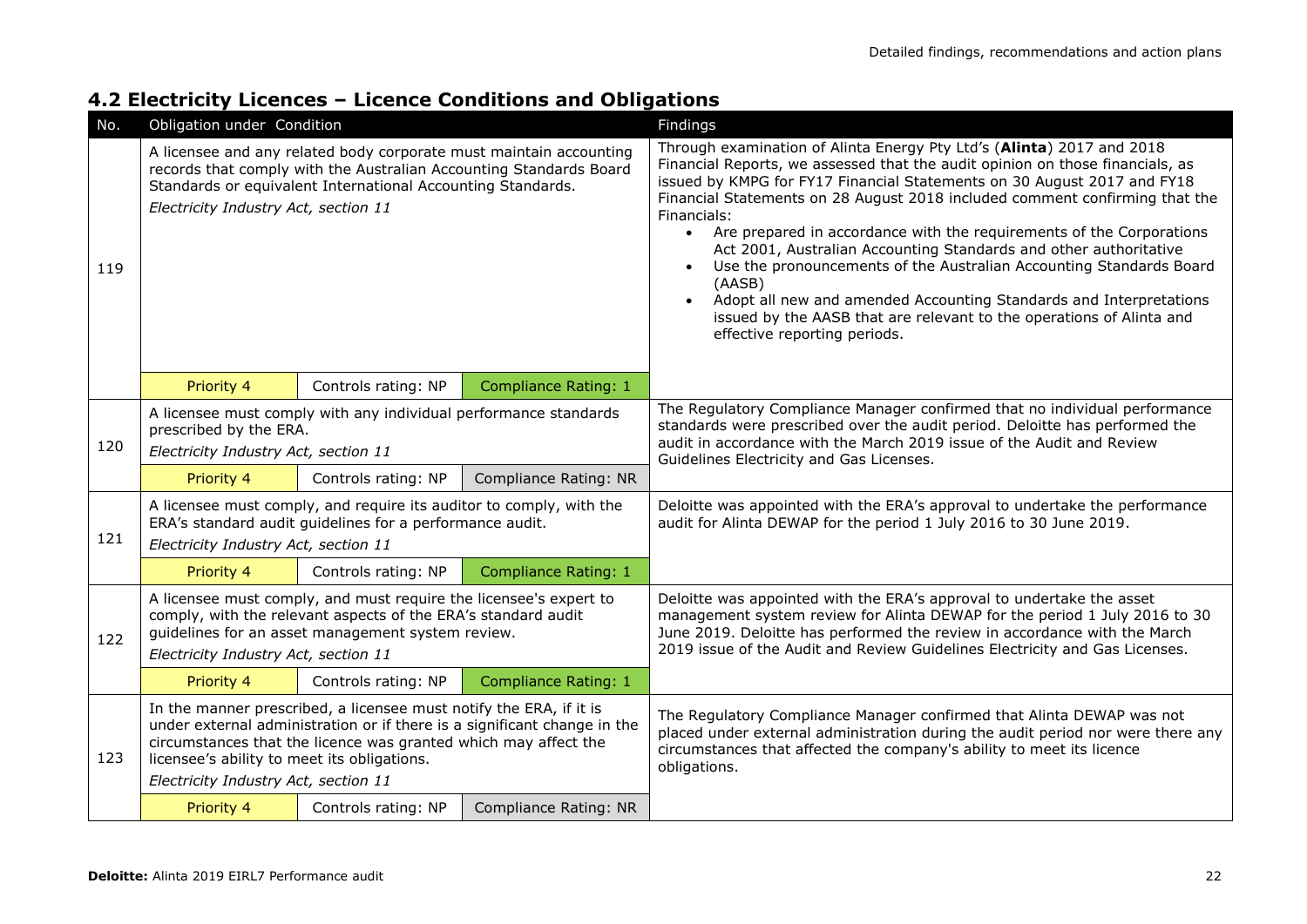| No. | Obligation under Condition                                                        |                                                                    |                                                                     | Findings                                                                                                                                                                                                                                                                                                                                                                                                                                                                      |
|-----|-----------------------------------------------------------------------------------|--------------------------------------------------------------------|---------------------------------------------------------------------|-------------------------------------------------------------------------------------------------------------------------------------------------------------------------------------------------------------------------------------------------------------------------------------------------------------------------------------------------------------------------------------------------------------------------------------------------------------------------------|
| 124 | under the Electricity Industry Act.<br>Electricity Industry Act, section 11       | information that the ERA requires in connection with its functions | A licensee must provide the ERA, in the manner prescribed, with any | Through discussion with the Regulatory and Compliance Manager and<br>examination of Alinta's Annual Compliance Reports for FY17, FY18 and FY19, we<br>determined that Alinta had prepared reports in the manner and form as<br>required by section 11 of the Industry Act for the three years subject to audit.<br>Through examination of communications with the ERA evidencing lodgement of<br>the FY17, FY18 and FY19 annual compliance reports, we determined that Alinta |
|     | Priority 4                                                                        | Controls rating: NP                                                | Compliance Rating: 1                                                | had submitted the reports to the ERA by the 31 August due date.                                                                                                                                                                                                                                                                                                                                                                                                               |
| 125 | publish, within the timeframes specified.<br>Electricity Industry Act, section 11 | A licensee must publish any information as directed by the ERA to  |                                                                     | The Regulatory Compliance Manager confirmed that Alinta was not required by<br>the ERA to publish any information during the audit period.                                                                                                                                                                                                                                                                                                                                    |
|     | Priority 4                                                                        | Controls rating: NP                                                | Compliance Rating: NR                                               |                                                                                                                                                                                                                                                                                                                                                                                                                                                                               |
| 126 | Electricity Industry Act, section 11                                              | All notices must be in writing, unless otherwise specified.        |                                                                     | The Regulatory Compliance Manager confirmed that Alinta maintains manual<br>and scanned records to evidence formal communications with the Authority,<br>which have been made via post or email and are stored on Alinta Energy's                                                                                                                                                                                                                                             |
|     | Priority 4                                                                        | Controls rating: NP                                                | Compliance Rating: 1                                                | system. We sighted a number of sample correspondences with the ERA.                                                                                                                                                                                                                                                                                                                                                                                                           |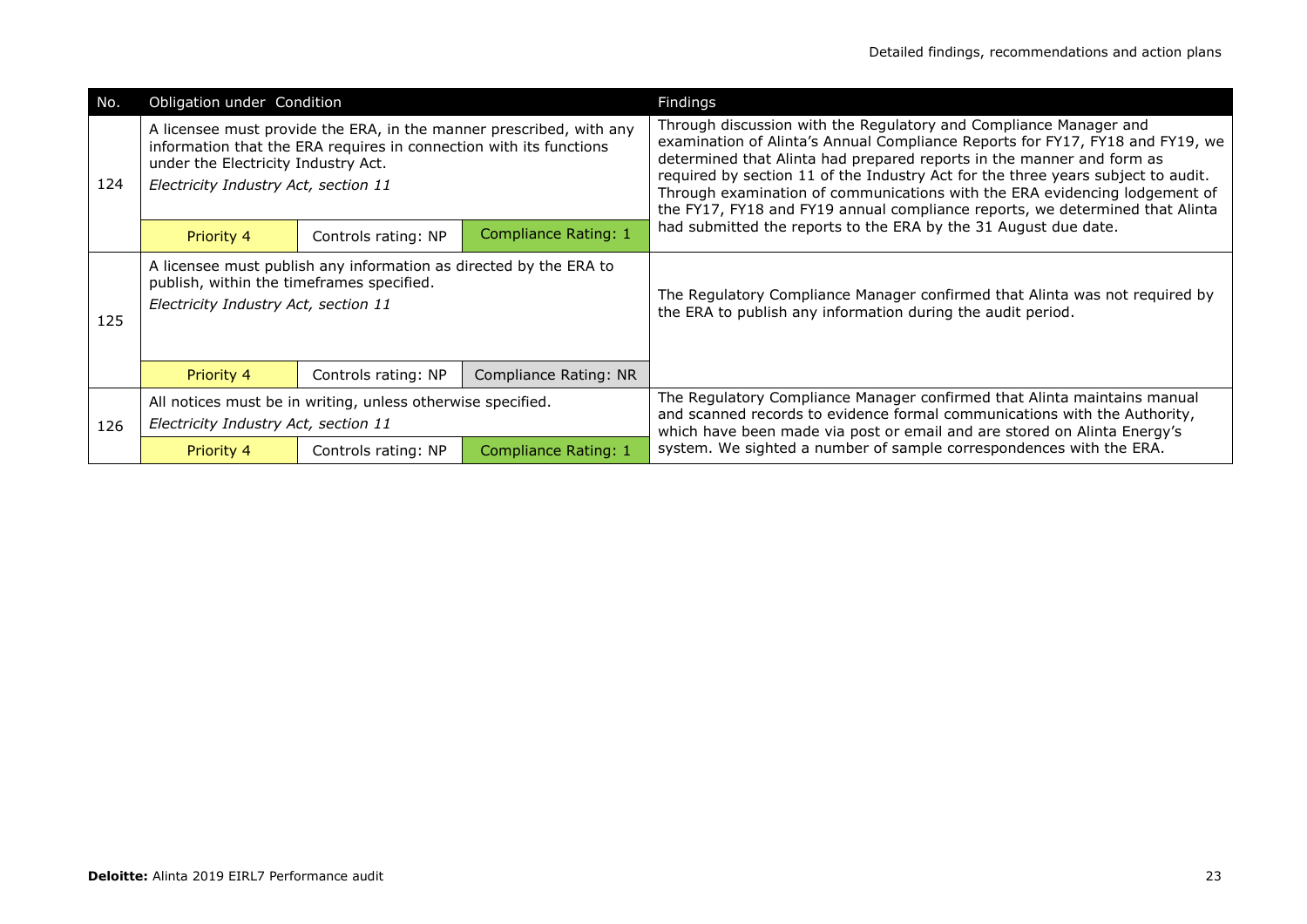### **4.3 Electricity Industry Metering Code**

#### **Summary findings**

Alinta maintains three meters on its electricity transmission network for measuring and recording energy data relating to electricity transferred to its customers' delivery points. Alinta's PPAs with its two customers specify Alinta's obligations for operating and maintaining metering equipment, including references to the requirements of the *North West Interconnected System Electricity Network Access Technical Rules,* the *Electricity Transmission Regulations 1996 (WA)*, *Good Engineering and Operating Practices* and the Metering Code. All energy data from these meters is captured within Alinta's Honeywell Experion system.

Although Alinta has demonstrated that it has operated its meters and recorded related energy data to the satisfaction of its customers throughout the period subject to this audit, it has not completed the below components of recommendation 2/2016 from the previous audit and is still non-compliant with the below obligations during the audit:

- 1. Alinta has not established a clear metering management plan or framework for demonstrating its:
	- Installation and maintenance of meters in accordance with an applicable metrology procedure, the specifications of the National Measurement Institute under the *National Measurements Act*; and the functionality and testing requirements outlined in Part 3 of the Metering Code (*obligations 319, 320, 326, 327 , 336, 337, 340, 342-344, 357*)
	- Management of validated energy data (*obligation 422*)
	- Compliance with all applicable agreements, rules, procedures, criteria and processes outlined in Part 6 of the Metering Code (*obligation 447*).

We also note that Alinta has not complied with clause 6.2 of the Metering Code, which requires a network operator to submit a proposed model service level agreement, metrology procedure and mandatory link criteria to the Authority for its approval. During the 2016 audit, clause 6.2 of the Metering Code was not referenced in the Reporting Manual and was not included in the scope of the audit. However, the reporting manual has been updated during the audit period to create a new obligation referencing the requirements of clause 6.2 of the Metering Code (**obligation 448A)**. The creation of obligation 448A has now triggered the requirement of the Metering Code for such documents to be prepared.

We recognise that Alinta expects to complete the metering management plan and incorporate the technical requirements of clause 6.2 of the Metering Code as part of the NWIS access project, which will include a model SLA and Metrology Procedure. Alinta is currently awaiting the detailed regulatory framework design paper for the NWIS, which it anticipates receiving from the Public Utilities Office in Q1 2020 after review by the Minister for Energy.

*The recommendation and action plan below applies to obligations 319, 320, 326, 327, 336, 337, 340, 342-344, 357, 422, 447 and 448A*.*.* 

| <b>Recommendation 22019</b>                                                             | <b>Action Plan 2/2019</b>                                                                                                            |
|-----------------------------------------------------------------------------------------|--------------------------------------------------------------------------------------------------------------------------------------|
| When the Public Utilities Office detailed regulatory framework design                   | Alinta will:                                                                                                                         |
| paper for the NWIS is formalised, Alinta will prepare a metering<br>management plan to: | Prepare a metering management plan to incorporate the requirements of<br>the Metering Code relevant to Alinta's metering operations. |
| Incorporate the requirements of the Metering Code relevant to                           | <b>Responsible Person: Manager Generation Operations WA</b>                                                                          |
| Alinta's metering operations                                                            | Target Date: 30 June 2020                                                                                                            |

| No. | Obligation under condition                                                                                                                | Findings |
|-----|-------------------------------------------------------------------------------------------------------------------------------------------|----------|
|     | Part 2 Code objectives and arms-length treatment                                                                                          |          |
| 317 | A network operator must treat all Code participants that are its<br>associates on an arms-length basis.<br>Metering Code clause 2.2(1)(a) |          |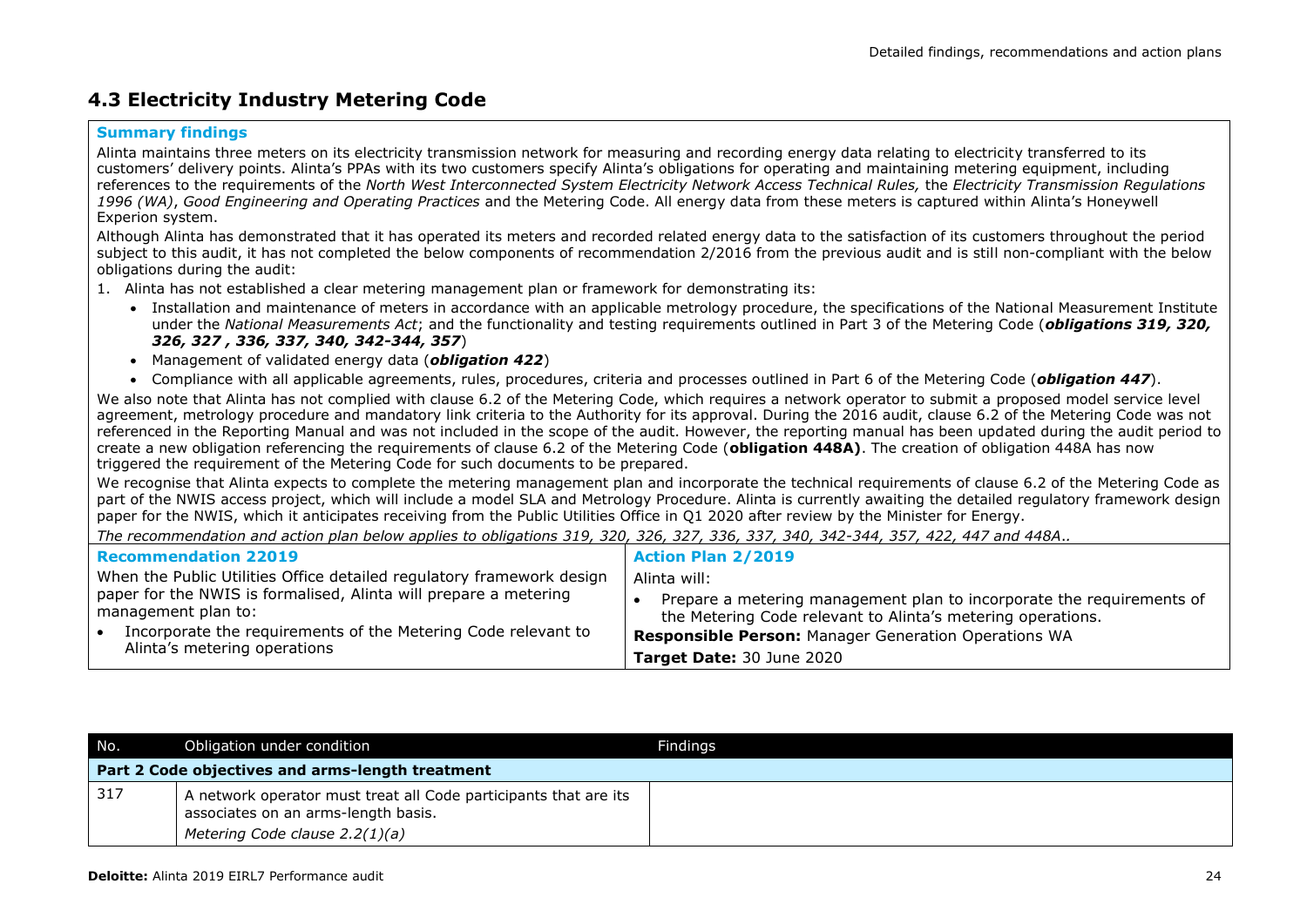| No.        | Obligation under condition                                                                |                                                                                                                                                                                                                                                                                                                                                                                                                                                           |                                                                                                                                                                                                                                        | Findings                                                                                                                                                                                                                                                                                                                                                                                                                                                                                                                                                                                                                                                                                                                                                                                                                                                                                                                                                                                                                                                                                                                   |
|------------|-------------------------------------------------------------------------------------------|-----------------------------------------------------------------------------------------------------------------------------------------------------------------------------------------------------------------------------------------------------------------------------------------------------------------------------------------------------------------------------------------------------------------------------------------------------------|----------------------------------------------------------------------------------------------------------------------------------------------------------------------------------------------------------------------------------------|----------------------------------------------------------------------------------------------------------------------------------------------------------------------------------------------------------------------------------------------------------------------------------------------------------------------------------------------------------------------------------------------------------------------------------------------------------------------------------------------------------------------------------------------------------------------------------------------------------------------------------------------------------------------------------------------------------------------------------------------------------------------------------------------------------------------------------------------------------------------------------------------------------------------------------------------------------------------------------------------------------------------------------------------------------------------------------------------------------------------------|
|            | Priority 5                                                                                | Controls rating: NP                                                                                                                                                                                                                                                                                                                                                                                                                                       | Compliance Rating: NR                                                                                                                                                                                                                  | During the period subject to audit, no other retailers, distributors, generators or                                                                                                                                                                                                                                                                                                                                                                                                                                                                                                                                                                                                                                                                                                                                                                                                                                                                                                                                                                                                                                        |
| 318        | same terms and conditions.<br>Metering Code clause 2.2(1)(b)<br>Priority 4                | or is also made available to all other Code participants on the<br>Controls rating: NP                                                                                                                                                                                                                                                                                                                                                                    | A network operator must ensure that no Code participant that is<br>its associate receives a benefit in respect of the Code unless the<br>benefit is attributable to an arm's length application of the Code<br>Compliance Rating: NR   | users (collectively Code Participants) had access to Alinta's transmission<br>network.                                                                                                                                                                                                                                                                                                                                                                                                                                                                                                                                                                                                                                                                                                                                                                                                                                                                                                                                                                                                                                     |
|            | Part 3 Meters and metering installations                                                  |                                                                                                                                                                                                                                                                                                                                                                                                                                                           |                                                                                                                                                                                                                                        |                                                                                                                                                                                                                                                                                                                                                                                                                                                                                                                                                                                                                                                                                                                                                                                                                                                                                                                                                                                                                                                                                                                            |
| 319<br>320 | Measurement Act.<br>Metering Code clause 3.1<br>Priority 4<br>Metering Code clause 3.2(1) | A network operator must ensure that its meters meet the<br>requirements specified in the applicable metrology procedure<br>(including any transitional arrangements) specified by the<br>National Measurement Institute under the National<br><b>Controls rating: B</b><br>An accumulation meter must at least conform to the<br>requirements specified in the applicable metrology procedure<br>an illuminated display panel or some other visual means. | and also comply with any applicable specifications or guidelines<br><b>Compliance Rating: 2</b><br>and display, or permit access to a display of the measurements<br>specified in subclauses 3.2(1) (a) (b) using dials, a cyclometer, | Obligations 319 and 320<br>Through discussion with Head of Operations and consideration of Alinta's<br>metering processes, we determined that:<br>Alinta maintains meters on its network for two customers (BHP and FMG)<br>Although Alinta has demonstrated that it has maintained its meters to the<br>$\bullet$<br>satisfaction of its customers throughout the period subject to this audit, it<br>has not completed recommendation 2/2016 of the previous audit, regarding<br>the creation of a metering management plan for demonstrating its<br>compliance with the specifications of the National Measurement Institute<br>under the National Measurements Act<br>Despite the meters collecting interval data, Alinta categorises its meters as<br>accumulation meters<br>In response to recommendation 2/2016, Alinta has developed a metering<br>database which includes relevant technical metering information.<br>The information relevant to the meters is captured in the metering<br>database and monthly generation database<br>Refer to summary findings, recommendation and action plan at Issue 2/2019 |
|            | Priority 4                                                                                | <b>Controls rating: B</b>                                                                                                                                                                                                                                                                                                                                                                                                                                 | <b>Compliance Rating: 2</b>                                                                                                                                                                                                            | above.                                                                                                                                                                                                                                                                                                                                                                                                                                                                                                                                                                                                                                                                                                                                                                                                                                                                                                                                                                                                                                                                                                                     |
| 321        | Metering Code clause 3.3(1)                                                               | An interval meter must at least have an interface to allow the<br>the applicable metrology procedure.                                                                                                                                                                                                                                                                                                                                                     | interval energy data to be downloaded in the manner prescribed<br>using an interface compatible with the requirements specified in                                                                                                     | Through discussion with the Head of Operations and consideration of Alinta's<br>metering arrangements, we determined that although Alinta's meters collect<br>interval data, Alinta categorises its meters as accumulation meters rather than<br>interval meters.                                                                                                                                                                                                                                                                                                                                                                                                                                                                                                                                                                                                                                                                                                                                                                                                                                                          |
|            | Priority 4                                                                                | Controls rating: NP                                                                                                                                                                                                                                                                                                                                                                                                                                       | Compliance Rating: NR                                                                                                                                                                                                                  |                                                                                                                                                                                                                                                                                                                                                                                                                                                                                                                                                                                                                                                                                                                                                                                                                                                                                                                                                                                                                                                                                                                            |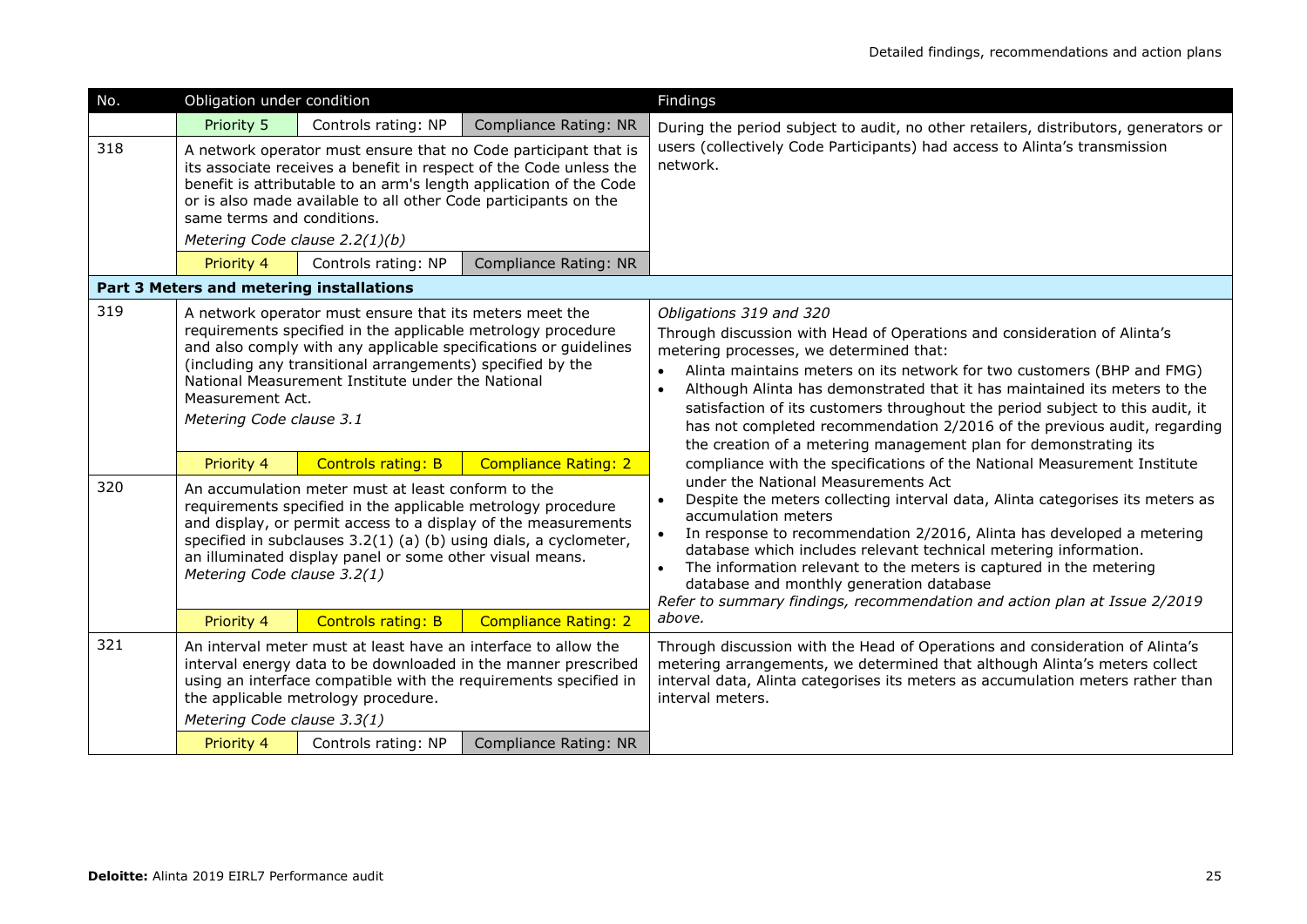|                                                                                                                                                                                                                                                                                                                                                                                                                                       | Obligation under condition |                                                                                  | Findings                                                                                                                                                                                                                                                                                                                                                                                                                                                                                            |
|---------------------------------------------------------------------------------------------------------------------------------------------------------------------------------------------------------------------------------------------------------------------------------------------------------------------------------------------------------------------------------------------------------------------------------------|----------------------------|----------------------------------------------------------------------------------|-----------------------------------------------------------------------------------------------------------------------------------------------------------------------------------------------------------------------------------------------------------------------------------------------------------------------------------------------------------------------------------------------------------------------------------------------------------------------------------------------------|
| If a metering installation is required to include a<br>communications link, the link must (where necessary), include a<br>modem and isolation device approved under the relevant<br>telecommunications regulations, to allow the interval energy<br>data to be downloaded in the manner prescribed.<br>Metering Code clause 3.3(3)                                                                                                    |                            |                                                                                  | Through discussion with the Head of Operations and consideration of Alinta's<br>metering arrangements, we determined that Alinta's meters operate within<br>internal communications systems and are not required to comply with<br>telecommunications regulations.                                                                                                                                                                                                                                  |
| Priority 4                                                                                                                                                                                                                                                                                                                                                                                                                            | Controls rating: NP        | <b>Compliance Rating: NR</b>                                                     |                                                                                                                                                                                                                                                                                                                                                                                                                                                                                                     |
| A network operator must ensure that bidirectional electricity<br>flows do not occur at a metering point unless the metering<br>installation for the metering point is capable of separately<br>measuring and recording electricity flows in each direction.                                                                                                                                                                           |                            |                                                                                  | Through discussion with the Head of Operations and consideration of Alinta's<br>metering arrangements, we determined that Alinta's meters are capable of<br>separately measuring and recording electricity flows in each direction.                                                                                                                                                                                                                                                                 |
| Priority 4                                                                                                                                                                                                                                                                                                                                                                                                                            | Controls rating: NP        | <b>Compliance Rating: 1</b>                                                      |                                                                                                                                                                                                                                                                                                                                                                                                                                                                                                     |
| A user who is aware of bi-directional flows at a metering point<br>which was not previously subject to a bi-directional electricity<br>flows or any changes in a customer's or user's circumstances in<br>a metering point which will result in bi-directional electricity<br>flows must notify the network operator within 2 business days.<br>Metering Code clause 3.3B                                                             |                            |                                                                                  | Through discussions with Head of Operations and examination of Alinta's Access<br>and Standby Agreement with Horizon Power we determined that Alinta has not<br>become aware of bi-directional electricity flow in a metering point within<br>Horizon Power's network, which was not previously subject to bi-directional<br>electricity flow.                                                                                                                                                      |
| Priority 4                                                                                                                                                                                                                                                                                                                                                                                                                            | Controls rating: NP        | <b>Compliance Rating: NR</b>                                                     |                                                                                                                                                                                                                                                                                                                                                                                                                                                                                                     |
| An accumulation meter or an interval meter that separately<br>measures and records bi-directional electricity flows at the<br>metering point must record:<br>The net electricity production transferred into the network<br>$\bullet$<br>that exceeds electricity consumption and<br>The net electricity consumption transferred out of the<br>$\bullet$<br>network that exceeds electricity production.<br>Metering Code clause 3.3C |                            |                                                                                  | Through discussion with the Head of Operations and consideration of Alinta's<br>metering arrangements, we determined that:<br>Each of Alinta's accumulation meters have the capability to record the<br>net electricity production transferred into the network that exceeds<br>electricity consumption and the net electricity consumption transferred<br>out of the network that exceeds electricity production<br>All such energy data is captured within Alinta's Honeywell Experion<br>system. |
|                                                                                                                                                                                                                                                                                                                                                                                                                                       |                            |                                                                                  |                                                                                                                                                                                                                                                                                                                                                                                                                                                                                                     |
| A network operator must ensure that there is a metering<br>installation at every connection point on its network which is not<br>a Type 7 connection point. Unless it is a Type 7 metering<br>installation, the metering installation must meet the<br>functionality requirements prescribed.<br>Metering Code clause 3.5(1) and (2)                                                                                                  |                            |                                                                                  | Obligations 326 and 327<br>Through discussion with the Head of Operations and consideration of Alinta's<br>metering arrangements, we determined that:<br>Alinta has no Type 7 connection points (street lights etc).<br>$\bullet$<br>Alinta has meters for each points on its network and maintains a<br>$\bullet$<br>schematic that displays the meters at the switching points                                                                                                                    |
|                                                                                                                                                                                                                                                                                                                                                                                                                                       | Priority 4<br>Priority 4   | Metering Code clause 3.3A(1)<br>Controls rating: NP<br><b>Controls rating: B</b> | <b>Compliance Rating: 1</b><br><b>Compliance Rating: 2</b>                                                                                                                                                                                                                                                                                                                                                                                                                                          |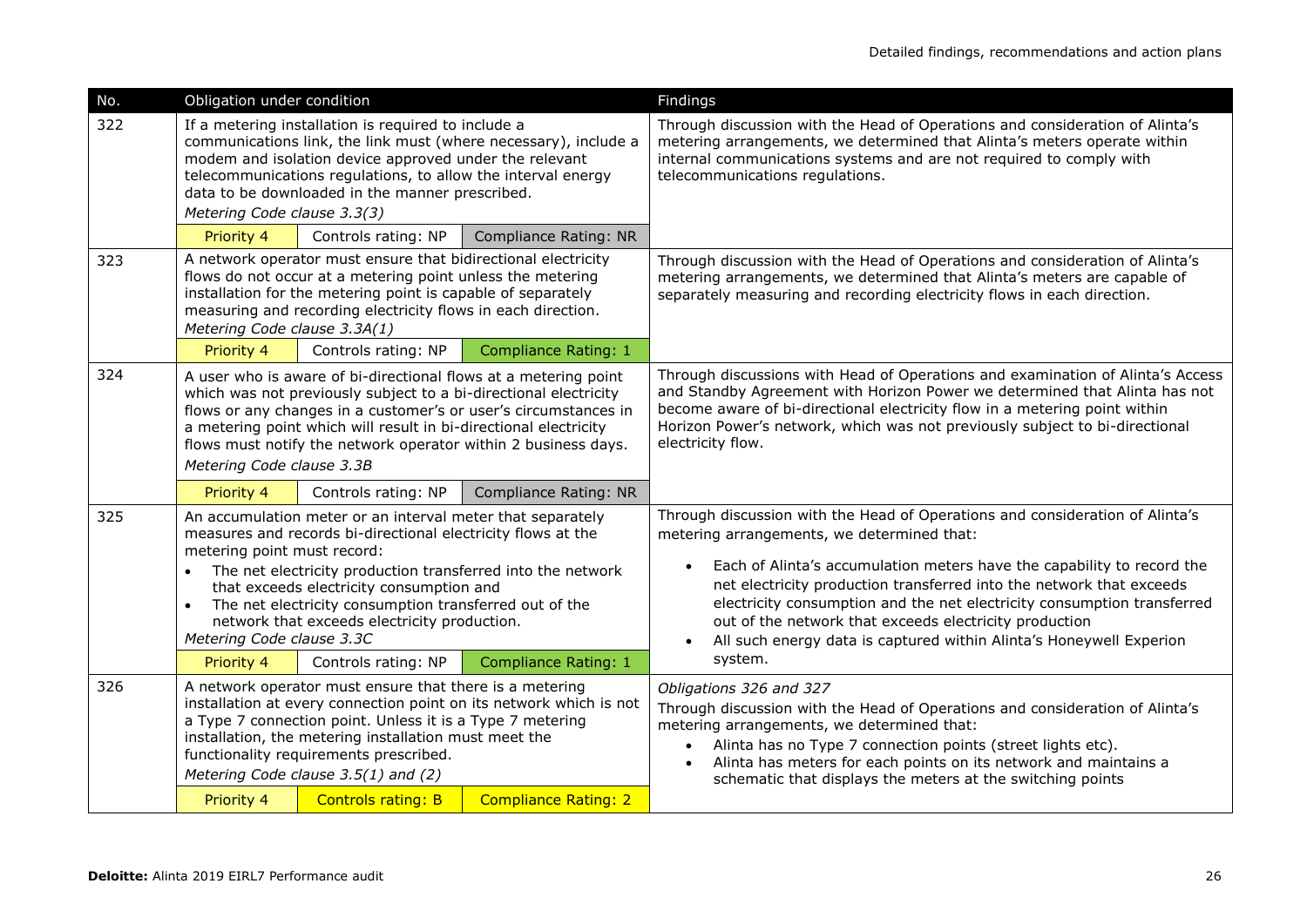| No.                                                                                                                                                                                                                                                                     | Obligation under condition                                                                                                                                                                                                                                                                      |                           |                              | Findings                                                                                                                                                                                                                                                                                                                                                                                                                                    |
|-------------------------------------------------------------------------------------------------------------------------------------------------------------------------------------------------------------------------------------------------------------------------|-------------------------------------------------------------------------------------------------------------------------------------------------------------------------------------------------------------------------------------------------------------------------------------------------|---------------------------|------------------------------|---------------------------------------------------------------------------------------------------------------------------------------------------------------------------------------------------------------------------------------------------------------------------------------------------------------------------------------------------------------------------------------------------------------------------------------------|
| 327<br>For each metering installation on its network, a network<br>operator must provide, install, operate and, subject to<br>subclause 3.7(5), maintain the metering installation in the<br>manner prescribed, unless otherwise agreed.<br>Metering Code clause 3.5(3) |                                                                                                                                                                                                                                                                                                 |                           |                              | Although Alinta has demonstrated that it has maintained its meters to<br>$\bullet$<br>the satisfaction of its customers throughout the period subject to this<br>audit, it has not completed recommendation 2/2016 of the previous<br>audit, regarding the creation of a metering management plan for<br>demonstrating its compliance with the specifications of the National<br>Measurement Institute under the National Measurements Act. |
|                                                                                                                                                                                                                                                                         | Priority 4                                                                                                                                                                                                                                                                                      | <b>Controls rating: B</b> | <b>Compliance Rating: 2</b>  | Refer to summary findings, recommendation and action plan at Issue 2/2019<br>above.                                                                                                                                                                                                                                                                                                                                                         |
| 328                                                                                                                                                                                                                                                                     | Except for a Type 7 metering installation, a network operator<br>must ensure that the metering point for a revenue metering<br>installation is located as close as practicable to the connection<br>point in accordance with good electricity industry practice.<br>Metering Code clause 3.5(4) |                           |                              | Through discussion with the Head of Operations and consideration of Alinta's<br>metering arrangements, we determined that:<br>Alinta's meters are located as close as practicable to the connection<br>points within its network<br>Alinta maintains a schematic which outlines the meters at the switching                                                                                                                                 |
|                                                                                                                                                                                                                                                                         | Priority 4                                                                                                                                                                                                                                                                                      | Controls rating: NP       | <b>Compliance Rating: 1</b>  | points.                                                                                                                                                                                                                                                                                                                                                                                                                                     |
| 329                                                                                                                                                                                                                                                                     | A network operator may only impose a charge for providing,<br>installing, operating or maintaining a metering installation in<br>accordance with the applicable service level agreement between<br>it and the user.<br>Metering Code clause 3.5(6)                                              |                           |                              | Through discussion with the Head of Operations and consideration of Alinta's<br>metering arrangements, we determined that:<br>Alinta's PPAs with its customers do not provide for Alinta to impose a<br>charge for providing, installing, operating or maintaining its meters<br>Alinta has not imposed such a charge during the period subject to audit.                                                                                   |
|                                                                                                                                                                                                                                                                         | Priority 4                                                                                                                                                                                                                                                                                      | Controls rating: NP       | <b>Compliance Rating: NR</b> |                                                                                                                                                                                                                                                                                                                                                                                                                                             |
| 330                                                                                                                                                                                                                                                                     | If a network operator becomes aware that a metering<br>installation does not comply with the Code, the network<br>operator must advise affected parties of the non-compliance<br>and arrange for the non-compliance to be corrected as soon as<br>practicable.                                  |                           |                              | Through discussion with the Head of Operations and consideration of Alinta's<br>metering arrangements, we determined that Alinta has not identified any of its<br>meters to be non-compliant with the Metering Code.                                                                                                                                                                                                                        |
|                                                                                                                                                                                                                                                                         | Metering Code clause 3.5(9)<br>Priority 4                                                                                                                                                                                                                                                       | Controls rating: NP       | Compliance Rating: NR        |                                                                                                                                                                                                                                                                                                                                                                                                                                             |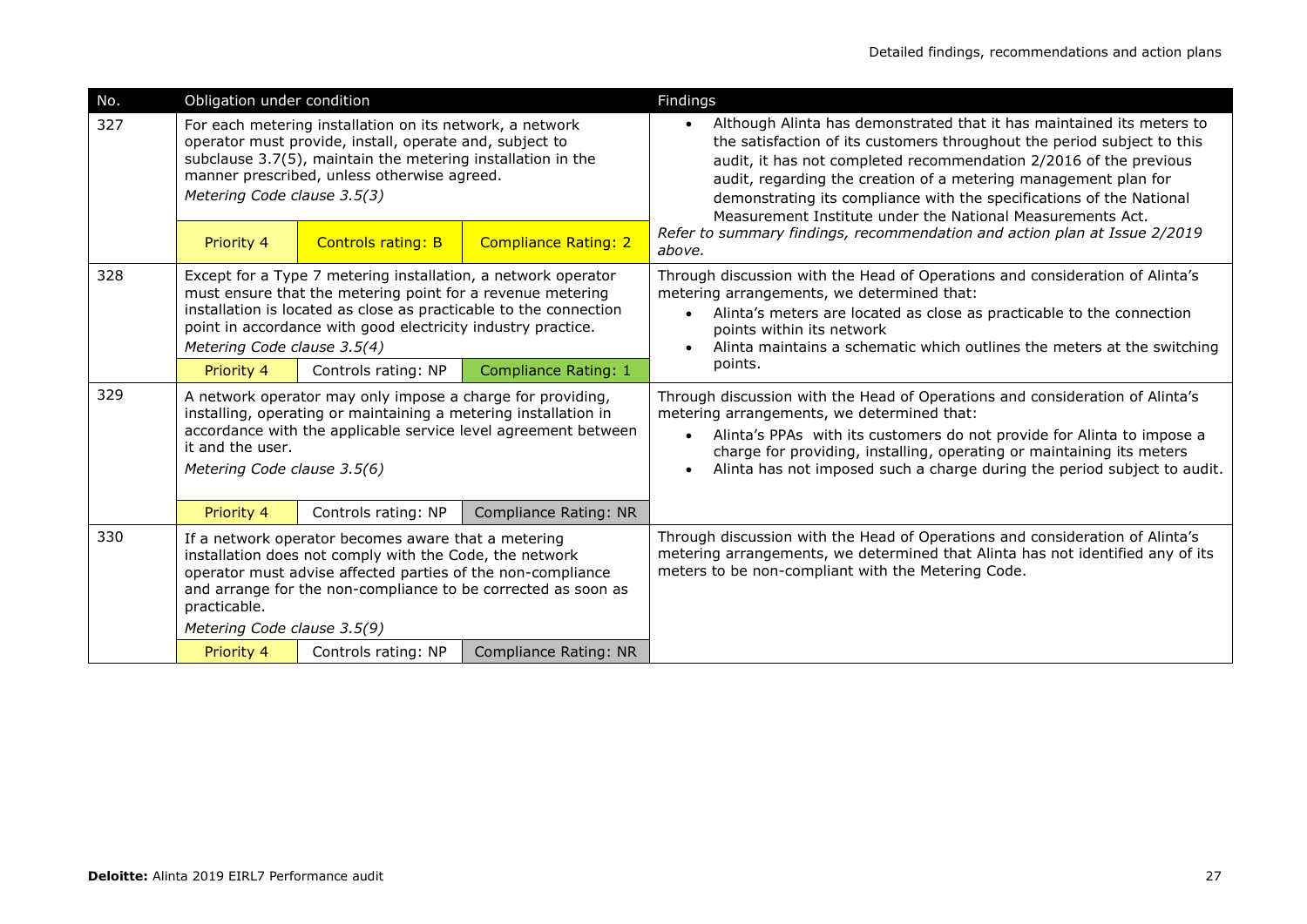| No.        | Obligation under condition                                                                                                                                                                                                                                                                                                                                                                                                                                                                                                                                                                                                                        |                     |                              | Findings                                                                                                                                                                                                                                                                                                                                                                                                                                                                                                                                                                                                                                                                                                                                                                                                                                  |
|------------|---------------------------------------------------------------------------------------------------------------------------------------------------------------------------------------------------------------------------------------------------------------------------------------------------------------------------------------------------------------------------------------------------------------------------------------------------------------------------------------------------------------------------------------------------------------------------------------------------------------------------------------------------|---------------------|------------------------------|-------------------------------------------------------------------------------------------------------------------------------------------------------------------------------------------------------------------------------------------------------------------------------------------------------------------------------------------------------------------------------------------------------------------------------------------------------------------------------------------------------------------------------------------------------------------------------------------------------------------------------------------------------------------------------------------------------------------------------------------------------------------------------------------------------------------------------------------|
| 331        | All devices that may be connected to a telecommunications<br>network must be compatible with the telecommunications<br>network and comply with all applicable State and<br>Commonwealth enactments.<br>Metering Code clause 3.7                                                                                                                                                                                                                                                                                                                                                                                                                   |                     |                              | Through discussion with the Head of Operations and consideration of Alinta's<br>metering arrangements, we determined that:<br>• Alinta's meters operate with internal communication systems only and<br>therefore have not triggered the requirement to comply with the<br>external communication regulations as specified in clause 3.7.                                                                                                                                                                                                                                                                                                                                                                                                                                                                                                 |
|            | Priority 3                                                                                                                                                                                                                                                                                                                                                                                                                                                                                                                                                                                                                                        | Controls rating: NP | <b>Compliance Rating: NR</b> |                                                                                                                                                                                                                                                                                                                                                                                                                                                                                                                                                                                                                                                                                                                                                                                                                                           |
| 332<br>333 | Subject to clause 3.27, a network operator must ensure that,<br>consistent with the standards of good electricity industry<br>practice, each metering installation on its network is secured by<br>devices or methods that hinder unauthorized access and enable<br>unauthorized access to be detected.<br>Metering Code clause 3.8<br>Compliance Rating: 1<br>Priority 4<br>Controls rating: A<br>Subject to subclauses 3.9(4), 3.9(5) and 3.9(7), each metering<br>installation must meet at least the requirements for that type of<br>metering installation specified in Table 3 in Appendix 1 of the<br>Code.<br>Metering Code clause 3.9(3) |                     |                              | Obligations 332 and 333<br>Through discussion with the Head of Operations, inspection of site operations at<br>Port Headland, consideration of Alinta's metering arrangements and<br>examination of the metering database, we determined that:<br>Meters are secured to prevent and detect unauthorised access<br>$\bullet$<br>Meters are designed to meet the accuracy requirements for type 1<br>$\bullet$<br>meters<br>In response to recommendation 2/2016 of the previous audit, Alinta<br>created its metering database in January 2018 containing calibration<br>tables that applied to each metering installation to achieve installation<br>accuracy in accordance with the accuracy requirements in Part 3 of the<br>Metering Code (Appendix 1, Table 3)<br>All metering installations meet the requirements under the Metering |
|            | Priority 4                                                                                                                                                                                                                                                                                                                                                                                                                                                                                                                                                                                                                                        | Controls rating: B  | <b>Compliance Rating: 2</b>  | Code for Type 1 installations (annual throughput above 1,000 GWh).                                                                                                                                                                                                                                                                                                                                                                                                                                                                                                                                                                                                                                                                                                                                                                        |
| 334        | A metering installation used to supply a customer with<br>requirements above 1000 volts that requires a VT and whose<br>annual consumption is below 750MWh must meet the relevant<br>accuracy requirements of a Type 3 metering installation for<br>active energy only.<br>Metering Code clause 3.9(7)                                                                                                                                                                                                                                                                                                                                            |                     |                              | During the period subject to audit, Alinta did not have any customers with<br>annual consumption below 750MWh.<br>Accordingly, Alinta had no obligations under clause 3.9(7) of the Metering Code<br>for the period subject to audit.                                                                                                                                                                                                                                                                                                                                                                                                                                                                                                                                                                                                     |
|            | Priority 4                                                                                                                                                                                                                                                                                                                                                                                                                                                                                                                                                                                                                                        | Controls rating: NP | <b>Compliance Rating: NR</b> |                                                                                                                                                                                                                                                                                                                                                                                                                                                                                                                                                                                                                                                                                                                                                                                                                                           |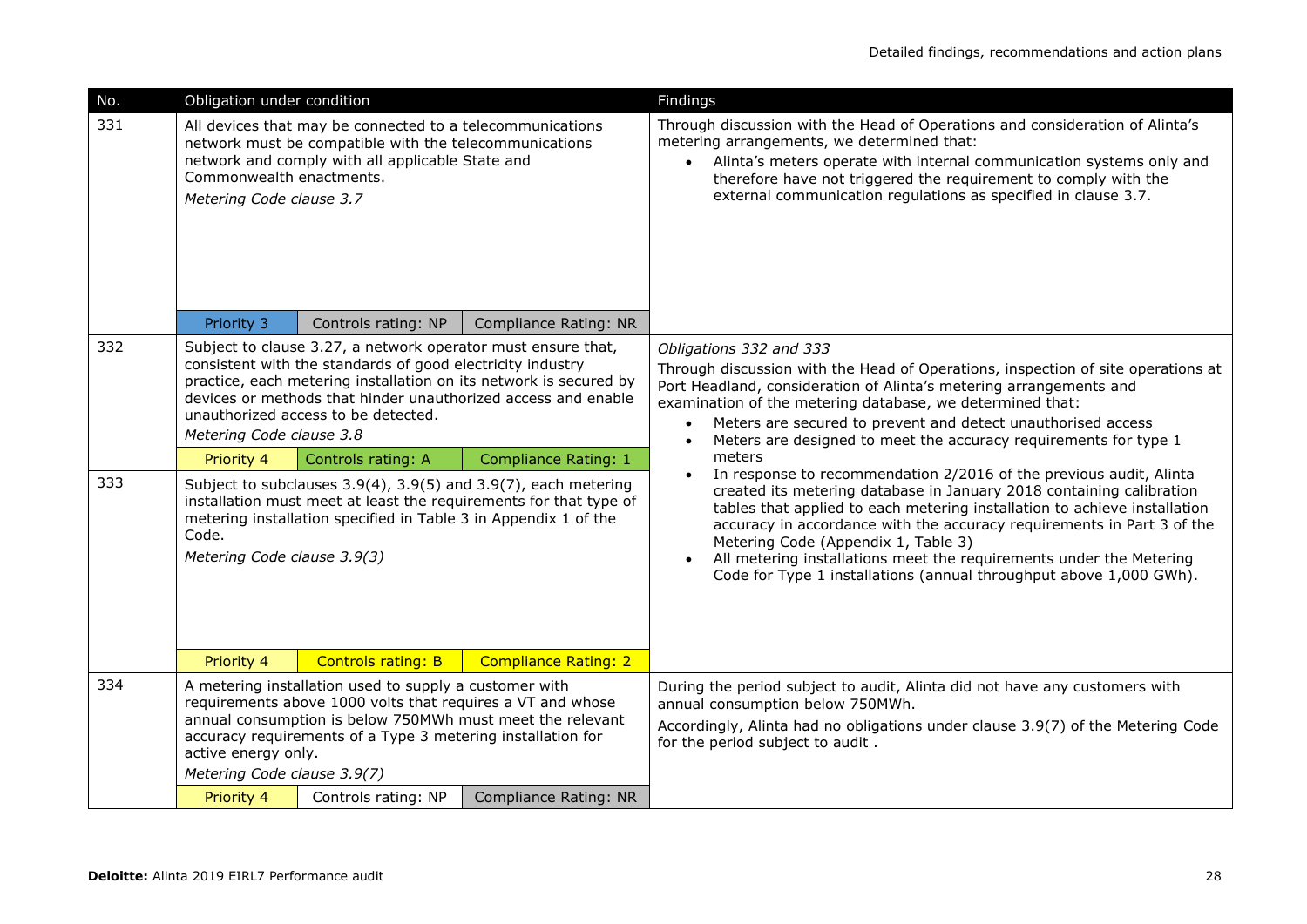| No. | Obligation under condition                                                                                                                                                                                                                                                                                                                                                                                                                                                            |                           |                              | Findings                                                                                                                                                                                                                                                                                                                                                                                                                                                                                                                                                                                                                                                                                                                                                                                                                            |
|-----|---------------------------------------------------------------------------------------------------------------------------------------------------------------------------------------------------------------------------------------------------------------------------------------------------------------------------------------------------------------------------------------------------------------------------------------------------------------------------------------|---------------------------|------------------------------|-------------------------------------------------------------------------------------------------------------------------------------------------------------------------------------------------------------------------------------------------------------------------------------------------------------------------------------------------------------------------------------------------------------------------------------------------------------------------------------------------------------------------------------------------------------------------------------------------------------------------------------------------------------------------------------------------------------------------------------------------------------------------------------------------------------------------------------|
| 335 | If compensation is carried out within the meter then the<br>resultant metering system error must be as close as practicable<br>to zero.<br>Metering Code clause 3.9(9)                                                                                                                                                                                                                                                                                                                |                           |                              | Through discussion with the Head of Operations and consideration of Alinta's<br>metering arrangements, we determined that no such compensation has been<br>carried out within Alinta's meters during the period subject to audit.                                                                                                                                                                                                                                                                                                                                                                                                                                                                                                                                                                                                   |
|     | Priority 4                                                                                                                                                                                                                                                                                                                                                                                                                                                                            | Controls rating: NP       | <b>Compliance Rating: NR</b> |                                                                                                                                                                                                                                                                                                                                                                                                                                                                                                                                                                                                                                                                                                                                                                                                                                     |
| 336 | A network operator must ensure that any programmable<br>settings within any of its metering installations, data loggers or<br>peripheral devices, that may affect the resolution of displayed or<br>stored data, meet the relevant requirements specified in the<br>applicable metrology procedure and comply with any applicable<br>specifications or guidelines specified by the National<br>Measurement Institute under the National Measurement Act.<br>Metering Code clause 3.10 |                           |                              | Through discussion with the Head of Operations and consideration of Alinta's<br>metering arrangements, we determined that:<br>Alinta has maintained each meter on its network in accordance with<br>$\bullet$<br>relevant requirements, including those under the National Measurement<br>Act<br>Although Alinta has demonstrated that it has maintained its meters to<br>$\bullet$<br>the satisfaction of its customers throughout the period subject to this<br>audit, it has not completed recommendation 2/2016 of the previous<br>audit, regarding the creation of a metering management plan for<br>demonstrating its compliance with the specifications of the National<br>Measurement Institute under the National Measurements Act.<br>Refer to summary findings, recommendation and action plan at Issue 2/2019<br>above. |
|     | Priority 4                                                                                                                                                                                                                                                                                                                                                                                                                                                                            | <b>Controls rating: B</b> | <b>Compliance Rating: 2</b>  |                                                                                                                                                                                                                                                                                                                                                                                                                                                                                                                                                                                                                                                                                                                                                                                                                                     |
| 337 | A network operator must ensure that a metering installation on<br>its network is operating consistently with good electricity<br>industry practice to measure and record data, and to permit<br>collection of data within the time specified in the applicable<br>service level agreement, for at least the percentages of the year<br>specified.<br>Metering Code clause 3.11(1)                                                                                                     |                           |                              | Through discussion with the Head of Operations and consideration of Alinta's<br>metering arrangements, we determined that:<br>• Alinta has maintained each meter on its network in accordance with<br>good industry practice to measure and record data<br>Although Alinta has demonstrated that it has maintained its meters to<br>$\bullet$<br>the satisfaction of its customers throughout the period subject to this<br>audit, it has not completed recommendation 2/2016 of the previous<br>audit, regarding the creation of a metering management plan for<br>demonstrating its compliance with the specifications of the National<br>Measurement Institute under the National Measurements Act.<br>Refer to summary findings, recommendation and action plan at Issue 2/2019<br>above.                                       |
|     | Priority 4                                                                                                                                                                                                                                                                                                                                                                                                                                                                            | <b>Controls rating: B</b> | <b>Compliance Rating: 2</b>  |                                                                                                                                                                                                                                                                                                                                                                                                                                                                                                                                                                                                                                                                                                                                                                                                                                     |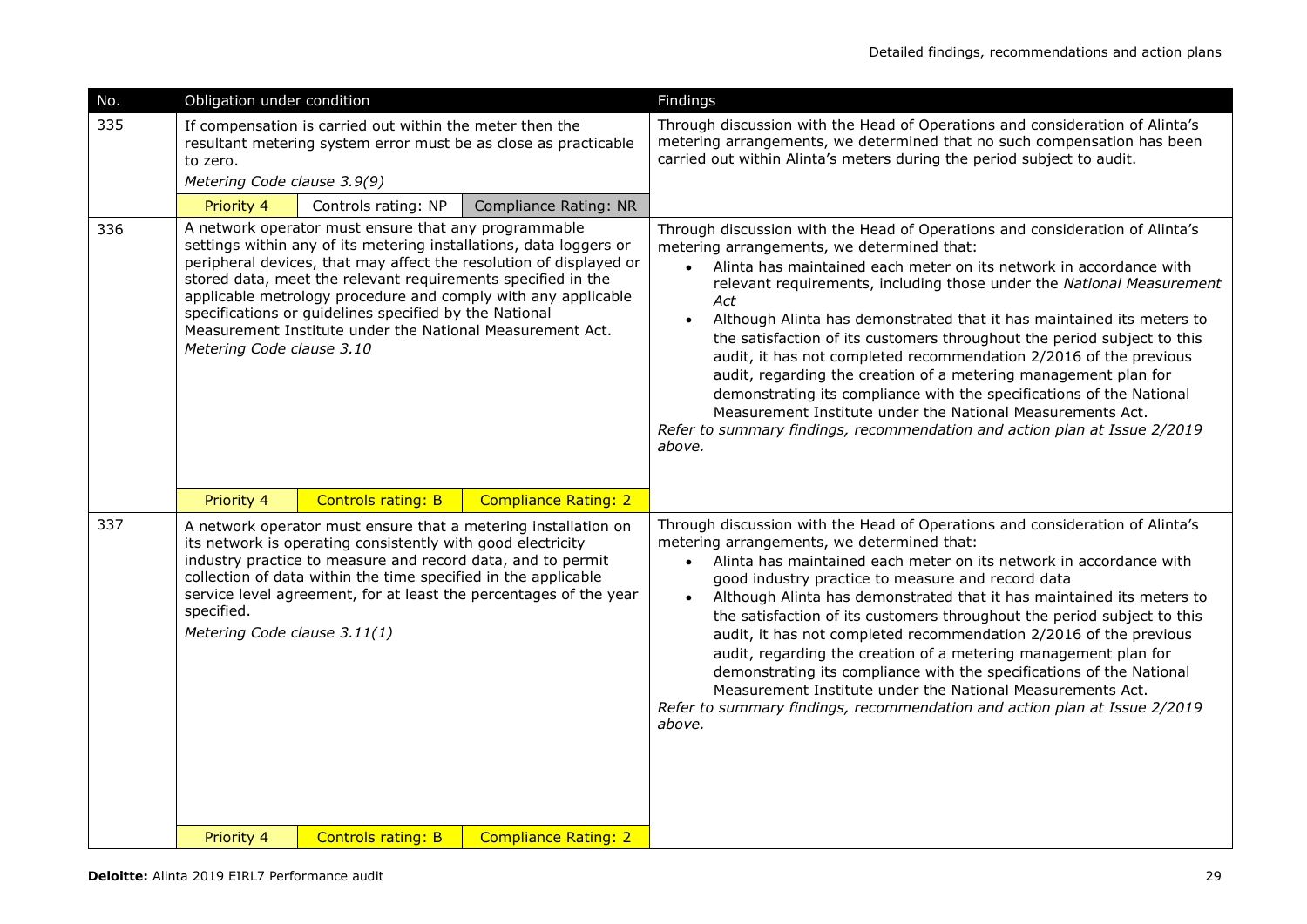| No. | Obligation under condition                                                                                                                                                                                                                                                                                                                                                                                                          |                                                                                                                       |                                                               | Findings                                                                                                                                                                                                                                                                                                                                                                   |
|-----|-------------------------------------------------------------------------------------------------------------------------------------------------------------------------------------------------------------------------------------------------------------------------------------------------------------------------------------------------------------------------------------------------------------------------------------|-----------------------------------------------------------------------------------------------------------------------|---------------------------------------------------------------|----------------------------------------------------------------------------------------------------------------------------------------------------------------------------------------------------------------------------------------------------------------------------------------------------------------------------------------------------------------------------|
| 338 | If an outage or malfunction occurs to a metering installation,<br>the network operator must make repairs to the metering<br>installation in accordance with the applicable service level<br>agreement.<br>Metering Code clause 3.11(2)                                                                                                                                                                                              |                                                                                                                       |                                                               | The Head of Operations confirmed that Alinta had not made repairs to its<br>meters during the period subject to audit.                                                                                                                                                                                                                                                     |
|     | Priority 4                                                                                                                                                                                                                                                                                                                                                                                                                          | Controls rating: NP                                                                                                   | Compliance Rating: NR                                         |                                                                                                                                                                                                                                                                                                                                                                            |
| 340 | accordance with AS 1284.13.<br>Metering Code clause 3.11A(1)                                                                                                                                                                                                                                                                                                                                                                        | are systematically sampled and tested for accuracy in                                                                 | A network operator must ensure that the meters on its network | Through discussion with the Head of Operations and consideration of Alinta's<br>metering arrangements, we determined that:<br>Alinta has a metering database, which includes all relevant metering<br>$\bullet$<br>information                                                                                                                                             |
|     | Priority 4                                                                                                                                                                                                                                                                                                                                                                                                                          | <b>Controls rating: B</b>                                                                                             | <b>Compliance Rating: 2</b>                                   | Alinta had not identified any of its meters as failing during the audit<br>$\bullet$                                                                                                                                                                                                                                                                                       |
| 341 | Subject to clause 3.11A(3), if a "population" of meters is<br>deemed to have failed under AS 1284.13, the network operator<br>must ensure that all the meters that make up the population are<br>removed and replaced with new meters within 3 years of the<br>testing of the population.<br>Metering Code clause 3.11A(2)                                                                                                          |                                                                                                                       |                                                               | period<br>Although Alinta has demonstrated that it has maintained its meters to<br>the satisfaction of its customers throughout the period subject to this<br>audit, it has not completed recommendation 2/2016 of the previous<br>audit, regarding the creation of a metering management plan for<br>demonstrating its compliance with the specifications of the National |
|     | Priority 4                                                                                                                                                                                                                                                                                                                                                                                                                          | Controls rating: NP                                                                                                   | Compliance Rating: NR                                         | Measurement Institute under the National Measurements Act.                                                                                                                                                                                                                                                                                                                 |
| 342 | A network operator must ensure that each metering installation<br>complies with, at least, the prescribed design requirements.<br>Metering Code clause 3.12(1)                                                                                                                                                                                                                                                                      |                                                                                                                       |                                                               | Refer to summary findings, recommendation and action plan at Issue 2/2019<br>above.                                                                                                                                                                                                                                                                                        |
|     | Priority 4                                                                                                                                                                                                                                                                                                                                                                                                                          | <b>Controls rating: B</b>                                                                                             | <b>Compliance Rating: 2</b>                                   |                                                                                                                                                                                                                                                                                                                                                                            |
| 343 | A network operator must ensure that instrument transformers in<br>its metering installations comply with the relevant requirements<br>of any applicable specifications or guidelines (including any<br>transitional arrangements) specified by the National<br>Measurement Institute under the National Measurement Act and<br>any requirements specified in the applicable metrology<br>procedure.<br>Metering Code clause 3.12(2) |                                                                                                                       |                                                               |                                                                                                                                                                                                                                                                                                                                                                            |
|     | Priority 4                                                                                                                                                                                                                                                                                                                                                                                                                          | <b>Controls rating: B</b>                                                                                             | <b>Compliance Rating: 2</b>                                   |                                                                                                                                                                                                                                                                                                                                                                            |
| 344 | A network operator must provide isolation facilities, to the<br>standard of good electricity industry practice, to facilitate testing<br>and calibration of the metering installation.<br>Metering Code clause 3.12(3)                                                                                                                                                                                                              |                                                                                                                       |                                                               |                                                                                                                                                                                                                                                                                                                                                                            |
|     | Priority 4                                                                                                                                                                                                                                                                                                                                                                                                                          | <b>Controls rating: B</b>                                                                                             | <b>Compliance Rating: 2</b>                                   |                                                                                                                                                                                                                                                                                                                                                                            |
| 345 |                                                                                                                                                                                                                                                                                                                                                                                                                                     | A network operator must maintain drawings and supporting<br>information, to the standard of good electricity industry |                                                               |                                                                                                                                                                                                                                                                                                                                                                            |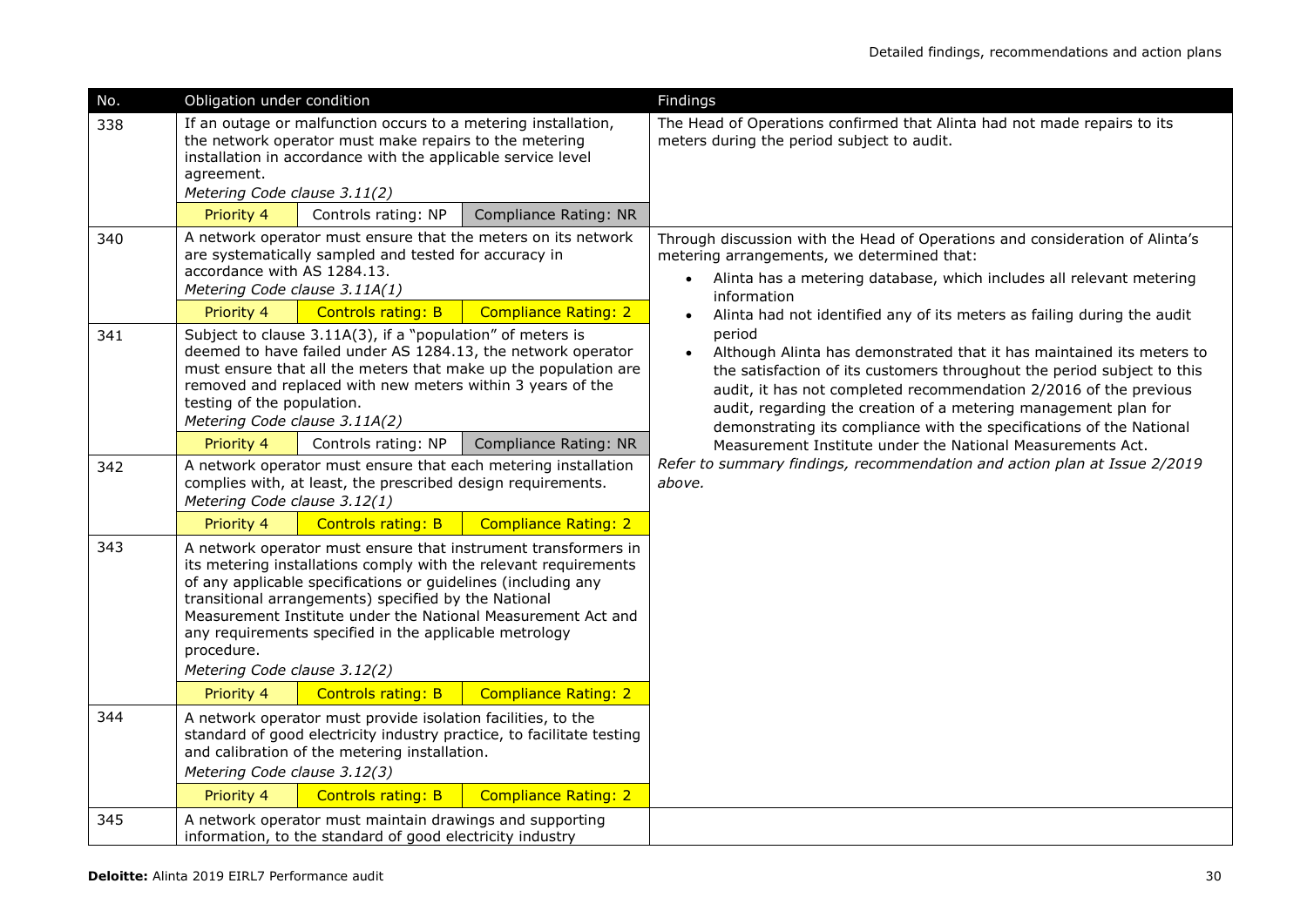| No. | Obligation under condition                                                                                                                                                                                                                                                                                                                                                                                                                         |                                                                                                                     |                                                                | Findings                                                                                                                                                                                                                                                                                                                                                                                                                                                                                                                                                          |
|-----|----------------------------------------------------------------------------------------------------------------------------------------------------------------------------------------------------------------------------------------------------------------------------------------------------------------------------------------------------------------------------------------------------------------------------------------------------|---------------------------------------------------------------------------------------------------------------------|----------------------------------------------------------------|-------------------------------------------------------------------------------------------------------------------------------------------------------------------------------------------------------------------------------------------------------------------------------------------------------------------------------------------------------------------------------------------------------------------------------------------------------------------------------------------------------------------------------------------------------------------|
|     | practice, detailing the metering installation for maintenance and<br>auditing purposes.<br>Metering Code clause 3.12(4)<br><b>Compliance Rating: 2</b><br>Priority 2<br>Controls rating: A                                                                                                                                                                                                                                                         |                                                                                                                     |                                                                | Through discussion with the Head of Operations, examination of meter<br>drawings and supporting information showing Alinta's metering arrangements,<br>we determined that:<br>In response to recommendation 2/2016 of the previous audit, Alinta<br>compiled relevant meter drawings and supporting information<br>These are now stored in the internal document management system,<br>$\bullet$<br><b>CLM Matrix</b><br>Drawings show the metering installation arrangements<br>Supporting information contains list of metering equipment and meter<br>schedule |
| 346 | A network operator must procure the user or the user's<br>customer to install (or arrange for the installation of) a full<br>check metering installation or partial check metering installation<br>in accordance with the prescribed requirements.<br>Metering Code clause 3.13(1)                                                                                                                                                                 |                                                                                                                     |                                                                | Through discussion with the Head of Operations and consideration of Alinta's<br>metering arrangements, we determined that:<br>Alinta uses parallel check meters for each of its metering installations,<br>$\bullet$<br>which are Type 1 metering installations<br>Alinta does not use partial check meters                                                                                                                                                                                                                                                       |
|     | Priority 4                                                                                                                                                                                                                                                                                                                                                                                                                                         | Controls rating: NP                                                                                                 | <b>Compliance Rating: 1</b>                                    | Alinta's parallel check metering arrangements meet the requirements of                                                                                                                                                                                                                                                                                                                                                                                                                                                                                            |
| 347 | A partial check metering installation must be physically<br>arranged in a manner determined by the network operator,<br>acting in accordance with good electricity industry practice.<br>Metering Code clause 3.13(3)(c)                                                                                                                                                                                                                           |                                                                                                                     |                                                                | clause 3.13(4) (b) of the Metering Code.                                                                                                                                                                                                                                                                                                                                                                                                                                                                                                                          |
|     | Priority 4                                                                                                                                                                                                                                                                                                                                                                                                                                         | Controls rating: NP                                                                                                 | Compliance Rating: NR                                          |                                                                                                                                                                                                                                                                                                                                                                                                                                                                                                                                                                   |
| 348 | Metering Code clause 3.13(4)                                                                                                                                                                                                                                                                                                                                                                                                                       | with the prescribed requirements.                                                                                   | A check metering installation for a metering point must comply |                                                                                                                                                                                                                                                                                                                                                                                                                                                                                                                                                                   |
|     | Priority 4                                                                                                                                                                                                                                                                                                                                                                                                                                         | Controls rating: NP                                                                                                 | Compliance Rating: 1                                           |                                                                                                                                                                                                                                                                                                                                                                                                                                                                                                                                                                   |
| 349 | If, under clause 3.14(2), a metering installation uses metering<br>class CTs and VTs that do not comply with the Table 3 in<br>Appendix 1, then the network operator must either or both<br>install meters of a higher class accuracy and apply accuracy<br>calibration factors within the meter to compensate for CT and<br>VT errors, in order to achieve the accuracy requirements in<br>Table 3 in Appendix 1.<br>Metering Code clause 3.14(3) |                                                                                                                     |                                                                | Through discussion with the Head of Operations and consideration of Alinta's<br>metering arrangements, we determined that:<br>At the time of commissioning, Alinta's metering installations were<br>designed in compliance with the accuracy requirements of the Metering<br>Code.<br>Accordingly, clause 3.14(3) is not relevant to Alinta's circumstances.                                                                                                                                                                                                      |
|     | Priority 4                                                                                                                                                                                                                                                                                                                                                                                                                                         | Controls rating: NP                                                                                                 | <b>Compliance Rating: NR</b>                                   |                                                                                                                                                                                                                                                                                                                                                                                                                                                                                                                                                                   |
| 355 | metering installation.<br>Metering Code clause 3.20(1)                                                                                                                                                                                                                                                                                                                                                                                             | If reasonably requested by a Code participant, a network<br>operator must provide enhanced technology features in a |                                                                | The Head of Operations confirmed that Alinta has not been requested by a Code<br>participant to provide enhanced technology features in a metering installation.                                                                                                                                                                                                                                                                                                                                                                                                  |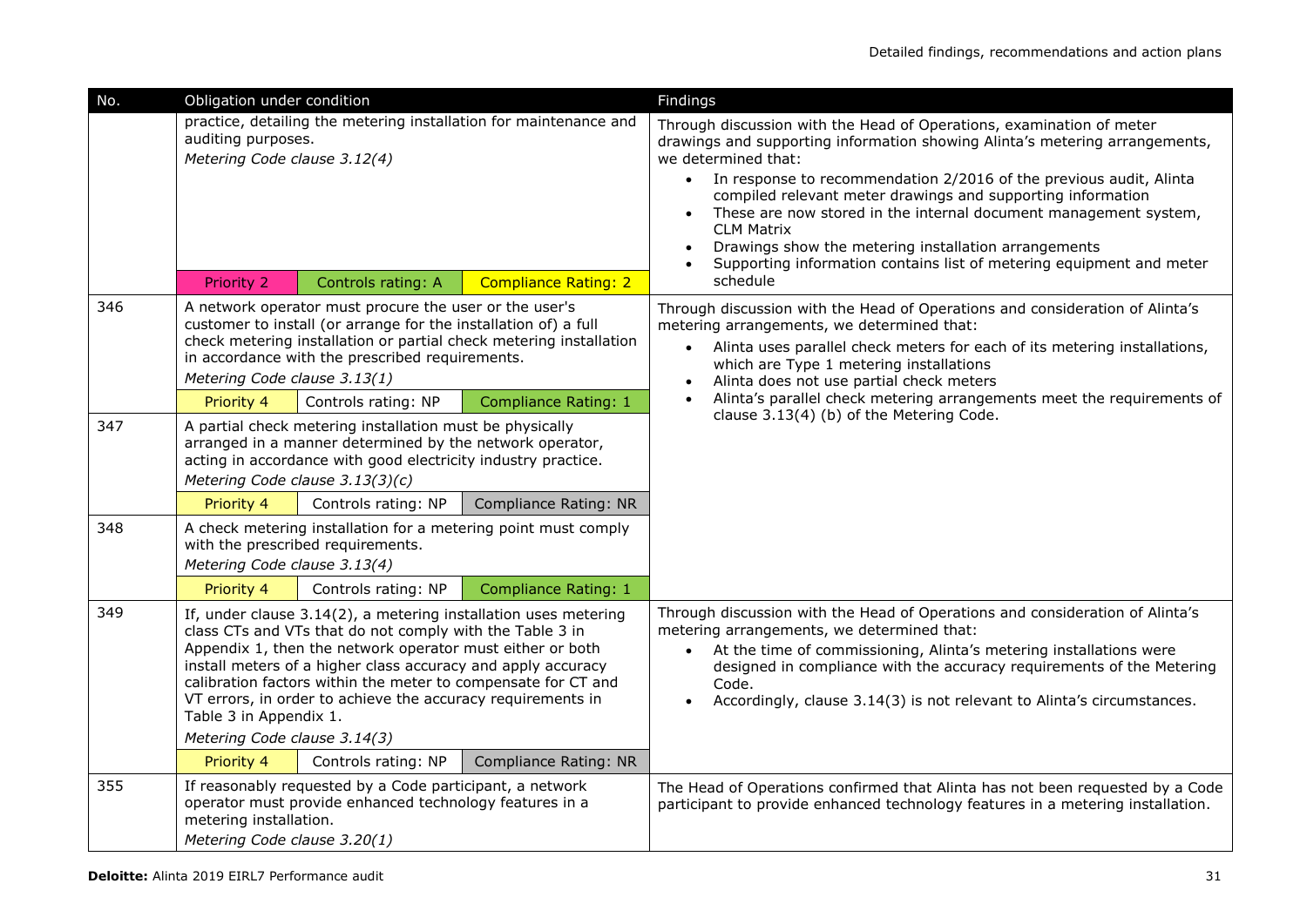| No. | Obligation under condition                                                                                                                                                                                                                                                                           |                                                                                                                                                                                                                         |                                                                    | Findings                                                                                                                                                                                                                                                                                                                                                                                                                                                                                                                                                                                                                                                                                                   |
|-----|------------------------------------------------------------------------------------------------------------------------------------------------------------------------------------------------------------------------------------------------------------------------------------------------------|-------------------------------------------------------------------------------------------------------------------------------------------------------------------------------------------------------------------------|--------------------------------------------------------------------|------------------------------------------------------------------------------------------------------------------------------------------------------------------------------------------------------------------------------------------------------------------------------------------------------------------------------------------------------------------------------------------------------------------------------------------------------------------------------------------------------------------------------------------------------------------------------------------------------------------------------------------------------------------------------------------------------------|
|     | Priority 4                                                                                                                                                                                                                                                                                           | Controls rating: NP                                                                                                                                                                                                     | <b>Compliance Rating: NR</b>                                       |                                                                                                                                                                                                                                                                                                                                                                                                                                                                                                                                                                                                                                                                                                            |
| 356 | A network operator may only impose a charge for the provision<br>of metering installations with enhanced technology features in<br>accordance with the applicable service level agreement between<br>it and the user.<br>Metering Code clause 3.20(3)                                                |                                                                                                                                                                                                                         |                                                                    | Through discussion with the Head of Operations and consideration of Alinta's<br>metering arrangements, we determined that:<br>Alinta's PPAs with its customers do not provide for Alinta to impose a<br>charge for providing, installing, operating or maintaining its meters<br>Alinta has not imposed such a charge during the period subject to audit.                                                                                                                                                                                                                                                                                                                                                  |
|     | Priority 4                                                                                                                                                                                                                                                                                           | Controls rating: NP                                                                                                                                                                                                     | <b>Compliance Rating: NR</b>                                       |                                                                                                                                                                                                                                                                                                                                                                                                                                                                                                                                                                                                                                                                                                            |
| 357 | Meters containing an internal real time clock must maintain time<br>accuracy as prescribed. Time drift must be measured over a<br>period of 1 month.<br>Metering Code clause 3.21(1)                                                                                                                 |                                                                                                                                                                                                                         |                                                                    | Through discussion with the Head of Operations and consideration of Alinta's<br>metering arrangements, we determined that:<br>Alinta's meters contain an internal real time clock<br>Although Alinta has demonstrated that it has maintained its meters to<br>the satisfaction of its customers throughout the period subject to this<br>audit, it has not completed recommendation 2/2016 of the previous<br>audit, regarding the creation of a metering management plan for<br>demonstrating its compliance with the specifications of the National<br>Measurement Institute under the National Measurements Act.<br>Refer to summary findings, recommendation and action plan at Issue 2/2019<br>above. |
|     | Priority 4                                                                                                                                                                                                                                                                                           | <b>Controls rating: B</b>                                                                                                                                                                                               | <b>Compliance Rating: 2</b>                                        |                                                                                                                                                                                                                                                                                                                                                                                                                                                                                                                                                                                                                                                                                                            |
| 358 | If a metering installation includes measurement elements and<br>an internal data logger at the same site, it must include facilities<br>on site for storing the interval energy data for the periods<br>prescribed.<br>Metering Code clause 3.21(2)                                                  |                                                                                                                                                                                                                         |                                                                    | Through discussion with the Head of Operations and consideration of Alinta's<br>metering arrangements, we determined that:<br>Alinta's on-site facilities and systems appropriately provide for interval<br>energy data to be stored.                                                                                                                                                                                                                                                                                                                                                                                                                                                                      |
|     | Priority 4                                                                                                                                                                                                                                                                                           | Controls rating: NP                                                                                                                                                                                                     | <b>Compliance Rating: NR</b>                                       |                                                                                                                                                                                                                                                                                                                                                                                                                                                                                                                                                                                                                                                                                                            |
| 359 | A network operator providing one or more metering installations<br>with enhanced technology features must be licensed to use and<br>access the metering software applicable to all devices being<br>installed and be able to program the devices and set<br>parameters.<br>Metering Code clause 3.22 |                                                                                                                                                                                                                         |                                                                    | Through discussion with the Head of Operations and consideration of Alinta's<br>metering arrangements, we determined that:<br>During the period subject to audit Alinta held the required licence for<br>using and accessing the metering software associated with its meters<br>Alinta has trained and qualified personnel who are able to set the<br>parameters of the meters.                                                                                                                                                                                                                                                                                                                           |
|     | Priority 4                                                                                                                                                                                                                                                                                           | Controls rating: NP                                                                                                                                                                                                     | <b>Compliance Rating: 1</b>                                        |                                                                                                                                                                                                                                                                                                                                                                                                                                                                                                                                                                                                                                                                                                            |
| 360 |                                                                                                                                                                                                                                                                                                      | Where signals are provided from the meter for the user or the<br>user's customer, a network operator must ensure that signals<br>or malicious damage to the meter.<br>Electricity Industry Metering Code clause 3.23(a) | are isolated by relays or electronic buffers to prevent accidental | Obligations 360 and 361<br>Alinta confirmed that during the period subject to audit, no signals were<br>provided from the meter to the user or customer.                                                                                                                                                                                                                                                                                                                                                                                                                                                                                                                                                   |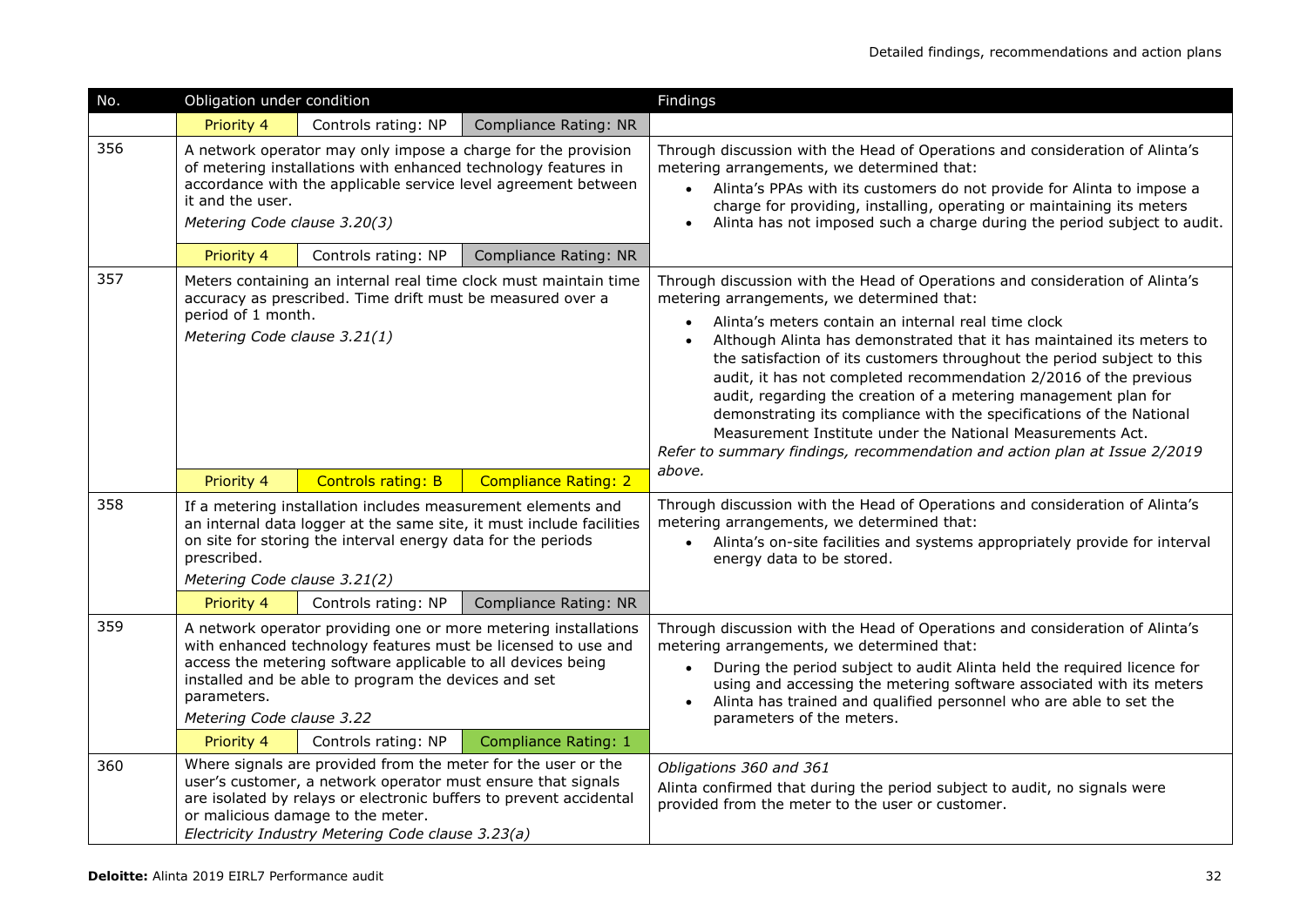| No. | Obligation under condition                                                                                                                                                                                                                                                                                                  |                     |                              | Findings                                                                                                                                                                                                                                                                                                                                                                                                                                                                                                                                                                                                                                                                                                                                                                    |
|-----|-----------------------------------------------------------------------------------------------------------------------------------------------------------------------------------------------------------------------------------------------------------------------------------------------------------------------------|---------------------|------------------------------|-----------------------------------------------------------------------------------------------------------------------------------------------------------------------------------------------------------------------------------------------------------------------------------------------------------------------------------------------------------------------------------------------------------------------------------------------------------------------------------------------------------------------------------------------------------------------------------------------------------------------------------------------------------------------------------------------------------------------------------------------------------------------------|
|     | Priority 4                                                                                                                                                                                                                                                                                                                  | Controls rating: NP | <b>Compliance Rating: NR</b> |                                                                                                                                                                                                                                                                                                                                                                                                                                                                                                                                                                                                                                                                                                                                                                             |
| 361 | Where signals are provided from the meter for the user or the<br>user's customer, a network operator must provide the user, or<br>the user's customer, with sufficient details of the signal<br>specification to enable compliance with clause 3.23(c) of the<br>Code.<br>Electricity Industry Metering Code clause 3.23(b) |                     |                              |                                                                                                                                                                                                                                                                                                                                                                                                                                                                                                                                                                                                                                                                                                                                                                             |
|     | Priority 4                                                                                                                                                                                                                                                                                                                  | Controls rating: NP | <b>Compliance Rating: NR</b> |                                                                                                                                                                                                                                                                                                                                                                                                                                                                                                                                                                                                                                                                                                                                                                             |
| 364 | A person must not install a metering installation on a network<br>unless the person is the network operator or a registered<br>metering installation provider for the network operator doing<br>the type of work authorised by its registration.<br>Metering Code clause 3.27                                               |                     |                              | The Head of Operations confirmed that no meters were installed on Alinta's<br>transmission network during the period subject to audit.                                                                                                                                                                                                                                                                                                                                                                                                                                                                                                                                                                                                                                      |
|     | Priority 4                                                                                                                                                                                                                                                                                                                  | Controls rating: NP | <b>Compliance Rating: NR</b> |                                                                                                                                                                                                                                                                                                                                                                                                                                                                                                                                                                                                                                                                                                                                                                             |
| 365 | A network operator must publish a list of registered metering<br>installation providers, including the prescribed details, and<br>update the list at least annually.<br>Metering Code clause 3.29                                                                                                                           |                     |                              | As Alinta has not installed any new meters during the period subject to audit,<br>there was no requirement to register a metering installation provider or publish<br>an associated list.                                                                                                                                                                                                                                                                                                                                                                                                                                                                                                                                                                                   |
|     | Priority 4                                                                                                                                                                                                                                                                                                                  | Controls rating: NP | <b>Compliance Rating: NR</b> |                                                                                                                                                                                                                                                                                                                                                                                                                                                                                                                                                                                                                                                                                                                                                                             |
|     | Part 4 The metering database                                                                                                                                                                                                                                                                                                |                     |                              |                                                                                                                                                                                                                                                                                                                                                                                                                                                                                                                                                                                                                                                                                                                                                                             |
| 366 | A network operator must establish, maintain and administer a<br>metering database containing standing data and energy data for<br>each metering point on its network.<br>Metering Code clause 4.1(1)                                                                                                                        |                     |                              | Through discussion with the Head of Operations and examination of Alinta's<br>metering database, we determined that:<br>In response to recommendation 2/2016 of the previous audit, Alinta<br>$\bullet$<br>has created a metering database which is contained in the internal<br>document management system CLM Matrix<br>Alinta maintains standing data within the metering database for each<br>point on its network<br>Energy data from each of Alinta's meters is captured within Alinta's<br>Honeywell Experion system.<br>We examined the standing data in the metering database and energy data in<br>the Honeywell Experion system against the criteria of clause 4.1(1) and<br>determined that:<br>Each metering point on the network is contained in the database |
|     | <b>Priority 2</b>                                                                                                                                                                                                                                                                                                           | Controls rating: A  | <b>Compliance Rating: 2</b>  | Database contains standing data for each metering point<br>Energy data is maintained for the metering points.<br>$\bullet$                                                                                                                                                                                                                                                                                                                                                                                                                                                                                                                                                                                                                                                  |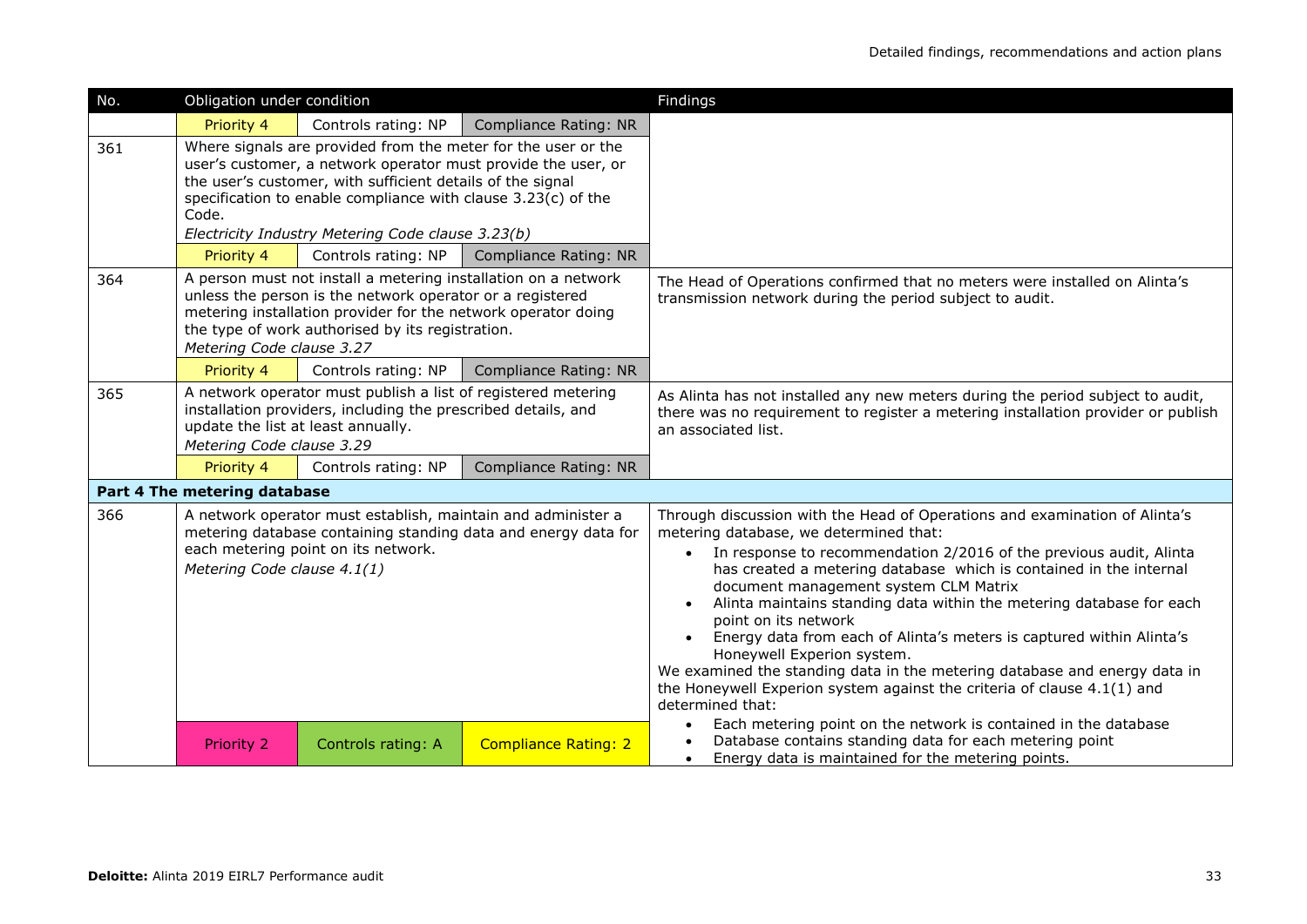| No. | Obligation under condition                                                                                                                                                                                                                                                                                                                     |                                                                 |                                                              | Findings                                                                                                                                                                                                                                                                                                                                                                                                                                                                                                             |
|-----|------------------------------------------------------------------------------------------------------------------------------------------------------------------------------------------------------------------------------------------------------------------------------------------------------------------------------------------------|-----------------------------------------------------------------|--------------------------------------------------------------|----------------------------------------------------------------------------------------------------------------------------------------------------------------------------------------------------------------------------------------------------------------------------------------------------------------------------------------------------------------------------------------------------------------------------------------------------------------------------------------------------------------------|
| 367 | A network operator must ensure that its metering database with<br>its associated links, circuits, information storage and processing<br>systems are secured by devices or methods consistent with a<br>good industry practice (to hinder unauthorised access and<br>enable unauthorised access to be detected).<br>Metering Code clause 4.1(2) |                                                                 |                                                              | Through discussion with the Head of Operations and Alinta Energy IT,<br>consideration of Alinta's metering arrangements and examination of Alinta<br>Energy's IT Security Policy and password policy system parameters, we<br>determined that:<br>Alinta's Honeywell Experion system is appropriately secured through<br>$\bullet$<br>physical and logical means to prevent and/or detect unauthorised<br>access.                                                                                                    |
|     | Priority 4                                                                                                                                                                                                                                                                                                                                     | Controls rating: NP                                             | Compliance Rating: 1                                         |                                                                                                                                                                                                                                                                                                                                                                                                                                                                                                                      |
| 368 | A network operator must prepare and, if applicable, implement<br>a disaster recovery plan to ensure that it is able, to rebuild the<br>metering database and provide energy data to Code participants<br>within 2 business days after the day of any disaster.<br>Metering Code clause 4.1(3)                                                  |                                                                 |                                                              | Through discussion with the Head of Operations and Alinta Energy IT; and<br>examination of Alinta Energy's System back-up protocol, we determined that:<br>Alinta has established appropriate capabilities to restore the Honeywell<br>$\bullet$<br>Experion system within two business days to ensure energy data will<br>continue to be captured<br>Alinta backs up the metering database every evening to its server,<br>which allows Alinta to recover the database should it need to.                           |
|     | Priority 4                                                                                                                                                                                                                                                                                                                                     | Controls rating: NP                                             | <b>Compliance Rating: 1</b>                                  |                                                                                                                                                                                                                                                                                                                                                                                                                                                                                                                      |
| 369 | A network operator must ensure that its registry complies with<br>the Code and the prescribed clause of the market rules.<br>Metering Code clause 4.2(1)                                                                                                                                                                                       |                                                                 |                                                              | Obligations 369 and 370<br>Through discussion with the Head of Operations and examination of the<br>metering database, we determined that:<br>• In response to recommendation 2/2016 of the previous audit Alinta<br>established a metering database, which includes relevant metering<br>inflation.                                                                                                                                                                                                                 |
|     | <b>Priority 2</b>                                                                                                                                                                                                                                                                                                                              | Controls rating: A                                              | <b>Compliance Rating: 2</b>                                  | This database is located in the internal document management system<br>$\bullet$<br><b>CLM Matrix</b>                                                                                                                                                                                                                                                                                                                                                                                                                |
| 370 | The standing data for a metering point must comprise at least<br>the items specified.<br>Metering Code clause 4.3(1)                                                                                                                                                                                                                           |                                                                 |                                                              | The database contained the minimum required information prescribed<br>in the market rules<br>The database contains most of the minimum required standing data<br>$\bullet$<br>specified in Metering Code clause 4.3(1).<br>Examination of the Standing database showed the metering database had all<br>the prerequisite standing data item headings of <i>clause 4.3(1)</i> . However, three<br>columns in the database were left blank:<br>(14) NMI meter<br>(21) Data register coding details<br>(27) Algorithms. |
|     | Priority 2                                                                                                                                                                                                                                                                                                                                     | <b>Controls rating: B</b>                                       | <b>Compliance Rating: 2</b>                                  |                                                                                                                                                                                                                                                                                                                                                                                                                                                                                                                      |
|     | <b>Recommendation 1/2019</b>                                                                                                                                                                                                                                                                                                                   |                                                                 |                                                              | Action Plan 1/2019.                                                                                                                                                                                                                                                                                                                                                                                                                                                                                                  |
|     |                                                                                                                                                                                                                                                                                                                                                | the applicability of the following columns, which are currently | In its metering database Alinta should provide commentary on | Alinta will update the metering database to provide commentary on standing<br>data items 14, 21 and 27.                                                                                                                                                                                                                                                                                                                                                                                                              |
|     | blank:                                                                                                                                                                                                                                                                                                                                         |                                                                 |                                                              | Responsible Person: Manager Generation Operations WA                                                                                                                                                                                                                                                                                                                                                                                                                                                                 |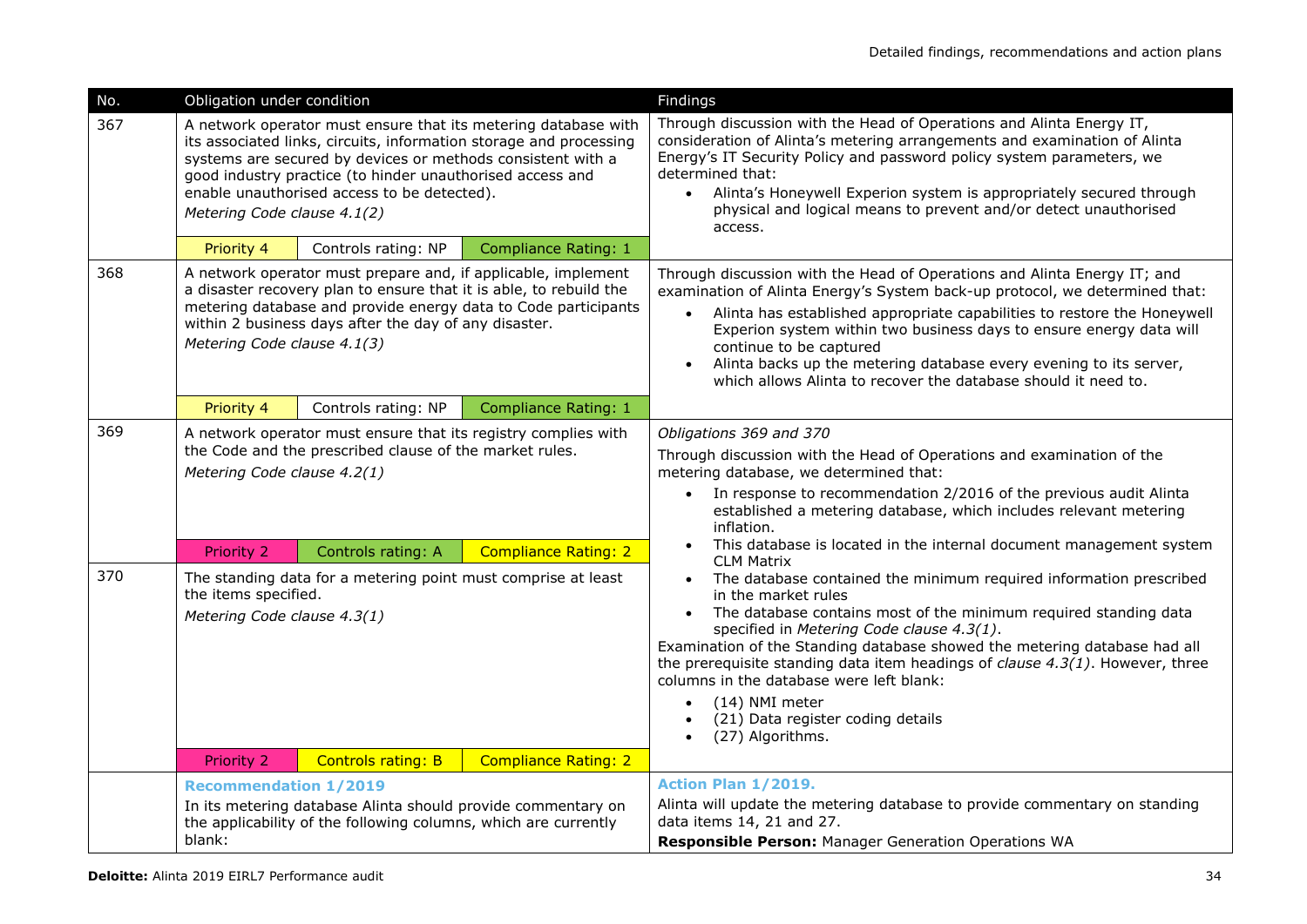| No. | Obligation under condition                                                                                                                                                                                                                                                                                                                                                                                                                                                                                                          |                     |                             | Findings                                                                                                                                                                                                                                                                                                                                 |
|-----|-------------------------------------------------------------------------------------------------------------------------------------------------------------------------------------------------------------------------------------------------------------------------------------------------------------------------------------------------------------------------------------------------------------------------------------------------------------------------------------------------------------------------------------|---------------------|-----------------------------|------------------------------------------------------------------------------------------------------------------------------------------------------------------------------------------------------------------------------------------------------------------------------------------------------------------------------------------|
|     | (14) NMI meter<br>(21) Data register coding details<br>$\bullet$<br>(27) Algorithms.                                                                                                                                                                                                                                                                                                                                                                                                                                                |                     |                             | Target Date: 31 December 2019                                                                                                                                                                                                                                                                                                            |
| 371 | If there is a discrepancy between energy data held in a<br>metering installation and in the metering database, the affected<br>Code participants and the network operator must liaise to<br>determine the most appropriate way to resolve the discrepancy.<br>Metering Code clause 4.4(1)                                                                                                                                                                                                                                           |                     |                             | Obligations 371 and 372<br>Through discussion with the Head of Operations and examination of Alinta's<br>Access and Standby Agreement with Horizon Power (which defines Alinta's<br>obligations as a user), we determined that:<br>Any discrepancies in metering data are managed in accordance with the<br>Access and Standby Agreement |
|     | Priority 5                                                                                                                                                                                                                                                                                                                                                                                                                                                                                                                          | Controls rating: NP | <b>Compliance Rating: 1</b> | Alinta's Commercial team maintains ongoing communication with                                                                                                                                                                                                                                                                            |
| 372 | A Code participant must not knowingly permit the registry to be<br>materially inaccurate.<br>Metering Code clause 4.5(1)                                                                                                                                                                                                                                                                                                                                                                                                            |                     |                             | Horizon Power when resolving metering discrepancies<br>Alinta understands its obligations not to permit Horizon Power's<br>$\bullet$<br>metering registry to be materially inaccurate<br>Alinta has not knowingly permitted the registry to be materially                                                                                |
|     | Priority 5                                                                                                                                                                                                                                                                                                                                                                                                                                                                                                                          | Controls rating: NP | <b>Compliance Rating: 1</b> | inaccurate.<br>Alinta is not aware of any inaccuracies over the audit period.                                                                                                                                                                                                                                                            |
| 373 | Subject to subclause 5.19(6), if a Code participant, other than a<br>network operator, becomes aware of a change to, or an<br>inaccuracy in, an item of standing data in the registry, then it<br>must notify the network operator and provide details of the<br>change or inaccuracy within the timeframes prescribed.<br>Metering Code clause 4.5(2)                                                                                                                                                                              |                     |                             | Obligations 373 to 376<br>The Head of Operations confirmed that Alinta had not become aware of any<br>inaccuracy in an item of standing data in Horizon Power's metering registry<br>during the period subject to audit.                                                                                                                 |
|     | Priority 4                                                                                                                                                                                                                                                                                                                                                                                                                                                                                                                          | Controls rating: NP | Compliance Rating: NR       |                                                                                                                                                                                                                                                                                                                                          |
| 374 | If the network operator is notified of a change to, or inaccuracy<br>in, an item of standing data by a Code participant that is the<br>designated source for the item of standing data under Table 2 in<br>clause 4.3(1) then the network operator must update the<br>registry to address the issue.<br>Metering Code clause 4.6(1)                                                                                                                                                                                                 |                     |                             |                                                                                                                                                                                                                                                                                                                                          |
|     | Priority 4                                                                                                                                                                                                                                                                                                                                                                                                                                                                                                                          | Controls rating: NP | Compliance Rating: NR       |                                                                                                                                                                                                                                                                                                                                          |
| 375 | If a network operator is notified of a change to or inaccuracy in<br>an item of standing data by a Code participant which is not the<br>designated source for the item of standing data, or otherwise<br>becomes aware of a change to or inaccuracy in an item of<br>standing data, then the network operator must undertake<br>investigations to the standard of good electricity industry<br>practice to determine whether the registry should be updated,<br>and update the registry as required.<br>Metering Code clause 4.6(2) |                     |                             |                                                                                                                                                                                                                                                                                                                                          |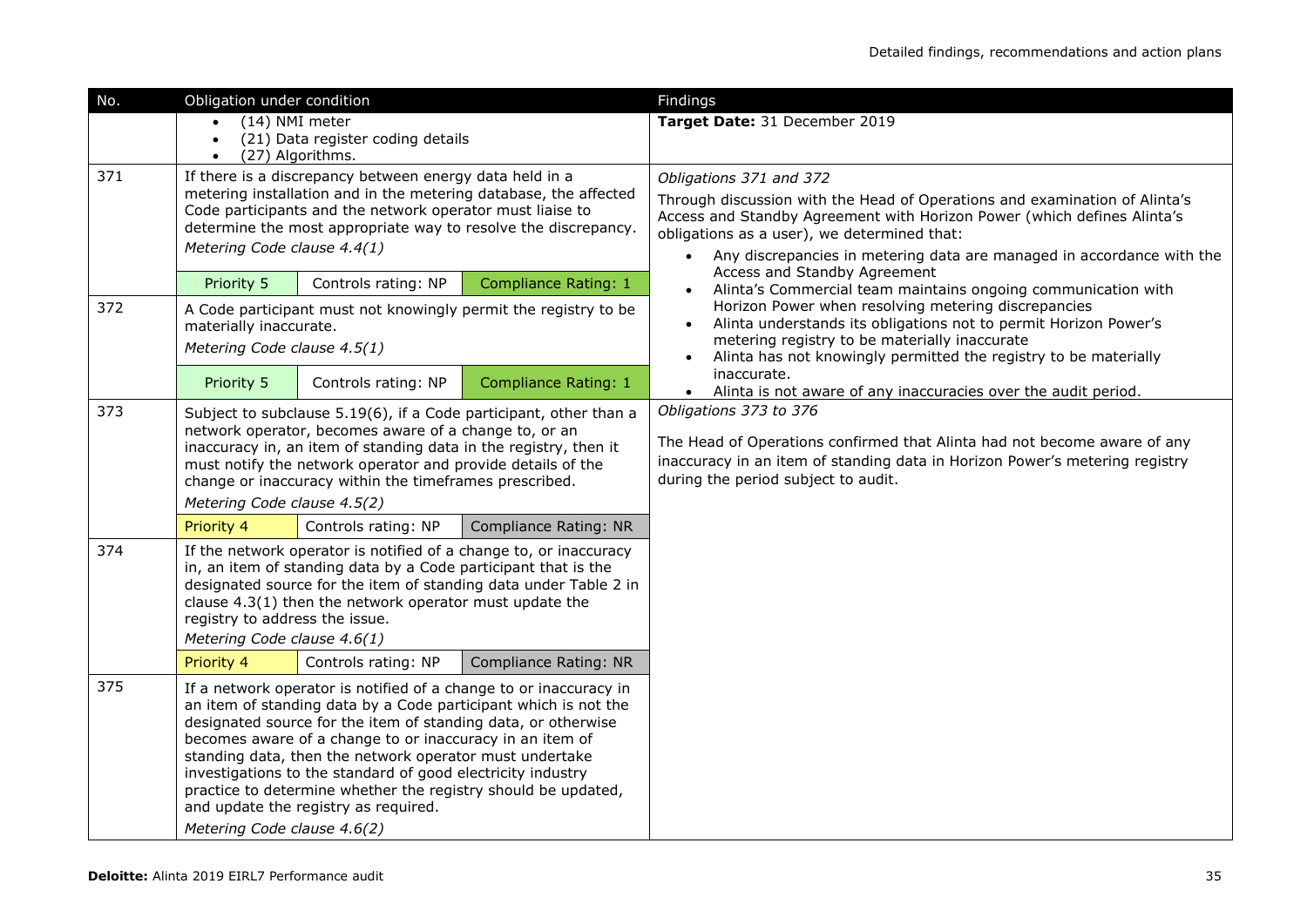| No. | Obligation under condition                                                                                                                                                                                                                                                                                                                                                                                                               |                                                                                                                                                                                        |                              | Findings                                                                                                                                                                                                                                                                                                                                                      |
|-----|------------------------------------------------------------------------------------------------------------------------------------------------------------------------------------------------------------------------------------------------------------------------------------------------------------------------------------------------------------------------------------------------------------------------------------------|----------------------------------------------------------------------------------------------------------------------------------------------------------------------------------------|------------------------------|---------------------------------------------------------------------------------------------------------------------------------------------------------------------------------------------------------------------------------------------------------------------------------------------------------------------------------------------------------------|
|     | Priority 4                                                                                                                                                                                                                                                                                                                                                                                                                               | Controls rating: NP                                                                                                                                                                    | <b>Compliance Rating: NR</b> |                                                                                                                                                                                                                                                                                                                                                               |
| 376 | If standing data for a metering point is updated in the registry,<br>the network operator must, within 2 business days after the<br>update (or such other time as is specified in the applicable<br>service level agreement) notify the update to the current user<br>and each previous user, if the updated standing data relates to<br>a period or periods when the previous user was the current<br>user.<br>Metering Code clause 4.7 |                                                                                                                                                                                        |                              |                                                                                                                                                                                                                                                                                                                                                               |
|     | Priority 4                                                                                                                                                                                                                                                                                                                                                                                                                               | Controls rating: NP                                                                                                                                                                    | Compliance Rating: NR        |                                                                                                                                                                                                                                                                                                                                                               |
| 377 | A network operator must allow a user who is a retailer or a<br>generator to have local and, where a suitable communications<br>link is installed, remote access to the energy data for metering<br>points at its associated connection points, using a password<br>provided by the network operator that provides 'read only'<br>access.<br>Electricity Industry Metering Code, clause 4.8(3)                                            |                                                                                                                                                                                        |                              | Obligations 377 and 378<br>During the period subject to audit, no other retailers or generators had access<br>to Alinta's transmission network.                                                                                                                                                                                                               |
|     |                                                                                                                                                                                                                                                                                                                                                                                                                                          |                                                                                                                                                                                        |                              |                                                                                                                                                                                                                                                                                                                                                               |
| 378 | Priority 4<br>Controls rating: NP<br><b>Compliance Rating: NR</b><br>A network operator must allow a user who is a retailer or a<br>generator to have access to data held in its metering database<br>for metering points at its associated connection points, by using<br>a password provided by the network operator which provides<br>'read only' access.<br>Electricity Industry Metering Code, clause 4.8(3A)                       |                                                                                                                                                                                        |                              |                                                                                                                                                                                                                                                                                                                                                               |
|     | Priority 4                                                                                                                                                                                                                                                                                                                                                                                                                               | Controls rating: NP                                                                                                                                                                    | <b>Compliance Rating: NR</b> |                                                                                                                                                                                                                                                                                                                                                               |
| 379 | A network operator must have devices and methods in place<br>that ensure that energy data held in its metering installation is<br>secured from unauthorised local or remote access using the<br>methods prescribed.<br>Metering Code clause 4.8(4)(a)                                                                                                                                                                                    |                                                                                                                                                                                        |                              | Obligations 379 to 381<br>Through discussion with the Head of Operations and Alinta Energy IT,<br>consideration of Alinta's metering arrangements and examination of Alinta<br>Energy's IT Security Policy and password policy system parameters, we<br>determined that:<br>Alinta has appropriate methods in place to ensure that relevant data<br>$\bullet$ |
|     | Priority 4                                                                                                                                                                                                                                                                                                                                                                                                                               | Controls rating: NP                                                                                                                                                                    | <b>Compliance Rating: 1</b>  | held in its meters and Honeywell Experian system and is appropriately                                                                                                                                                                                                                                                                                         |
| 380 | using the methods prescribed.<br>Metering Code clause 4.8(4)(b)                                                                                                                                                                                                                                                                                                                                                                          | A network operator must have devices and methods in place<br>that ensure and ensure that the data held in its metering<br>database is secured from unauthorised local or remote access |                              | secured through physical and logical means to prevent and/or detect<br>unauthorised access<br>The metering database and associated information is appropriately<br>protected through passwords and other system securities to prevent<br>unauthorised access                                                                                                  |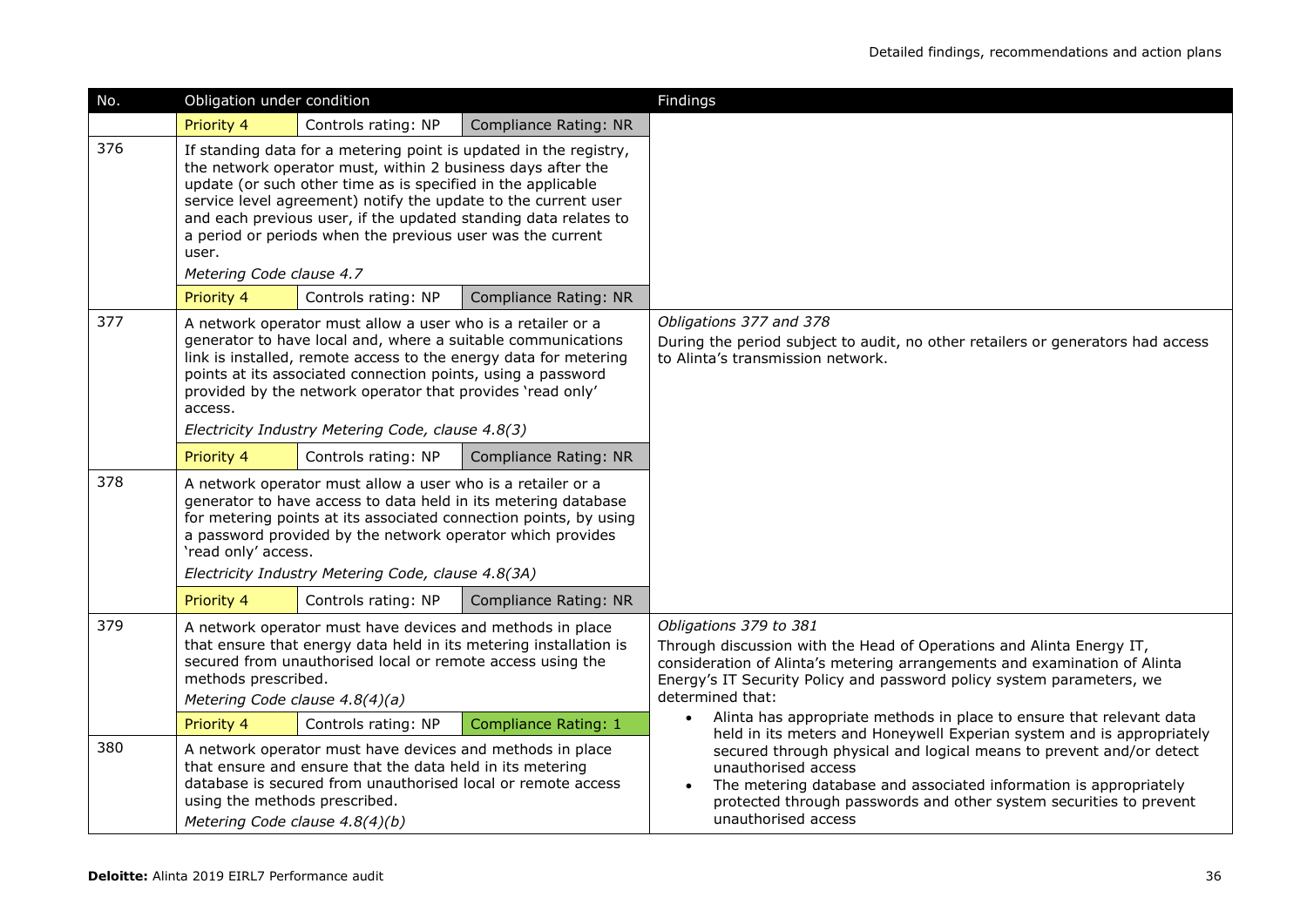| No. | Obligation under condition                                                                                                                                                                                                                                                                                                                                                                                                                                                                         |                     |                              | Findings                                                                                                                                                                                                                                                                                                                                                                                                                                                                          |
|-----|----------------------------------------------------------------------------------------------------------------------------------------------------------------------------------------------------------------------------------------------------------------------------------------------------------------------------------------------------------------------------------------------------------------------------------------------------------------------------------------------------|---------------------|------------------------------|-----------------------------------------------------------------------------------------------------------------------------------------------------------------------------------------------------------------------------------------------------------------------------------------------------------------------------------------------------------------------------------------------------------------------------------------------------------------------------------|
|     | Priority 4                                                                                                                                                                                                                                                                                                                                                                                                                                                                                         | Controls rating: NP | <b>Compliance Rating: 1</b>  | Alinta Energy business systems are appropriately protected through<br>$\bullet$                                                                                                                                                                                                                                                                                                                                                                                                   |
| 381 | Without limiting subclause 4.8(4), a network operator must<br>ensure that electronic passwords and other electronic security<br>controls are only issued to the specified authorised personnel<br>and otherwise keep its records of electronic passwords and<br>other electronic security controls secure from unauthorised<br>access.<br>Metering Code clause 4.8(5)                                                                                                                              |                     |                              | passwords and other system securities to prevent unauthorised access                                                                                                                                                                                                                                                                                                                                                                                                              |
|     | Priority 4                                                                                                                                                                                                                                                                                                                                                                                                                                                                                         | Controls rating: NP | <b>Compliance Rating: 1</b>  |                                                                                                                                                                                                                                                                                                                                                                                                                                                                                   |
| 382 | A network operator must retain energy data in its metering<br>database for each metering point on its network (including any<br>energy data that has been replaced under subclause 5.24) for at<br>least the periods, and with the level of accessibility, prescribed.<br>Metering Code clause 4.9                                                                                                                                                                                                 |                     |                              | Through discussion with the Head of Operations and Alinta Energy IT; and<br>consideration of Alinta's metering arrangements, we determined that:<br>Alinta's Honeywell Experion system is designed to ensure that relevant<br>$\bullet$<br>energy data is retained in a readily accessible format for at least 13<br>months and once archived, indefinitely (i.e. in excess of five years and<br>11 months) in a format that is accessible within a reasonable period of<br>time. |
|     | Priority 4                                                                                                                                                                                                                                                                                                                                                                                                                                                                                         | Controls rating: NP | <b>Compliance Rating: 1</b>  |                                                                                                                                                                                                                                                                                                                                                                                                                                                                                   |
|     | <b>Part 5 Metering Services</b>                                                                                                                                                                                                                                                                                                                                                                                                                                                                    |                     |                              |                                                                                                                                                                                                                                                                                                                                                                                                                                                                                   |
| 383 | A network operator must use all reasonable endeavours to<br>accommodate another Code participant's requirement to obtain<br>a metering service and requirements in connection with the<br>negotiation of a service level agreement.<br>Metering Code clause 5.1 (1)                                                                                                                                                                                                                                |                     |                              | Obligations 383 and 384<br>During the period subject to audit, no other retailers, distributors, generators or<br>users (collectively Code Participants) had access to Alinta's transmission<br>network, or an opportunity to obtain a metering service. Therefore clause 5.1 of<br>the Metering Code did not apply to Alinta's circumstances during the period                                                                                                                   |
|     | Priority 5                                                                                                                                                                                                                                                                                                                                                                                                                                                                                         | Controls rating: NP | <b>Compliance Rating: NR</b> | subject to audit.                                                                                                                                                                                                                                                                                                                                                                                                                                                                 |
| 384 | Without limiting subclause $5.1(1)$ , a network operator must<br>expeditiously and diligently process all requests for a service<br>level agreement and negotiate its terms in good faith and, to<br>the extent reasonably practicable in accordance with good<br>electricity industry practice, permit a Code participant to acquire<br>a metering service containing only those elements of the<br>metering service which the Code participant wishes to acquire.<br>Metering Code clause 5.1(2) |                     |                              |                                                                                                                                                                                                                                                                                                                                                                                                                                                                                   |
|     | Priority 5                                                                                                                                                                                                                                                                                                                                                                                                                                                                                         | Controls rating: NP | Compliance Rating: NR        |                                                                                                                                                                                                                                                                                                                                                                                                                                                                                   |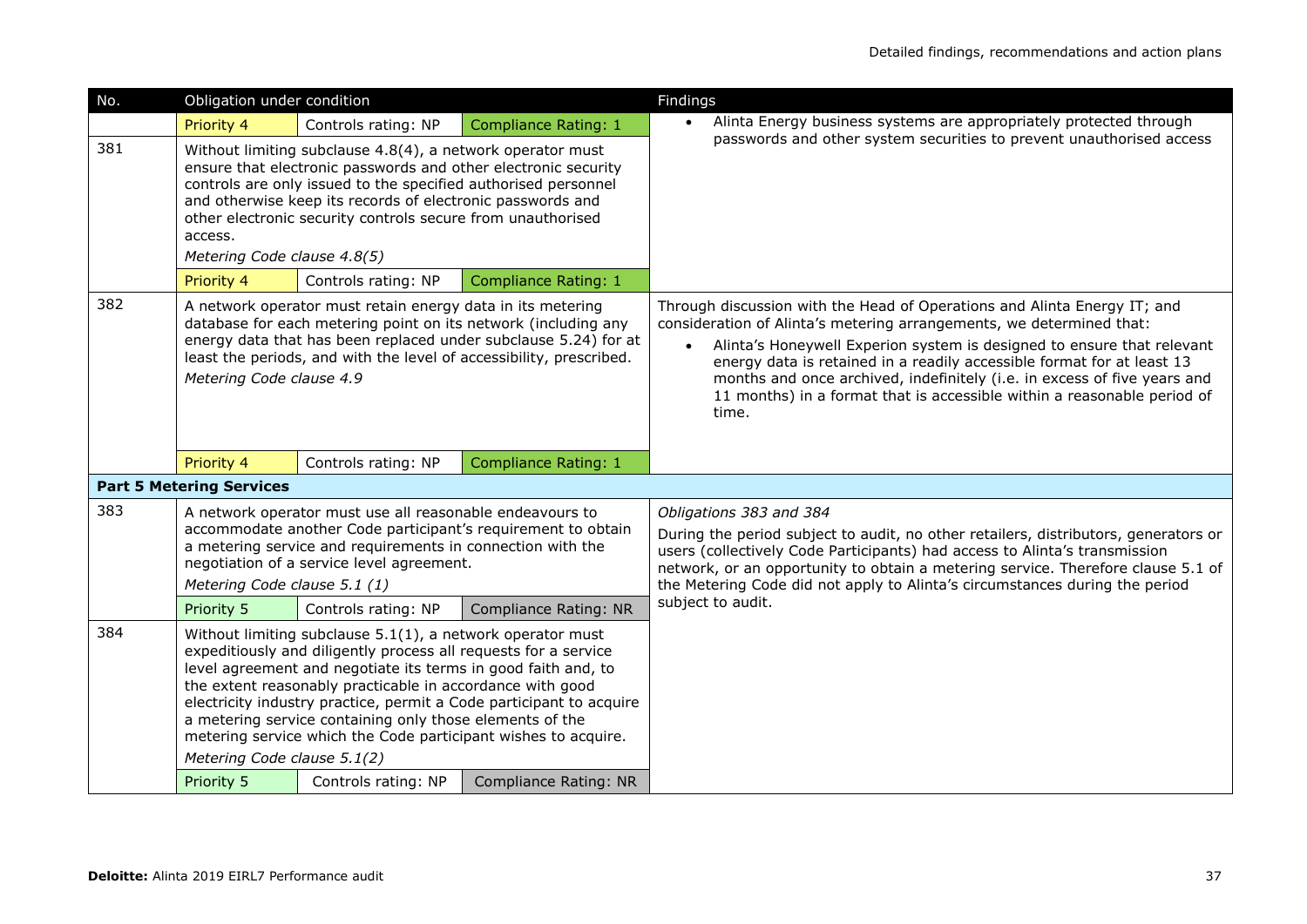| No. | Obligation under condition                                                                                                                                                                                                                                                                                                                                                                                                            |                                                                                                                                                                                    |                                                                                                                                    | Findings                                                                                                                                                                                                                                                                                                                                                                                                                                                                                                                                              |
|-----|---------------------------------------------------------------------------------------------------------------------------------------------------------------------------------------------------------------------------------------------------------------------------------------------------------------------------------------------------------------------------------------------------------------------------------------|------------------------------------------------------------------------------------------------------------------------------------------------------------------------------------|------------------------------------------------------------------------------------------------------------------------------------|-------------------------------------------------------------------------------------------------------------------------------------------------------------------------------------------------------------------------------------------------------------------------------------------------------------------------------------------------------------------------------------------------------------------------------------------------------------------------------------------------------------------------------------------------------|
| 385 | A network operator must, for each metering point on its<br>network, obtain energy data from the metering installation and<br>transfer the energy data into its metering database by no later<br>than 2 business days after the date for the scheduled meter<br>reading for the metering point (or such other time as is<br>specified in the applicable service level agreement).<br>Metering Code clause 5.3                          |                                                                                                                                                                                    |                                                                                                                                    | Obligations 385 to 387<br>Through discussion with the Senior Analyst Power Generation and consideration<br>of Alinta's metering arrangements, we determined that:<br>Energy data collected from meters is immediately transferred to Alinta's<br>Honeywell Experion system<br>Actual meter readings are undertaken on a continuous basis and in 30<br>minute intervals<br>Alinta's use of check meters accommodates the required energy data<br>validation processes<br>Meter readings are only performed by appointed Alinta personnel.<br>$\bullet$ |
|     | Priority 4                                                                                                                                                                                                                                                                                                                                                                                                                            | Controls rating: NP                                                                                                                                                                | <b>Compliance Rating: 1</b>                                                                                                        |                                                                                                                                                                                                                                                                                                                                                                                                                                                                                                                                                       |
| 386 | A network operator must, for each meter on its network, at<br>least once in every 12 month period, undertake a meter reading<br>that provides an actual value that passes the validation<br>processes in Appendix 2.<br>Metering Code clause 5.4(1)                                                                                                                                                                                   |                                                                                                                                                                                    |                                                                                                                                    |                                                                                                                                                                                                                                                                                                                                                                                                                                                                                                                                                       |
|     | Priority 5                                                                                                                                                                                                                                                                                                                                                                                                                            | Controls rating: NP                                                                                                                                                                | Compliance Rating: 1                                                                                                               |                                                                                                                                                                                                                                                                                                                                                                                                                                                                                                                                                       |
| 387 | The meter reading referred to in clause $5.4(1)$ must not be<br>undertaken by the customer associated with the meter, and<br>must be undertaken by a person who is employed or appointed<br>by the network operator and who is suitably skilled in<br>accordance with good electricity industry practice to carry out<br>meter readings.<br>Metering Code clause 5.4(1A)<br>Compliance Rating: 1<br>Priority 4<br>Controls rating: NP |                                                                                                                                                                                    |                                                                                                                                    |                                                                                                                                                                                                                                                                                                                                                                                                                                                                                                                                                       |
| 388 |                                                                                                                                                                                                                                                                                                                                                                                                                                       |                                                                                                                                                                                    | A user must, when reasonably requested by a network operator,                                                                      | The Head of Operations confirmed that the network operator has not provided                                                                                                                                                                                                                                                                                                                                                                                                                                                                           |
|     | Priority 5                                                                                                                                                                                                                                                                                                                                                                                                                            | assist the network operator to comply with the network<br>operator's obligation under subclause 5.4(1).<br>Electricity Industry Metering Code clause 5.4(2)<br>Controls rating: NP | Compliance Rating: NR                                                                                                              | any requests in relation to subclause $5.4(1)$ during the period subject to audit.                                                                                                                                                                                                                                                                                                                                                                                                                                                                    |
| 389 |                                                                                                                                                                                                                                                                                                                                                                                                                                       | Subject to subclause 5.5(2A) (b), a network operator may<br>requested the energy data to the extent permitted by, and in                                                           | impose a charge for the provision of data but only if a user has<br>accordance with the applicable service level agreement between | Obligations 389 and 390<br>Through discussion with the Senior Analyst Power Generation and consideration<br>of Alinta's metering arrangements, we determined that:                                                                                                                                                                                                                                                                                                                                                                                    |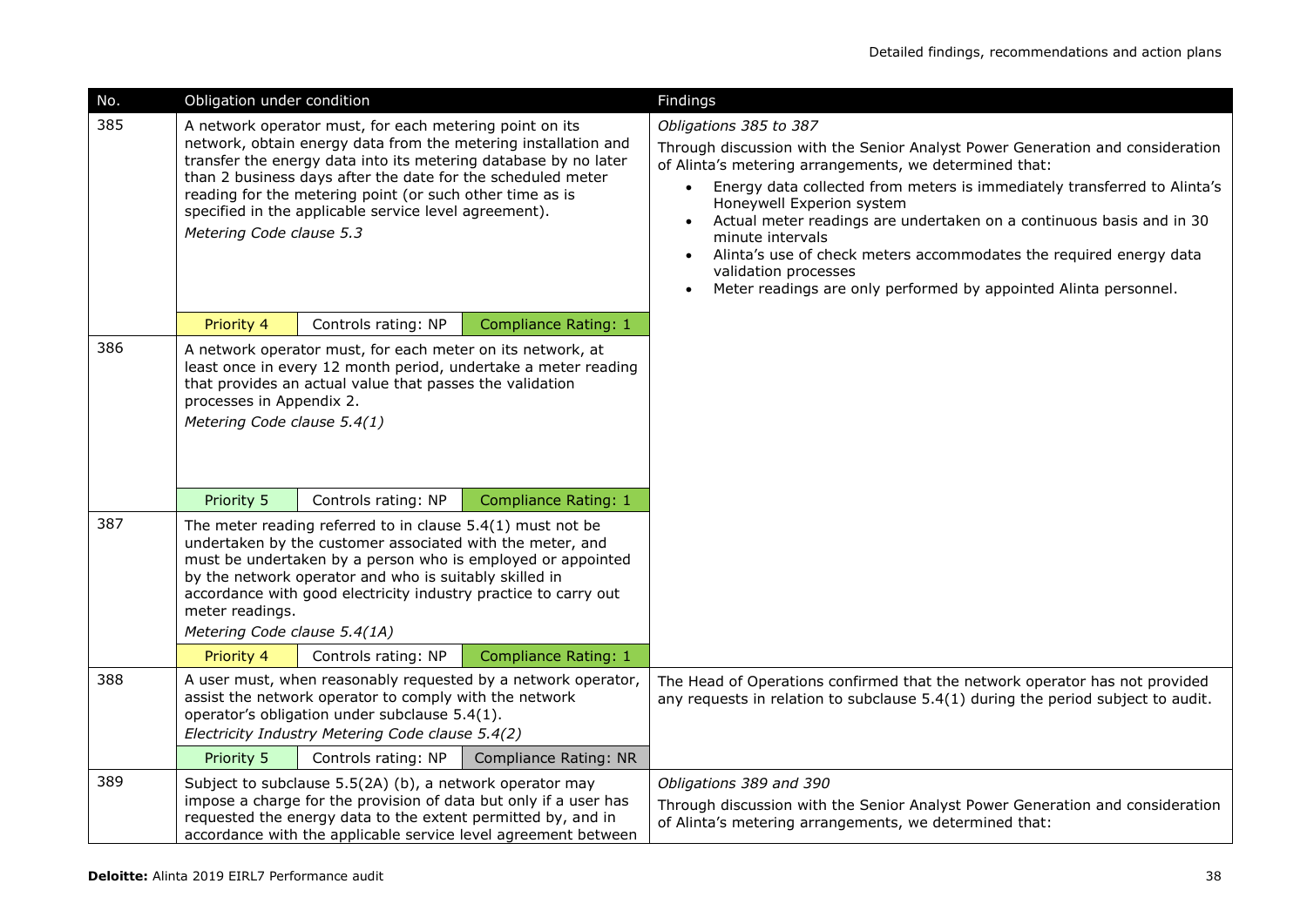| No. | Obligation under condition                                                                                                                                                                                                                                                                                   |  |                              | Findings                                                                                                                                                                                                                                                                                                                                                                                         |
|-----|--------------------------------------------------------------------------------------------------------------------------------------------------------------------------------------------------------------------------------------------------------------------------------------------------------------|--|------------------------------|--------------------------------------------------------------------------------------------------------------------------------------------------------------------------------------------------------------------------------------------------------------------------------------------------------------------------------------------------------------------------------------------------|
|     | it and the user, and if a customer has given a direction under<br>subclause 5.17A (1), in accordance with the prescribed<br>conditions.<br>Metering Code clause 5.5(2)                                                                                                                                       |  |                              | Alinta's PPAs with its customers do not provide for Alinta to impose a<br>charge for providing energy data or standing data on request<br>Alinta has not imposed such a charge during the period subject to audit.                                                                                                                                                                               |
|     | Priority 5<br>Controls rating: NP                                                                                                                                                                                                                                                                            |  | <b>Compliance Rating: NR</b> |                                                                                                                                                                                                                                                                                                                                                                                                  |
| 390 | A network operator must not impose a charge for the provision<br>of standing data and for the provision of energy data if another<br>enactment prohibits it doing so.<br>Metering Code clause 5.5(2A)                                                                                                        |  |                              |                                                                                                                                                                                                                                                                                                                                                                                                  |
|     | Controls rating: NP<br>Priority 4                                                                                                                                                                                                                                                                            |  | Compliance Rating: NR        |                                                                                                                                                                                                                                                                                                                                                                                                  |
| 391 | Subject to subclause 5.6(2), a network operator must provide<br>validated, and where necessary, substituted or estimated<br>energy data for a metering point to the user for the metering<br>point and the IMO within the timeframes prescribed in subclause<br>$5.6(1)(2)$ .<br>Metering Code clause 5.6(1) |  |                              | Obligations 391 and 392<br>Through discussion with the Senior Analyst Power Generation and consideration<br>of Alinta's metering arrangements, we determined that:<br>Energy data, including validated, substituted or estimated data is<br>provided to Alinta's customers in accordance with the respective PPAs<br>As Alinta's network is not part of the wholesale electricity market, Alinta |
|     | Priority 5<br>Controls rating: NP                                                                                                                                                                                                                                                                            |  | Compliance Rating: NR        | is not required to provide data to the IMO (AEMO)                                                                                                                                                                                                                                                                                                                                                |
| 392 | If a replacement energy data value is inserted in a metering<br>database for a metering point, the network operator must<br>provide replacement energy data to the user for the metering<br>point and the IMO within the timeframes prescribed.<br>Metering Code clause 5.7                                  |  |                              | During the period subject to audit, no other users had access to Alinta's<br>transmission network.                                                                                                                                                                                                                                                                                               |
|     | Priority 4<br>Controls rating: NP                                                                                                                                                                                                                                                                            |  | <b>Compliance Rating: NR</b> |                                                                                                                                                                                                                                                                                                                                                                                                  |
| 393 | A network operator must provide a user with whatever<br>information the network operator has that is necessary to<br>enable the user to comply with its obligations under the Code of<br>Conduct, within the time necessary for the user to comply with<br>the obligations.<br>Metering Code clause 5.8      |  |                              | Obligations 393, 394, 397 to 400<br>Through discussion with the Senior Analyst Power Generation and consideration<br>of Alinta's metering arrangements, we determined that:<br>Any related metering information (including dates for the purpose of<br>invoicing) is required to be provided to Alinta's customers in accordance<br>with the respective PPAs                                     |
|     | Controls rating: NP<br>Priority 4                                                                                                                                                                                                                                                                            |  | <b>Compliance Rating: NR</b> | During the period subject to audit, no other users had access to Alinta's                                                                                                                                                                                                                                                                                                                        |
| 394 | A network operator must provide standing data, provided to or<br>obtained by it under this Code, to users where required to do so<br>under any enactment.<br>Metering Code clause 5.9<br>Priority 4<br>Controls rating: NP                                                                                   |  | Compliance Rating: NR        | transmission network<br>No requests for energy data, standing data or bulk standing data have<br>$\bullet$<br>been received by Alinta during the period subject to audit<br>As Alinta's network is not part of the wholesale electricity market, Alinta<br>is not required to provide data to the IMO (AEMO).                                                                                    |
| 397 | If a user gives a network operator an energy data request for a<br>metering point in accordance with the communication rules and<br>the energy data request relates only to a time or times for                                                                                                              |  |                              |                                                                                                                                                                                                                                                                                                                                                                                                  |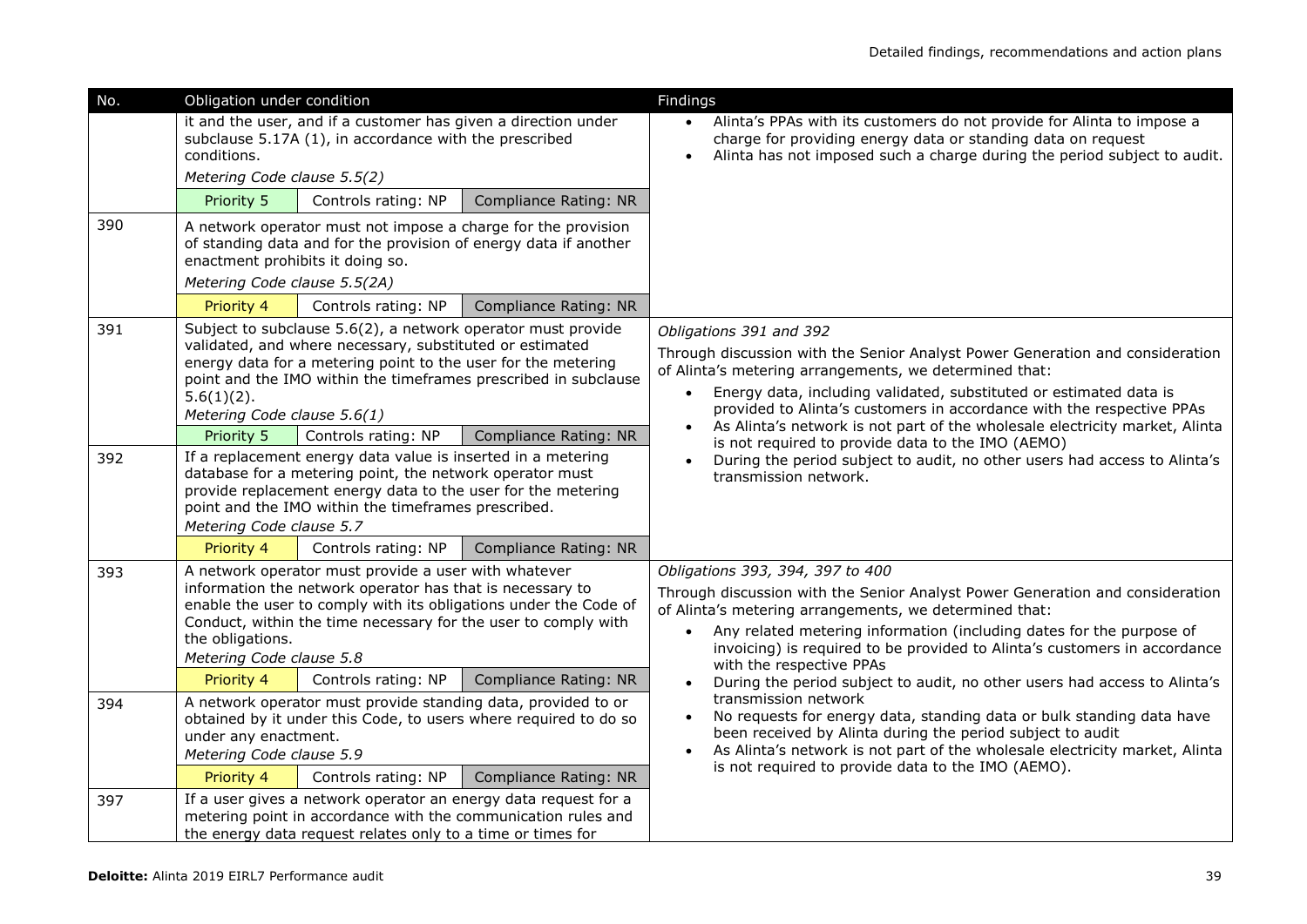| No. | Obligation under condition                                                                                                                                                                                                                                                                                                                                                                                                                                              |                                                               |                                                                                                                                                                                                      | Findings                                                                                                                                                                                                                                                                                                      |
|-----|-------------------------------------------------------------------------------------------------------------------------------------------------------------------------------------------------------------------------------------------------------------------------------------------------------------------------------------------------------------------------------------------------------------------------------------------------------------------------|---------------------------------------------------------------|------------------------------------------------------------------------------------------------------------------------------------------------------------------------------------------------------|---------------------------------------------------------------------------------------------------------------------------------------------------------------------------------------------------------------------------------------------------------------------------------------------------------------|
|     | prescribed.<br>Metering Code clause 5.12(1)                                                                                                                                                                                                                                                                                                                                                                                                                             | of energy data for the a metering point within the timeframes | which the user was the current user at the metering point, then<br>the a network operator must provide a user with a complete set                                                                    |                                                                                                                                                                                                                                                                                                               |
|     | Priority 4                                                                                                                                                                                                                                                                                                                                                                                                                                                              | Controls rating: NP                                           | Compliance Rating: NR                                                                                                                                                                                |                                                                                                                                                                                                                                                                                                               |
| 398 | If the current user for a metering point gives the network<br>operator a standing data request for the metering point in<br>accordance with the communication rules then the network<br>operator must provide the current user with a complete current<br>set of standing data for a metering point and advise whether<br>there is a communications link for the metering point, within the<br>timeframes prescribed.<br>Metering Code clause 5.13                      |                                                               |                                                                                                                                                                                                      |                                                                                                                                                                                                                                                                                                               |
|     | Priority 4                                                                                                                                                                                                                                                                                                                                                                                                                                                              | Controls rating: NP                                           | Compliance Rating: NR                                                                                                                                                                                |                                                                                                                                                                                                                                                                                                               |
| 399 | If a user makes a bulk standing data request, the network<br>operator must in accordance with the communication rules,<br>acknowledge receipt of the request and provide the requested<br>standing data within the timeframes prescribed.<br>Metering Code clause 5.14(3)                                                                                                                                                                                               |                                                               |                                                                                                                                                                                                      |                                                                                                                                                                                                                                                                                                               |
|     | Priority 4                                                                                                                                                                                                                                                                                                                                                                                                                                                              | Controls rating: NP                                           | Compliance Rating: NR                                                                                                                                                                                |                                                                                                                                                                                                                                                                                                               |
| 400 | Metering Code clause 5.15                                                                                                                                                                                                                                                                                                                                                                                                                                               | with the requirements specified.                              | If a network operator provides energy data to a user or the IMO<br>it must also provide the date of the meter reading in accordance                                                                  |                                                                                                                                                                                                                                                                                                               |
|     | Priority 4                                                                                                                                                                                                                                                                                                                                                                                                                                                              | Controls rating: NP                                           | Compliance Rating: NR                                                                                                                                                                                |                                                                                                                                                                                                                                                                                                               |
| 402 | A user must provide standing data and validated, and where<br>necessary substituted or estimated, energy data to the user's<br>customer to which that information relates where the user is<br>required by an enactment or an agreement to do so for billing<br>purposes or for the purpose of providing metering services to<br>the customer.<br>Electricity Industry Metering Code clause 5.17(1)<br>Priority 4<br>Controls rating: NP<br><b>Compliance Rating: 1</b> |                                                               |                                                                                                                                                                                                      | Through discussion with the Senior Analyst Power Generation and consideration<br>of Alinta's metering arrangements, we determined that:<br>Standing data and validated energy data is provided to Alinta's<br>$\bullet$<br>customers in accordance with the respective PPAs, for the purpose of<br>invoicing. |
| 403 |                                                                                                                                                                                                                                                                                                                                                                                                                                                                         |                                                               | A network operator must provide data for a metering point from<br>its metering database to a person if (and to the extent that) the<br>customer associated with the metering point gives the network | Obligations 403 and 404                                                                                                                                                                                                                                                                                       |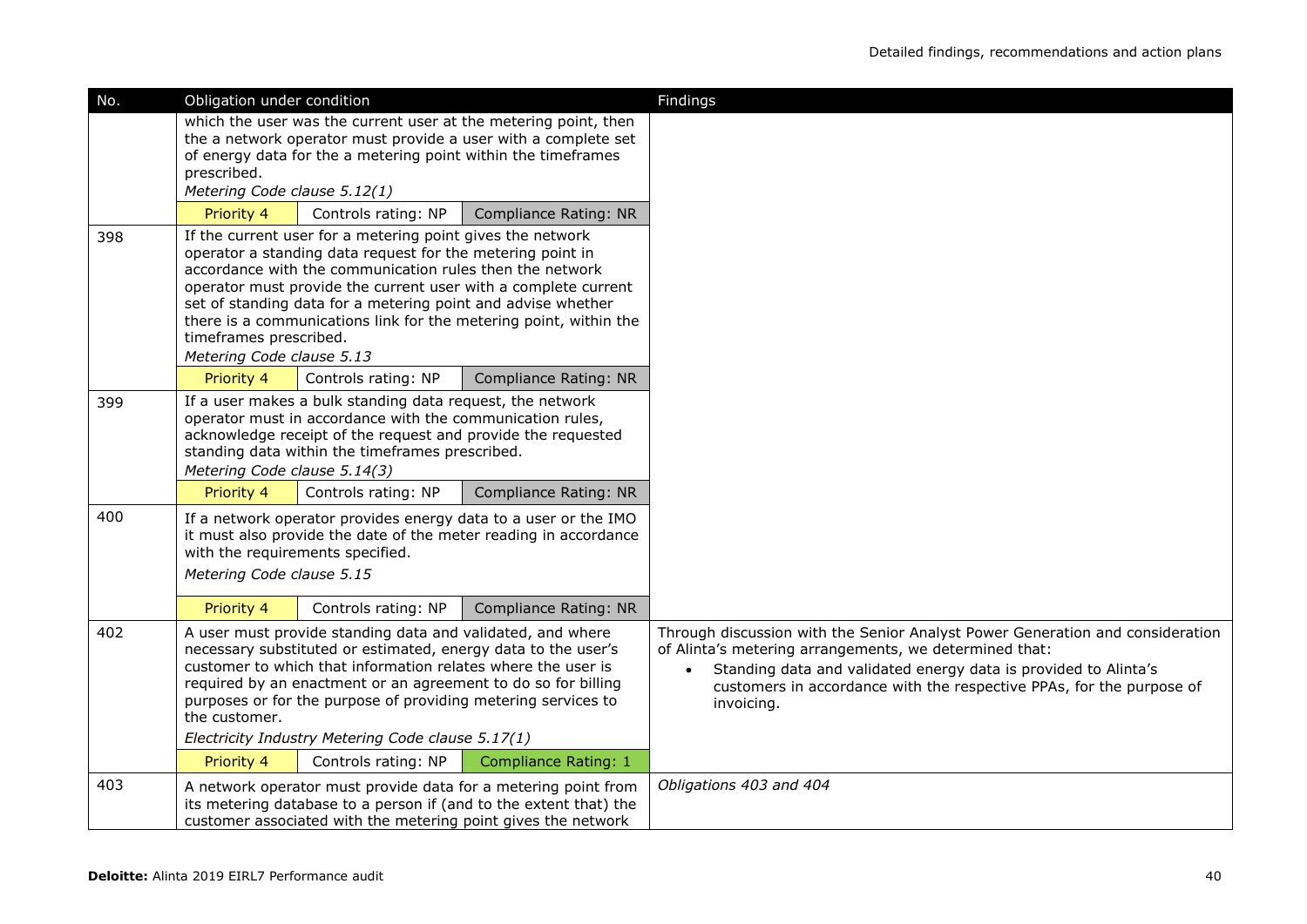| No. | Obligation under condition                                                                                                                                                                                                                                                                                                                                                                                             |                                                                                                                |                                                                  | Findings                                                                                                                                                                                                                                                                                                                                          |
|-----|------------------------------------------------------------------------------------------------------------------------------------------------------------------------------------------------------------------------------------------------------------------------------------------------------------------------------------------------------------------------------------------------------------------------|----------------------------------------------------------------------------------------------------------------|------------------------------------------------------------------|---------------------------------------------------------------------------------------------------------------------------------------------------------------------------------------------------------------------------------------------------------------------------------------------------------------------------------------------------|
|     | operator a direction to do so that complies with subclause 5.17A<br>(2).<br>Metering Code clause 5.17A(1)                                                                                                                                                                                                                                                                                                              |                                                                                                                |                                                                  | The Senior Analyst Power Generation confirmed that during the period subject<br>to audit, Alinta did not receive any directions from a customer to provide data<br>for a metering point from its metering database.                                                                                                                               |
|     | Priority 4                                                                                                                                                                                                                                                                                                                                                                                                             | Controls rating: NP                                                                                            | <b>Compliance Rating: NR</b>                                     |                                                                                                                                                                                                                                                                                                                                                   |
| 404 | Metering Code clause 5.17A(3)                                                                                                                                                                                                                                                                                                                                                                                          | A network operator must comply with a direction under<br>subclause 5.17A (1) within the timeframes prescribed. |                                                                  |                                                                                                                                                                                                                                                                                                                                                   |
|     | Priority 4                                                                                                                                                                                                                                                                                                                                                                                                             | Controls rating: NP                                                                                            | <b>Compliance Rating: NR</b>                                     |                                                                                                                                                                                                                                                                                                                                                   |
| 405 | If a user collects or receives information regarding a change in<br>the energisation status of a metering point then the user must<br>provide the network operator with the prescribed information,<br>including the stated attributes, within the timeframes<br>prescribed.<br>Electricity Industry Metering Code clause 5.18                                                                                         |                                                                                                                |                                                                  | In relation to Alinta's capacity as a user of Horizon Power's network, Alinta has<br>no capacity to observe any change in the energisation status of a metering<br>point.<br>Accordingly, Alinta had no obligations under clause 5.18 of the Metering Code<br>for the period subject to audit.                                                    |
|     | Priority 4                                                                                                                                                                                                                                                                                                                                                                                                             | Controls rating: NP                                                                                            | Compliance Rating: NR                                            |                                                                                                                                                                                                                                                                                                                                                   |
| 406 | A user must, when requested by the network operator acting in<br>accordance with good electricity industry practice, use<br>reasonable endeavours to collect information from customers, if<br>any, that assists the network operator in meeting its obligations<br>described in the Code and elsewhere, and provide that<br>information to the network operator.<br>Electricity Industry Metering Code clause 5.19(1) |                                                                                                                |                                                                  | Obligations 406 to 408<br>In relation to Alinta's capacity as a user of Horizon Power's network, Alinta has<br>no role in the collection of any information relating to Horizon Power's meters or<br>connection points.<br>Accordingly, Alinta had no obligations under clause 5.19(1-3) of the Metering<br>Code for the period subject to audit. |
|     | Priority 5                                                                                                                                                                                                                                                                                                                                                                                                             | Controls rating: NP                                                                                            | Compliance Rating: NR                                            |                                                                                                                                                                                                                                                                                                                                                   |
| 407 | A user must, to the extent that it is able, collect and maintain a<br>record of the prescribed information in relation to the site of<br>each connection point with which the user is associated.<br>Electricity Industry Metering Code clause 5.19(2)                                                                                                                                                                 |                                                                                                                |                                                                  |                                                                                                                                                                                                                                                                                                                                                   |
|     | Priority 5                                                                                                                                                                                                                                                                                                                                                                                                             | Controls rating: NP                                                                                            | <b>Compliance Rating: NR</b>                                     |                                                                                                                                                                                                                                                                                                                                                   |
| 408 | Subject to subclauses 5.19(3A) and 5.19(6), the user must,<br>within 1 business day after becoming aware of any change in an<br>attribute described in subclause 5.19(2), notify the network<br>operator of the change.<br>Electricity Industry Metering Code clause 5.19(3)<br>Priority 4<br>Controls rating: NP<br><b>Compliance Rating: NR</b>                                                                      |                                                                                                                |                                                                  |                                                                                                                                                                                                                                                                                                                                                   |
| 409 |                                                                                                                                                                                                                                                                                                                                                                                                                        |                                                                                                                | A network operator must give notice to a user, or (if there is a | In relation to Alinta's transmission network, during the period subject to audit:                                                                                                                                                                                                                                                                 |
|     |                                                                                                                                                                                                                                                                                                                                                                                                                        |                                                                                                                | different current user) the current user, acknowledging receipt  |                                                                                                                                                                                                                                                                                                                                                   |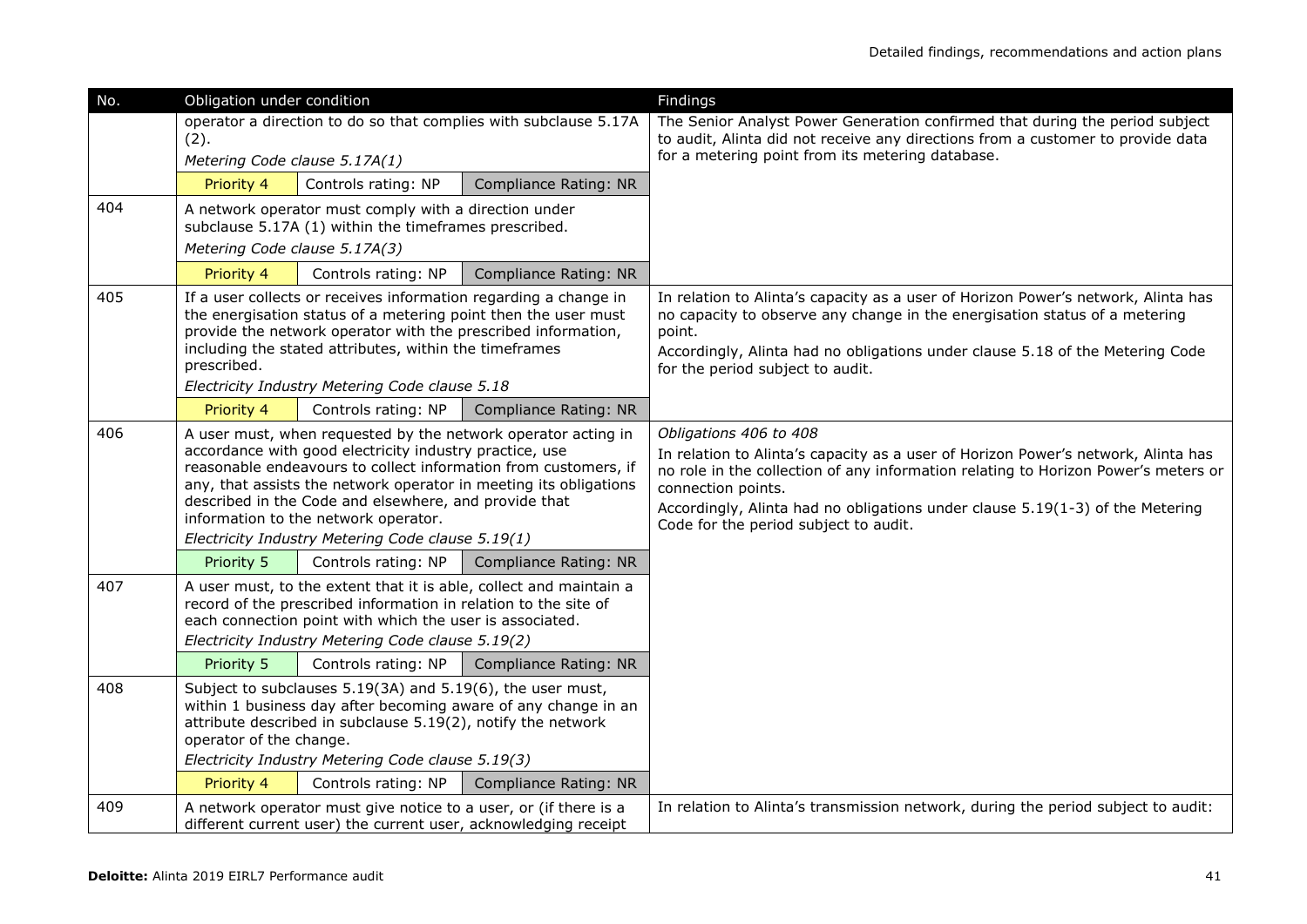| No. | Obligation under condition                                                                                                                                                                                                                                                                                                                                                                                                                     |                                                            |                                                                  | <b>Findings</b>                                                                                                                                                                                                                                                                                                       |
|-----|------------------------------------------------------------------------------------------------------------------------------------------------------------------------------------------------------------------------------------------------------------------------------------------------------------------------------------------------------------------------------------------------------------------------------------------------|------------------------------------------------------------|------------------------------------------------------------------|-----------------------------------------------------------------------------------------------------------------------------------------------------------------------------------------------------------------------------------------------------------------------------------------------------------------------|
|     | the timeframes prescribed.                                                                                                                                                                                                                                                                                                                                                                                                                     | Electricity Industry Metering Code clause 5.19(5)          | of any customer, site or address attributes from the user within | Alinta operated as both the network operator and retailer<br>$\bullet$<br>No other users had access to Alinta's network.<br>$\bullet$<br>Accordingly, Alinta had no obligations under clause 5.19(5) of the Metering                                                                                                  |
|     | Priority 4                                                                                                                                                                                                                                                                                                                                                                                                                                     | Controls rating: NP                                        | <b>Compliance Rating: NR</b>                                     | Code for the period subject to audit.                                                                                                                                                                                                                                                                                 |
| 410 | The user must use reasonable endeavours to ensure that it does<br>not notify the network operator of a change in an attribute<br>described in subclause 5.19(2) that results from the provision of<br>standing data by the network operator to the user.<br>Electricity Industry Metering Code clause 5.19(6)                                                                                                                                  |                                                            |                                                                  | In relation to Alinta's capacity as a user of Horizon Power's network, Alinta has<br>no role in the collection of any information relating to Horizon Power's meters or<br>connection points.<br>Accordingly, Alinta had no obligations under clause 5.19(6) of the Metering<br>Code for the period subject to audit. |
|     | Priority 5                                                                                                                                                                                                                                                                                                                                                                                                                                     | Controls rating: NP                                        | Compliance Rating: NR                                            |                                                                                                                                                                                                                                                                                                                       |
| 411 | A network operator must, by not later than 6 months after the<br>date this Code applies to the network operator, develop, in<br>accordance with the communication rules, an Energy Data<br>Verification Request Form.<br>Metering Code clause 5.20(1)                                                                                                                                                                                          |                                                            |                                                                  | Obligations 411 and 412<br>Through consultation with the Head of Operations and examination of Alinta's<br>Energy Data Verification Required Form, it was determined that:<br>In response to recommendation 2/2016 of the previous audit, Alinta<br>created an Energy Data Verification Request Form during the audit |
|     | <b>Priority 2</b>                                                                                                                                                                                                                                                                                                                                                                                                                              | Controls rating: A                                         | <b>Compliance Rating: 2</b>                                      | period                                                                                                                                                                                                                                                                                                                |
| 412 | Metering Code clause 5.20(2)                                                                                                                                                                                                                                                                                                                                                                                                                   | participant to provide the information prescribed.         | An Energy Data Verification Request Form must require a Code     | The Request Form was developed and placed in the internal document<br>management system, CLM Matrix on Sept 2017<br>The Request Form contains the communication rule requirements<br>prescribed by section 5.20(1) (2) of the Code.                                                                                   |
|     | Priority 4                                                                                                                                                                                                                                                                                                                                                                                                                                     | Controls rating:NP                                         | <b>Compliance Rating:</b>                                        |                                                                                                                                                                                                                                                                                                                       |
| 413 | If a Code participant requests verification of energy data under<br>subclause 5.20(3), the network operator must, in accordance<br>with the metrology procedure, subject to subclause 5.20(5), use<br>reasonable endeavours to verify energy data and inform the<br>requesting Code participant of the result of the verification and<br>provide the verified energy data within the timeframes<br>prescribed.<br>Metering Code clause 5.20(4) |                                                            |                                                                  | The Senior Analyst Power Generation confirmed that during the period subject<br>to audit, Alinta did not receive any request for verification of energy data                                                                                                                                                          |
|     | Priority 4                                                                                                                                                                                                                                                                                                                                                                                                                                     | Controls rating: NP                                        | Compliance Rating: NR                                            |                                                                                                                                                                                                                                                                                                                       |
| 414 | under subclause 5.21(1)<br>Metering Code clause 5.21(2)                                                                                                                                                                                                                                                                                                                                                                                        | A network operator must comply with any reasonable request |                                                                  | The Senior Analyst Power Generation confirmed that during the period subject<br>to audit, Alinta did not receive any request for a test or audit of the accuracy of<br>a metering installation, the energy data from the metering installation and/or                                                                 |
|     | Priority 4                                                                                                                                                                                                                                                                                                                                                                                                                                     | Controls rating: NP                                        | <b>Compliance Rating: NR</b>                                     | the standing data from the metering installation                                                                                                                                                                                                                                                                      |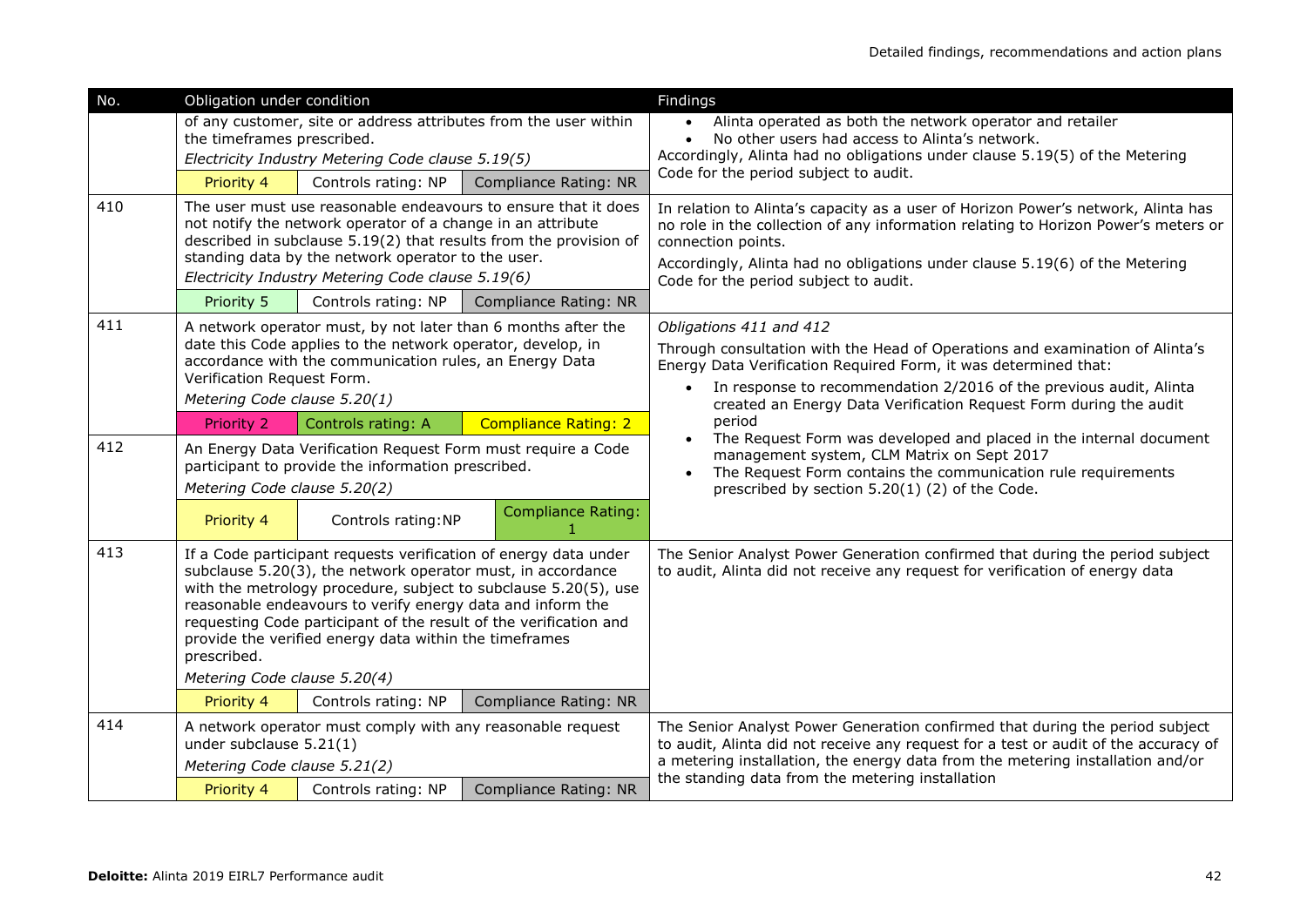| No. | Obligation under condition                                                                                                                                                                                                                                                                                                                                                                                                                                                                                    |                     |                       | Findings                                                                                                                                                                                                                                                                                                                                                                               |
|-----|---------------------------------------------------------------------------------------------------------------------------------------------------------------------------------------------------------------------------------------------------------------------------------------------------------------------------------------------------------------------------------------------------------------------------------------------------------------------------------------------------------------|---------------------|-----------------------|----------------------------------------------------------------------------------------------------------------------------------------------------------------------------------------------------------------------------------------------------------------------------------------------------------------------------------------------------------------------------------------|
| 415 | A test or audit under subclause 5.21(1) is to be conducted in<br>accordance with the metrology procedure and the applicable<br>service level agreement.<br>Metering Code clause 5.21(4)                                                                                                                                                                                                                                                                                                                       |                     |                       |                                                                                                                                                                                                                                                                                                                                                                                        |
|     | Priority 4                                                                                                                                                                                                                                                                                                                                                                                                                                                                                                    | Controls rating: NP | Compliance Rating: NR |                                                                                                                                                                                                                                                                                                                                                                                        |
| 416 | A Code participant must not request a test or audit under<br>subclause 5.21(1) unless the Code participant is a user and the<br>test or audit relates to a time or times at which the user was<br>the current user or the Code participant is the IMO.<br>Electricity Industry Metering Code, clause 5.21(5)                                                                                                                                                                                                  |                     |                       | Obligations 416 and 417<br>The Head of Operations confirmed that during the period subject to audit, in<br>relation to Alinta's capacity as a user of Horizon Power's network, Alinta did not<br>make a request to Horizon Power for a test or audit of the accuracy of a<br>metering installation, the energy data from the metering installation and/or the                          |
|     | Priority 4                                                                                                                                                                                                                                                                                                                                                                                                                                                                                                    | Controls rating: NP | Compliance Rating: NR | standing data from the metering installation                                                                                                                                                                                                                                                                                                                                           |
| 417 | A Code participant must not make a request under subclause<br>5.21(1) that is inconsistent with any access arrangement or<br>agreement.<br>Electricity Industry Metering Code, clause 5.21(6)                                                                                                                                                                                                                                                                                                                 |                     |                       |                                                                                                                                                                                                                                                                                                                                                                                        |
|     | Priority 4                                                                                                                                                                                                                                                                                                                                                                                                                                                                                                    | Controls rating: NP | Compliance Rating: NR |                                                                                                                                                                                                                                                                                                                                                                                        |
| 418 | A network operator may only impose a charge for the testing of<br>the metering installations, or auditing of information from the<br>meters associated with the metering installations, or both, in<br>accordance with the applicable service level agreement between<br>it and the user.<br>Metering Code clause 5.21(8)                                                                                                                                                                                     |                     |                       | Obligations 418 to 421<br>Through discussion with the Head of Operations and consideration of Alinta's<br>metering arrangements, we determined that:<br>Alinta's PPAs with its customers do not provide for Alinta to impose a<br>charge for undertaking a test of metering installations and/or or<br>auditing of information from the meters associated with the metering            |
|     | Priority 4                                                                                                                                                                                                                                                                                                                                                                                                                                                                                                    | Controls rating: NP | Compliance Rating: NR | installations                                                                                                                                                                                                                                                                                                                                                                          |
| 419 | Any written service level agreement entered into under<br>subclause 5.21(7), must include a provision that no charge is to<br>be imposed if the test or audit reveals a non-compliance with<br>this Code.<br>Metering Code clause 5.21(9)                                                                                                                                                                                                                                                                     |                     |                       | Alinta has not imposed such a charge during the period subject to audit.<br>$\bullet$<br>The Head of Operations confirmed that during the period subject to audit, Alinta<br>did not receive any request for a test or audit of the accuracy of a metering<br>installation, the energy data from the metering installation and/or the standing<br>data from the metering installation. |
|     | Priority 4                                                                                                                                                                                                                                                                                                                                                                                                                                                                                                    | Controls rating: NP | Compliance Rating: NR |                                                                                                                                                                                                                                                                                                                                                                                        |
| 420 | If a test or audit shows that the accuracy of the metering<br>installation or information from the meter associated with the<br>metering installation does not comply with the requirements<br>under this Code, the network operator must advise the affected<br>parties as soon as practicable of errors detected under a test or<br>audit, the possible duration of the errors, and must restore the<br>accuracy of the metering installation in accordance with the<br>applicable service level agreement. |                     |                       |                                                                                                                                                                                                                                                                                                                                                                                        |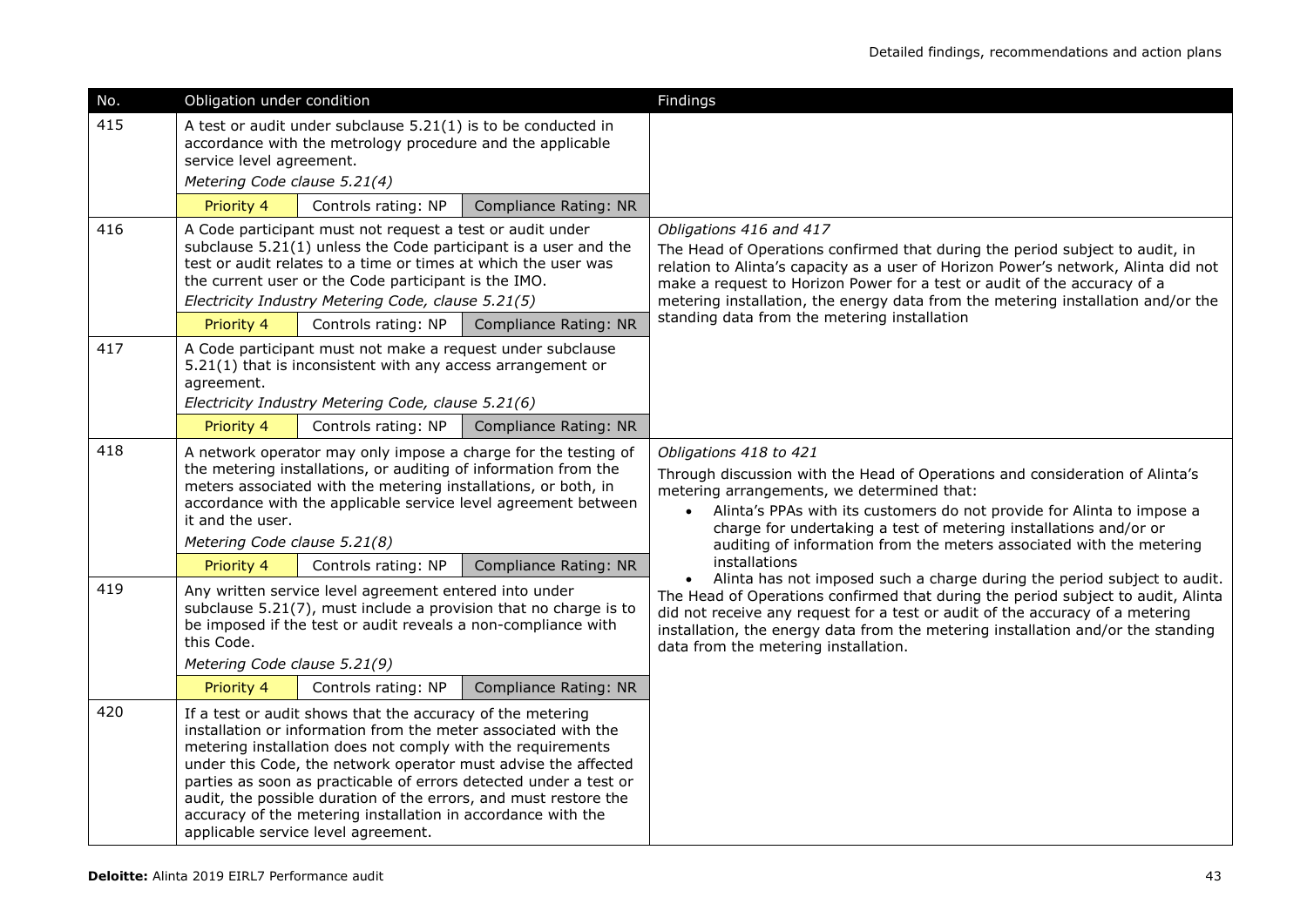| No. | Obligation under condition                                                                                                                                                                                                                                                                                                                                                   |                                                             |                                                                  | Findings                                                                                                                                                                                                                                                                                                                                                                                                                                                                                                                                                                                                                                                                                                                                                                                                                                                                                       |
|-----|------------------------------------------------------------------------------------------------------------------------------------------------------------------------------------------------------------------------------------------------------------------------------------------------------------------------------------------------------------------------------|-------------------------------------------------------------|------------------------------------------------------------------|------------------------------------------------------------------------------------------------------------------------------------------------------------------------------------------------------------------------------------------------------------------------------------------------------------------------------------------------------------------------------------------------------------------------------------------------------------------------------------------------------------------------------------------------------------------------------------------------------------------------------------------------------------------------------------------------------------------------------------------------------------------------------------------------------------------------------------------------------------------------------------------------|
|     | Metering Code clause 5.21(11)                                                                                                                                                                                                                                                                                                                                                |                                                             |                                                                  |                                                                                                                                                                                                                                                                                                                                                                                                                                                                                                                                                                                                                                                                                                                                                                                                                                                                                                |
|     | Priority 4                                                                                                                                                                                                                                                                                                                                                                   | Controls rating: NP                                         | <b>Compliance Rating: NR</b>                                     |                                                                                                                                                                                                                                                                                                                                                                                                                                                                                                                                                                                                                                                                                                                                                                                                                                                                                                |
| 421 | metering installation.                                                                                                                                                                                                                                                                                                                                                       | altered except during accuracy testing and calibration of a | The original stored error correction data in a meter must not be |                                                                                                                                                                                                                                                                                                                                                                                                                                                                                                                                                                                                                                                                                                                                                                                                                                                                                                |
|     | Metering Code clause 5.21(12)                                                                                                                                                                                                                                                                                                                                                |                                                             |                                                                  |                                                                                                                                                                                                                                                                                                                                                                                                                                                                                                                                                                                                                                                                                                                                                                                                                                                                                                |
|     | Priority 4                                                                                                                                                                                                                                                                                                                                                                   | Controls rating: NP                                         | Compliance Rating: NR                                            |                                                                                                                                                                                                                                                                                                                                                                                                                                                                                                                                                                                                                                                                                                                                                                                                                                                                                                |
| 422 | A network operator must validate energy data in accordance<br>with this Code applying, as a minimum, the prescribed rules and<br>procedures set out in Appendix 2 and must, where necessary,<br>substitute and estimate energy data under this Code applying,<br>as a minimum, the prescribed rules and procedures set out in<br>Appendix 3.<br>Metering Code clause 5.22(1) |                                                             |                                                                  | Through discussion with the Head of Operations and consideration of Alinta's<br>metering arrangements, we determined that:<br>Alinta uses parallel check meters for each of its metering installations,<br>$\bullet$<br>which are Type 1 metering installations<br>Energy data is validated in accordance with the prescribed rules and<br>procedures as set out in Appendix 2 of the Metering Code<br>Although Alinta applies energy data validation process in accordance<br>with its obligations under its customer PPAs, Alinta has not completed<br>recommendation 2/2016 of the previous audit, regarding the creation of<br>a metering management plan for demonstrating its compliance with the<br>specifications of the National Measurement Institute under the National<br>Measurements Act.<br>Refer to summary findings, recommendation and action plan at Issue 2/2019<br>above. |
|     | Priority 4                                                                                                                                                                                                                                                                                                                                                                   | <b>Controls rating: B</b>                                   | <b>Compliance Rating: 2</b>                                      |                                                                                                                                                                                                                                                                                                                                                                                                                                                                                                                                                                                                                                                                                                                                                                                                                                                                                                |
| 423 | The network operator must use check metering data, where<br>available, to validate energy data provided that the check<br>metering data has been appropriately adjusted for differences in<br>metering installation accuracy in accordance with subclause<br>3.13.<br>Metering Code clause 5.22(2)                                                                           |                                                             |                                                                  | Through discussion with the Head of Operations and consideration of Alinta's<br>metering arrangements, we determined that:<br>Alinta uses parallel check meters for each of its metering installations,<br>$\bullet$<br>which are Type 1 metering installations<br>Alinta's parallel check metering arrangements meet the requirements of<br>clause 3.13(4) (b) of the Metering Code.                                                                                                                                                                                                                                                                                                                                                                                                                                                                                                          |
|     | Priority 4                                                                                                                                                                                                                                                                                                                                                                   | Controls rating: NP                                         | <b>Compliance Rating: 1</b>                                      |                                                                                                                                                                                                                                                                                                                                                                                                                                                                                                                                                                                                                                                                                                                                                                                                                                                                                                |
| 424 | If a check meter is not available or energy data cannot be<br>recovered from the metering installation within the time<br>required under this Code, then the network operator must<br>prepare substitute values using a method contained in Appendix<br>3 and agreed where necessary with the relevant Code<br>participants.<br>Metering Code clause 5.22(3)                 |                                                             |                                                                  | The Senior Analyst Power Generation confirmed that during the period subject<br>to audit, there were no instances in which substitute values were required to be<br>prepared due to a check meter not being available or energy data not being<br>recoverable from a metering installation within the time required.                                                                                                                                                                                                                                                                                                                                                                                                                                                                                                                                                                           |
|     | Priority 4                                                                                                                                                                                                                                                                                                                                                                   | Controls rating: NP                                         | <b>Compliance Rating: NR</b>                                     |                                                                                                                                                                                                                                                                                                                                                                                                                                                                                                                                                                                                                                                                                                                                                                                                                                                                                                |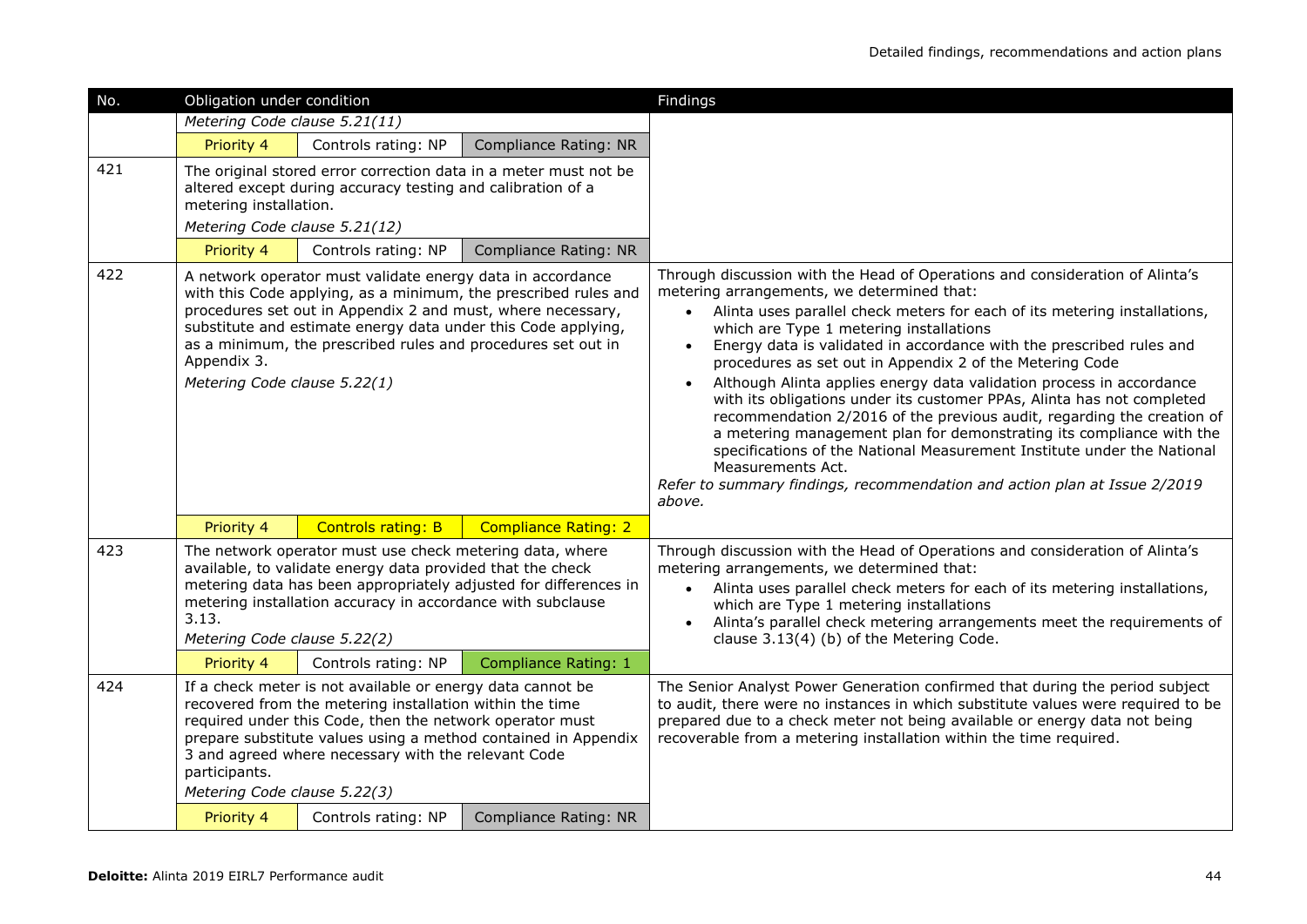| No. | Obligation under condition                                                                                                                                                                                                                                                                                                                                                                                                                   |                     |                              | Findings                                                                                                                                                                                                                                                                           |
|-----|----------------------------------------------------------------------------------------------------------------------------------------------------------------------------------------------------------------------------------------------------------------------------------------------------------------------------------------------------------------------------------------------------------------------------------------------|---------------------|------------------------------|------------------------------------------------------------------------------------------------------------------------------------------------------------------------------------------------------------------------------------------------------------------------------------|
| 425 | If a network operator detects a loss of energy data or incorrect<br>energy data from a metering installation, it must notify each<br>affected Code participant of the loss or error within 24 hours<br>after detection.<br>Metering Code clause 5.22(4)                                                                                                                                                                                      |                     |                              | The Senior Analyst Power Generation confirmed that during the period subject<br>to audit, there were no instances in which it detected a loss of energy data or<br>incorrect energy data from a metering installation.                                                             |
|     | Priority 4                                                                                                                                                                                                                                                                                                                                                                                                                                   | Controls rating: NP | Compliance Rating: NR        |                                                                                                                                                                                                                                                                                    |
| 426 | Substitution or estimation of energy data is required when<br>energy data is missing, unavailable or corrupted, including in<br>the circumstances described in this subclause.<br>Metering Code clause 5.22(5)                                                                                                                                                                                                                               |                     |                              | Obligations 426 to 429<br>The Head of Operations and Senior Analyst Power Generation confirmed that<br>during the period subject to audit, there were no instances in which substitution<br>or estimation of energy data was required due to energy data being missing,            |
|     | Priority 4                                                                                                                                                                                                                                                                                                                                                                                                                                   | Controls rating: NP | <b>Compliance Rating: NR</b> | unavailable or corrupted.                                                                                                                                                                                                                                                          |
| 427 | A network operator must review all validation failures before<br>undertaking any substitution.<br>Metering Code clause 5.22(6)                                                                                                                                                                                                                                                                                                               |                     |                              |                                                                                                                                                                                                                                                                                    |
|     | Priority 4                                                                                                                                                                                                                                                                                                                                                                                                                                   | Controls rating: NP | Compliance Rating: NR        |                                                                                                                                                                                                                                                                                    |
| 428 | If a network operator determines that there is no possibility of<br>determining an actual value for a metering point, then the<br>network operator must designate an estimated or substituted<br>value for the metering point to be a deemed actual value for the<br>metering point.<br>Metering Code clause 5.23(1)                                                                                                                         |                     |                              |                                                                                                                                                                                                                                                                                    |
|     | Priority 4                                                                                                                                                                                                                                                                                                                                                                                                                                   | Controls rating: NP | Compliance Rating: NR        |                                                                                                                                                                                                                                                                                    |
| 429 | If a network operator has designated a deemed actual value for<br>a metering point then the network operator must repair or<br>replace the meter or one or more of components of metering<br>equipment (as appropriate) at the metering point and<br>subclauses 5.24(3) (c) and 5.24(4) apply in respect of the<br>estimated or substituted value which was designated to be the<br>deemed actual value.                                     |                     |                              |                                                                                                                                                                                                                                                                                    |
|     |                                                                                                                                                                                                                                                                                                                                                                                                                                              |                     |                              |                                                                                                                                                                                                                                                                                    |
| 430 | Metering Code clause 5.23(3)<br>Controls rating: NP<br>Priority 4<br>Compliance Rating: NR<br>If a network operator uses an actual value (first value) for<br>energy data for a metering point, and a better quality actual or<br>deemed actual value is available (second value), the network<br>operator must replace the first value with the second value if<br>doing so would be consistent with good electricity industry<br>practice. |                     |                              | Obligations 430 to 434<br>The Senior Analyst Power Generation confirmed that during the period subject<br>to audit, there were no instances in which:<br>A better quality actual or deemed actual value became available<br>Substitution or estimation of energy data was required |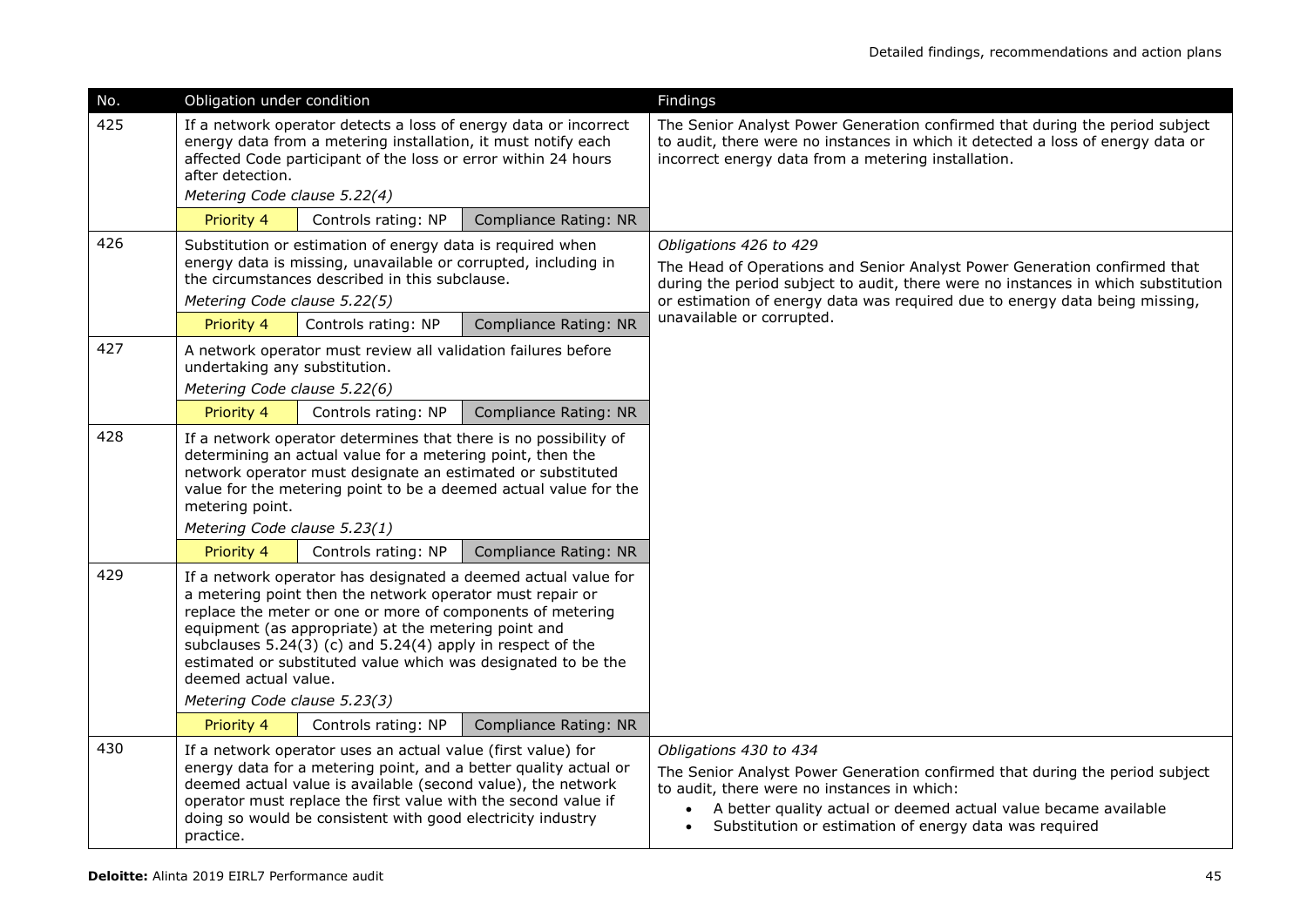| No. | Obligation under condition                                                                                                                                                                                                                                                                                                                                                                                                                         |                                                                                                                                |                                                                | Findings                                                                                                                                                                                                                                                    |
|-----|----------------------------------------------------------------------------------------------------------------------------------------------------------------------------------------------------------------------------------------------------------------------------------------------------------------------------------------------------------------------------------------------------------------------------------------------------|--------------------------------------------------------------------------------------------------------------------------------|----------------------------------------------------------------|-------------------------------------------------------------------------------------------------------------------------------------------------------------------------------------------------------------------------------------------------------------|
|     | Metering Code clause 5.24(1)                                                                                                                                                                                                                                                                                                                                                                                                                       |                                                                                                                                |                                                                | A Code participant requested an estimated or substituted value to be                                                                                                                                                                                        |
|     | Priority 4                                                                                                                                                                                                                                                                                                                                                                                                                                         | Controls rating: NP                                                                                                            | Compliance Rating: NR                                          | replaced.                                                                                                                                                                                                                                                   |
| 431 | If a network operator uses a deemed actual value (first value)<br>for energy data for a metering point, and a better quality<br>deemed actual value is available (second value), then the<br>network operator must replace the first value with the second<br>value if doing so would be consistent with good electricity<br>industry practice.                                                                                                    |                                                                                                                                |                                                                |                                                                                                                                                                                                                                                             |
|     | Metering Code clause 5.24(2)                                                                                                                                                                                                                                                                                                                                                                                                                       |                                                                                                                                |                                                                |                                                                                                                                                                                                                                                             |
|     | Priority 4                                                                                                                                                                                                                                                                                                                                                                                                                                         | Controls rating: NP                                                                                                            | Compliance Rating: NR                                          |                                                                                                                                                                                                                                                             |
| 432 | If a network operator uses an estimated or substituted value<br>(first value) for energy data for a metering point, and a better<br>quality actual, deemed, estimated or substituted value is<br>available (second value), then the network operator must<br>replace the first value with the second value if doing so would<br>be consistent with good electricity industry practice or the user<br>and its customer jointly request it to do so. |                                                                                                                                |                                                                |                                                                                                                                                                                                                                                             |
|     | Metering Code clause 5.24(3)                                                                                                                                                                                                                                                                                                                                                                                                                       |                                                                                                                                |                                                                |                                                                                                                                                                                                                                                             |
|     | Priority 4                                                                                                                                                                                                                                                                                                                                                                                                                                         | Controls rating: NP                                                                                                            | Compliance Rating: NR                                          |                                                                                                                                                                                                                                                             |
| 433 | replaced under subclause 5.24.<br>Metering Code clause 5.24(4)                                                                                                                                                                                                                                                                                                                                                                                     | A network operator (acting in accordance with good electricity<br>Code participant for an estimated or substituted value to be | industry practice) must consider any reasonable request from a |                                                                                                                                                                                                                                                             |
|     | Priority 4                                                                                                                                                                                                                                                                                                                                                                                                                                         | Controls rating: NP                                                                                                            | Compliance Rating: NR                                          |                                                                                                                                                                                                                                                             |
| 434 | A network operator must ensure the accuracy of estimated<br>energy data in accordance with the methods in its metrology<br>procedure and ensure that any transformation or processing of<br>data preserves its accuracy in accordance with the metrology<br>procedure.<br>Metering Code clause 5.25                                                                                                                                                |                                                                                                                                |                                                                |                                                                                                                                                                                                                                                             |
|     | Priority 4                                                                                                                                                                                                                                                                                                                                                                                                                                         | Controls rating: NP                                                                                                            | Compliance Rating: NR                                          |                                                                                                                                                                                                                                                             |
| 435 | Upon request from a network operator, the current user for a<br>connection point must provide the network operator with<br>customer attribute information that it reasonably believes are<br>missing or incorrect within the timeframes prescribed.<br>Electricity Industry Metering Code clause 5.27                                                                                                                                              |                                                                                                                                |                                                                | The Head of Operations confirmed that during the period subject to audit, in<br>relation to Alinta's capacity as a user of Horizon Power's network, Alinta did not<br>receive any requests from Horizon Power to provide customer attribute<br>information. |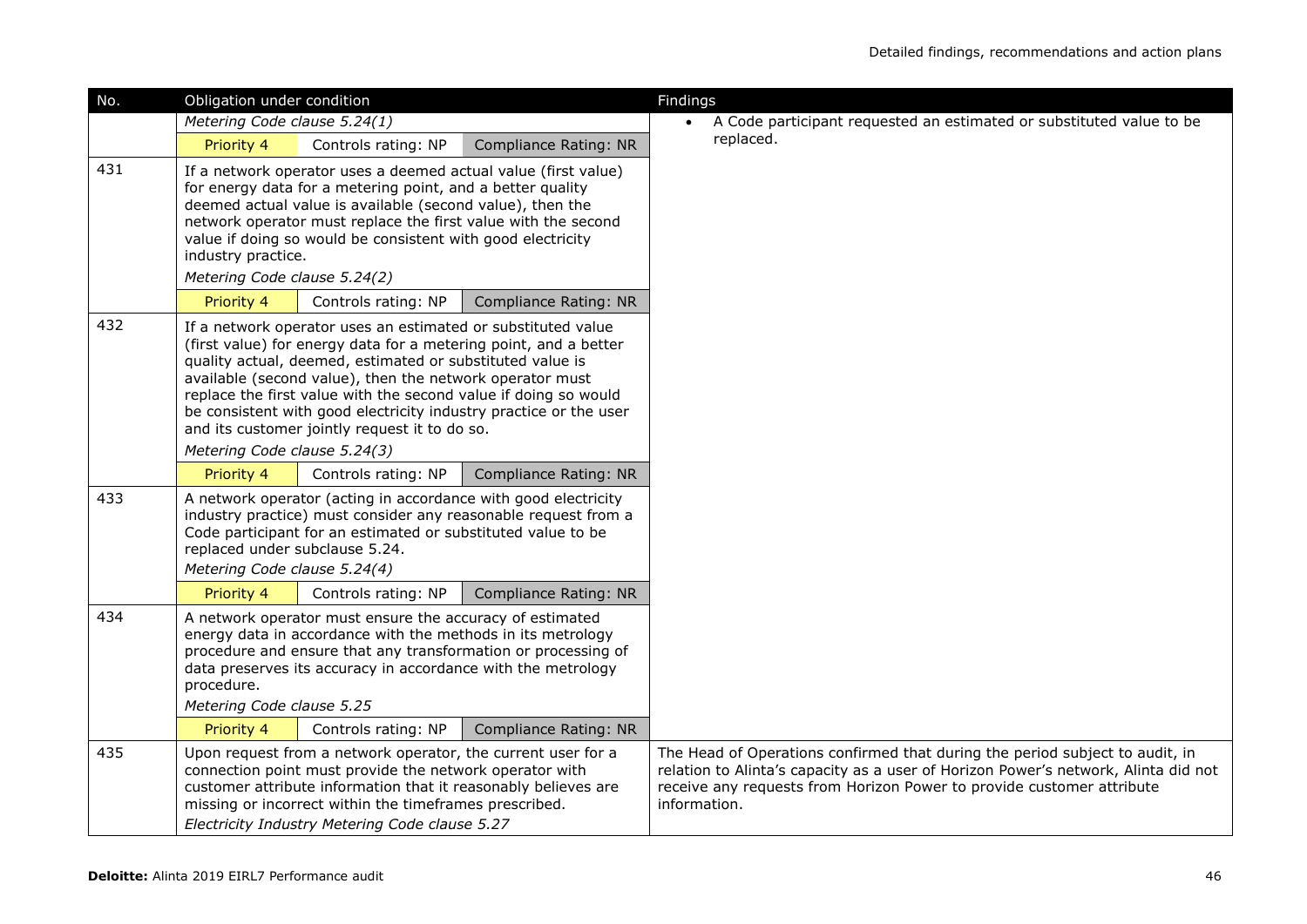| No. | Obligation under condition                                                                                                                                                                                                                                                                                                                                                               |                                                                                                                                                      |                                                              | Findings                                                                                                                                                                                                                                                                                                                               |
|-----|------------------------------------------------------------------------------------------------------------------------------------------------------------------------------------------------------------------------------------------------------------------------------------------------------------------------------------------------------------------------------------------|------------------------------------------------------------------------------------------------------------------------------------------------------|--------------------------------------------------------------|----------------------------------------------------------------------------------------------------------------------------------------------------------------------------------------------------------------------------------------------------------------------------------------------------------------------------------------|
|     | Priority 4                                                                                                                                                                                                                                                                                                                                                                               | Controls rating: NP                                                                                                                                  | <b>Compliance Rating: NR</b>                                 |                                                                                                                                                                                                                                                                                                                                        |
| 441 | A network operator must for the year ending on each 30 June,<br>prepare a report setting out the information listed in subclause<br>5.37(2) for each metering service it was requested during the<br>year to provide or scheduled during the year to carry out.<br>Metering Code clause 5.37(1)(a)                                                                                       |                                                                                                                                                      |                                                              | During the period subject to audit, the requirements of Division 5.5 of the<br>Metering Code were not relevant to Alinta's network operations as Alinta did not<br>have any small use customers connected to its network and it was not<br>contracted to provide metering services at one or more connection points on its<br>network. |
|     | Priority 4                                                                                                                                                                                                                                                                                                                                                                               | Controls rating: NP                                                                                                                                  | <b>Compliance Rating: NR</b>                                 | Accordingly, Alinta had no obligations under clauses 5.37 and 5.38 of the<br>Metering Code for the period subject to audit.                                                                                                                                                                                                            |
| 442 | A network operator must provide a copy of the report described<br>in subclause 5.37(1) (a) to the Minister and the ERA not less<br>than 5 business days before it is published under subclause<br>$5.37(3)$ .<br>Metering Code clause 5.37(1)(b)                                                                                                                                         |                                                                                                                                                      |                                                              |                                                                                                                                                                                                                                                                                                                                        |
|     | Priority 4                                                                                                                                                                                                                                                                                                                                                                               | Controls rating: NP                                                                                                                                  | Compliance Rating: NR                                        |                                                                                                                                                                                                                                                                                                                                        |
| 443 |                                                                                                                                                                                                                                                                                                                                                                                          | A network operator must publish the report described in<br>subclause 5.37(1) within 3 months after the year ends.<br>Metering Code clause 5.37(1)(b) |                                                              |                                                                                                                                                                                                                                                                                                                                        |
|     | Priority 4                                                                                                                                                                                                                                                                                                                                                                               | Controls rating: NP                                                                                                                                  | Compliance Rating: NR                                        |                                                                                                                                                                                                                                                                                                                                        |
| 444 | information prescribed.<br>Metering Code clause 5.37(2)                                                                                                                                                                                                                                                                                                                                  |                                                                                                                                                      | The report prepared by the network operator must include the |                                                                                                                                                                                                                                                                                                                                        |
|     | Priority 4                                                                                                                                                                                                                                                                                                                                                                               | Controls rating: NP                                                                                                                                  | Compliance Rating: NR                                        |                                                                                                                                                                                                                                                                                                                                        |
| 445 | For each relevant metering service, the information in subclause<br>5.37(2) must be reported separately for the specified classes of<br>connection point.<br>Metering Code clause 5.37(3)                                                                                                                                                                                                |                                                                                                                                                      |                                                              |                                                                                                                                                                                                                                                                                                                                        |
|     | Priority 4                                                                                                                                                                                                                                                                                                                                                                               | Controls rating: NP                                                                                                                                  | Compliance Rating: NR                                        |                                                                                                                                                                                                                                                                                                                                        |
| 446 | A network operator must keep such records of information as<br>are required for the purposes of subclause 5.37, and must<br>retain the information (in a format that is accessible within a<br>reasonable period of time) for at least 7 years after the day on<br>which a report containing the information is published under<br>subclause $5.37(1)(c)$ .<br>Metering Code clause 5.38 |                                                                                                                                                      |                                                              |                                                                                                                                                                                                                                                                                                                                        |
|     | Priority 4                                                                                                                                                                                                                                                                                                                                                                               | Controls rating: NP                                                                                                                                  | Compliance Rating: NR                                        |                                                                                                                                                                                                                                                                                                                                        |
|     | <b>Part 6 Documentation</b>                                                                                                                                                                                                                                                                                                                                                              |                                                                                                                                                      |                                                              |                                                                                                                                                                                                                                                                                                                                        |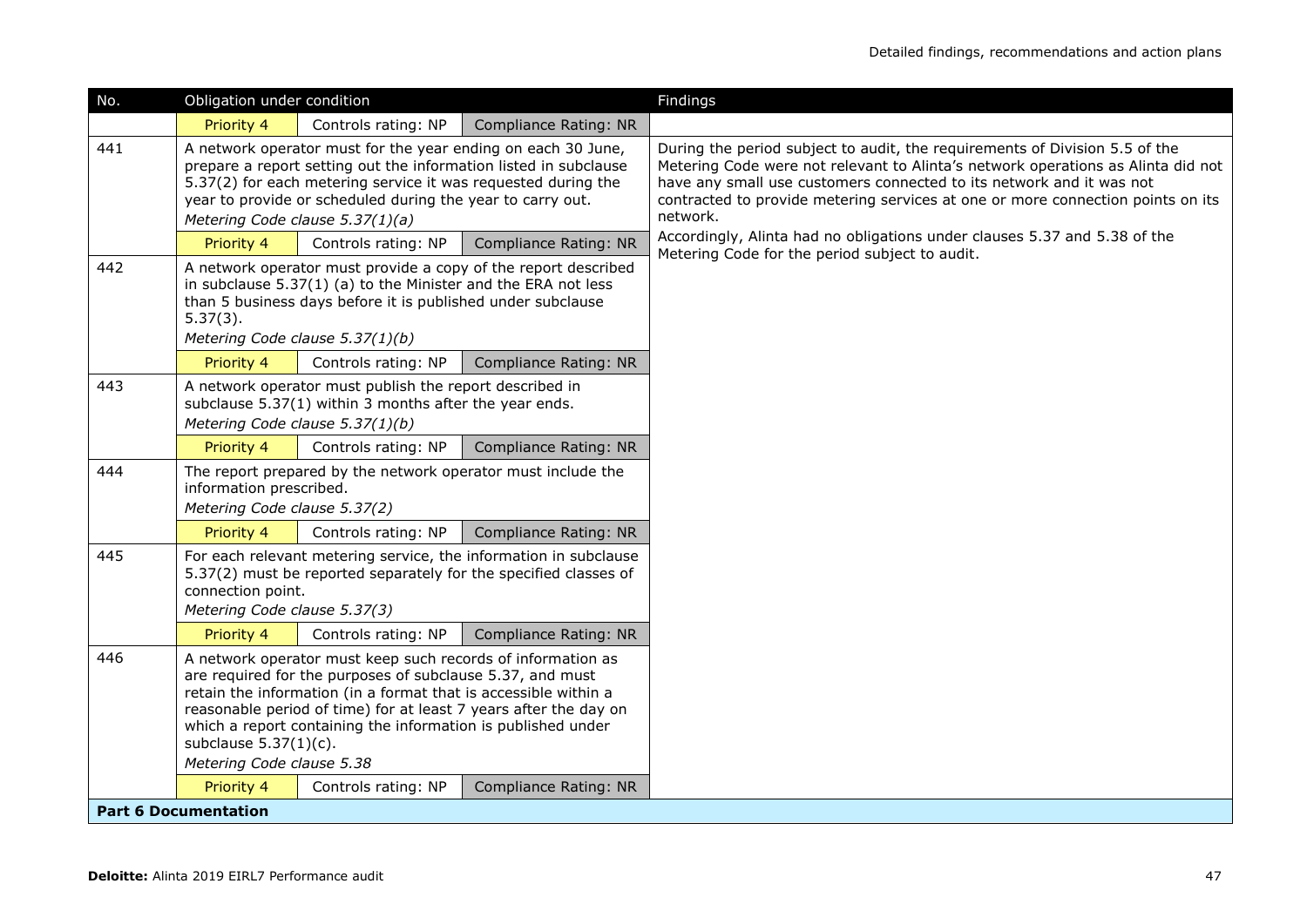| No. | Obligation under condition                                                                                                                                                                                  |                                                           |                                                                  | Findings                                                                                                                                                                                                                                                                                                                                                                       |
|-----|-------------------------------------------------------------------------------------------------------------------------------------------------------------------------------------------------------------|-----------------------------------------------------------|------------------------------------------------------------------|--------------------------------------------------------------------------------------------------------------------------------------------------------------------------------------------------------------------------------------------------------------------------------------------------------------------------------------------------------------------------------|
| 447 | prescribed.<br>Metering Code clause 6.1(1)                                                                                                                                                                  | the agreements, rules, procedures, criteria and processes | A network operator must, in relation to its network, comply with | Alinta has not completed recommendation 2/2016 of the previous audit,<br>regarding the creation of a metering management plan for demonstrating its<br>compliance with all applicable agreements, rules, procedures, criteria and<br>processes outlined in Part 6 of the Metering Code.<br>Refer to summary findings, recommendation and action plan at Issue 2/2019<br>above. |
|     | Priority 4                                                                                                                                                                                                  | <b>Controls rating: B</b>                                 | <b>Compliance Rating: 2</b>                                      |                                                                                                                                                                                                                                                                                                                                                                                |
| 448 | A user must, in relation to a network on which it has an access<br>contract, comply with the rules, procedures, agreements and<br>criteria prescribed.<br>Electricity Industry Metering Code, clause 6.1(2) |                                                           |                                                                  | Section 6.1(2) of the Metering Code requires Alinta (as a user) to comply with<br>the network operator's metrology procedure, communication rules, mandatory<br>link criteria, or service level agreement.<br>Through our discussions with the Head of Operations and examination of                                                                                           |
|     | Priority 4                                                                                                                                                                                                  | Controls rating: NP                                       | <b>Compliance Rating: 1</b>                                      | Alinta's Access and Standby Agreement with Horizon Power, nothing has come<br>to our attention to indicate that Alinta has not complied with the rules,<br>procedures, agreements and criteria prescribed by Horizon Power.                                                                                                                                                    |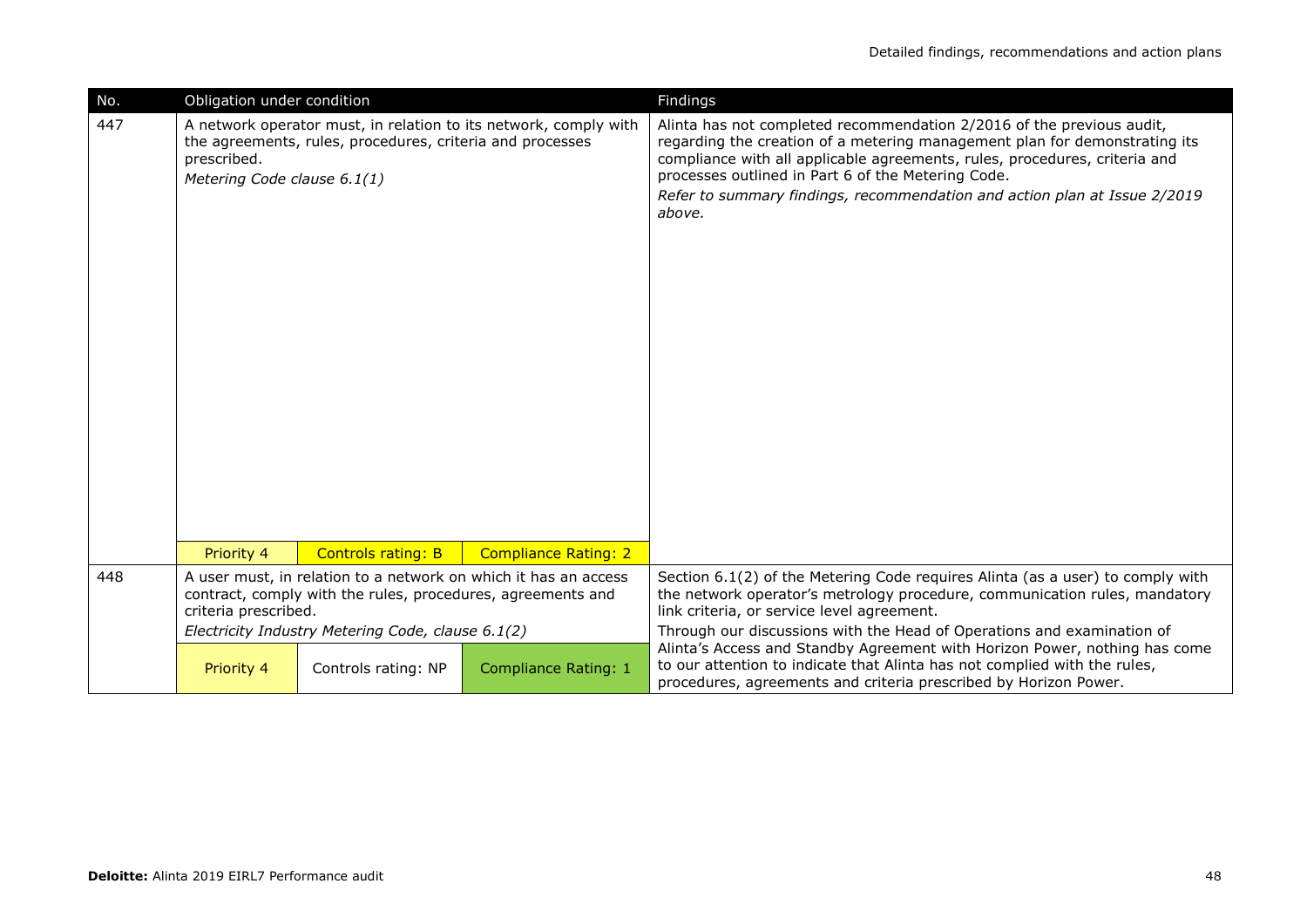| No.  | Obligation under condition                                                                                                                                                                                                                                                                                                           |                                                    |                       | Findings                                                                                                                                                                                                                                                                                                                                                                                                                                                                                                                                                                                                                                                                                                                                             |
|------|--------------------------------------------------------------------------------------------------------------------------------------------------------------------------------------------------------------------------------------------------------------------------------------------------------------------------------------|----------------------------------------------------|-----------------------|------------------------------------------------------------------------------------------------------------------------------------------------------------------------------------------------------------------------------------------------------------------------------------------------------------------------------------------------------------------------------------------------------------------------------------------------------------------------------------------------------------------------------------------------------------------------------------------------------------------------------------------------------------------------------------------------------------------------------------------------------|
| 448A | A network operator must, as soon as practicable and in any<br>event no later than 6 months after the date this Code applies to<br>it, submit to the ERA for its approval the prescribed documents<br>in subclauses $6.2(a)-(d)$ .<br>Electricity Industry Metering Code clause 6.2                                                   |                                                    |                       | In its role of a network operator, Alinta has not complied with clause $6.2(a)-(d)$<br>of the Metering Code, which required the following documents to be submitted<br>by June 2013 to the ERA for approval:<br>Proposed model service level agreement<br>$\bullet$<br>Proposed metrology procedure<br>$\bullet$<br>Proposed mandatory link criteria.<br>$\bullet$<br>Alinta has not completed recommendation 2/2016 of the previous audit,<br>regarding the creation of a metering management plan for demonstrating its<br>compliance with all applicable agreements, rules, procedures, criteria and<br>processes outlined in Part 6 of the Metering Code.<br>Refer to summary findings, recommendation and action plan at Issue 2/2019<br>above. |
|      | Priority 5                                                                                                                                                                                                                                                                                                                           | <b>Controls rating: B</b>                          | Compliance rating: 2  |                                                                                                                                                                                                                                                                                                                                                                                                                                                                                                                                                                                                                                                                                                                                                      |
| 448B | A network operator must publish the document within 10<br>business days after notification of the ERA's approval under<br>subclauses 6.13(1) (a) (i), 6.16 or 6.17.<br>Electricity Industry Metering Code clause 6.18                                                                                                                |                                                    | Compliance rating: NR | Obligations 448B to 448D<br>Regulatory Compliance Manager confirmed that the requirement for Alinta to<br>submit the prescribed documents (model SLA, metrology procedure, mandatory<br>link criteria) over the audit period was not triggered.<br>However, through examination of the Post Audit and Review Implementation<br>Plan, Alinta expects to incorporate the technical requirements of clause 6.2 of<br>the Metering Code as part of the NWIS access project, which will include a<br>model SLA and Metrology Procedure.<br>Alinta is currently awaiting the detailed regulatory framework design paper for                                                                                                                                |
| 448C | Priority 5<br>Controls rating: NP<br>A network operator must publish its communication rules as<br>soon as practicable, and in any event within 6 months after the<br>date this Code applies to it.                                                                                                                                  |                                                    |                       |                                                                                                                                                                                                                                                                                                                                                                                                                                                                                                                                                                                                                                                                                                                                                      |
|      |                                                                                                                                                                                                                                                                                                                                      | Electricity Industry Metering Code clause 6.19A(1) |                       | the NWIS, which it anticipates receiving from the Public Utilities Office late                                                                                                                                                                                                                                                                                                                                                                                                                                                                                                                                                                                                                                                                       |
|      | Priority 5                                                                                                                                                                                                                                                                                                                           | Controls rating: NP                                | Compliance rating: NR | Jan/early Feb after review by the new Minister for Energy.                                                                                                                                                                                                                                                                                                                                                                                                                                                                                                                                                                                                                                                                                           |
| 448D | Once communication rules have been published for a network<br>under clause 6.19A, or amended under clause 6.21(3), the<br>communication rules may only be amended thereafter in<br>accordance with the communication rules made under subclause<br>6.7(1) (k) or clause 6.19C.<br>Electricity Industry Metering Code clause 6.19B(1) |                                                    |                       |                                                                                                                                                                                                                                                                                                                                                                                                                                                                                                                                                                                                                                                                                                                                                      |
|      | Priority 5                                                                                                                                                                                                                                                                                                                           | Controls rating: NP                                | Compliance rating: NR |                                                                                                                                                                                                                                                                                                                                                                                                                                                                                                                                                                                                                                                                                                                                                      |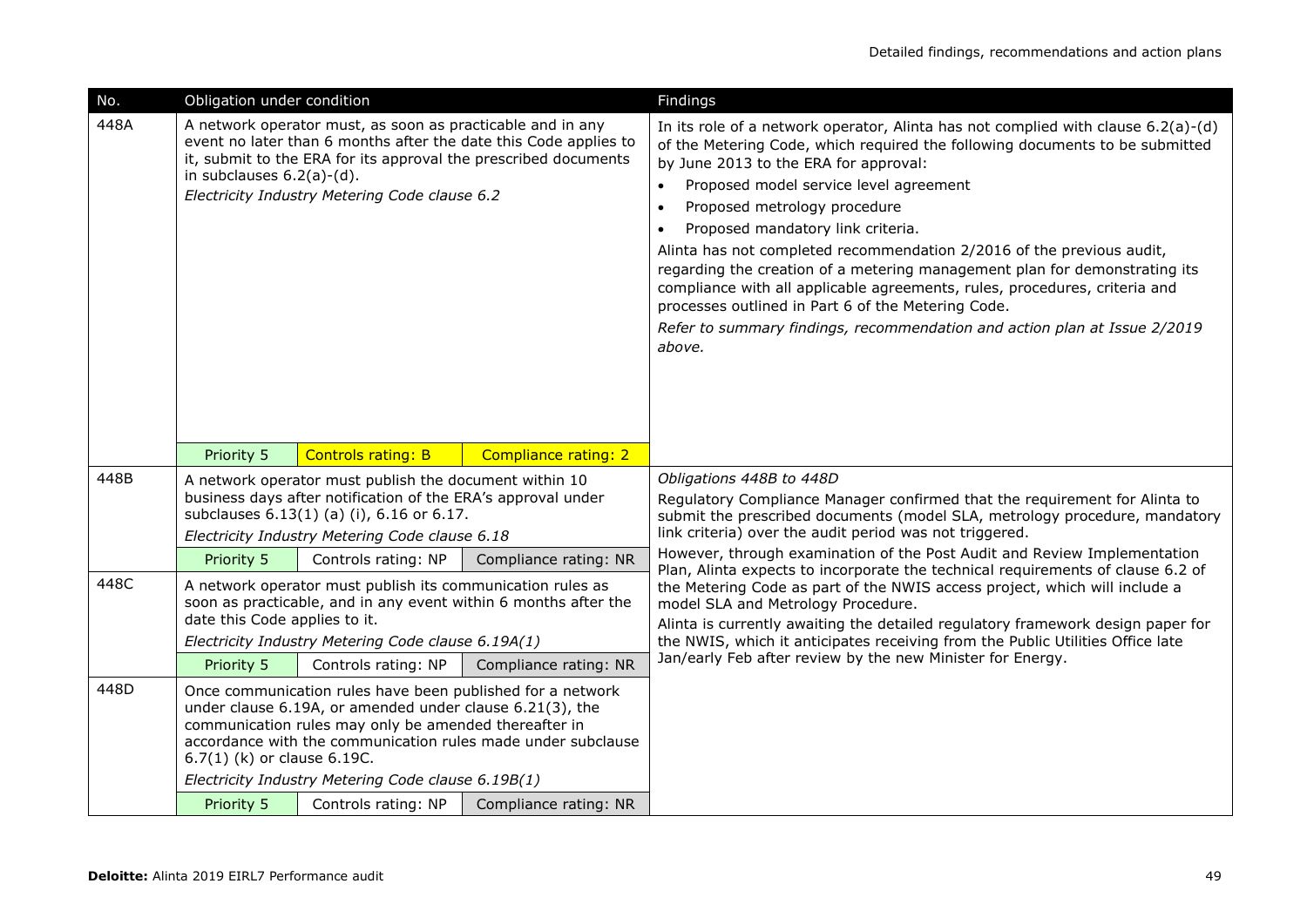| No. | Obligation under condition                                                                                                                                                                                                                                                          |                                                                                                                                                                                                                                                   |                                                                     | Findings                                                                                                                                                                                                                                                      |  |
|-----|-------------------------------------------------------------------------------------------------------------------------------------------------------------------------------------------------------------------------------------------------------------------------------------|---------------------------------------------------------------------------------------------------------------------------------------------------------------------------------------------------------------------------------------------------|---------------------------------------------------------------------|---------------------------------------------------------------------------------------------------------------------------------------------------------------------------------------------------------------------------------------------------------------|--|
| 449 | with the ERA's final findings.                                                                                                                                                                                                                                                      | A network operator must amend any document in accordance                                                                                                                                                                                          |                                                                     | Obligations 449 and 450<br>During the period subject to audit, Alinta had not submitted a proposed model                                                                                                                                                      |  |
|     | Metering Code clause 6.20(4)                                                                                                                                                                                                                                                        |                                                                                                                                                                                                                                                   |                                                                     | service level agreement, metrology procedure or mandatory link criteria to the                                                                                                                                                                                |  |
|     | Priority 5                                                                                                                                                                                                                                                                          | Controls rating: NP                                                                                                                                                                                                                               | <b>Compliance Rating: NR</b>                                        | Authority for its approval.                                                                                                                                                                                                                                   |  |
| 450 |                                                                                                                                                                                                                                                                                     | amended under subclause 6.20(4).                                                                                                                                                                                                                  | The network operator must publish any document that has been        |                                                                                                                                                                                                                                                               |  |
|     | Metering Code clause 6.20(5)                                                                                                                                                                                                                                                        |                                                                                                                                                                                                                                                   |                                                                     |                                                                                                                                                                                                                                                               |  |
|     | Priority 4                                                                                                                                                                                                                                                                          | Controls rating: NP                                                                                                                                                                                                                               | <b>Compliance Rating: NR</b>                                        |                                                                                                                                                                                                                                                               |  |
|     |                                                                                                                                                                                                                                                                                     | <b>Part 7 Notes and confidential information</b>                                                                                                                                                                                                  |                                                                     |                                                                                                                                                                                                                                                               |  |
| 451 | with the Code.                                                                                                                                                                                                                                                                      | Code participants must use reasonable endeavours to ensure<br>that they can send and receive a notice by post, facsimile and<br>of a telephone number for voice communication in connection                                                       | electronic communication and must notify the network operator       | Through discussions with the Head of Operations and consideration of Alinta's<br>business practices, we determined that Alinta maintains electronic, facsimile<br>and voice communication channels commensurate with the expectations of a<br>major business. |  |
|     | Metering Code clause 7.2(1)                                                                                                                                                                                                                                                         |                                                                                                                                                                                                                                                   |                                                                     |                                                                                                                                                                                                                                                               |  |
|     | Priority 5                                                                                                                                                                                                                                                                          | Controls rating: NP                                                                                                                                                                                                                               | <b>Compliance Rating: 1</b>                                         |                                                                                                                                                                                                                                                               |  |
| 452 | Metering Code clause 7.2(2)                                                                                                                                                                                                                                                         | A network operator must notify each Code participant of its<br>least 3 business days before the change takes effect.                                                                                                                              | initial contact details and of any change to its contact details at | Alinta Energy moved into its new Perth office premises on 26 March 2018,<br>however there are no other code participants on Alinta's network.                                                                                                                 |  |
|     | Priority 4                                                                                                                                                                                                                                                                          | Controls rating: NP                                                                                                                                                                                                                               | <b>Compliance Rating: NR</b>                                        |                                                                                                                                                                                                                                                               |  |
| 453 | after the request.                                                                                                                                                                                                                                                                  | If requested by a network operator with whom it has entered<br>into an access contract, the Code participant must notify its<br>contact details to a network operator within 3 business days<br>Electricity Industry Metering Code, clause 7.2(4) |                                                                     | The Head of Operations confirmed that during the period subject to audit, Alinta<br>had not been requested by Horizon Power to provide notification of its contact<br>details.                                                                                |  |
|     | Priority 4                                                                                                                                                                                                                                                                          | Controls rating: NP                                                                                                                                                                                                                               | <b>Compliance Rating: NR</b>                                        |                                                                                                                                                                                                                                                               |  |
| 454 | A Code participant must notify any affected network operator of<br>any change to the contact details it notified to the network<br>operator under subclause 7.2(4) at least 3 business days before<br>the change takes effect.<br>Electricity Industry Metering Code, clause 7.2(5) |                                                                                                                                                                                                                                                   |                                                                     | Head of Operations confirmed Alinta Energy moved into its new Perth office<br>premises on 26 March 2018. All outgoing emails included a notification for a<br>number of weeks prior to the move.                                                              |  |
|     | Controls rating: NP<br>Priority 4<br><b>Compliance Rating: 1</b>                                                                                                                                                                                                                    |                                                                                                                                                                                                                                                   |                                                                     |                                                                                                                                                                                                                                                               |  |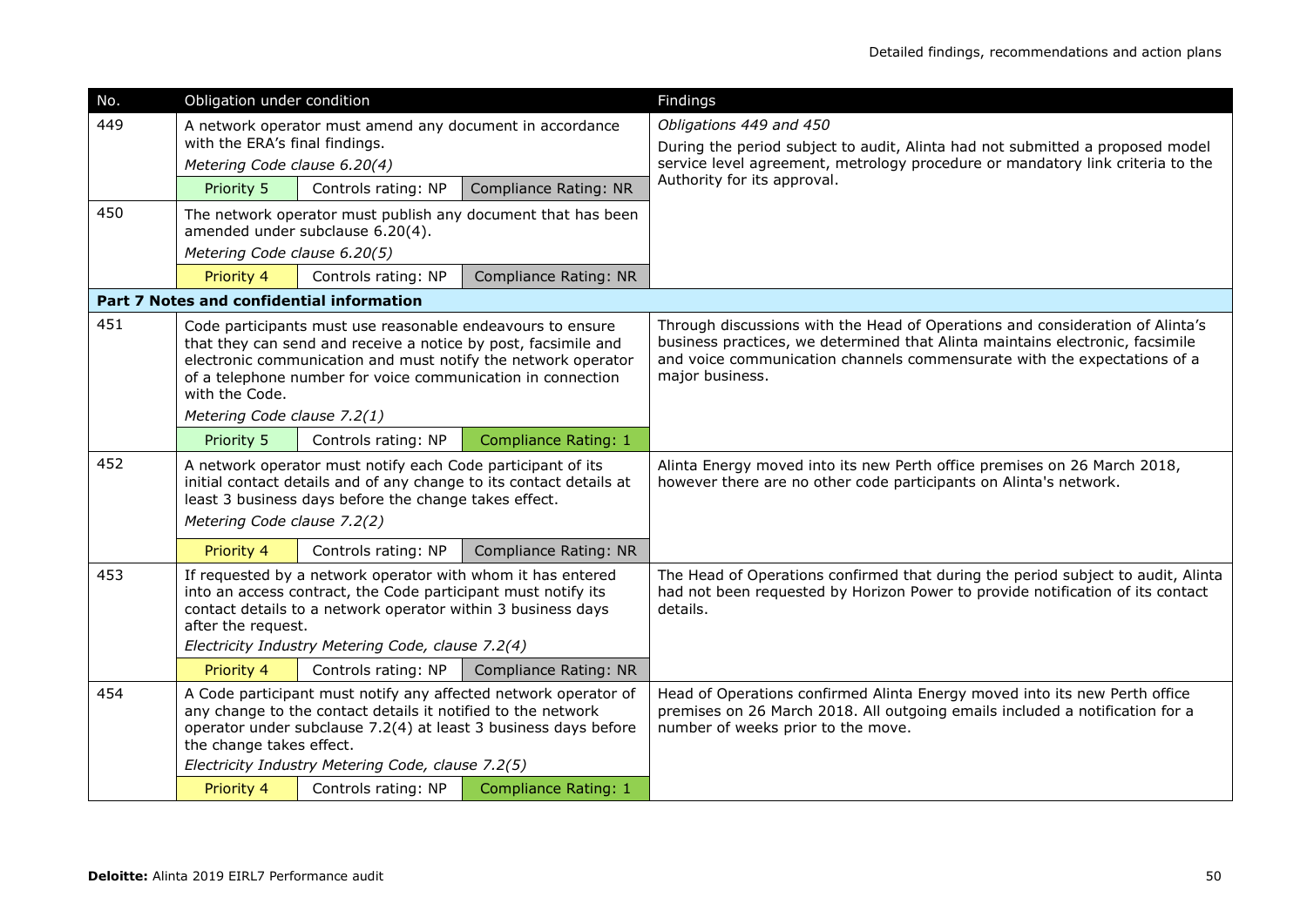| No.                                                        | Obligation under condition                                               |                                                                                                                                                                                                                                                                                                                 |                                                                                                                                                                                                                                                                                                                                                                        | Findings                                                                                                                                                                                                                                                                                                                                                                                                                                                                                                                                                                                                                                                                                                                                                                                                                 |  |  |  |
|------------------------------------------------------------|--------------------------------------------------------------------------|-----------------------------------------------------------------------------------------------------------------------------------------------------------------------------------------------------------------------------------------------------------------------------------------------------------------|------------------------------------------------------------------------------------------------------------------------------------------------------------------------------------------------------------------------------------------------------------------------------------------------------------------------------------------------------------------------|--------------------------------------------------------------------------------------------------------------------------------------------------------------------------------------------------------------------------------------------------------------------------------------------------------------------------------------------------------------------------------------------------------------------------------------------------------------------------------------------------------------------------------------------------------------------------------------------------------------------------------------------------------------------------------------------------------------------------------------------------------------------------------------------------------------------------|--|--|--|
| 455                                                        | the Code.<br>Metering Code clause 7.5<br>Priority 4                      | A Code participant must subject to subclauses 5.17A and 7.6<br>provided to it under or in connection with the Code and may<br>only use or reproduce confidential information for the purpose<br>Controls rating: NP                                                                                             | not disclose, or permit the disclosure of, confidential information<br>for which it was disclosed or another purpose contemplated by<br><b>Compliance Rating: 1</b>                                                                                                                                                                                                    | Obligations 455 and 456<br>Through discussions with the Head of Operations; and examination of Alinta's<br>Access and Standby Agreement with Horizon Power and its customer PPAs, we<br>determined that:<br>Alinta is aware of its confidentiality requirements both in its capacity as<br>a user and a network operator<br>Alinta's Access and Standby Agreement with Horizon Power contains<br>$\bullet$<br>detailed provisions on the management of confidential information<br>Alinta's customer PPAs (which governs Alinta's obligations as a network                                                                                                                                                                                                                                                               |  |  |  |
| 456                                                        | Code.<br>Metering Code clause 7.6(1)<br>Priority 4                       | A Code participant must disclose or permit the disclosure of<br>confidential information that is required to be disclosed by the<br>Controls rating: NP                                                                                                                                                         | Compliance Rating: NR                                                                                                                                                                                                                                                                                                                                                  | operator) with its customers contains detailed provisions on the<br>management of confidential information.<br>During the period subject to audit, Alinta was not required under a<br>provision in the Metering Code to disclose confidential information.                                                                                                                                                                                                                                                                                                                                                                                                                                                                                                                                                               |  |  |  |
|                                                            | <b>Part 8 Dispute resolution</b>                                         |                                                                                                                                                                                                                                                                                                                 |                                                                                                                                                                                                                                                                                                                                                                        |                                                                                                                                                                                                                                                                                                                                                                                                                                                                                                                                                                                                                                                                                                                                                                                                                          |  |  |  |
| 457<br>458                                                 | Metering Code clause 8.1(1)<br>Priority 5<br>Metering Code clause 8.1(2) | If any dispute arises between any Code participants then<br>(subject to subclause 8.2(3)) representatives of disputing<br>resolve the dispute by negotiations in good faith.<br>Controls rating: NP<br>If a dispute is not resolved within 10 business days after the<br>dispute by negotiations in good faith. | parties must meet within 5 business days after a notice given by<br>a disputing party to the other disputing parties and attempt to<br>Compliance Rating: NR<br>dispute is referred to representative negotiations, the disputing<br>parties must refer the dispute to a senior management officer of<br>each disputing party who must meet and attempt to resolve the | Obligations 457 to 461<br>For the purposes of the Metering Code, 'disputes' refers to metering disputes<br>between Alinta as a code participant and as a network operator, another<br>retailer, another generator, another network operator (Horizon Power), a user<br>or the IMO.<br>Through discussions with the Head of Operations; and examination of Alinta's<br>Access and Standby Agreement with Horizon Power and its customer PPAs, we<br>determined that:<br>No disputes occurred during the period subject to audit<br>$\bullet$<br>Alinta, in its role as a user, is governed by the provisions of its Access<br>and Standby Agreement with Horizon Power when settling disputes<br>Alinta, in its role as a network operator, is governed by the provisions<br>of its customer PPAs when settling disputes. |  |  |  |
| 459<br>460                                                 | Priority 5<br>Metering Code clause 8.1(3)<br>Priority 5                  | Controls rating: NP<br>dispute is referred to senior management negotiations, the<br>officer of each disputing party who must meet and attempt to<br>resolve the dispute by negotiations in good faith.<br>Controls rating: NP                                                                                  | <b>Compliance Rating: NR</b><br>If the dispute is not resolved within 10 business days after the<br>disputing parties must refer the dispute to the senior executive<br><b>Compliance Rating: NR</b><br>If the dispute is resolved by representative negotiations, senior                                                                                              |                                                                                                                                                                                                                                                                                                                                                                                                                                                                                                                                                                                                                                                                                                                                                                                                                          |  |  |  |
| management negotiations or CEO negotiations, the disputing |                                                                          |                                                                                                                                                                                                                                                                                                                 |                                                                                                                                                                                                                                                                                                                                                                        |                                                                                                                                                                                                                                                                                                                                                                                                                                                                                                                                                                                                                                                                                                                                                                                                                          |  |  |  |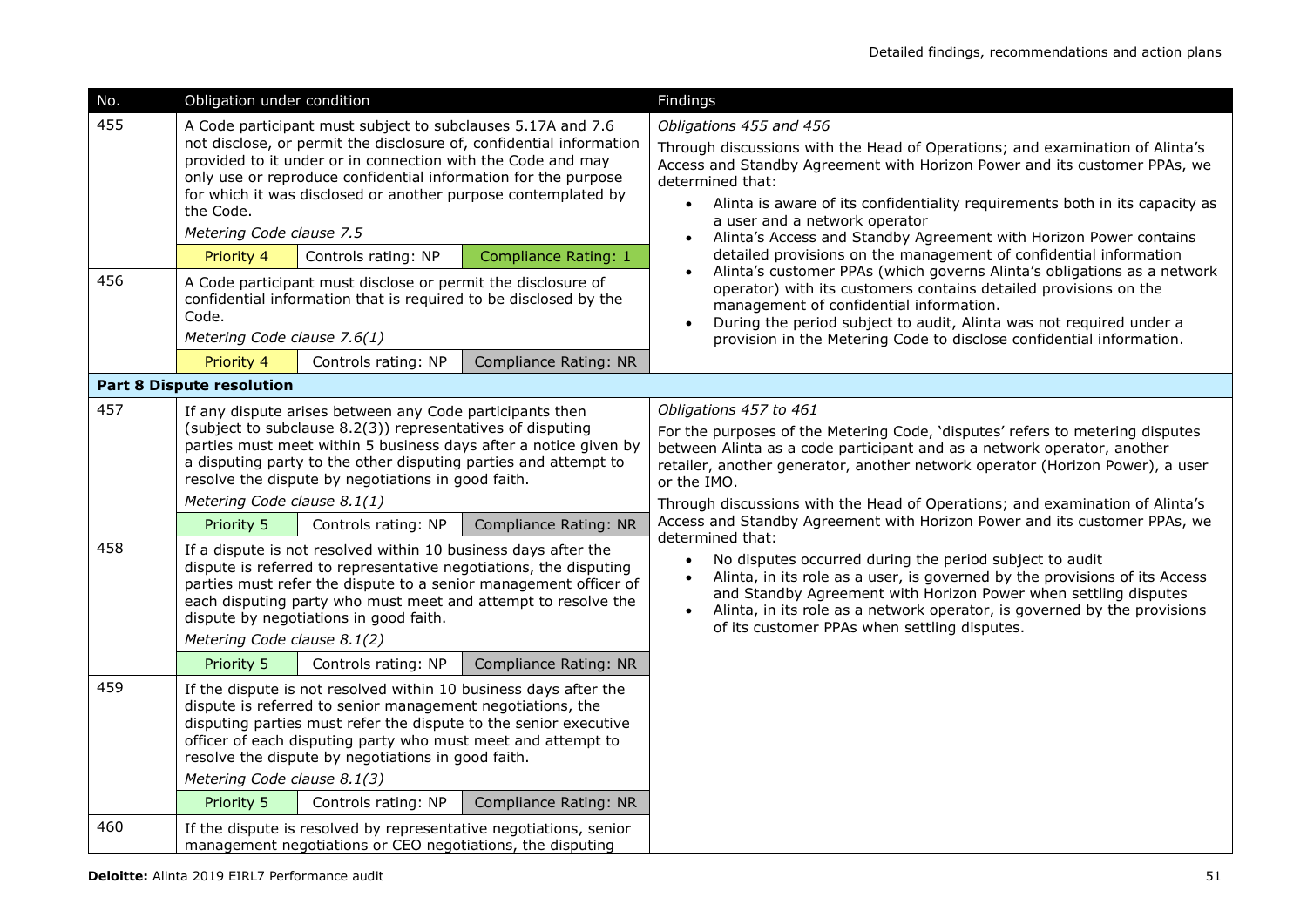| No. |                                                                                                     | Obligation under condition                                  |                                                                 |  |  |
|-----|-----------------------------------------------------------------------------------------------------|-------------------------------------------------------------|-----------------------------------------------------------------|--|--|
|     | parties must prepare a written and signed record of the<br>resolution and adhere to the resolution. |                                                             |                                                                 |  |  |
|     | Metering Code clause 8.1(4)<br>Compliance Rating: NR<br>Controls rating: NP<br><b>Priority 4</b>    |                                                             |                                                                 |  |  |
|     |                                                                                                     |                                                             |                                                                 |  |  |
| 461 | subclause $8.3(1)$ .                                                                                | manner which is directed towards achieving the objective in | The disputing parties must at all times conduct themselves in a |  |  |
|     | Metering Code clause 8.3(2)                                                                         |                                                             |                                                                 |  |  |
|     | Compliance Rating: NR<br>Priority 5<br>Controls rating: NP                                          |                                                             |                                                                 |  |  |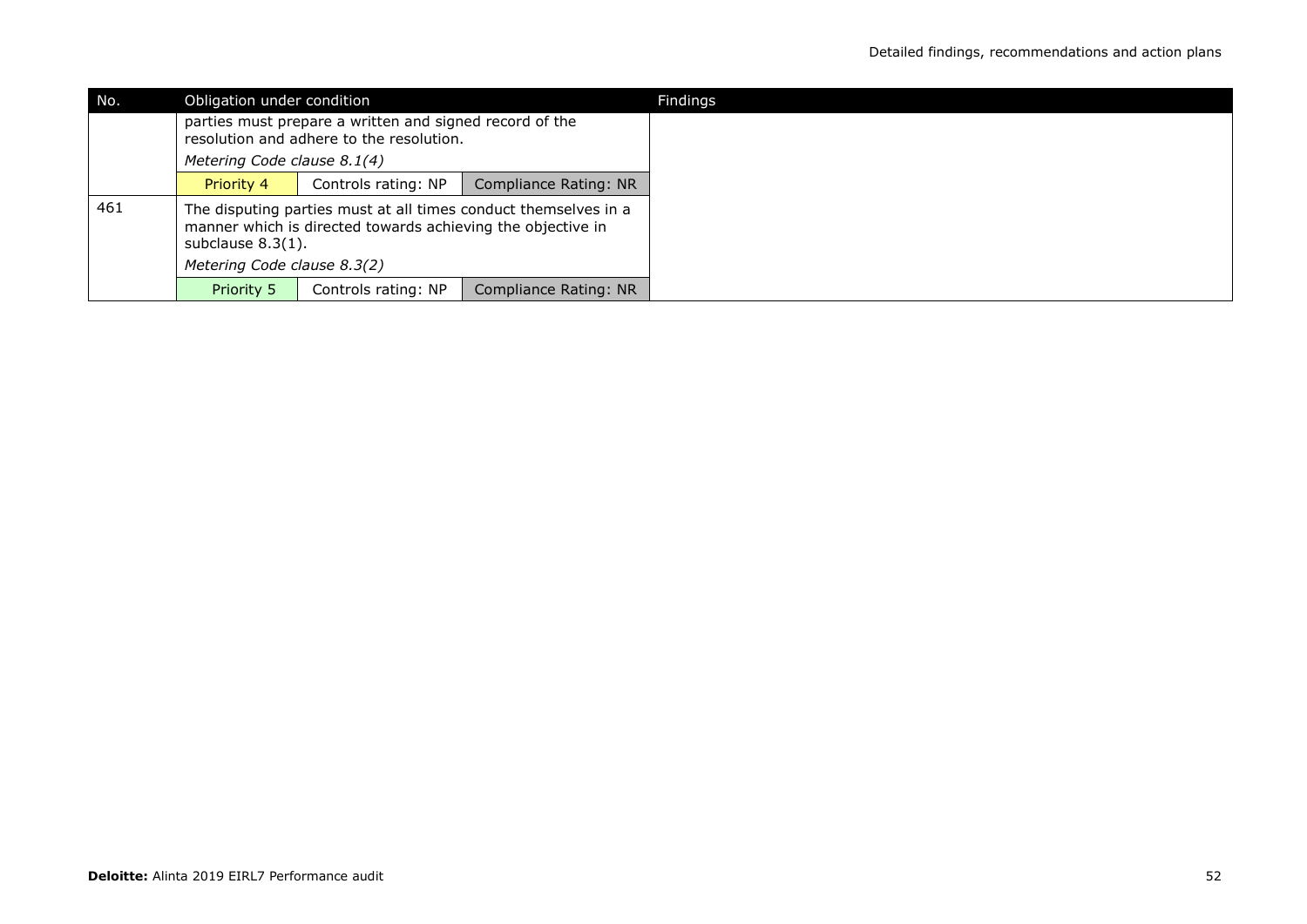| No. | Obligation under Condition                              |                                                                                                                                                                                                                       |                                                                                                                                                |                                                                                                                                                                                                                                                                                                                                                                              |
|-----|---------------------------------------------------------|-----------------------------------------------------------------------------------------------------------------------------------------------------------------------------------------------------------------------|------------------------------------------------------------------------------------------------------------------------------------------------|------------------------------------------------------------------------------------------------------------------------------------------------------------------------------------------------------------------------------------------------------------------------------------------------------------------------------------------------------------------------------|
| 462 | complies with prescribed standards.<br>2005 clause 5(1) | A distributor or transmitter must, as far as reasonably practicable,<br>ensure that electricity supply to a customer's electrical installations                                                                       | Electricity Industry (Network Quality and Reliability of Supply) Code                                                                          | Through discussion with the Head of Operations and consideration of Alinta's<br>transmission network operations and its customer PPAs, we determined that<br>during the audit period, Alinta had ensured that electricity supply to its<br>customers' electrical installations complied with the prescribed standards and in<br>accordance with the PPAs with its customers. |
|     | Priority 5                                              | Controls rating: NP                                                                                                                                                                                                   | <b>Compliance Rating: 1</b>                                                                                                                    |                                                                                                                                                                                                                                                                                                                                                                              |
| 463 | to maintain the supply.<br>2005 clause 8                | A distributor or transmitter must, so far as reasonably practicable,<br>disconnect the supply of electricity to installations or property in<br>specified circumstances, unless it is in the interest of the customer | Electricity Industry (Network Quality and Reliability of Supply) Code                                                                          | Head of Operations confirmed that there were no occasions during the audit<br>period in which Alinta was required to disconnect the supply of electricity to its<br>customer's electrical installations.                                                                                                                                                                     |
|     | Priority 5                                              | Controls rating: NP                                                                                                                                                                                                   | Compliance Rating: NR                                                                                                                          |                                                                                                                                                                                                                                                                                                                                                                              |
| 464 | 2005 clause 9                                           | A distributor or transmitter must, as far as reasonably practicable,<br>ensure that the supply of electricity is maintained and the<br>occurrence and duration of interruptions is kept to a minimum.                 | Electricity Industry (Network Quality and Reliability of Supply) Code                                                                          | Through discussion with the Head of Operations and consideration of Alinta's<br>transmission network operations and its customer PPAs, we determined that<br>during the audit period:<br>Alinta's customer PPAs prescribe voltage fluctuation, harmonic and<br>reliability requirements, plus obligations upon Alinta for managing                                           |
|     | Priority 5                                              | Controls rating: NP                                                                                                                                                                                                   | Compliance Rating: 1                                                                                                                           | interruptions                                                                                                                                                                                                                                                                                                                                                                |
| 465 | 2005 clause 10(1)                                       | A distributor or transmitter must, so far as reasonably practicable,<br>reduce the effect of any interruption on a customer.                                                                                          | Electricity Industry (Network Quality and Reliability of Supply) Code                                                                          | As far as reasonably practicable, Alinta had ensured that the supply of<br>$\bullet$<br>electricity to its customers was maintained and the occurrence and<br>duration of interruptions was kept to a minimum<br>There were no instances in which an alternate supply of electricity was<br>viable in the event of a customer being affected by a proposed                   |
|     | Priority 5                                              | Controls rating: NP                                                                                                                                                                                                   | <b>Compliance Rating: 1</b>                                                                                                                    | interruption                                                                                                                                                                                                                                                                                                                                                                 |
| 466 | 2005 clause 10(2)                                       | A distributor or transmitter must consider whether, in specified<br>customer who will be affected by a proposed interruption.                                                                                         | circumstances, it should supply electricity by alternative means to a<br>Electricity Industry (Network Quality and Reliability of Supply) Code | Alinta's customer PPAs address the requirements of clause 13 of the<br>Network Quality and Reliability of Supply Code in relation to the<br>duration of interruptions.                                                                                                                                                                                                       |
|     | Priority 5                                              | Controls rating: NP                                                                                                                                                                                                   | <b>Compliance Rating: NR</b>                                                                                                                   |                                                                                                                                                                                                                                                                                                                                                                              |

### **4.4 Electricity Industry (Network Quality and Reliability of Supply) Code**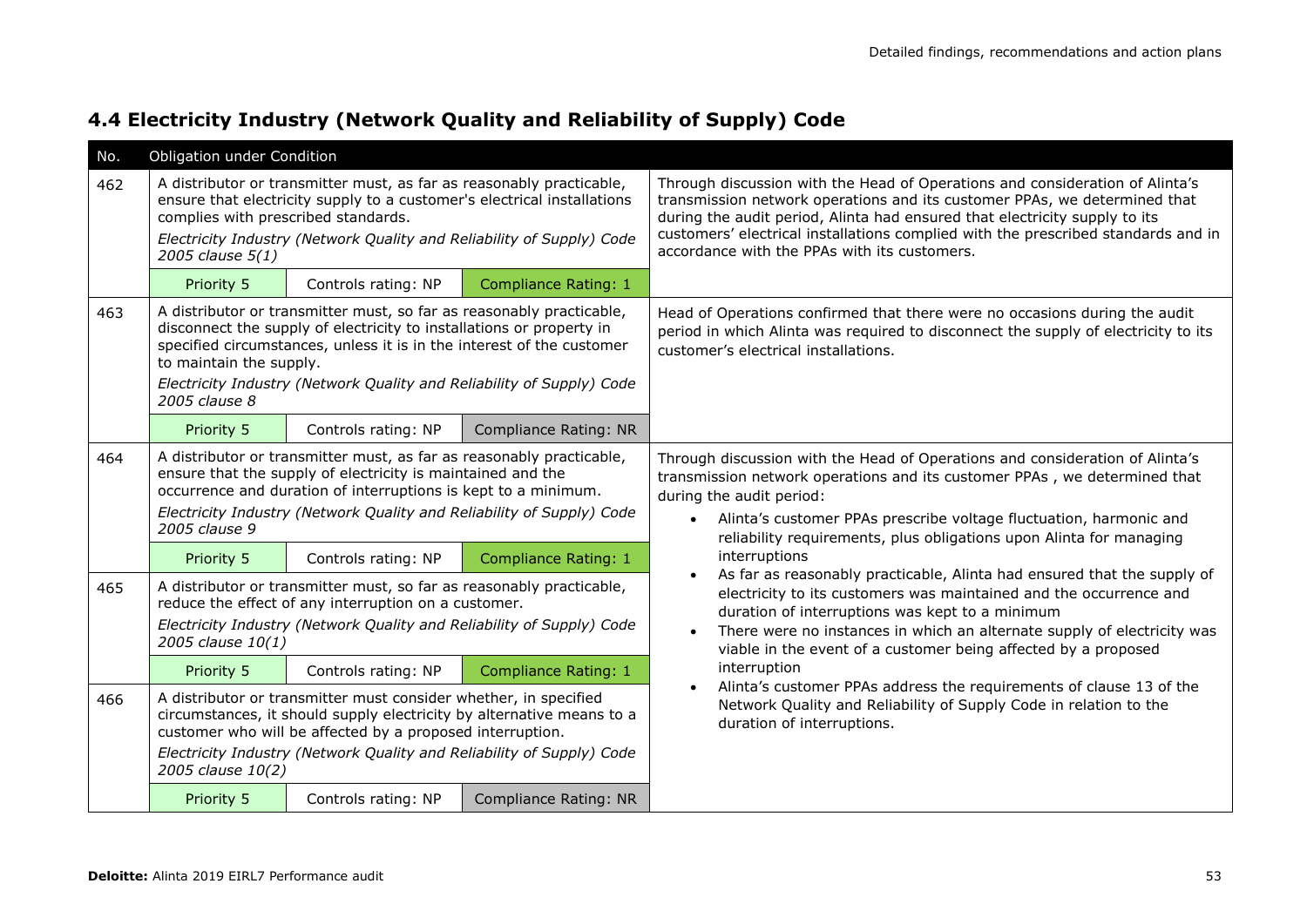| No. | Obligation under Condition                                                                                                                                                                                                                                                      |                                                                                                                                                                                                                    |                                                                                                                                                                                                                       |                                                                                                                                                                                                                                                                                                                                                                                                           |
|-----|---------------------------------------------------------------------------------------------------------------------------------------------------------------------------------------------------------------------------------------------------------------------------------|--------------------------------------------------------------------------------------------------------------------------------------------------------------------------------------------------------------------|-----------------------------------------------------------------------------------------------------------------------------------------------------------------------------------------------------------------------|-----------------------------------------------------------------------------------------------------------------------------------------------------------------------------------------------------------------------------------------------------------------------------------------------------------------------------------------------------------------------------------------------------------|
| 468 | 2005 clause 13(2)                                                                                                                                                                                                                                                               | A distributor or transmitter must, so far as reasonably practicable,<br>ensure that customers in specified areas do not have average total<br>lengths of interruptions of supply greater than specified durations. | Electricity Industry (Network Quality and Reliability of Supply) Code                                                                                                                                                 |                                                                                                                                                                                                                                                                                                                                                                                                           |
|     | Priority 5                                                                                                                                                                                                                                                                      | Controls rating: NP                                                                                                                                                                                                | <b>Compliance Rating: 1</b>                                                                                                                                                                                           |                                                                                                                                                                                                                                                                                                                                                                                                           |
| 469 |                                                                                                                                                                                                                                                                                 | The average total length of interruptions of supply is to be<br>calculated using the specified method.                                                                                                             |                                                                                                                                                                                                                       |                                                                                                                                                                                                                                                                                                                                                                                                           |
|     | 2005 clause 13(3)                                                                                                                                                                                                                                                               |                                                                                                                                                                                                                    | Electricity Industry (Network Quality and Reliability of Supply) Code                                                                                                                                                 |                                                                                                                                                                                                                                                                                                                                                                                                           |
|     | Priority 4                                                                                                                                                                                                                                                                      | Controls rating: NP                                                                                                                                                                                                | Compliance Rating: 1                                                                                                                                                                                                  |                                                                                                                                                                                                                                                                                                                                                                                                           |
| 470 | 2005 clause 14(8)                                                                                                                                                                                                                                                               | any notice given under section 14(7) of the Electricity Industry<br>(Network Quality and Reliability of Supply) Code 2005.                                                                                         | A distributor or transmitter must, on request, provide to an affected<br>customer a free copy of an instrument issued by the Minister and of<br>Electricity Industry (Network Quality and Reliability of Supply) Code | Regulatory Compliance Manager confirmed no requests had been made by<br>customers and the Minister had not issued an instrument in relation to the<br>Network Quality and Reliability of Supply Code, nor had any notice been given<br>under section 14(7) of the Network Quality and Reliability of Supply Code.                                                                                         |
|     | Priority 4                                                                                                                                                                                                                                                                      | Controls rating: NP                                                                                                                                                                                                | <b>Compliance Rating: NR</b>                                                                                                                                                                                          |                                                                                                                                                                                                                                                                                                                                                                                                           |
| 471 | 2005 clause 15(2)                                                                                                                                                                                                                                                               | A distributor or transmitter that agrees with a customer to exclude<br>or modify certain provisions must set out the advantages and<br>disadvantages to the customer of doing so in their agreement.               | Electricity Industry (Network Quality and Reliability of Supply) Code                                                                                                                                                 | Through discussion with the Head of Operations and consideration of Alinta's<br>operations and its customer PPAs, we determined that:<br>Alinta's PPAs with its customers set out provisions related to quality and<br>$\bullet$<br>reliability standards<br>However, during the period subject to audit, no new customer                                                                                 |
|     | Priority 4                                                                                                                                                                                                                                                                      | Controls rating: NP                                                                                                                                                                                                | <b>Compliance Rating: NR</b>                                                                                                                                                                                          | agreements had been established and or modified during the audit<br>period.                                                                                                                                                                                                                                                                                                                               |
| 477 | A distributor or transmitter must take all such steps as are<br>reasonably necessary to monitor the operation of its network to<br>ensure compliance with specified requirements.<br>Electricity Industry (Network Quality and Reliability of Supply) Code<br>2005 clause 23(1) |                                                                                                                                                                                                                    |                                                                                                                                                                                                                       | Through discussion with the Head of Operations and consideration of Alinta's<br>transmission network operations and its customers PPAs, we determined that<br>during the audit period, Alinta had monitored its network operations to ensure<br>compliance with the requirements of its customer PPAs and any additional<br>requirement prescribed by the Network Quality and Reliability of Supply Code. |
|     | Priority 5                                                                                                                                                                                                                                                                      | Controls rating: NP                                                                                                                                                                                                | Compliance Rating: 1                                                                                                                                                                                                  |                                                                                                                                                                                                                                                                                                                                                                                                           |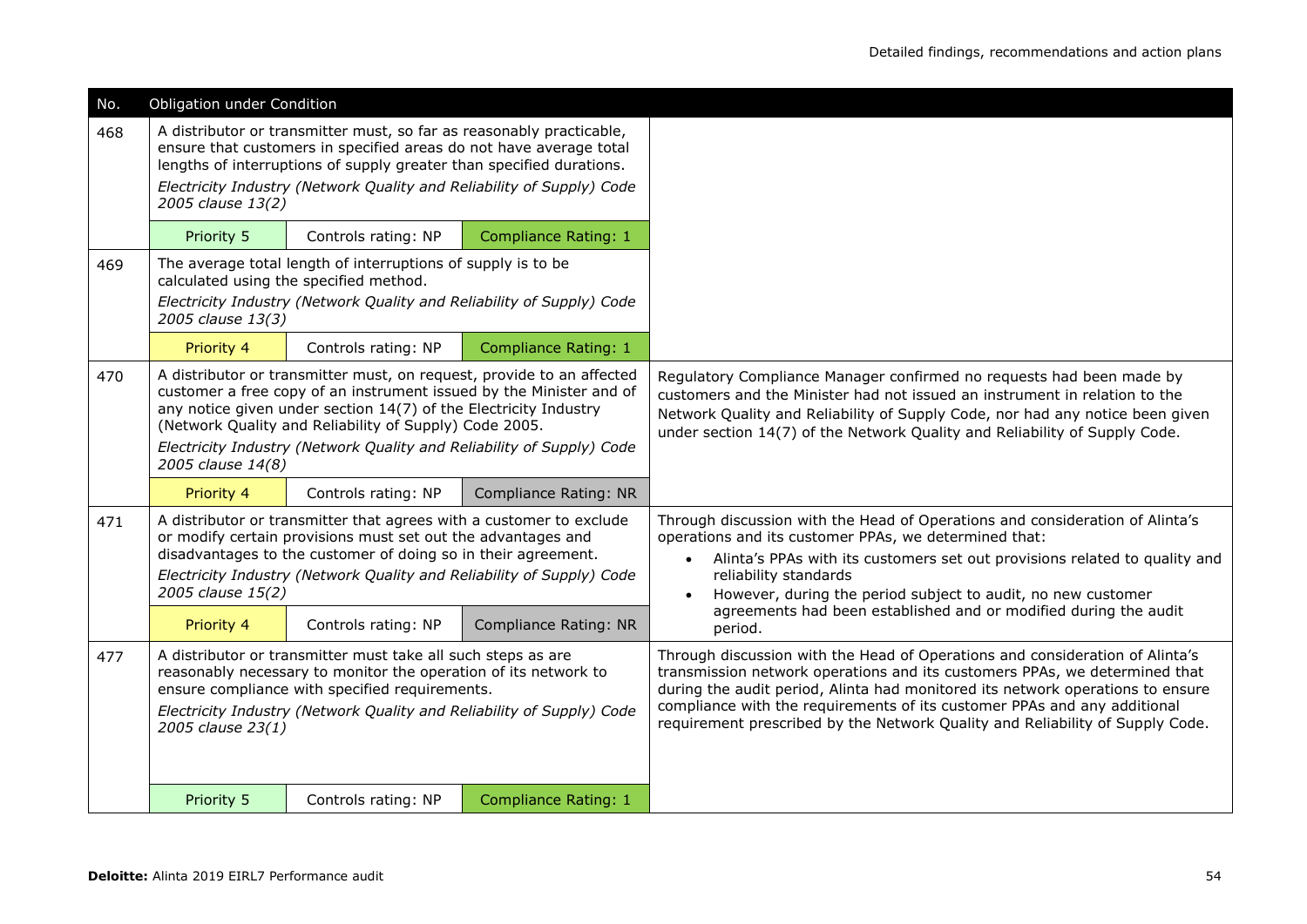| No. | Obligation under Condition       |                                                                                                                                                                                                         |                                                                                                                                             |                                                                                                                                                                                                                                                                                              |  |  |
|-----|----------------------------------|---------------------------------------------------------------------------------------------------------------------------------------------------------------------------------------------------------|---------------------------------------------------------------------------------------------------------------------------------------------|----------------------------------------------------------------------------------------------------------------------------------------------------------------------------------------------------------------------------------------------------------------------------------------------|--|--|
| 478 | specified.<br>Code, clause 23(2) | A distributor or transmitter must keep records of information<br>regarding its compliance with specific requirements for the period<br>Electricity Industry (Network Quality and Reliability of Supply) |                                                                                                                                             | Through discussion with the Head of Operations and consideration of Alinta's<br>business practices, we determined that Alinta uses the SharePoint system to<br>maintain formal records of information regarding its network quality and<br>reliability performance for a minimum of 7 years. |  |  |
|     | Priority 4                       | Controls rating: NP                                                                                                                                                                                     | <b>Compliance Rating: 1</b>                                                                                                                 |                                                                                                                                                                                                                                                                                              |  |  |
| 479 | 2005 clause 24(3)                | A distributor or transmitter must complete a quality investigation                                                                                                                                      | requested by a customer in accordance with specified requirements.<br>Electricity Industry (Network Quality and Reliability of Supply) Code | Head of Operations confirmed that during the audit period, there were no<br>requests from a customer for Alinta to complete a quality investigation.                                                                                                                                         |  |  |
|     | Priority 4                       | Controls rating: NP                                                                                                                                                                                     | <b>Compliance Rating: NR</b>                                                                                                                |                                                                                                                                                                                                                                                                                              |  |  |
| 480 | 2005 clause 24(4)                | A distributor or transmitter must report the results of an<br>investigation to the customer concerned.                                                                                                  | Electricity Industry (Network Quality and Reliability of Supply) Code                                                                       | Head of Operations confirmed that during the audit period, there were no<br>requests from a customer for Alinta to complete a quality investigation.                                                                                                                                         |  |  |
|     | Priority 4                       | Controls rating: NP                                                                                                                                                                                     | Compliance Rating: NR                                                                                                                       |                                                                                                                                                                                                                                                                                              |  |  |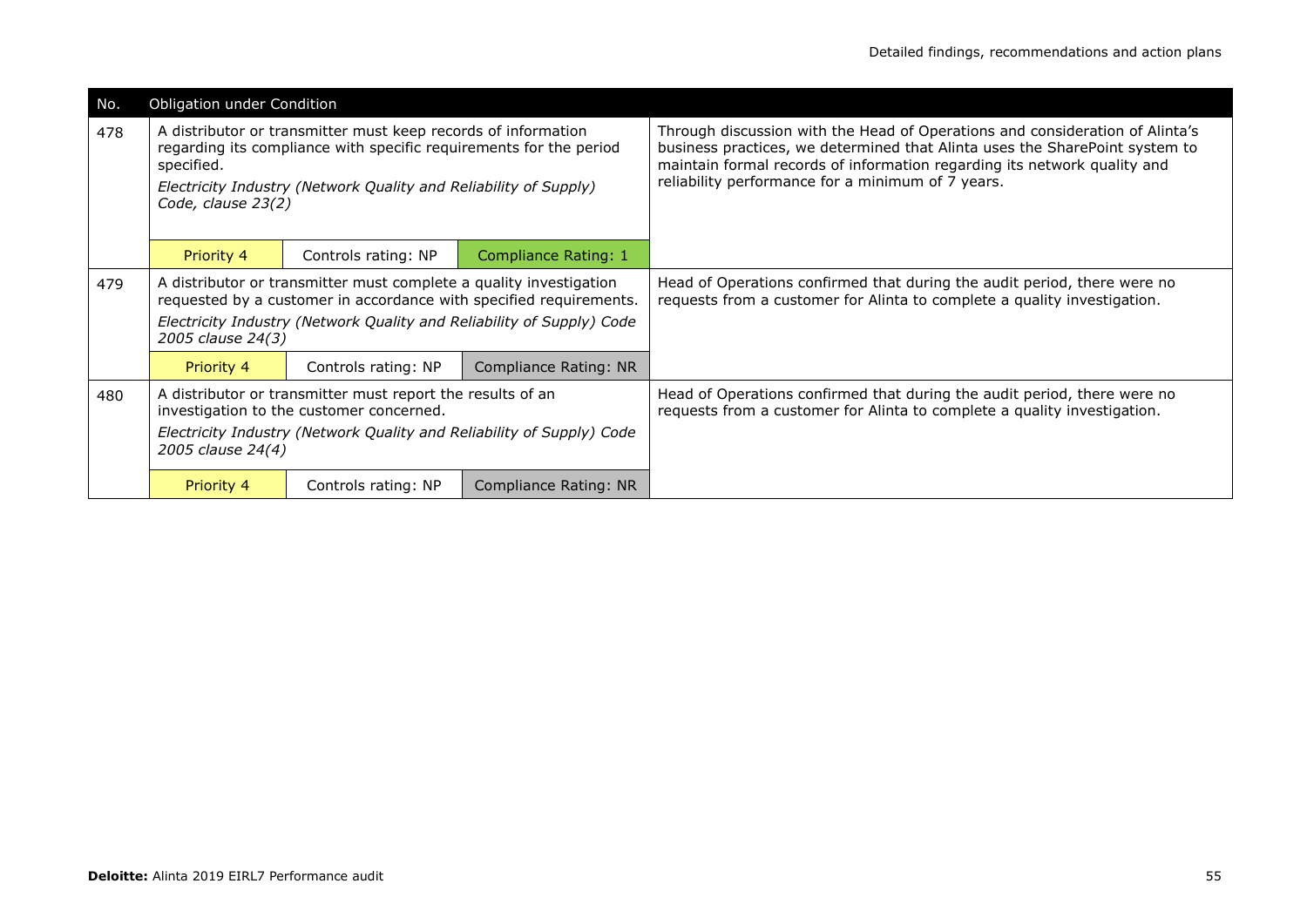# 5 Follow-up of previous audit noncompliances and recommendations

The ratings provided are defined in accordance with the ERA's March 2019 issue of the Audit and Review Guidelines: Electricity and Gas Licences.

| Ref               | Legislative<br>obligation                                 | Rating         | Details of the issue (taken from the 2014<br>Performance Audit Report)                                                                                                                                                                                                                                                                                                                                                                                                                                                                                                         | Auditors' recommendation or<br>action taken                                                                                                                                                                                    | Date<br>resolved  | Further action<br>required |  |  |
|-------------------|-----------------------------------------------------------|----------------|--------------------------------------------------------------------------------------------------------------------------------------------------------------------------------------------------------------------------------------------------------------------------------------------------------------------------------------------------------------------------------------------------------------------------------------------------------------------------------------------------------------------------------------------------------------------------------|--------------------------------------------------------------------------------------------------------------------------------------------------------------------------------------------------------------------------------|-------------------|----------------------------|--|--|
|                   | Resolved during current audit period                      |                |                                                                                                                                                                                                                                                                                                                                                                                                                                                                                                                                                                                |                                                                                                                                                                                                                                |                   |                            |  |  |
| Obligation<br>103 | Electricity<br><b>Industry Act</b><br>section<br>14(1)(b) | A <sub>2</sub> | Judgement is required to determine whether<br>changes to the asset management system<br>during the audit period are sufficiently<br>substantial as to require specific notification<br>to the Authority in accordance with the<br>requirements of section 14(1) of the Act.<br>Alinta had not specifically considered this<br>requirement and does not have a protocol in<br>place for determining whether the<br>requirement has been triggered.<br>As it may be reasonable to form a view either<br>way, we consider Alinta has not breached the<br>requirements of the Act. | In September 2017 Alinta updated<br>its Management of Change<br>procedure to include the definition<br>of substantial change in the Asset<br>Management System and the<br>requirement to notify the ERA of<br>any such change. | September<br>2017 | No                         |  |  |
| Obligation<br>331 | Metering<br>Code clause<br>3.7                            | <b>NPNR</b>    | Alinta's meters are currently not supported<br>by equipment which is connected to a<br>telecommunications network. However, in the<br>event of such equipment being installed,<br>Alinta has not established a clear metering<br>management plan or framework for ensuring<br>its compliance with the Metering Code and<br>applicable State and Commonwealth<br>enactments.                                                                                                                                                                                                    | Alinta's meters operate with<br>internal communication systems<br>only and therefore have not<br>triggered the requirement to<br>comply with the external<br>communication regulations as<br>specified in clause 3.7.          | N/A               | No                         |  |  |
| Obligation<br>332 | Metering<br>Code clause<br>3.8                            | A1             | Although Alinta has demonstrated that it has<br>installed and maintained its meters to the<br>satisfaction of its customers throughout the<br>period subject to this audit, it has not<br>established a clear metering management<br>plan or framework for demonstrating its                                                                                                                                                                                                                                                                                                   | Alinta's meters have been secured<br>through physical and logical<br>means to prevent and/or detect<br>unauthorised access.                                                                                                    | N/A               | No                         |  |  |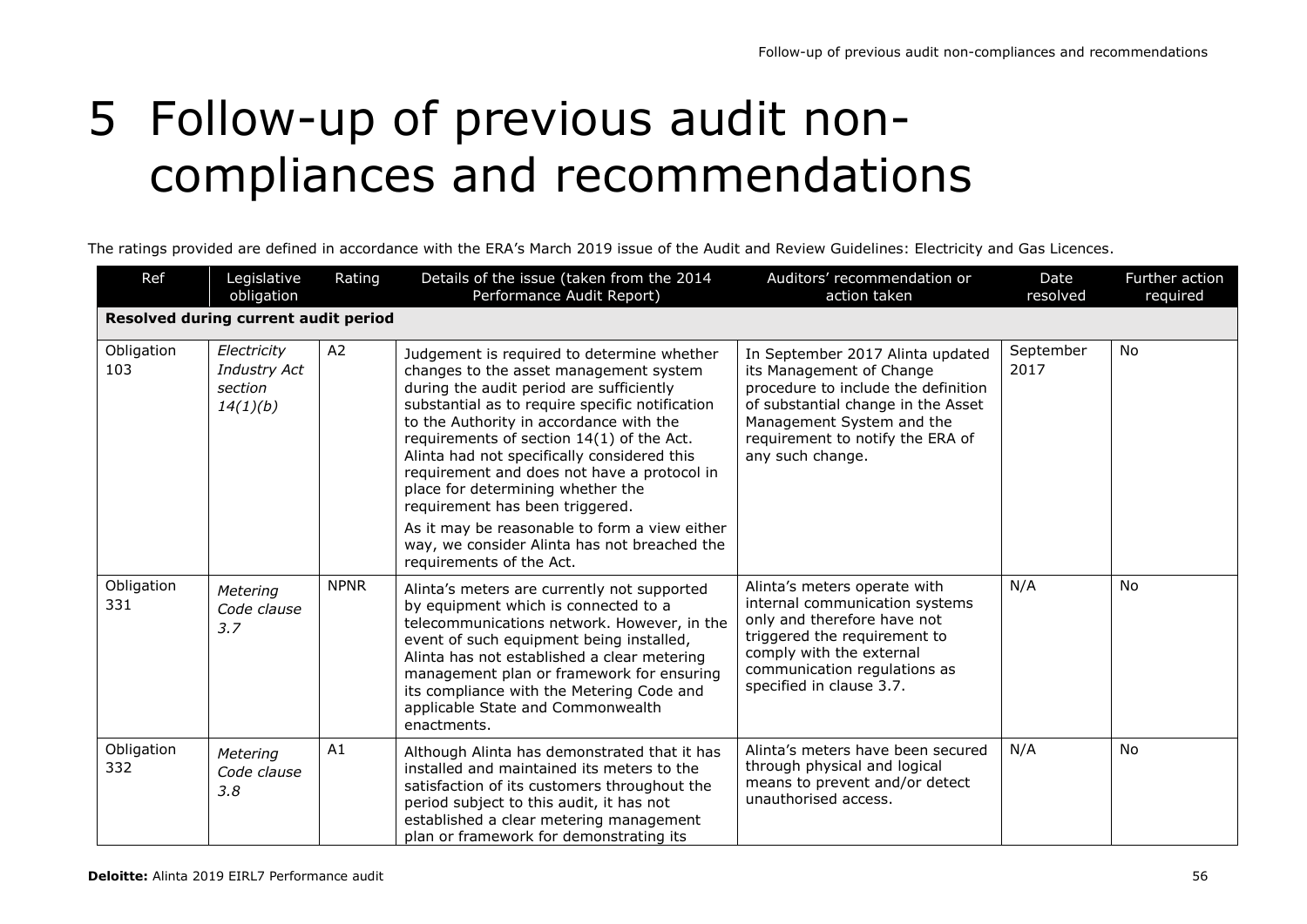| Ref                       | Legislative<br>obligation           | Rating         | Details of the issue (taken from the 2014<br>Performance Audit Report)                                                                                                                                                                                                                                                                                      | Auditors' recommendation or<br>action taken                                                                                                                                                                                                                                                                                                                                                                   | Date<br>resolved | Further action<br>required |
|---------------------------|-------------------------------------|----------------|-------------------------------------------------------------------------------------------------------------------------------------------------------------------------------------------------------------------------------------------------------------------------------------------------------------------------------------------------------------|---------------------------------------------------------------------------------------------------------------------------------------------------------------------------------------------------------------------------------------------------------------------------------------------------------------------------------------------------------------------------------------------------------------|------------------|----------------------------|
|                           |                                     |                | compliance with all requirements outlined in<br>Part 3 of the Metering Code                                                                                                                                                                                                                                                                                 |                                                                                                                                                                                                                                                                                                                                                                                                               |                  |                            |
| Obligation<br>333         | Metering<br>Code clause<br>3.9      | <b>B2</b>      | Although Alinta has demonstrated that it has<br>installed and maintained its meters to the<br>satisfaction of its customers throughout the<br>period subject to this audit, it has not<br>established a clear metering management<br>plan or framework for demonstrating its<br>compliance with all requirements outlined in<br>Part 3 of the Metering Code | Alinta's metering database<br>contains calibration tables that<br>applied to each metering<br>installation to achieve installation<br>accuracy in accordance with the<br>accuracy requirements in Part 3 of<br>the Metering Code (Appendix 1,<br>Table 3). All metering installations<br>meet the requirements under the<br>Metering Code for Type 1<br>installations (annual throughput<br>above 1,000 GWh). | January<br>2018  | <b>No</b>                  |
| Obligation<br>341         | Metering<br>Code clause<br>3.11A(2) | <b>NPNR</b>    | Although Alinta has demonstrated that it has<br>installed and maintained its meters to the<br>satisfaction of its customers throughout the<br>period subject to this audit, it has not<br>established a clear metering management<br>plan or framework for demonstrating its<br>compliance with all requirements outlined in<br>Part 3 of the Metering Code | Alinta had not identified any of its<br>meters as failing during the audit<br>period. Hence it has not triggered<br>the requirement of this<br>recommendation.                                                                                                                                                                                                                                                | N/A              | <b>No</b>                  |
| Obligation<br>345         | Metering<br>Code clause<br>3.12(4)  | A <sub>2</sub> | Maintain drawings and supporting<br>information, to the standard of good<br>electricity industry practice, detailing the<br>metering installation for maintenance and<br>auditing purposes                                                                                                                                                                  | Alinta has:<br>Compiled relevant meter<br>$\bullet$<br>drawings and supporting<br>information, which are<br>stored in the internal<br>document management<br>system, CLM Matrix<br>Drawings show the<br>$\bullet$<br>metering installation<br>arrangements<br>Supporting information<br>$\bullet$<br>contains a list of metering<br>equipment and meter<br>schedule.                                          | January<br>2018  | No                         |
| Obligation<br>366 and 369 | Metering<br>Code clause<br>4.1(1)   | A2             | Alinta did not have a formal metering<br>database:<br>Containing standing data and energy<br>$\bullet$<br>data for each metering point on its<br>network                                                                                                                                                                                                    | In January 2018, Alinta created a<br>metering database that:<br>Encapsulates the standing<br>$\bullet$<br>data and energy data                                                                                                                                                                                                                                                                                | January<br>2018  | <b>No</b>                  |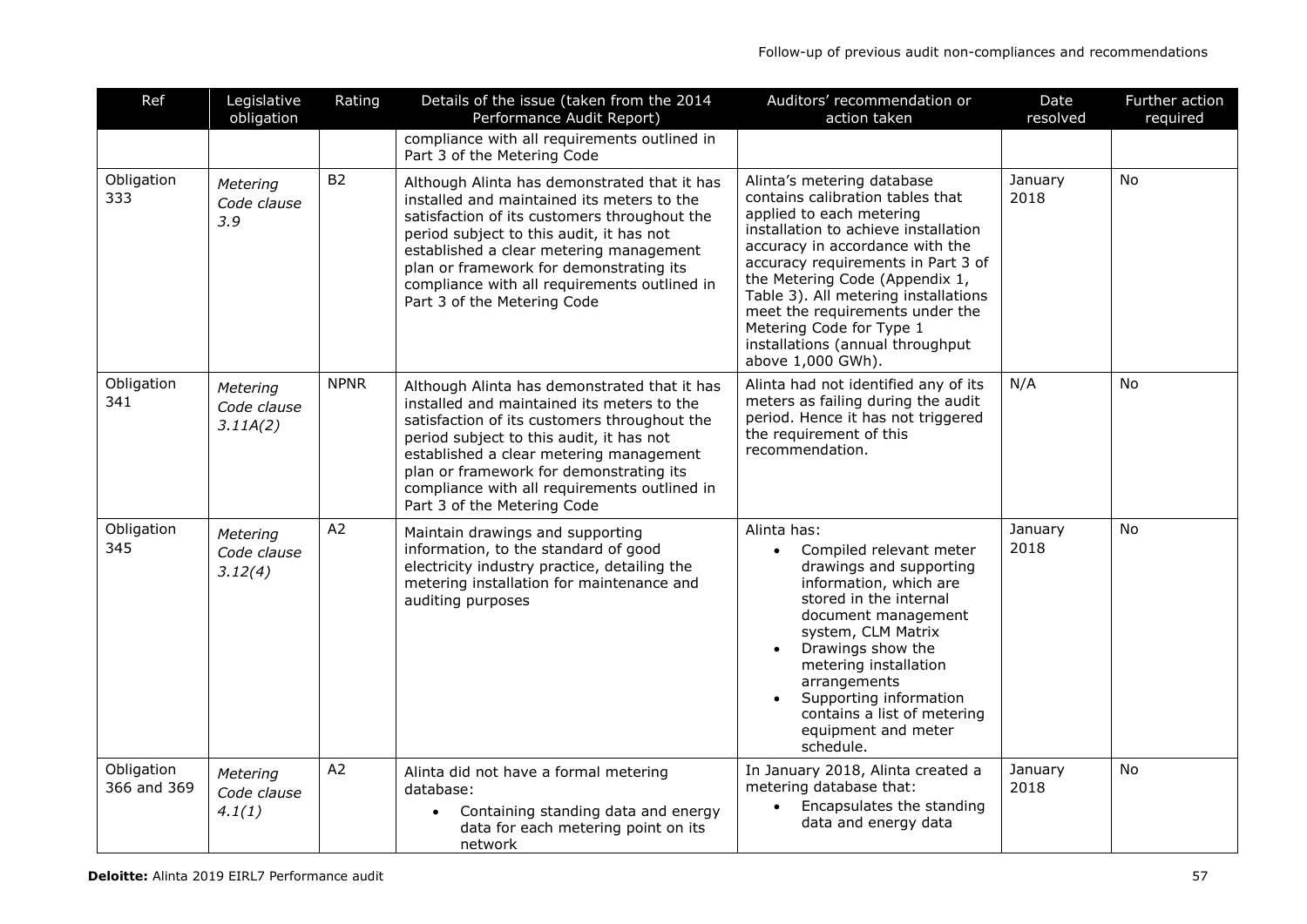| Ref                                                                                                                                                                              | Legislative<br>obligation          | Rating         | Details of the issue (taken from the 2014<br>Performance Audit Report)  | Auditors' recommendation or<br>action taken                                                                                                                                            | Date<br>resolved | Further action<br>required |
|----------------------------------------------------------------------------------------------------------------------------------------------------------------------------------|------------------------------------|----------------|-------------------------------------------------------------------------|----------------------------------------------------------------------------------------------------------------------------------------------------------------------------------------|------------------|----------------------------|
|                                                                                                                                                                                  | Metering<br>Code clause<br>4.2(1)  |                | Compliant with meter registry<br>requirements clause 4.2(1).            | requirements of clause<br>4.1(1)<br>Compliant with the meter<br>$\bullet$<br>registry requirement of<br>clause $4.1(2)$ .                                                              |                  |                            |
| Obligation<br>411                                                                                                                                                                | Metering<br>Code clause<br>5.20(1) | A <sub>2</sub> | Alinta had not established an Energy Data<br>Verification Request form. | In January 2018, Alinta<br>established an Energy Data<br>Verification Request form<br>containing the communication rule<br>requirements prescribed by clause<br>$5.20(1)$ of the Code. | January<br>2018  | No                         |
| Unresolved during current audit period                                                                                                                                           |                                    |                |                                                                         |                                                                                                                                                                                        |                  |                            |
| Refer to post audit implementation plan. The recommendation and action plan below applies to obligations 319, 320, 326, 327, 336, 337, 345, 340, 342-344,<br>357, 370, 422, 447. |                                    |                |                                                                         |                                                                                                                                                                                        |                  |                            |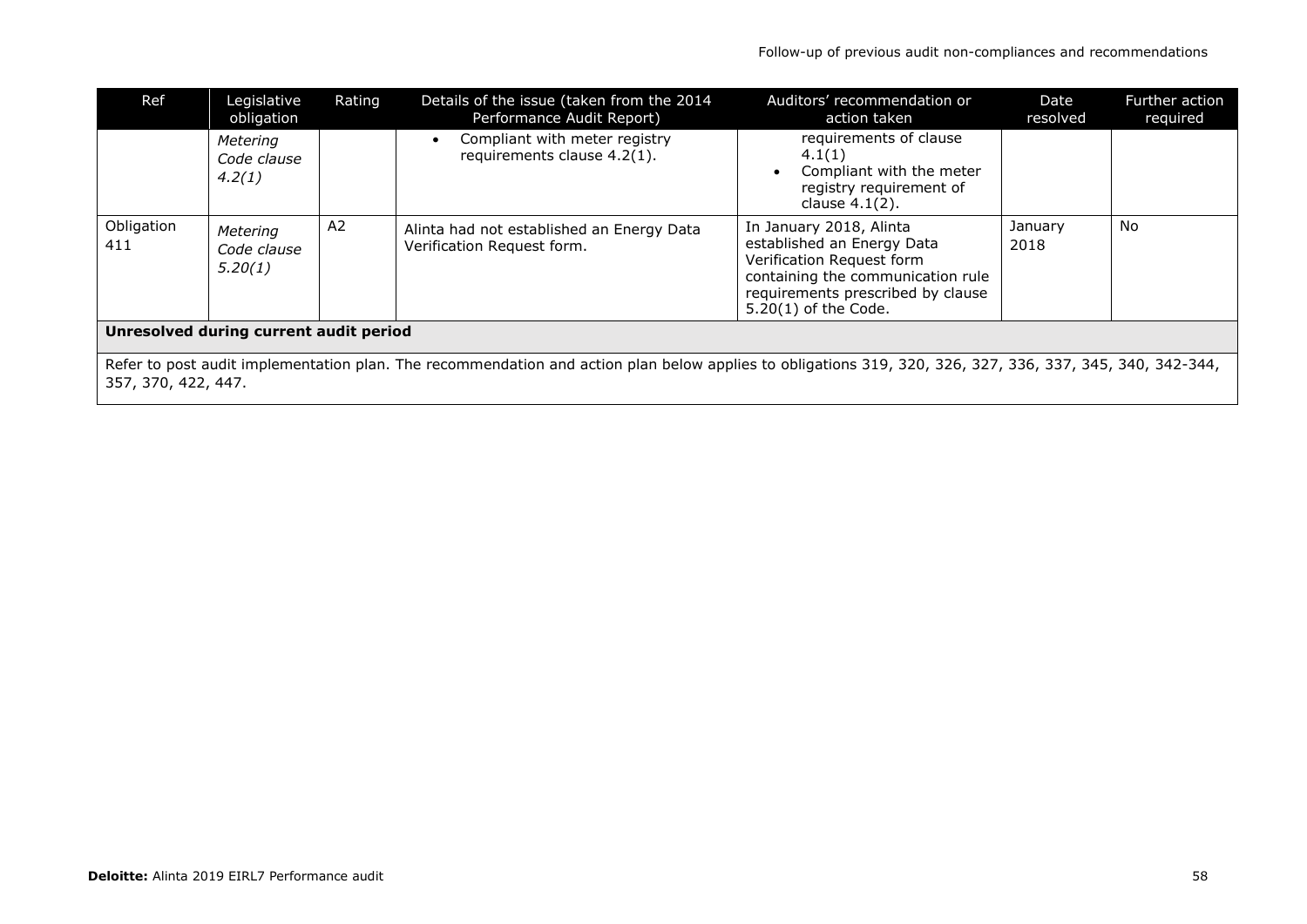# Appendix A - Audit plan